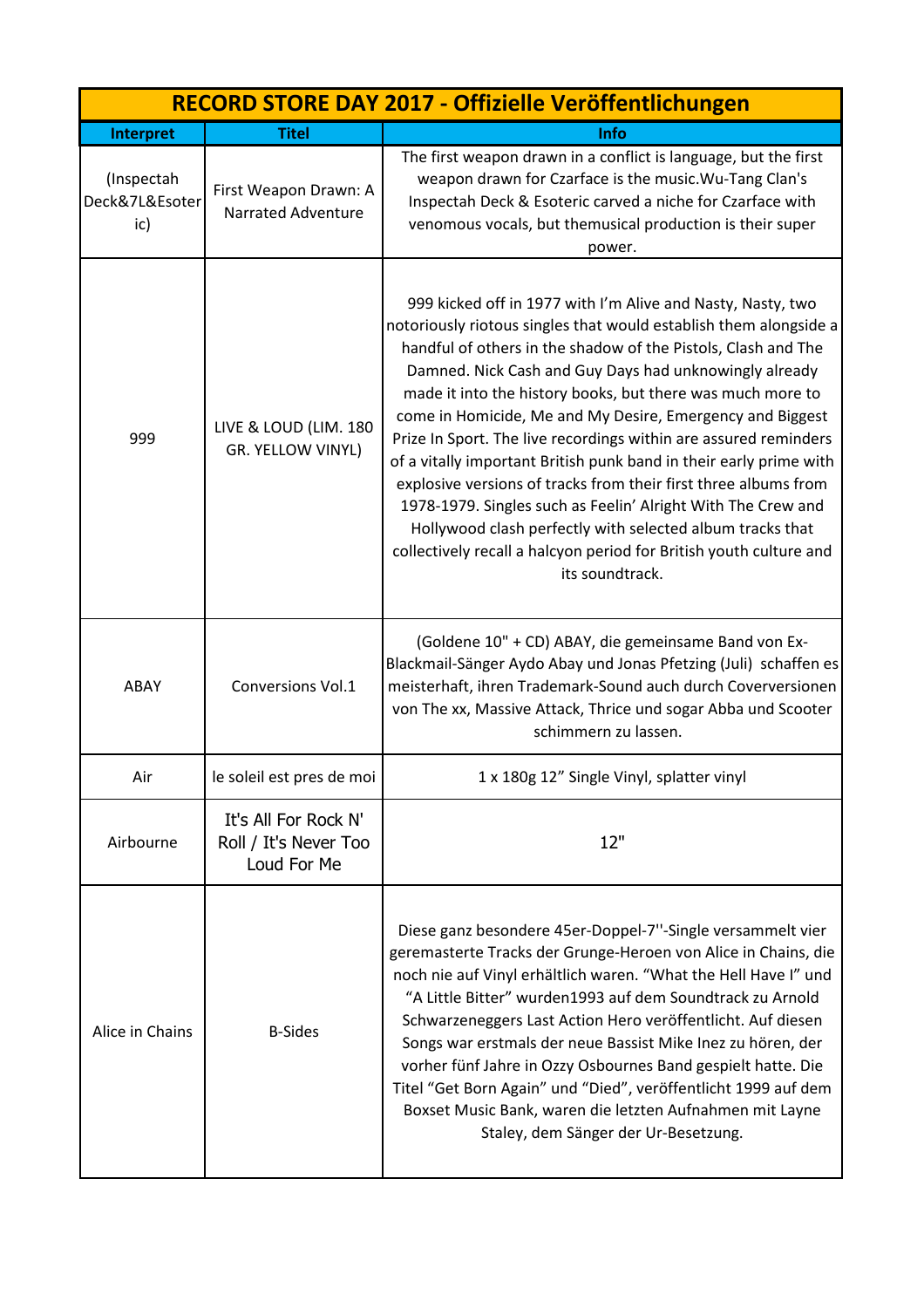| RECORD STORE DAY 2017 - Offizielle Veröffentlichungen |                                                          |                                                                                                                                                                                                                                                                                                                                                                                                                                                                                                                                                                                                                                                                                                                                                                                                        |
|-------------------------------------------------------|----------------------------------------------------------|--------------------------------------------------------------------------------------------------------------------------------------------------------------------------------------------------------------------------------------------------------------------------------------------------------------------------------------------------------------------------------------------------------------------------------------------------------------------------------------------------------------------------------------------------------------------------------------------------------------------------------------------------------------------------------------------------------------------------------------------------------------------------------------------------------|
| <b>Interpret</b>                                      | <b>Titel</b>                                             | Info                                                                                                                                                                                                                                                                                                                                                                                                                                                                                                                                                                                                                                                                                                                                                                                                   |
| <b>ALIEN SEX FIEND</b>                                | EDIT / OVERDOSE! (LIM.<br>180 GR. WHITE VINYL)           | Created from the rotting corpse of Glam, Punk and Psychedelic<br>rock, London's Alien Sex Fiend emerged bleeding and screaming<br>onto the British underground music scene in 1982 to pulverise<br>the prevailing scene's sensibilities into submission. Demonic<br>sounds and contorted hysterics combine invitingly in the flesh<br>and ultimately establish them as the iconic industrial Goth band.<br>Featuring live recordings from their appearances in Glasgow,<br>Birmingham and Liverpool during their 1986 tour with rare,<br>promotional tracks spanning the years 1982 to 1988 on a bonus<br>CD.<br>Interference proudly presents the rotting corpse that is Alien Sex<br>Fiend. Professionally re-mastered original sound recordings with<br>background liners and rare archival photos. |
| Allen Toussaint                                       | The Allen Toussaint<br>Collection                        | 2 x 140g 12" Black vinyl album for RSD 2017. Side 4 etched.                                                                                                                                                                                                                                                                                                                                                                                                                                                                                                                                                                                                                                                                                                                                            |
| Alter Bridge                                          | The Last Hero                                            | <b>2LP Picture Disc</b>                                                                                                                                                                                                                                                                                                                                                                                                                                                                                                                                                                                                                                                                                                                                                                                |
| <b>Altered Images</b>                                 | Happy Birthday                                           | 180g Remastered + BONUS 7inch                                                                                                                                                                                                                                                                                                                                                                                                                                                                                                                                                                                                                                                                                                                                                                          |
| Anderson .Paak                                        | Come Down feat<br>T.I/Room In Here (Jazzy<br>Jeff Remix) | Limitierte 12" Single Auflage auf 180 Gramm Vinyl, bestehend<br>aus neuen Versionen von zwei Songs, die auf Anderson .Paaks<br>GRAMMY nominierten Album Malibu veröffentlicht wurden, das<br>Anfang 2016 erschien.<br>Come Down ist eine erweiterte Version des Funk-Party Tracks,<br>inklusive Feature von T.I<br>Room in Here ist hier als Slo-Mo Jazz Remix von Jazzy Jeff zu<br>hören.                                                                                                                                                                                                                                                                                                                                                                                                             |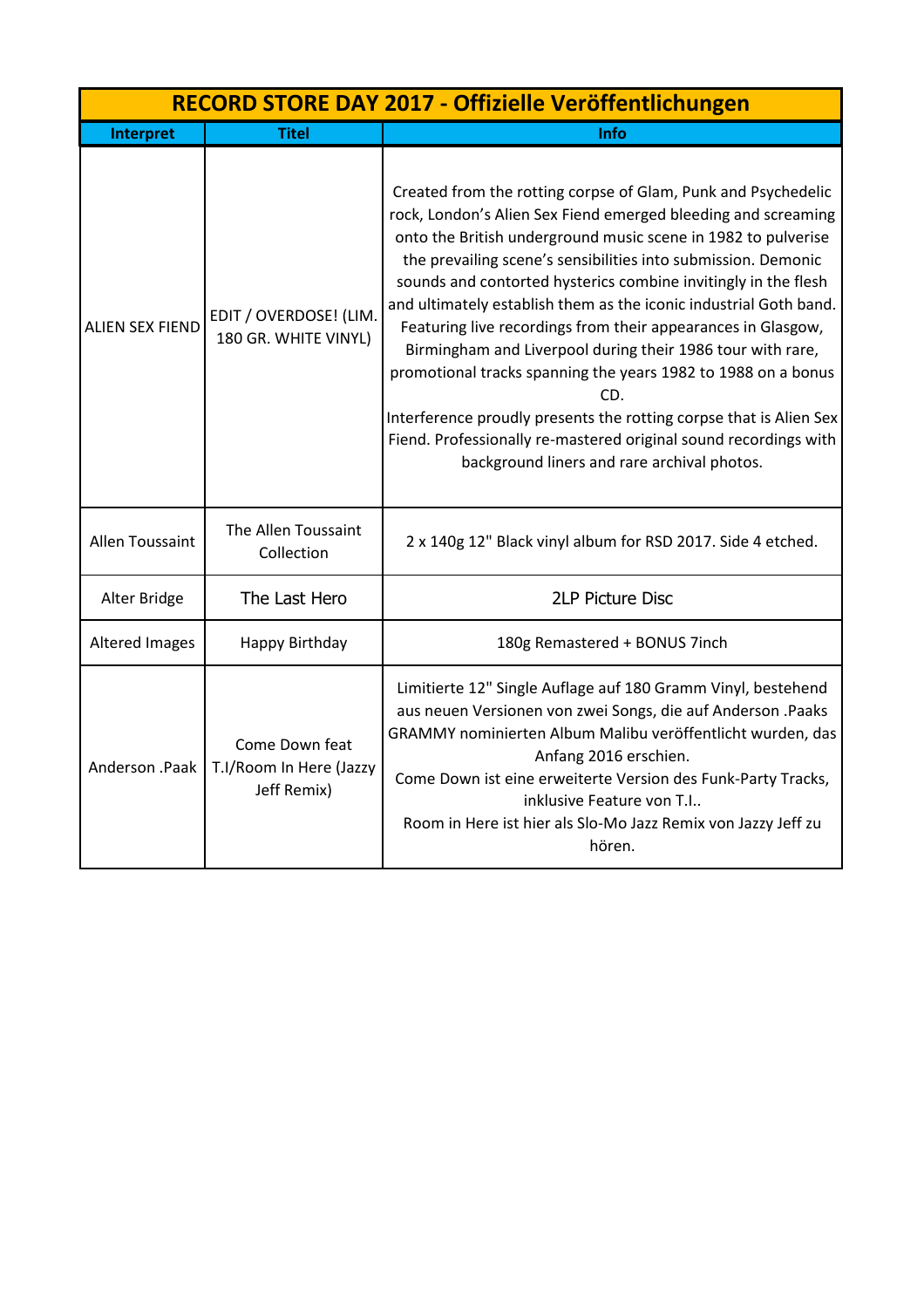| RECORD STORE DAY 2017 - Offizielle Veröffentlichungen |                                          |                                                                                                                                                                                                                                                                                                                                                                                                                                                                                                                                                                                                                                                                                                                                                                                                                                                                         |
|-------------------------------------------------------|------------------------------------------|-------------------------------------------------------------------------------------------------------------------------------------------------------------------------------------------------------------------------------------------------------------------------------------------------------------------------------------------------------------------------------------------------------------------------------------------------------------------------------------------------------------------------------------------------------------------------------------------------------------------------------------------------------------------------------------------------------------------------------------------------------------------------------------------------------------------------------------------------------------------------|
| Interpret                                             | <b>Titel</b>                             | Info                                                                                                                                                                                                                                                                                                                                                                                                                                                                                                                                                                                                                                                                                                                                                                                                                                                                    |
| ANDERSON, BRET<br>т                                   | LIVE AT KOKO, 2011<br>(DARK GREEN VINYL) | Brett Anderson's fourth solo album, "Black Rainbows", was<br>released in September 2011 and in October he<br>undertook a six date tour: Leuven, Paris, Luxembourg,<br>Manchester, London and Istanbul.<br>At Koko in Camden on 12th October, Brett and his band (Jim<br>Dare on guitars and backing vocals, Didz<br>Hammond on bass and backing vocals, and Kriss Sonne on<br>drums) played a rousing set that concentrated on<br>"Black Rainbows" and its predecessor "Slow Attack" from<br>September 2009.<br>The best performances of the evening, seven songs from "Black<br>Rainbows" and five from "Slow Attack", have<br>been re-mastered by Didz Hammond especially for this exclusive<br>Record Store Day release.<br>The album is pressed on dark green vinyl, and the inner sleeve<br>features previously unpublished photos from<br>the rehearsal sessions. |
| Animal<br>Collective                                  | <b>Meeting Of The Waters</b>             | RSD Exclusive von Animal Collective! 4 Track EP/Minialbum auf<br>Domino!                                                                                                                                                                                                                                                                                                                                                                                                                                                                                                                                                                                                                                                                                                                                                                                                |
| ANIMALS, THE                                          | FIVE ANIMALS DONT<br><b>STOP NO SHOW</b> | RSD - LIMITED EDITION 1000 COPIES. Black heavy vinyl.                                                                                                                                                                                                                                                                                                                                                                                                                                                                                                                                                                                                                                                                                                                                                                                                                   |
| Anna Calvi                                            | Live At Meltdown                         | Live Aufnahme der Anna Calvi Performance beim von David<br>Byrne kuratierten Meltdown Festival 2015 im Southbank Centre<br>London. Dies ist ein exklusiver, limitierter RSD Release!                                                                                                                                                                                                                                                                                                                                                                                                                                                                                                                                                                                                                                                                                    |
| Anni-Frid<br>Lyngstad                                 | Frida                                    | 1LP Black - Gatefold                                                                                                                                                                                                                                                                                                                                                                                                                                                                                                                                                                                                                                                                                                                                                                                                                                                    |
| Aqua                                                  | Aquarium                                 | Ltd. Edt., 180g light blue opaque vinyl                                                                                                                                                                                                                                                                                                                                                                                                                                                                                                                                                                                                                                                                                                                                                                                                                                 |
| Aqua                                                  | <b>Barbie Girl</b>                       | neonpink, 7"                                                                                                                                                                                                                                                                                                                                                                                                                                                                                                                                                                                                                                                                                                                                                                                                                                                            |
| <b>ART OF NOISE</b>                                   | <b>MOMENTS IN LOVE</b>                   | 3mm picture sleeve Key track (together with Beat Box) from<br>The Art Of Noise Limited edition of 2500 numbered copies on<br>purple vinyl Moments In Love is the third single by English avant-<br>garde synthpop group Art of Noise (also The Art of Noise).                                                                                                                                                                                                                                                                                                                                                                                                                                                                                                                                                                                                           |
| <b>ART OF NOISE</b>                                   | MOMENTS IN LOVE                          | This special edition release for RECORD STORE DAY revisits<br>moments in the history of The Art of Noise, with this special 10"<br>shaped like a masked bunny eating a carrot!                                                                                                                                                                                                                                                                                                                                                                                                                                                                                                                                                                                                                                                                                          |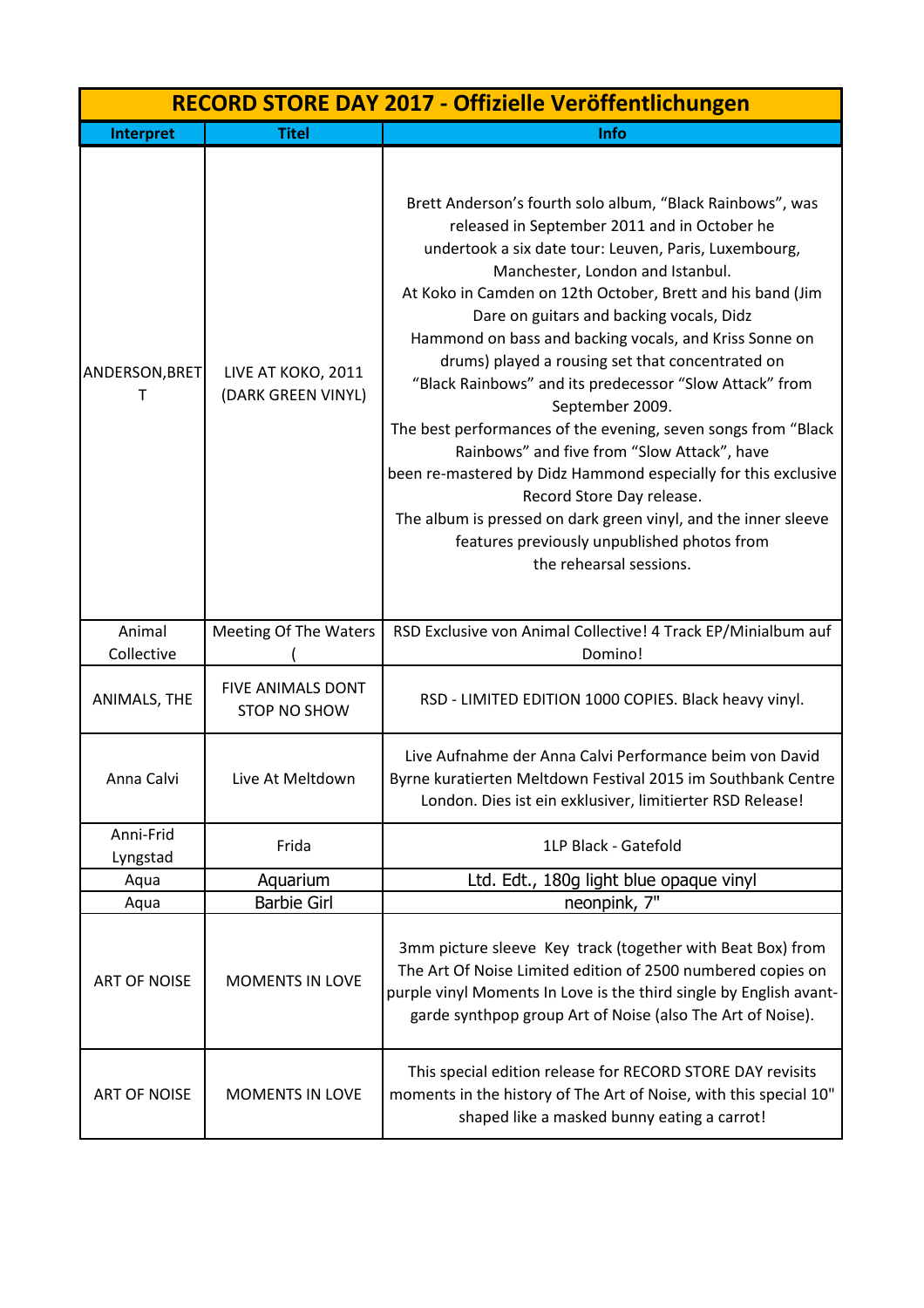|                                                  | RECORD STORE DAY 2017 - Offizielle Veröffentlichungen |                                                                                                                                                                                                                                                                                                                                                                                                                                                                                                                                                                                        |  |
|--------------------------------------------------|-------------------------------------------------------|----------------------------------------------------------------------------------------------------------------------------------------------------------------------------------------------------------------------------------------------------------------------------------------------------------------------------------------------------------------------------------------------------------------------------------------------------------------------------------------------------------------------------------------------------------------------------------------|--|
| Interpret                                        | <b>Titel</b>                                          | <b>Info</b>                                                                                                                                                                                                                                                                                                                                                                                                                                                                                                                                                                            |  |
| Asobi Seksu                                      | Citrus                                                | Originally released in 2006, hasn't been available on vinyl for a<br>long time. Asobi Seksu's debut album, Citrus: eleven slices of<br>guitar-swirling, sweet-and-sour, bilingual dream pop.<br>Frontwoman Yukis voice is more assured then ever.                                                                                                                                                                                                                                                                                                                                      |  |
| <b>ATOMIC BOMB</b><br><b>BAND</b>                | Plays the Music of<br>William Onyeabor                | We never knew when we put out an album of the music of<br>William Onyeabor that William had never performed live,<br>though we knew he had no current interest in doing it. So we<br>thought we should put together a band to play his music. What<br>an amazing time it's been. It's been such a great experience that<br>we thought we should document the group playing William's<br>music live in a studio. This document is not in any way trying to<br>compete with the amazing work that William Onyeabor did<br>originally. This is a limited edition which we hope you enjoy. |  |
| <b>AUCTION FOR</b><br>THE PROMISE<br><b>CLUB</b> | <b>SEE THROUGH</b>                                    | Limited edition of 500 clear in see through sleeve. Features an<br>exclusive remix of See Though and B side is unreleased exclusive<br>track.                                                                                                                                                                                                                                                                                                                                                                                                                                          |  |
| <b>AUGER, BRIAN</b>                              | WITH THE SOUL SISTERS<br>EP                           | LIMITED EDITION 1000 COPIES.                                                                                                                                                                                                                                                                                                                                                                                                                                                                                                                                                           |  |
| AXE GRINDER /<br><b>WAR PLAGUE</b>               | MY PLAGUE QUEEN /<br><b>DISEASE</b>                   | LIMITED EDITION 500 COPIES. Split single with UKs Axegrinder<br>with U.S metal punks War-Plague. First outing by 80's crust<br>metal lords Axegrinder in over ten years!                                                                                                                                                                                                                                                                                                                                                                                                               |  |
| <b>BABYMETAL</b>                                 | <b>Metal Resistance</b>                               | <b>Transparent Rot</b>                                                                                                                                                                                                                                                                                                                                                                                                                                                                                                                                                                 |  |
| <b>BAND OF PAIN</b>                              | <b>ABBEY RD</b>                                       | LIMITED EDITION 500 COPIES. First Band Of Pain full length LP for<br>some years. Along with Band Of Pain mainstay Steve Pittis, there<br>are also appearances from Nurse With Wound's Steven<br>Stapleton and Andrew Liles. This rec-ord is pressed in audiophile<br>180gr black vinyl.                                                                                                                                                                                                                                                                                                |  |
| <b>Banks &amp; Steelz</b>                        | Wild Season                                           | 1 x 40g 7" Black vinyl                                                                                                                                                                                                                                                                                                                                                                                                                                                                                                                                                                 |  |
| <b>Bastille</b>                                  | <b>Comfort Of Strangers</b><br>/ Warmth               | A Record Store Day exclusive 'Comfort Of Strangers' is<br>Bastille's first unreleased music since the No. 1 album 'Wild<br>World'. The B Side features a live performance of 'Warmth'<br>from Capitol Studios in Los Angeles. Housed in a limited<br>edition mirror board case.                                                                                                                                                                                                                                                                                                        |  |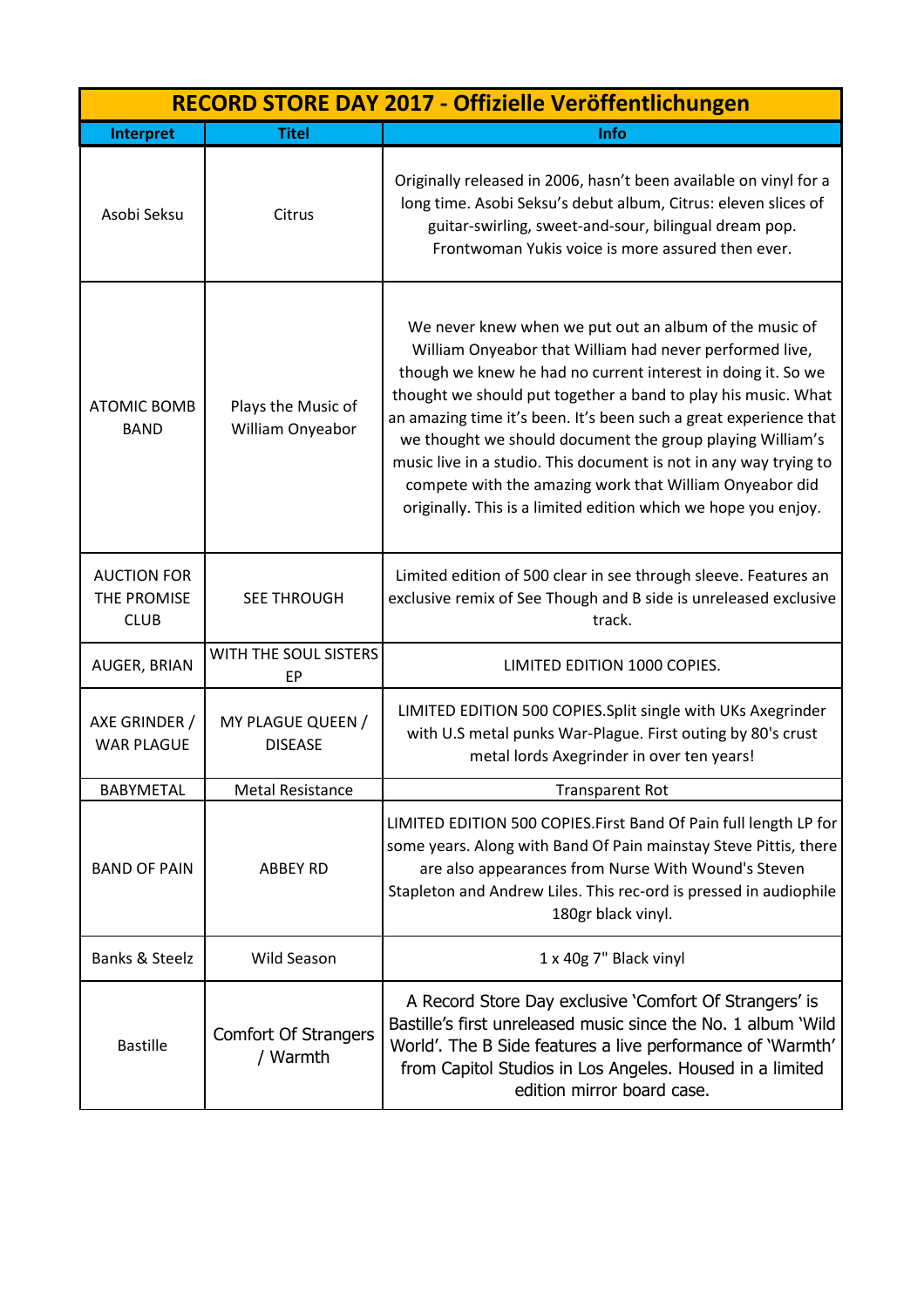| RECORD STORE DAY 2017 - Offizielle Veröffentlichungen |                                                                        |                                                                                                                                                                                                                                                                           |
|-------------------------------------------------------|------------------------------------------------------------------------|---------------------------------------------------------------------------------------------------------------------------------------------------------------------------------------------------------------------------------------------------------------------------|
| Interpret                                             | <b>Titel</b>                                                           | <b>Info</b>                                                                                                                                                                                                                                                               |
| <b>BATMOBILE</b>                                      | <b>BATMOMANIACS</b>                                                    | 7 inch single in discosleeve Alternative versions of studio<br>recordings Limited edition of 750 numbered copies on gold<br>vinylwe didn't get into psychobilly, but it got into us. - Jeroen<br>Haamers, Batmobile lead singer and guitar.                               |
| <b>BEVIS FROND,</b><br><b>THE</b>                     | <b>BEVIS THROUGH THE</b><br><b>LOOKING GLASS</b>                       | Clear vinyl, download card, 1000 only. "Saloman has remained a<br>niche concern amongst purist psych fiends these past 30 years"<br>MOJO.                                                                                                                                 |
| <b>BEVIS FROND,</b><br><b>THE</b>                     | THE AUNTIE WINNIE<br><b>ALBUM</b>                                      | Purple vinyl, download card, 1000 only. Initially released in<br>1988, the companion piece to 'Bevis Through The Looking Glass'<br>comprises of unreleased material from the Woronzow archives.                                                                           |
| <b>BEVIS FROND,</b><br><b>THE</b>                     | <b>TRIPTYCH</b>                                                        | White vinyl, download card, 1000 only. 'Triptych' gets aspecial<br>reissue for RSD alongside 'Bevis Through The LookingGlass' and<br>'The Auntie Winnie Album' as part of the 30thAnniversary.                                                                            |
| <b>Big Star</b>                                       | Complete Third                                                         | Double LP with etched 4th side                                                                                                                                                                                                                                            |
| <b>BIG THIEF</b>                                      | <b>MYTHOLOGICAL</b><br><b>BEAUTY</b>                                   | Opaque yellow vinyl. 700 copies worldwide. Two new songs.                                                                                                                                                                                                                 |
| <b>Biters</b>                                         | Stone Cold Love/Callin'<br>You Home                                    | 7" black, Ltd 1500, 2 new songs                                                                                                                                                                                                                                           |
| <b>BLACK BOMBERS</b>                                  | RUSH / RAW RAMP                                                        | RSD - LIMITED EDITION 500 COPIES. Proving to be one of the<br>most popular new British bands and none of them are under 50 !<br>Their debut 5 star album received high critical acclaim and the<br>vinyl edition is now sold out.                                         |
| Blackberry<br>Smoke                                   | Pearls/The Rover                                                       | 7" black, Ltd 1500, two rare tracks including a cover of Led<br>Zeppelin's The Rove                                                                                                                                                                                       |
| <b>Blackstreet</b>                                    | No Diggity                                                             | Ltd. Edt. EP, 180g, schwarz                                                                                                                                                                                                                                               |
| <b>BLITZEN</b><br><b>TRAPPER</b>                      | UNRELEASED<br><b>RECORDINGS VOL. 1</b>                                 | LIMITED EDITION (400 COPIES) ON BLACK VINYL 12"!"Waking<br>Bullets At Breakneck Speed" is the first volume of Blitzen<br>Trapper's ongoing "Unreleased Recordings" series.                                                                                                |
| <b>Blossoms</b>                                       | Unplugged At Festival<br>No.6 (Live At Festival<br>No.6, Wales / 2016) | 10" Picturedisc                                                                                                                                                                                                                                                           |
| <b>BLOWFLY</b>                                        | <b>FOREVER FLY</b>                                                     | OFFICIAL RSD2017 EXCLUSIVE* LIMITED TO 1000* One side is a<br>playable etched record, the other side is Playable Dual parallel<br>grooves* Picture disc art by Scoot Malone of Sacred Arts Co.*<br>Remastered and vinyl etched by Dan Emery at Black Matter<br>Mastering. |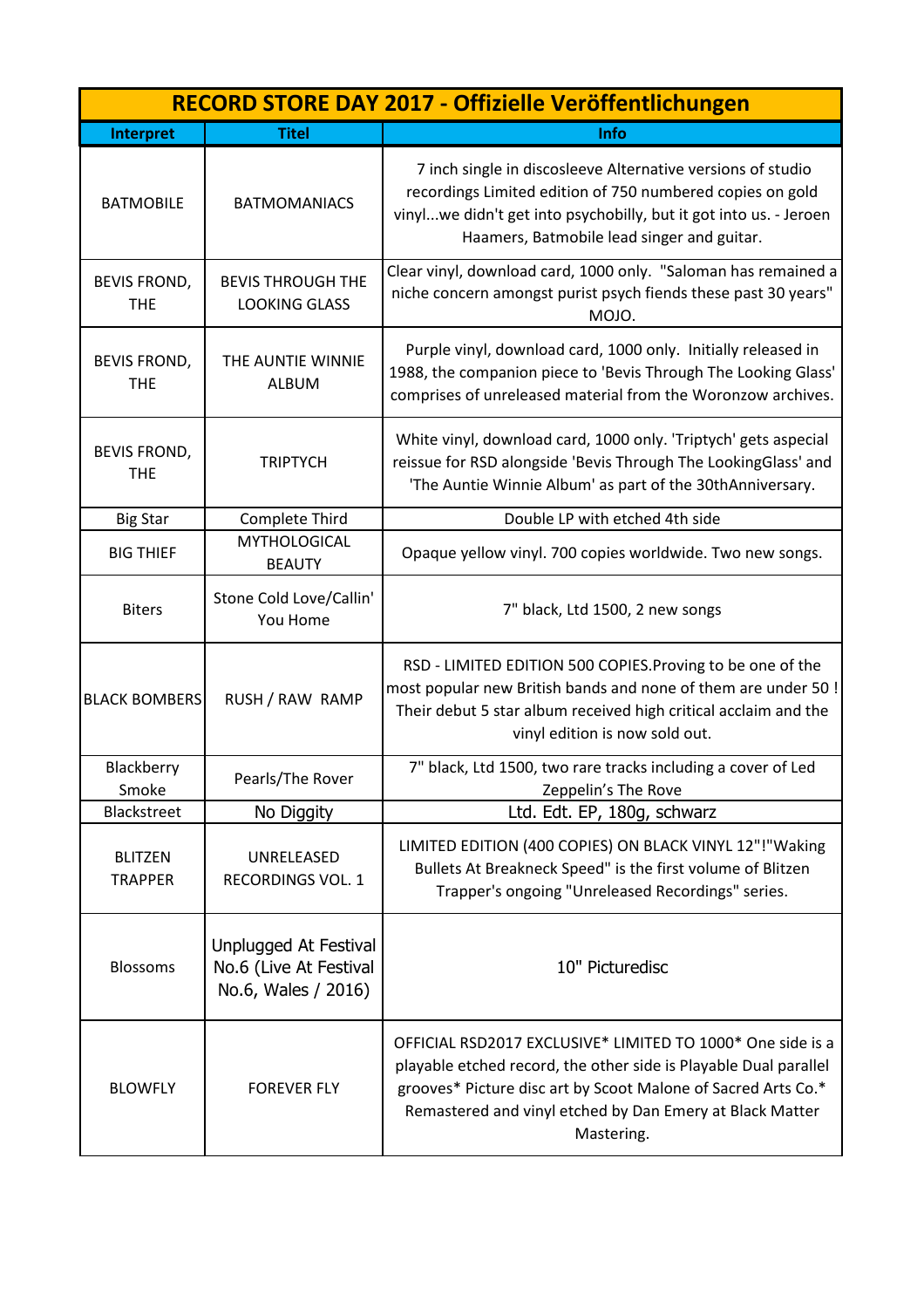| RECORD STORE DAY 2017 - Offizielle Veröffentlichungen       |                                                               |                                                                                                                                                                                                                                                                                                                                                                                                                                                                                                                                                                                                                                                                                                                                                                                                                                                                                                                                                                                                                                                                                                                                                                                                                                                                                                                                                                                                                                                                                                                                                                                                                                                                                                                                                                                                                                                                                                                                              |
|-------------------------------------------------------------|---------------------------------------------------------------|----------------------------------------------------------------------------------------------------------------------------------------------------------------------------------------------------------------------------------------------------------------------------------------------------------------------------------------------------------------------------------------------------------------------------------------------------------------------------------------------------------------------------------------------------------------------------------------------------------------------------------------------------------------------------------------------------------------------------------------------------------------------------------------------------------------------------------------------------------------------------------------------------------------------------------------------------------------------------------------------------------------------------------------------------------------------------------------------------------------------------------------------------------------------------------------------------------------------------------------------------------------------------------------------------------------------------------------------------------------------------------------------------------------------------------------------------------------------------------------------------------------------------------------------------------------------------------------------------------------------------------------------------------------------------------------------------------------------------------------------------------------------------------------------------------------------------------------------------------------------------------------------------------------------------------------------|
| Interpret                                                   | <b>Titel</b>                                                  | Info                                                                                                                                                                                                                                                                                                                                                                                                                                                                                                                                                                                                                                                                                                                                                                                                                                                                                                                                                                                                                                                                                                                                                                                                                                                                                                                                                                                                                                                                                                                                                                                                                                                                                                                                                                                                                                                                                                                                         |
| <b>BOCHUM WELT</b>                                          | April                                                         | "April" is a broad 16 track exploration of ambient and<br>downtempo that revisits and re-edits a selection of old works as<br>well as offering up brand new music - and sees the first release<br>on vinyl of all tracks compiled here. Incl. Downloadcode.                                                                                                                                                                                                                                                                                                                                                                                                                                                                                                                                                                                                                                                                                                                                                                                                                                                                                                                                                                                                                                                                                                                                                                                                                                                                                                                                                                                                                                                                                                                                                                                                                                                                                  |
| <b>BOLAN, MARC &amp;</b><br>T.REX                           | LIVE 1977 - 40 ANNIV.<br><b>EDITON (GTF. GREEN</b><br>2VINYL) | A live Marc Bolan and T.Rex album was never released during Marc's lifetime.<br>He claimed that he felt it unfair to expect<br>fans to buy the same material more than once, and a multitude of contractual<br>problems also kept his hands tied. This has<br>often been due to the quality of the source tapes - a problem that has been<br>largely unavoidable. For this first release on<br>vinyl the sound has been cleaned up as far as is possible without altering what<br>was recorded.<br>The 1977 'Dandy In The Underworld' tour, which featured The Damned as the<br>support, was Marc Bolan's most<br>successful since 1972, receiving widespread acclaim from previously hostile<br>critics, and earning Bolan a whole new<br>credibility amongst the burgeoning punk audience. It is from this final tour that<br>these recordings are taken.<br>On 18th March 1977, Marc Bolan and the latest incarnation of T.Rex brought<br>their successful Spring tour to the Rainbow<br>Theatre in north London. As the band crashed out the opening bars to Jeepster,<br>few in the packed auditorium could have<br>known that Bolan's wheel had come full circle. As a boy in the 1950s he had<br>visited this same building - used then as a<br>cinema, the Finsbury Park Astoria - in the company of his older brother Harry<br>Feld to see Jailhouse Rock.<br>Despite extensive research over many years, a tape of the final three songs<br>from The Rainbow has remained elusive. In<br>order to present as complete a document of the final T.Rex tour as is possible,<br>we have used recordings of the three<br>missing Rainbow songs from the last date of the "Dandy In The Underworld"<br>tour, Portsmouth Locarno on 20th March<br>1977. Whilst the Locarno tape suffers several faults, the songs included here<br>feature the historic final UK performance of<br>"Get It On", with T.Rex joined on stage by The Damned. |
| <b>BONNIE</b><br>"PRINCE" BILLY<br><b>&amp; NATHAN SALS</b> | <b>UNTITLED ("BEARGRASS</b><br>$SONG'' + 2 EP)$               | Only 100 copies available via Cargo. limited edition of 2000<br>copies. A Record Store Day 2017 exclusive release First-ever<br>recording of the Bonnie "Prince" Billy and Nathan Salsburg duo.                                                                                                                                                                                                                                                                                                                                                                                                                                                                                                                                                                                                                                                                                                                                                                                                                                                                                                                                                                                                                                                                                                                                                                                                                                                                                                                                                                                                                                                                                                                                                                                                                                                                                                                                              |
| <b>Boogie Times</b><br>Tribe                                | Dark Stranger/Real<br>Hardcore                                | Zum 25-jährigen Jubiläum veröffentlicht das legendäre<br>D&B/Jungle-Label Suburban Base eine Serie von 5 Maxis aus den<br>ersten 5 Jahren auf klarem Vinyl exklusiv zum RSD 2017, die seit<br>den 1990'ern nicht mehr auf Vinyl erhältlich waren. Clear Vinyl.                                                                                                                                                                                                                                                                                                                                                                                                                                                                                                                                                                                                                                                                                                                                                                                                                                                                                                                                                                                                                                                                                                                                                                                                                                                                                                                                                                                                                                                                                                                                                                                                                                                                               |
| Bowie, David                                                | No Plan                                                       | 180 gram, Itd clear blue Vinyl                                                                                                                                                                                                                                                                                                                                                                                                                                                                                                                                                                                                                                                                                                                                                                                                                                                                                                                                                                                                                                                                                                                                                                                                                                                                                                                                                                                                                                                                                                                                                                                                                                                                                                                                                                                                                                                                                                               |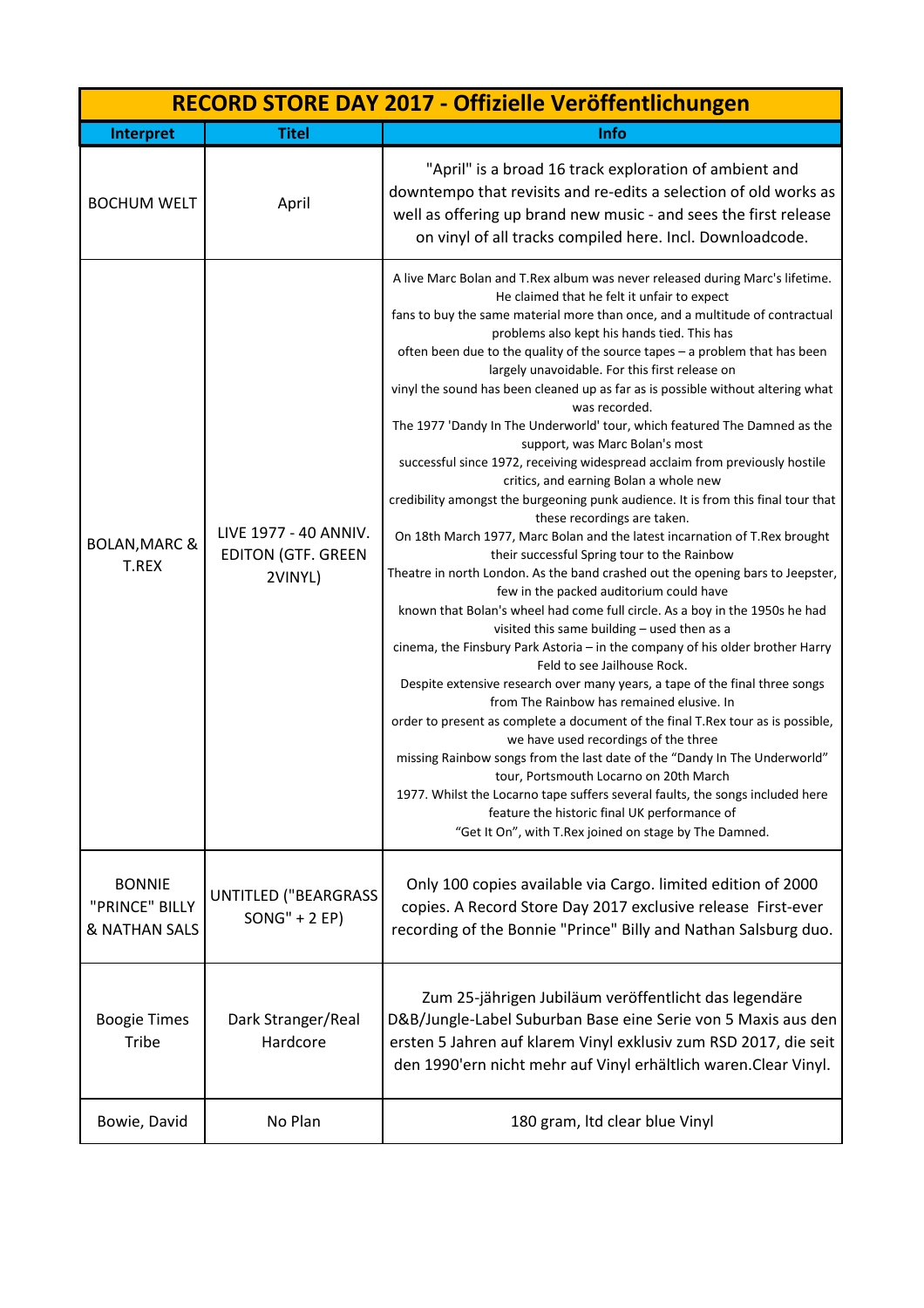|                                                          | RECORD STORE DAY 2017 - Offizielle Veröffentlichungen    |                                                                                                                                                                                                                                                                             |  |
|----------------------------------------------------------|----------------------------------------------------------|-----------------------------------------------------------------------------------------------------------------------------------------------------------------------------------------------------------------------------------------------------------------------------|--|
| Interpret                                                | <b>Titel</b>                                             | <b>Info</b>                                                                                                                                                                                                                                                                 |  |
| <b>Boys Noize</b>                                        | Mayday Remixes (12")                                     | Boys Noize' Album "Mayday" offenbarte eine neue Musikalität<br>des Berliner DJ/Produzenten und enthielt echte Songs statt rau-<br>aggressive Club-Bretter. Die "Mayday Remixes" bringen uns nun<br>wieder zum Ursprung des Geschehens, dem dunklen Dancefloor-<br>Basement. |  |
| <b>BOYSETSFIRE</b>                                       | <b>20TH ANNIVERSARY</b><br>LIVE IN BERLIN                | Luxuriöse 6fach VINYL BOX!!! Die Box kommt in einem Deluxe<br>Schuber, 6 LPs in drei verschiedenen Farben und Gatefold<br>Covern plus Digitaler Download Code für alle drei Livealbum<br>sowie 7 Akkustik Bonus Liedern enthalten.                                          |  |
| <b>Breakwater</b>                                        | Work It Out/The Best Of<br><b>Breakwater</b>             | Einzigartige Vinylkollektion mit den besten Produktionen der<br>legendären 1970'er Soul/Funk-Band Breakwater aus Philadelphia<br>auf dem Arista-Label.                                                                                                                      |  |
| <b>Brian Gibson</b><br>(Lightning Bolt)                  | Thumper                                                  | For Record Store Day 2017 Thrill Jockey presents a limited color<br>vinyl pressing of the original soundtrack to the critically<br>acclaimed rhythm violence game Thumper. All music by Brian<br>Gibson (Lightning Bolt).                                                   |  |
| <b>BRIAN</b><br><b>JONESTOWN</b><br>MASSACRE, THE        | POL POT'S PLEASURE<br><b>PENTHOUSE</b>                   | LIMITED EDITION 3000 COPIES.180g blue vinyl. The first time<br>available on vinyl, the only ever time this album has been<br>officially released was on 500-only cassette format on Burger<br>Records.                                                                      |  |
|                                                          | BROEDERLIEFDE JUNGLE / MI NO LOB 7"                      | 7 inch single in picture sleeve 2 Hit singles taken from album<br>"Hard Work Pays Off 2" Limited and numbered pressing of 500<br>copies on clear & black vinyl for RSD 2017.                                                                                                |  |
| <b>BROKEN DOG</b>                                        | <b>FLIPS (SELECTED B-SIDES)</b><br>+ RARITIES 1996-2004) | 180g LP, 500 copies. Broken Dog were Clive Painter and Martine<br>Roberts, an ethereal, mysterious, experimental London outfit.                                                                                                                                             |  |
| BROOD,<br><b>HERMAN &amp; HIS</b><br><b>WILD ROMANCE</b> | <b>ROCK 'N' ROLL JUNKIE</b>                              | 7 inch in discosleeve 40th Anniversary of Classic Debut single<br>Limited edition of 750 numbered copies on transparent red<br>vinyl.                                                                                                                                       |  |
| <b>Brother Ali</b>                                       | The Undisputed Truth<br>(10 Year Anniversary<br>Edition) | 3xLP LTd 3000, hand-numbered clear translucent vinyl, 8-page<br>booklet, free digital download card, Bonus Songs                                                                                                                                                            |  |
| <b>BROWN, JAMES</b>                                      | <b>TRY ME</b>                                            | THE VERY BEST OF JAMES BROWN<br>180 GRAM PURPLE VINYLS - ONE PRESSING - LIMITED &<br>NUMBERED EDITION + CD                                                                                                                                                                  |  |
| <b>Bullet For My</b><br>Valentine                        | Don't Need You                                           | Ltd. 10" Vinyl                                                                                                                                                                                                                                                              |  |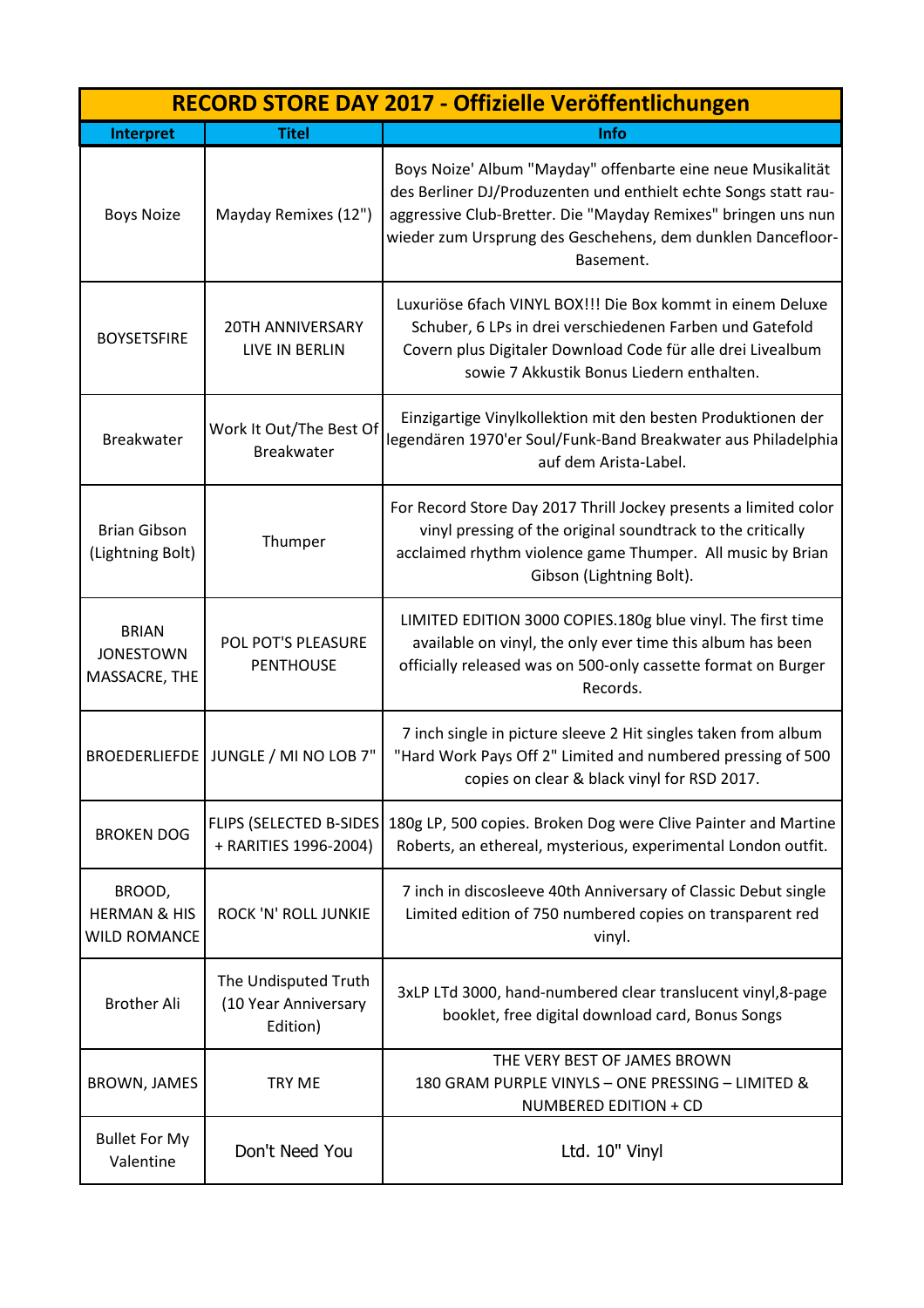| RECORD STORE DAY 2017 - Offizielle Veröffentlichungen |                                                    |                                                                                                                                                                                                                                                                       |
|-------------------------------------------------------|----------------------------------------------------|-----------------------------------------------------------------------------------------------------------------------------------------------------------------------------------------------------------------------------------------------------------------------|
| Interpret                                             | <b>Titel</b>                                       | <b>Info</b>                                                                                                                                                                                                                                                           |
| Burnside, R.L.                                        | Long Distance Call:<br>Europe, 1982                | The unreleased 1982 acoustic recordings of RL Burnside's trip to<br>Groningen Netherlands. Smoke colored vinyl, 180 gram,<br>download card                                                                                                                            |
| <b>BUTCHER BOY</b>                                    | <b>BAD THINGS HAPPEN</b><br><b>WHEN IT'S QUIET</b> | LIMITED EDITION 7" SINGLE LIMITED TO 500 COPIES!DELUXE<br>GATEFOLD SLEEVE! DOWNLOAD CARD IN EVERY COPY!                                                                                                                                                               |
| <b>BYRDS, THE</b>                                     | DO YOU BELIEVE IN<br>MAGIC?                        | LIMITED EDITION 1000 COPIES. The Byrds made a few live<br>broadcast in 1965 and 1966 for US TV shows such as Hullaballoo<br>and Shindig and this is what they sounded like.                                                                                           |
| C.BRÖTZMANN<br>&<br>T.RAUMSCHMIE<br><b>RE</b>         | C.Brötzmann &<br>T.Raumschmiere                    | 10" // color vinyl housed in PVC Sleeve // Caspar Brötzmann<br>(Massaker) and T.Raumschmiere (Monstertruckdriver) - All three<br>tracks are amazingly touching.                                                                                                       |
| Cabbage                                               | Young, Dumb And Full<br>Of                         | "Young, Dumb And Full Of" ist ein Vinylsampler aller bisherigen<br>Songs von Manchesters bester, neuer Band: der Neo-Punk-<br>Combo Cabbage. Anarchisch, idiosynkratisch, satirisch! Auf der<br>Watch-Liste 2017 von NME und Guardian. Orangefarbenes<br>Doppelvinyl. |
| CALDER, ALEX /<br><b>HOMESHAKE</b>                    | NANKHATAI / STUCK<br><b>INSIDE</b>                 | Only 30 copies available via Cargo. Limited Edition of 500 Copies<br>Split 7" by Homeshake & Alex Calder All Proceeds go to the<br>International Refugee Assistance ProjectMontreal.                                                                                  |
| Calypso Rose                                          | Calypso Rose Meets Mo<br>Laudi                     | After the successful Calypso Rose's "Far From Home" album,<br>Because Music will release a two remixes EP for the Record<br>Store Day, made by the South African Mo Laudi.                                                                                            |
| Camouflage                                            | The Great<br>Commandment /<br>Pompeji              | "Camouflage"-colored Picture disk in clear bag                                                                                                                                                                                                                        |
| CASH, JOHNNY                                          | FIVE MINUTES TO LIVE                               | STRICTLY LIMITED TO 550 PICTURE DISCS FOR RSD 2017!FIVE<br>MINUTES TO LIVE had a comeback to the big screen in1966, this<br>time re-titled as DOOR TO DOOR MANIAC. The title song of the<br>soundtrack was recorded for Columbia butnever released until<br>1994      |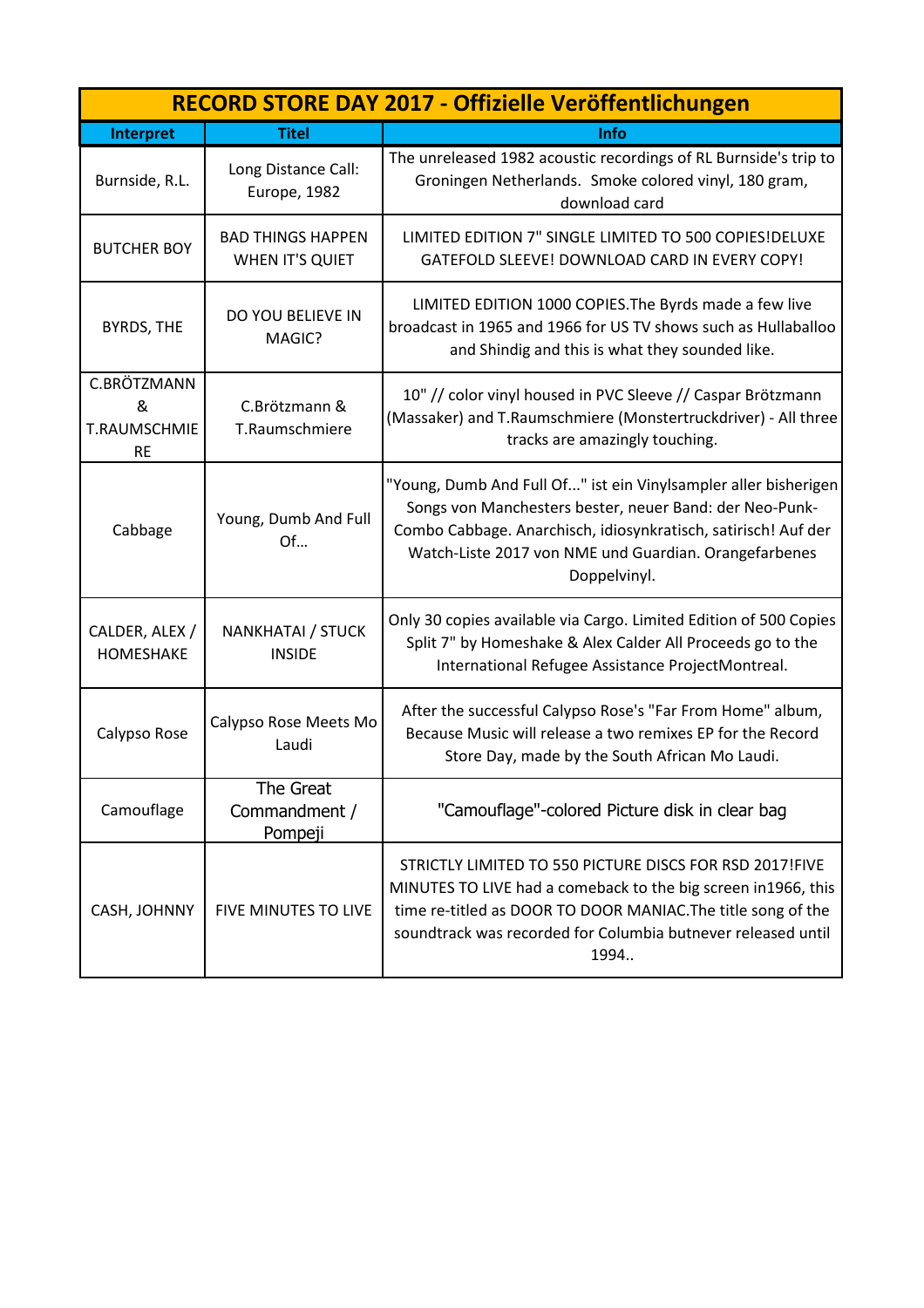|                                     | RECORD STORE DAY 2017 - Offizielle Veröffentlichungen |                                                                                                                                                                                                                                                                                                                                                                                                                                                                                                                                                                                                                                                                                                                                     |  |
|-------------------------------------|-------------------------------------------------------|-------------------------------------------------------------------------------------------------------------------------------------------------------------------------------------------------------------------------------------------------------------------------------------------------------------------------------------------------------------------------------------------------------------------------------------------------------------------------------------------------------------------------------------------------------------------------------------------------------------------------------------------------------------------------------------------------------------------------------------|--|
| Interpret                           | <b>Titel</b>                                          | Info                                                                                                                                                                                                                                                                                                                                                                                                                                                                                                                                                                                                                                                                                                                                |  |
| Cash, Johnny                        | The Johnny Cash<br><b>Childrens Album</b>             | Mit The Johnny Cash Children's Album lernte das Publikum die<br>heitere Seite des "Man In Black" kennen. Das Album erschien<br>1975 und war voll mit beschwingten Songs wie "Nasty Dan", das<br>von Sesamstraße-Autor Jeff Moss komponiert und von Johnny<br>Cash in der Kindersendung erstmals präsentiert wurde. Dazu<br>kamen Tracks wie "I Got a Boy (and His Name is John)", der von<br>Cashs einzigem Sohn John Carter Cash handelt, von dem auch<br>die Liner Notes zur Neuauflage des Albums stammen oder "Old<br>Shep", das Elvis Presley 1956 eingespielt hatte. The Johnny Cash<br>Children's Album erscheint erstmals seit über 40 Jahren auf Vinyl<br>und garantiert beste Country-Unterhaltung für die ganze Familie. |  |
| <b>CAT PARTY</b>                    | <b>CAT PARTY</b>                                      | A ONE TIME LIMITED PRESSING OF 440 COPIES FOR RSD 2017.<br>FFO: HOSTAGE RECORDS, POST-PUNK, RIK L. RIK., JESUS AND<br>MARY CHAIN, PIL, JOY DIVISION, KILLING JOKEREST IN POST.                                                                                                                                                                                                                                                                                                                                                                                                                                                                                                                                                      |  |
| Catfish And The<br><b>Bottlemen</b> | The Balcony                                           | Ltd. LP, white                                                                                                                                                                                                                                                                                                                                                                                                                                                                                                                                                                                                                                                                                                                      |  |
| CAUDILL, JEFF                       | <b>RESET THE SUN</b>                                  | LIMITED RSD 2017 EDITION ON COLORED VINYL RANDOMLY<br>MIXED BY LABEL: 150 COPIES ON ORANGE/YELLOW "SUNBURST"<br>VINYL 350 COPIES ON BLACK VINYL INCL. DIGITAL<br>DOWNLOADFOR FANS OF: GAMEFACE, FRANK TURNER, LUCERO,<br><b>RYAN ADAMS</b>                                                                                                                                                                                                                                                                                                                                                                                                                                                                                          |  |
| CAVANAUGH,<br><b>ARCHIE JAMES</b>   | <b>BLACK AND WHITE</b><br><b>RAVEN</b>                | Cut directly from the original master tapes utilizing an entirely<br>analog chain by Ryan K. Smith at Sterling sound* Limited to 700<br>LPs pressed on 180 gram virgin vinyl by QRP* High end<br>audiophile reissue                                                                                                                                                                                                                                                                                                                                                                                                                                                                                                                 |  |
| CHAMELEONS,<br><b>THE</b>           | LIVE AT THE HACIENDA                                  | Formed in the Manchester suburb of Middleton in 1981 The<br>Chameleons were one of the more influential post-punk groups<br>of the early to mid 80s.                                                                                                                                                                                                                                                                                                                                                                                                                                                                                                                                                                                |  |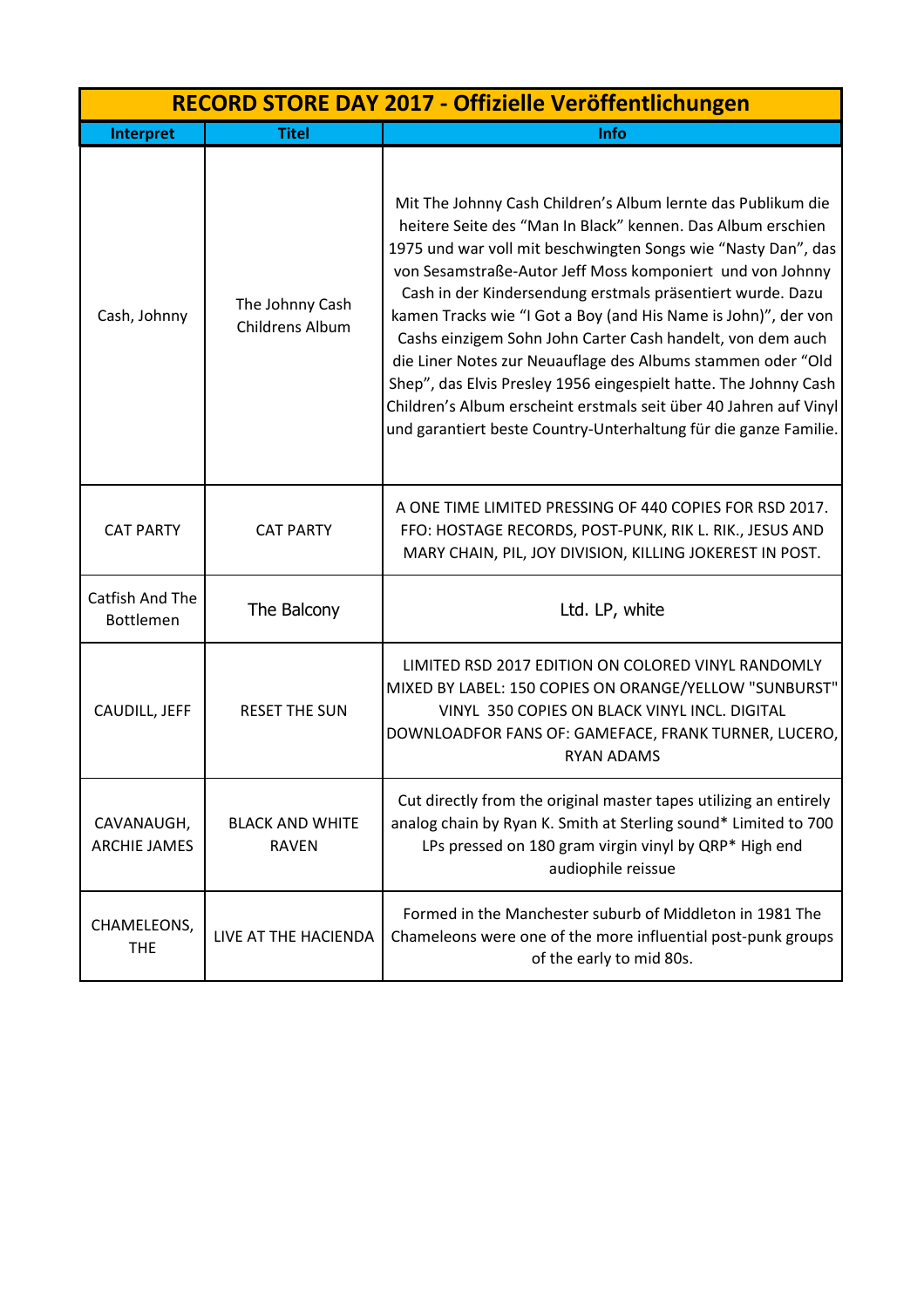|                                   | RECORD STORE DAY 2017 - Offizielle Veröffentlichungen |                                                                                                                                                                                                                                                                                                                                                                                                                                                                                                                                                                                                                                                                                                                                                                                                                                                                                                                                                                                                                                                                                                                                                                                                                                                                                                                                                                                                                                                                                                                                                                                                                                                                                                                                                                                                                                                                                                                                                                                                                                                                                                                                                                                                                                                                                                                                                                                                                                                                                                                                                                    |  |
|-----------------------------------|-------------------------------------------------------|--------------------------------------------------------------------------------------------------------------------------------------------------------------------------------------------------------------------------------------------------------------------------------------------------------------------------------------------------------------------------------------------------------------------------------------------------------------------------------------------------------------------------------------------------------------------------------------------------------------------------------------------------------------------------------------------------------------------------------------------------------------------------------------------------------------------------------------------------------------------------------------------------------------------------------------------------------------------------------------------------------------------------------------------------------------------------------------------------------------------------------------------------------------------------------------------------------------------------------------------------------------------------------------------------------------------------------------------------------------------------------------------------------------------------------------------------------------------------------------------------------------------------------------------------------------------------------------------------------------------------------------------------------------------------------------------------------------------------------------------------------------------------------------------------------------------------------------------------------------------------------------------------------------------------------------------------------------------------------------------------------------------------------------------------------------------------------------------------------------------------------------------------------------------------------------------------------------------------------------------------------------------------------------------------------------------------------------------------------------------------------------------------------------------------------------------------------------------------------------------------------------------------------------------------------------------|--|
| Interpret                         | <b>Titel</b>                                          | Info                                                                                                                                                                                                                                                                                                                                                                                                                                                                                                                                                                                                                                                                                                                                                                                                                                                                                                                                                                                                                                                                                                                                                                                                                                                                                                                                                                                                                                                                                                                                                                                                                                                                                                                                                                                                                                                                                                                                                                                                                                                                                                                                                                                                                                                                                                                                                                                                                                                                                                                                                               |  |
| <b>CHEAP TRICK</b>                | <b>EPIC ARCHIVE 1</b>                                 | If a group's made up of two genuine rock star types, a Huntz Hall lookalike with a guitar<br>fetish, and a guy who looks like an accountant, which one d'ya think would keep track of<br>its recording archive? Don't worry, it's not a "trick" question-it is indeed the<br>bespectacled Bun E. Carlos, the drummer for the original line-up of Cheap Trick, who has<br>not only commented on every track (as faithfully transcribed by Ken Sharp) but provided<br>much of the source material for this collection of rarities from the band's early days, 18<br>tracks (all making their vinyl debut) that reconfirm that the singular blend of classic rock,<br>power pop, and glam—and inspired visual style— wielded by this outfit of Rockford,<br>Illinois places them among the first rank of American rock 'n' roll bands. First up are three<br>1975 demos (of "Come On, Come On," "Southern Girls," and "Taxman, Mr. Thief") they<br>cut at Ardent Studios in 1975 prior to signing a record deal, followed by early, 1976-1977<br>studio takes (produced by Jack Douglas) of "You're All Talk" and "I Want You to Want<br>Me," an outtake, "Lookout," from their debut record, and an alternate (and nasty) version<br>of "I Dig Go-Go Girls." On deck are an instrumental version of "Oh Boy" (the B-side to "I<br>Want You to Want Me") and live versions of "You're All Talk" and "Goodnight" from a<br>1977 stand at the Whiskey, and a pair of alternate takes from the Heaven Tonight album,<br>"Stiff Competition" and "Surrender." Also inside are five rarities from the band's famed<br>Japanese tours, including the single version of "Ain't That a Shame," the promo-only<br>release "Lookout," and three tracks from the out-of-print Budokan II album, "Stiff<br>Competition," "How Are You," and "On Top of the World." The "no strings" version of<br>"Dream Police" rounds out the collection in fine style. Compiled by producer Tim Smith,<br>remastered by Vic Anesini at Battery Studios in New York, and featuring unseen photos by<br>Robert Alford inside and outside the gatefold jacket, this special Record Store Day<br>exclusive double-LP comes in bright yellow vinyl limited to 2200 copies! But waitwe<br>have one more "trick" up our sleeve. A photo signed by all four founding Cheap Trick<br>members Bun E. Carlos, Rick Nielsen, Tom Petersson, and Robin Zander has been<br>randomly inserted inside 100 out of the 2200 copies manufacturedwe at Real Gone<br>Music wish all RSD customers the best of luck! |  |
| CHEF'S SPECIAL /<br>THE OUTSIDERS | HOMELAND / SUMMER<br><b>IS HERE</b>                   | 7 inch in discosleeve Double A-side Limited edition of 500<br>individually numbered copies on Transparent Green vinyl                                                                                                                                                                                                                                                                                                                                                                                                                                                                                                                                                                                                                                                                                                                                                                                                                                                                                                                                                                                                                                                                                                                                                                                                                                                                                                                                                                                                                                                                                                                                                                                                                                                                                                                                                                                                                                                                                                                                                                                                                                                                                                                                                                                                                                                                                                                                                                                                                                              |  |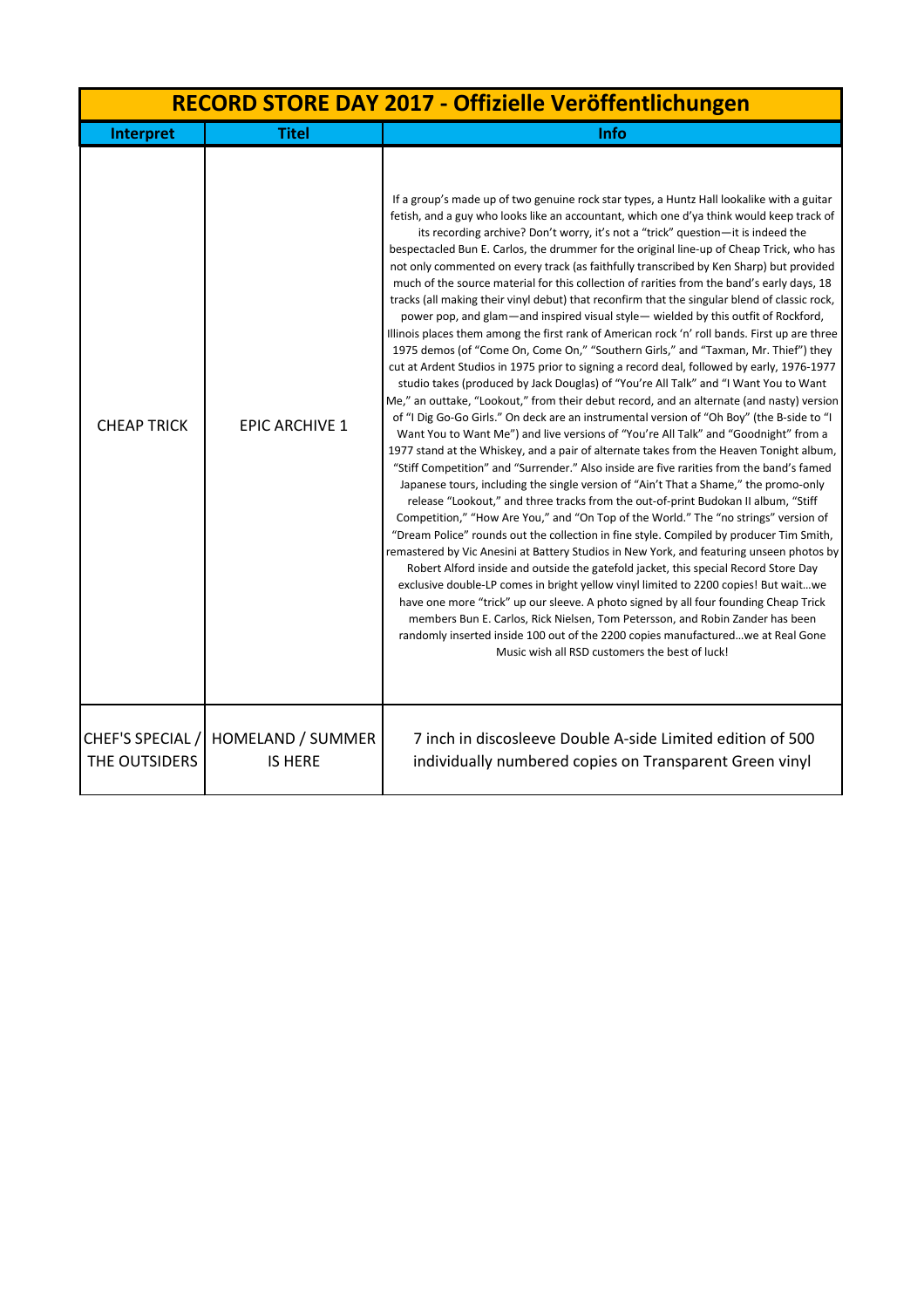| RECORD STORE DAY 2017 - Offizielle Veröffentlichungen |                                                          |                                                                                                                                                                                                                                                                                                                                                                                                                                                                                                                                                                                                                                                                                                                                                                                                                                                                                                                                                                                 |
|-------------------------------------------------------|----------------------------------------------------------|---------------------------------------------------------------------------------------------------------------------------------------------------------------------------------------------------------------------------------------------------------------------------------------------------------------------------------------------------------------------------------------------------------------------------------------------------------------------------------------------------------------------------------------------------------------------------------------------------------------------------------------------------------------------------------------------------------------------------------------------------------------------------------------------------------------------------------------------------------------------------------------------------------------------------------------------------------------------------------|
| <b>Interpret</b>                                      | <b>Titel</b>                                             | Info                                                                                                                                                                                                                                                                                                                                                                                                                                                                                                                                                                                                                                                                                                                                                                                                                                                                                                                                                                            |
| <b>CHELSEA</b>                                        | LIVE AT THE BIER KELLER<br>(LIM. 180 GR. GREEN<br>VINYL) | Chelsea were an integral part of the punk fabric in London in<br>1976/77. With Tony James, John Towe and Billy idol leaving to<br>form Generation X, charismatic skipper Gene October eventually<br>put together the classic line-up that would produce punk<br>anthems such as Right To Work, Urban Kids and Evacuate.<br>Missing out on the major label backing of their more famous<br>counterparts, Chelsea continued to bring an explosive live set to<br>iconic venues such as Blackpool's notorious Bier Keller where<br>their undiminished, raw power was dished out with little regard<br>for anyone standing in the way.<br>Interference proudly presents a prime chunk of British punk with<br>the complete live performance from London's original punk<br>stalwarts Chelsea, live from the Bier Keller in Blackpool on 8th<br>December 1983.<br>Professionally re-mastered original sound recording with<br>expansive liners, interviews and rare archival photos. |
| CHILLS, THE                                           | ROCKET SCIENCE                                           | 1000 COPIES.Limited edition 7", DL card, 1000 only.                                                                                                                                                                                                                                                                                                                                                                                                                                                                                                                                                                                                                                                                                                                                                                                                                                                                                                                             |
| Chilly Gonzales,<br>Jarvis Cocker                     | Room 29 (Deluxe<br>Version)                              | 180g deluxe pressing<br>w/ lavish 32 page booklet<br>linen bound outersleeve<br>gold foiled font<br>printed inner sleeve<br>digital download voucher                                                                                                                                                                                                                                                                                                                                                                                                                                                                                                                                                                                                                                                                                                                                                                                                                            |
| Chimera                                               | <b>Holy Grail</b>                                        | RECORD STORE DAY RELEASE - Chimera 180 gram Vinyl reissue<br>of the 1969 album remastered from original master tapes<br>Features Pink Floyd's Nick Mason - part producer and drums on<br>The Grail Rick Wright - keys on Lady with Bullets.                                                                                                                                                                                                                                                                                                                                                                                                                                                                                                                                                                                                                                                                                                                                     |
| <b>CLEANERS FROM</b><br><b>VENUS</b>                  | <b>BEST OF</b>                                           | only 50 copies available via Cargo. Limited Edition of 1000<br>Copies                                                                                                                                                                                                                                                                                                                                                                                                                                                                                                                                                                                                                                                                                                                                                                                                                                                                                                           |
| Clueso, Kat<br>Frankie                                | Wenn du liebst                                           | Itd. Edition, signiert von Clueso und Kat Frankie                                                                                                                                                                                                                                                                                                                                                                                                                                                                                                                                                                                                                                                                                                                                                                                                                                                                                                                               |
| <b>Cocteau Twins</b>                                  | Four Calender Café                                       | Ltd. Edt., 2LP, 180g, lila                                                                                                                                                                                                                                                                                                                                                                                                                                                                                                                                                                                                                                                                                                                                                                                                                                                                                                                                                      |
| <b>Cocteau Twins</b>                                  | Milk & Kisses                                            | Ltd. Edt., 2LP, 180g, weiss                                                                                                                                                                                                                                                                                                                                                                                                                                                                                                                                                                                                                                                                                                                                                                                                                                                                                                                                                     |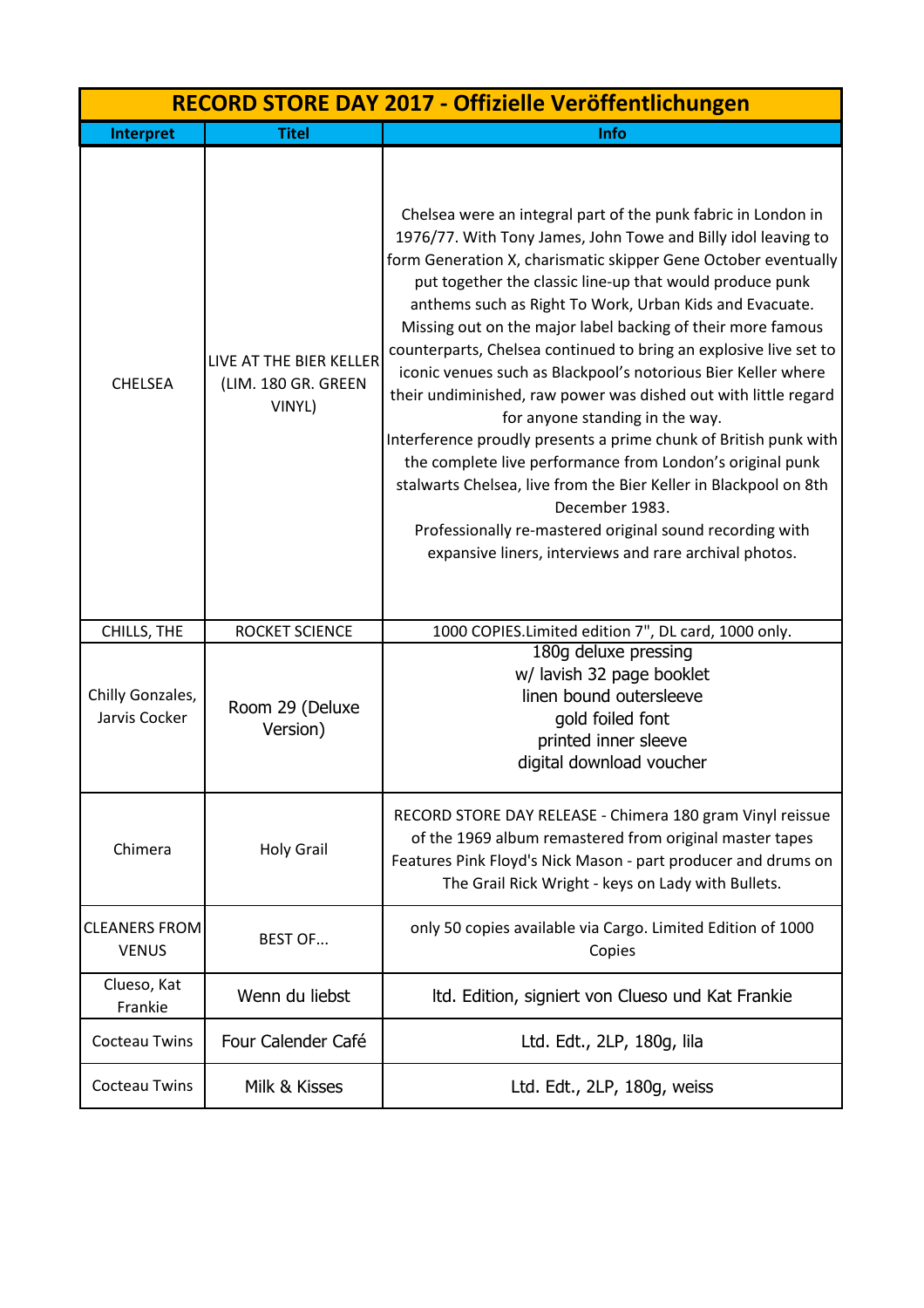| RECORD STORE DAY 2017 - Offizielle Veröffentlichungen |                                            |                                                                                                                                                                                                                                                                                                                                                                                                                                                                                       |
|-------------------------------------------------------|--------------------------------------------|---------------------------------------------------------------------------------------------------------------------------------------------------------------------------------------------------------------------------------------------------------------------------------------------------------------------------------------------------------------------------------------------------------------------------------------------------------------------------------------|
| Interpret                                             | <b>Titel</b>                               | <b>Info</b>                                                                                                                                                                                                                                                                                                                                                                                                                                                                           |
| Coheed and<br>Cambria                                 | Good Apollo, I'm<br><b>Burning Star IV</b> | Ursprünglich im Jahr 2005 veröffentlicht, präsentierten die Prog-<br>Rocker von Coheed and Cambria mit dieser Scheibe den vierten<br>Teil der "Armory Wars"-Sci-Fi-Story, mit der sich auch die drei<br>Vorgänger-alben beschäftigt hatten. Mit "Good Apollo, "<br>gelang der Band dank des Mainstream-Rock-Hits "Welcome<br>Home" der Durchbruch. Jetzt erscheint das Album in der<br>geremasterten Fassung und erstmals auf Doppel-LP. Exklusives<br>Zusatzfeature: Splatter-Vinyl! |
| <b>COLLEEN</b>                                        | The Golden Morning<br><b>Breaks</b>        | Vinyl reissue of long out of print and sought after second album<br>by Colleen. From 2005, The Golden Morning Breaks draws on a<br>rich palette of live instrumentation, marking a significant leap<br>from the sample-driven sound of Colleen's debut album. gold<br>vinyl incl. downloadcode.                                                                                                                                                                                       |
| <b>COLLEEN</b>                                        | Colleen Et Les Boîtes À<br>Musique         | First time on vinyl for this mini-album of music box recordings,<br>originally released in 2006. Brand new artwork by long time<br>collaborator Iker Spozio. silver vinyl incl. downloadcode                                                                                                                                                                                                                                                                                          |
| <b>COLLEEN</b>                                        | Les Ondes Silencieuses                     | Colleen's final release for The Leaf Label, released a decade ago.<br>Unavailable on vinyl for several years, Les Ondes Silencieuses<br>utilises the rare stringed instrument the viola de gamba, acting<br>as the hub to this highly personal, baroque-influenced album,<br>which also features spinet, clarinet and classical guitar. clear<br>vinyl incl. downloadcode                                                                                                             |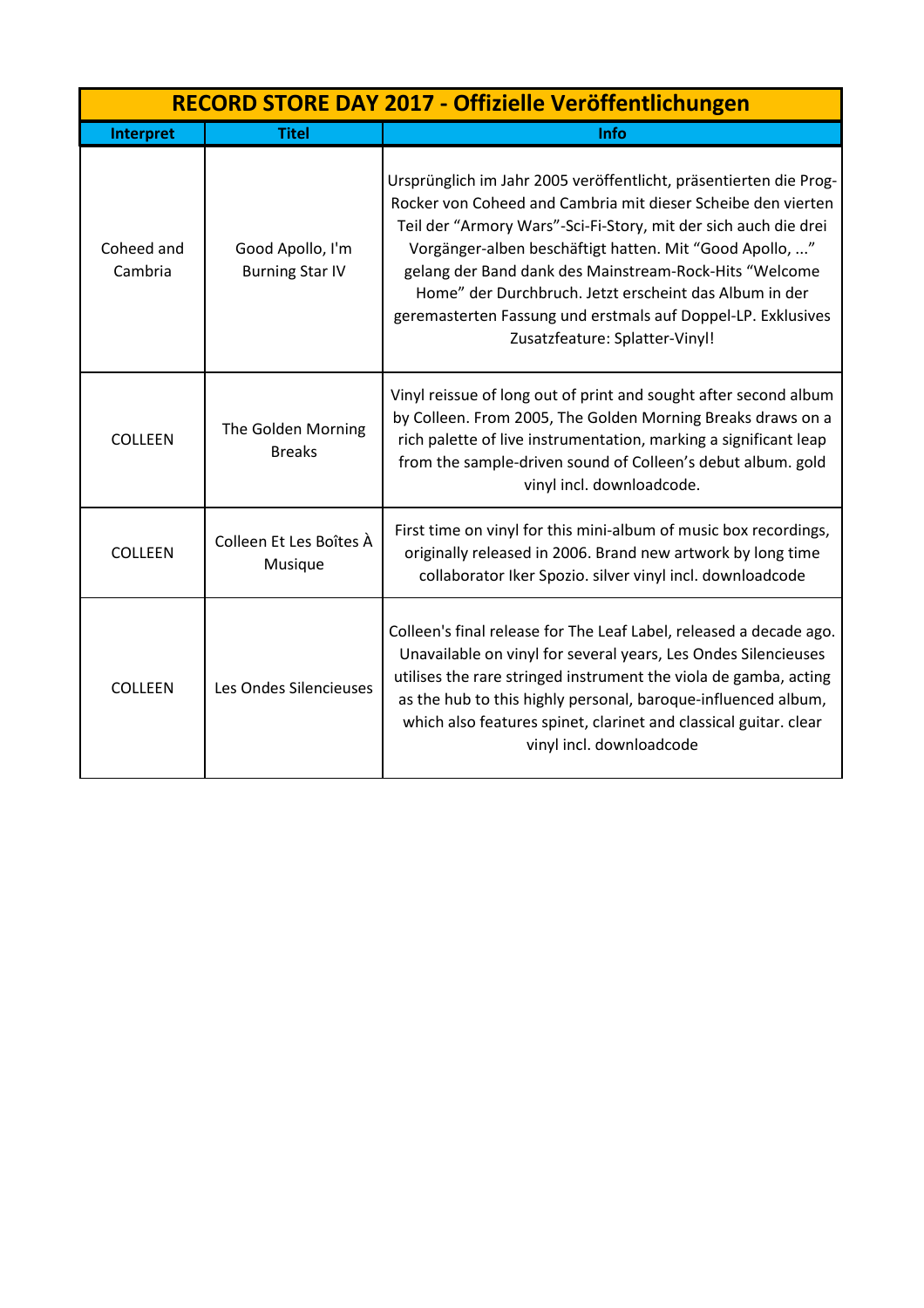|                                 |                                                          | RECORD STORE DAY 2017 - Offizielle Veröffentlichungen                                                                                                                                                                                                                                                                                                                                                                                                                                                                                                                                                                                                                                                                                                                                                                                                                                                                                                                                                                                                                                                                                                                                                                                                                                                                                                                                                                                                         |
|---------------------------------|----------------------------------------------------------|---------------------------------------------------------------------------------------------------------------------------------------------------------------------------------------------------------------------------------------------------------------------------------------------------------------------------------------------------------------------------------------------------------------------------------------------------------------------------------------------------------------------------------------------------------------------------------------------------------------------------------------------------------------------------------------------------------------------------------------------------------------------------------------------------------------------------------------------------------------------------------------------------------------------------------------------------------------------------------------------------------------------------------------------------------------------------------------------------------------------------------------------------------------------------------------------------------------------------------------------------------------------------------------------------------------------------------------------------------------------------------------------------------------------------------------------------------------|
| Interpret                       | <b>Titel</b>                                             | <b>Info</b>                                                                                                                                                                                                                                                                                                                                                                                                                                                                                                                                                                                                                                                                                                                                                                                                                                                                                                                                                                                                                                                                                                                                                                                                                                                                                                                                                                                                                                                   |
| <b>COMMANDER</b><br><b>CODY</b> | <b>Claiming New</b><br>Territories-Live At The<br>Aladin | COMMANDER CODY alias George Frayne IV ließ sich viel Zeit,<br>bevor er über den großen Teich flog und zum ersten Mal auf<br>einer deutschen Konzertbühne stand. Ganze zehn Jahre war der<br>ehemalige Kunststudent schon dick im Geschäft (anfangs noch<br>als COMMANDER CODY & HIS LOST PLANET AIRMEN), als er am<br>27. März 1980 mit der COMMANDER CODY BAND die Bühne des<br>Bremer Musiktempels "Aladin" betrat, um mit seinen Fans<br>dieses Debüt zu zelebrieren.<br>Mit ihrer eigenwilligen Mixtur aus Country, Rock'n'Roll, Western<br>Swing und Rockabilly brachten George Frayne sein langjähriger<br>Begleiter Bill Kirchen und der Rest der famos eingespielten Crew<br>schnell den Saal zum Kochen. So entstand eine prickelnde Live-<br>Atmosphäre mit Partycharakter, die sich schnell auf den Hörer<br>überträgt. Die Scheibe bringt einfach richtig Spaß und macht<br>gute Laune.<br>Dank an die Jungs von Radio Bremen, die vor fast genau 37<br>Jahren die Weitsicht hatten, diesen historischen Moment in<br>toller Tonqualität für die Nachwelt festzuhalten.<br>• 180-Gramm Vinyl!<br>• exklusiv für den Record Store Day 2017 im April 2017<br>• strictly limited to 1.000 copies worldwide<br>• allererstes Live-Konzert des Commanders in Deutschland im<br>legendären "Aladin" in Bremen 1980<br>• https://soundcloud.com/m-i-g-music-<br>germany/sets/commander-cody-claiming-new-territories-live-at-<br>the-aladin-1980/s-pursF |
| Compro Oro                      | Bombarda (10")                                           | Limitierte 10" EP des belgischen Latin-Jazz-Kollektivs Compro<br>Oro aus Gent, das traditionelle lateinamerikanisch-kubanische<br>Rhythmen zu darken Grooves, wild-psychedelischen Gitarrenriffs<br>und exotischen Vibrafon-Infusionen mischt.                                                                                                                                                                                                                                                                                                                                                                                                                                                                                                                                                                                                                                                                                                                                                                                                                                                                                                                                                                                                                                                                                                                                                                                                                |
| Conjure One                     | Conjure One                                              | 2LP colored, 180g, Gatefold. First time on vinyl                                                                                                                                                                                                                                                                                                                                                                                                                                                                                                                                                                                                                                                                                                                                                                                                                                                                                                                                                                                                                                                                                                                                                                                                                                                                                                                                                                                                              |
| COPE, JULIAN                    | <b>DRUNKEN SONGS</b>                                     | 1000 only, 180g black vinyl. 40 minutes of Gnostic drunkenness<br>now on this limited vinyl. Cheers!                                                                                                                                                                                                                                                                                                                                                                                                                                                                                                                                                                                                                                                                                                                                                                                                                                                                                                                                                                                                                                                                                                                                                                                                                                                                                                                                                          |
| CORAL, THE                      | <b>Holy Mountain Picnic</b><br><b>Massacre Blues EP</b>  | picture disc<br>Tracklisting:<br>A 1. Holy Revelation (Andy Votel's 'Holy Mountain Picnic<br>Massacre Blues' De-Mix) 08:05<br>A 2. After The Rain (Post WW3 Return Of The Super Turv Mix)<br>03:11<br>B 1. Connector (Voyagers Vs The Coral Remix)<br>04:15<br><b>B 2. Unforgiven</b><br>03:13                                                                                                                                                                                                                                                                                                                                                                                                                                                                                                                                                                                                                                                                                                                                                                                                                                                                                                                                                                                                                                                                                                                                                                |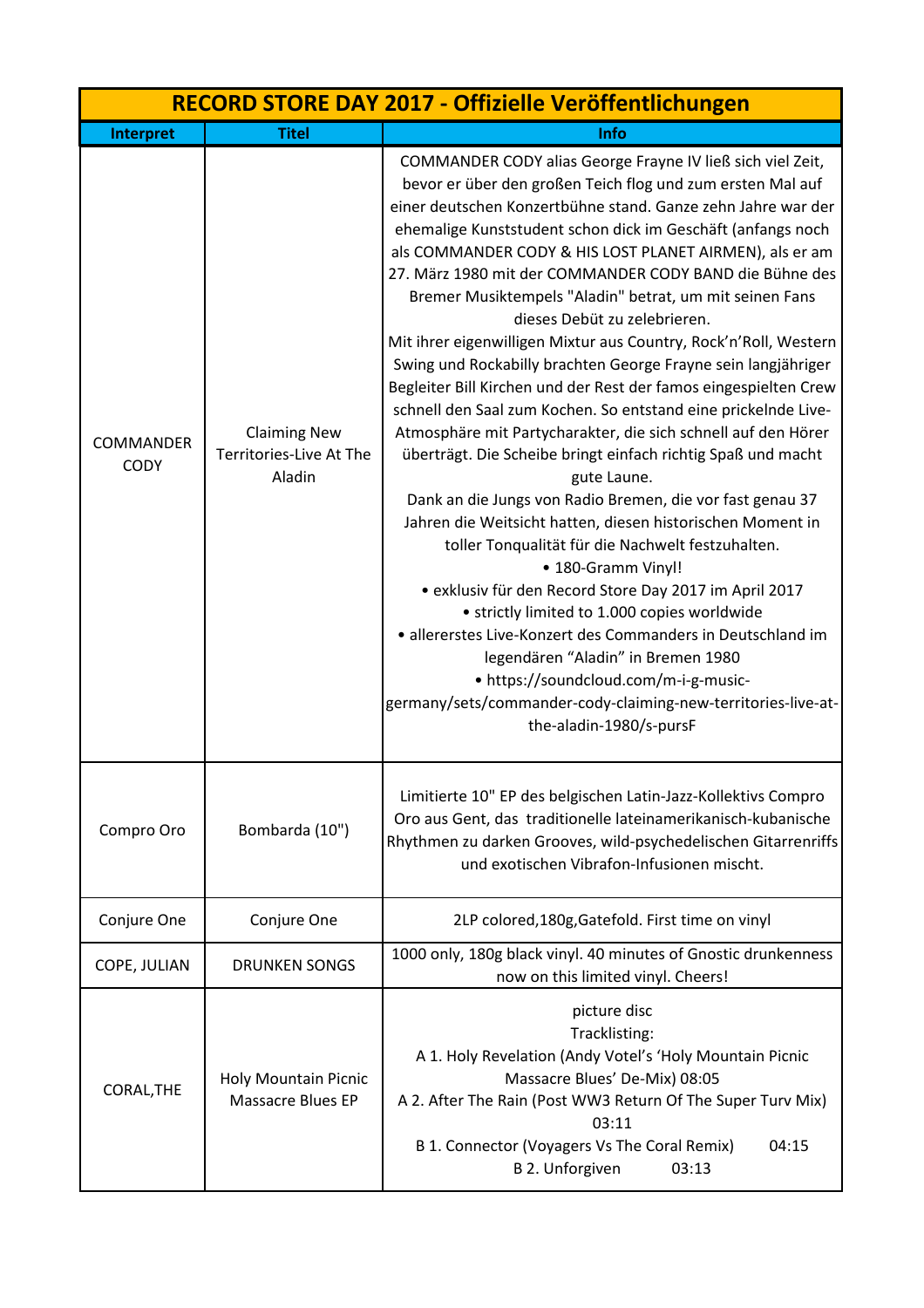|                       |                    | RECORD STORE DAY 2017 - Offizielle Veröffentlichungen           |
|-----------------------|--------------------|-----------------------------------------------------------------|
| Interpret             | <b>Titel</b>       | <b>Info</b>                                                     |
|                       |                    | Features guitar and backing vocals from the legendary Ali Farka |
|                       |                    | Touré                                                           |
|                       |                    | • Limited Edition one-off pressing                              |
| COULIBALY, INNA       |                    | $\bullet$ 10" vinyl                                             |
| <b>BABA&amp;</b>      |                    | · Die-cut retro sleeve                                          |
| <b>TOURE, ALI</b>     | Sahel              | • 4 page colour booklet                                         |
| <b>FARKA TOURE</b>    |                    | Tracklisting                                                    |
|                       |                    | A1. Allah Halam                                                 |
|                       |                    | A2. N'Dale Kolene                                               |
|                       |                    | B1. Zaglia Zara                                                 |
|                       |                    | B2. Sahel                                                       |
| <b>Count Five</b>     | Psychotic Reaction | Mono                                                            |
|                       |                    | Tracklisting:                                                   |
|                       |                    | A1. The 17th (Original Album Mix) 05:25                         |
|                       |                    | Mixed by Cenzo Townsend and assisted by Joe McCann              |
|                       |                    | A2. The 17th (Acoustic Version) 04.19                           |
|                       |                    | Recorded for Louise Duffy on Today FM & Engineered by Gavin     |
|                       |                    | <b>Blake</b>                                                    |
|                       |                    | A3. The 17th (Radio Edit) 03:38                                 |
| COURTEENERS, T        | The 17th Remixes   | Mixed by James Skelly and Rich Turvey                           |
| <b>HE</b>             |                    | B1. The 17th (PSA Remix) 06:27                                  |
|                       |                    | Mixed by Joe Cross & Liam Fray. Additional programming Joe      |
|                       |                    | Cross.                                                          |
|                       |                    | B2. The 17th (Alex Metric Remix) 06:36                          |
|                       |                    | Mixed by Q at The Institute of Gizmology. Programming and       |
|                       |                    | remix By Alex Metric at the Batcave                             |
|                       |                    |                                                                 |
| <b>CRAZY WORLD</b>    |                    | ESOTERIC RECORDINGS are proud to announce for RSD 2017 the      |
| OF ARTHUR             | x                  | release of a 180 gram vinyl LP limited edition release of THE   |
| <b>BROWN</b>          |                    | CRAZY WORLD OF ARTHUR BROWN.                                    |
|                       |                    | Erster Reissue des On-U-Sound-Klassikers von 1980. Der junge    |
| <b>Creation Rebel</b> | Starship Africa    | Adrian Sherwood aka Creation Rebel "bearbeitet" ein Tape mit    |
|                       |                    | älteren Reggae-Rhythmen durch Remixes, Re-Recordings,           |
|                       |                    | Overdubs und Rückwärtsläufe.                                    |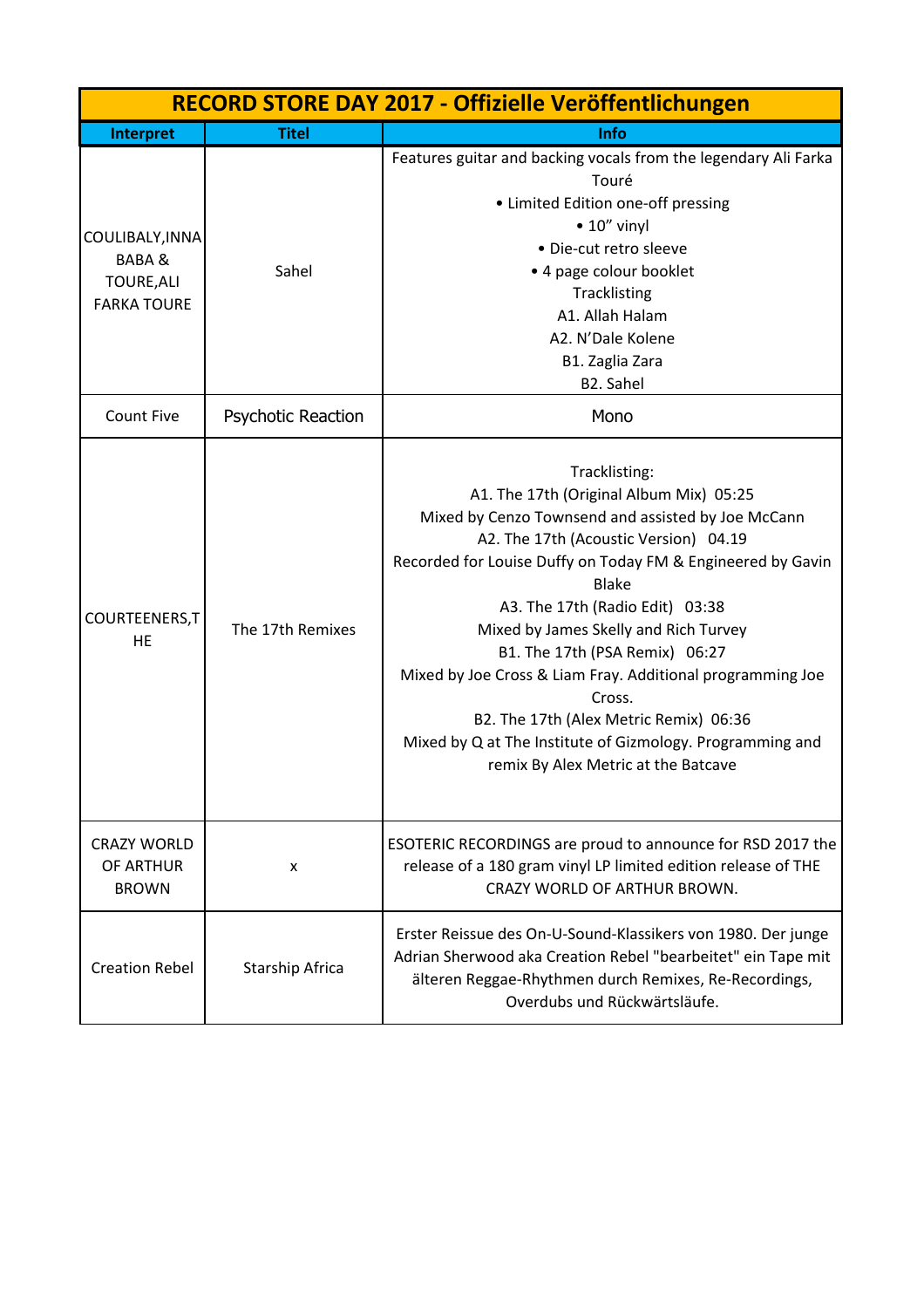|                      | RECORD STORE DAY 2017 - Offizielle Veröffentlichungen |                                                                                                                                                                                                                                                                                                                                                                                                                                                                                                                                                                                                                                                                                                                                                                                                                                                                                                                                                                                                                                                                                                                                                                                                                                                                                                                                              |  |
|----------------------|-------------------------------------------------------|----------------------------------------------------------------------------------------------------------------------------------------------------------------------------------------------------------------------------------------------------------------------------------------------------------------------------------------------------------------------------------------------------------------------------------------------------------------------------------------------------------------------------------------------------------------------------------------------------------------------------------------------------------------------------------------------------------------------------------------------------------------------------------------------------------------------------------------------------------------------------------------------------------------------------------------------------------------------------------------------------------------------------------------------------------------------------------------------------------------------------------------------------------------------------------------------------------------------------------------------------------------------------------------------------------------------------------------------|--|
| <b>Interpret</b>     | <b>Titel</b>                                          | Info                                                                                                                                                                                                                                                                                                                                                                                                                                                                                                                                                                                                                                                                                                                                                                                                                                                                                                                                                                                                                                                                                                                                                                                                                                                                                                                                         |  |
| <b>CREATION, THE</b> | POWER SURGE (PURPLE<br>VINYL)                         | Alan McGee was such a big fan of The Creation that he named<br>his record label after the band, and named his<br>own band after one of their songs - Biff Bang Pow.<br>The Creation was formed in 1966 from beat combo The Mark<br>Four, and was quickly signed to a production<br>deal with Shel Talmy, The Who's producer. The first release was<br>the urgent "Making Time", which featured<br>guitarist Eddie Phillips playing his guitar with a violin bow, two<br>years before Jimmy Page started doing so. Whilst<br>very popular in Germany, UK success largely eluded the band,<br>and after a number of non-charting singles and<br>line-up changes, the band broke up in 1968 without ever having<br>released an album.<br>In 1995, following a reunion concert at Harlesden's Mean<br>Fiddler, Alan McGee and Joe Foster managed to<br>persuade the original line-up of Eddie Phillips, lead singer Kenny<br>Pickett, bassist Bob Garner and drummer Jack<br>Jones to get into a studio and record a new album, for release on<br>Creation Records! The results were issued in<br>1996, with a very limited release on vinyl. Sadly the reunion was<br>cut short by Kenny Pickett's death from a<br>heart attack in 1997.<br>This limited edition reissue is pressed on purple vinyl, and<br>features the original inner sleeve. |  |
| CROW, ROSIE          | <b>CAN'T FOLLOW</b>                                   | LIMITED EDITION 500 COPIES. Exclusive brand new track which<br>will be featured in upcoming movie " Stoner Express " featuring<br>the last appearance of Howard Marks.                                                                                                                                                                                                                                                                                                                                                                                                                                                                                                                                                                                                                                                                                                                                                                                                                                                                                                                                                                                                                                                                                                                                                                       |  |
| CRUZ, NICOLA         | Puente Roto (Quantic<br>Remix)                        | Following the release of Prender el Alma (2015) and Nicola<br>Cruz's quick rise to stardom, the young Ecuadorian called on a<br>crop of producers for remix duty. Serendipitously, Quantic, one<br>of Nicola's inspirations, answered the call in his signature way<br>with a bass-heavy, jazzy and psychedelic display of genius that<br>will move any dance-floor that thrives on Global beats.<br>limited edition 180g 12" vinyl - the b-side lovingly etched with<br>original artwork.<br><b>TRACKLISTING:</b><br><b>A1. PUENTE ROTO</b><br>A2. PUNETE ROTO (QUANTIC REMIX)                                                                                                                                                                                                                                                                                                                                                                                                                                                                                                                                                                                                                                                                                                                                                              |  |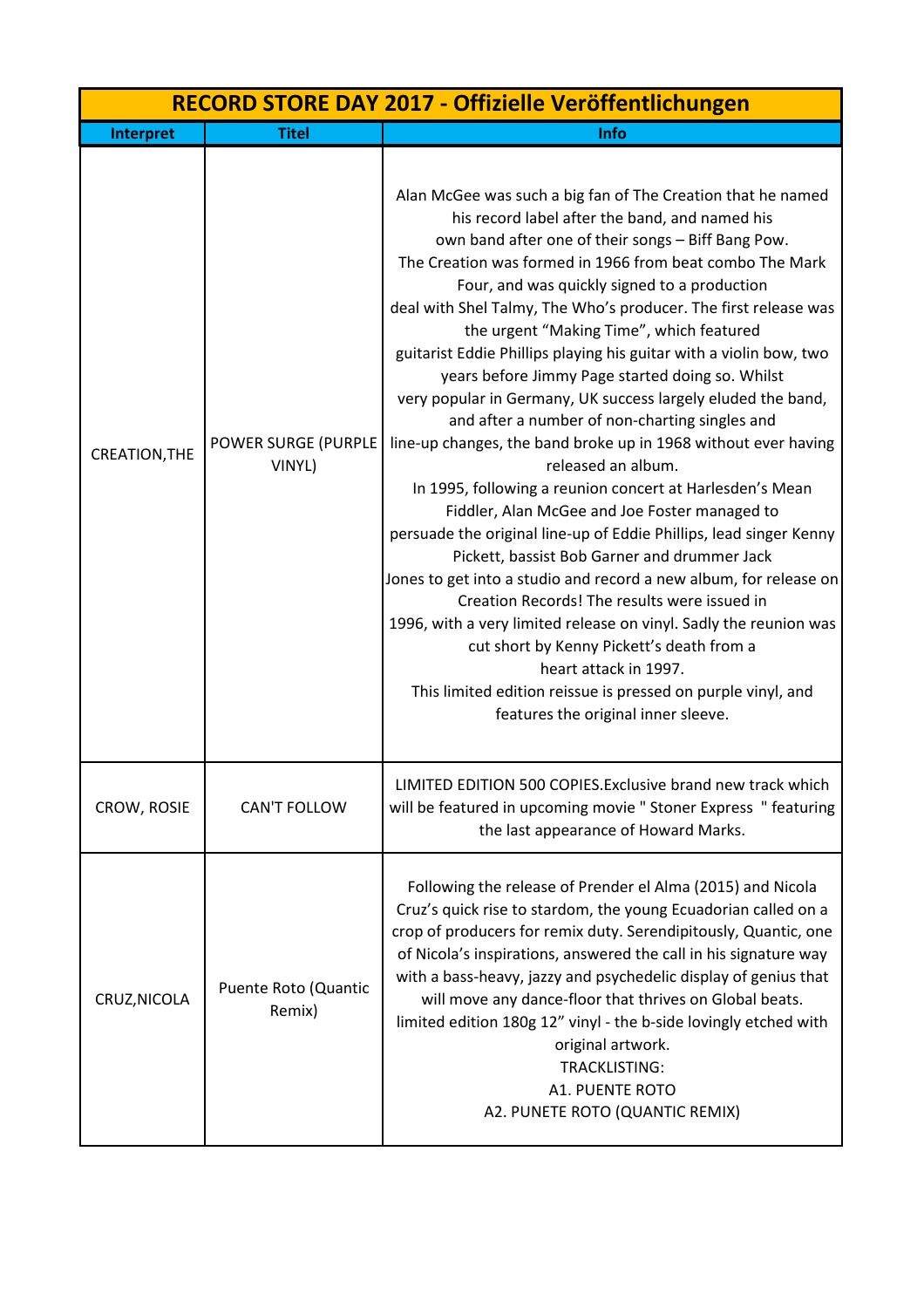| RECORD STORE DAY 2017 - Offizielle Veröffentlichungen |                                            |                                                                                                                                                                                                                                                           |
|-------------------------------------------------------|--------------------------------------------|-----------------------------------------------------------------------------------------------------------------------------------------------------------------------------------------------------------------------------------------------------------|
| Interpret                                             | <b>Titel</b>                               | <b>Info</b>                                                                                                                                                                                                                                               |
| <b>CSC FUNK BAND</b>                                  | <b>ABOVE THE STARS</b>                     | LIMITED EDITION (400 COPIES) BLACK VINYL 12".CSC Funk Band,<br>a 10-piece supergroup featuring members of GWAR, The USA Is<br>a Monster and Talibam!.                                                                                                     |
| <b>CURANDEROS</b><br>(BARDO POND)                     | <b>CURANDEROS</b>                          | Gold vinyl with DL. 1000 only worldwide.                                                                                                                                                                                                                  |
| <b>DALTON</b>                                         | LA DONNA E IL<br><b>BAMBINO / IL VUOTO</b> | Limited edition is printed in 499 copies on colored vinyl for<br>Record Store Day 2017* Includes a reproduction of a<br>promotional flyer of a historic Dalton concert from Summer<br>1974.                                                               |
| <b>DAMNATION</b><br>A.D.                              | <b>PORNOGRAPHY</b>                         | Exclusive RSD 2017 Edition of 800 Copies on Clear Blue Vinyl Incl.<br>Digital Download Card First new DAMNATION A.D. Release in 10<br>Years! Liner Notes by Ken OldenFOR FANS OF: AMERICAN<br>NIGHTMARE   HOPE CONSPIRACY   THE CURE   INTEGRITY          |
| DANDO, EVAN                                           | <b>BABY IM BORED</b>                       | 2LP plus 24 page book + DL Card. Mature and autobiographical,<br>'Baby I'm Bored' is a stellar record that stripped Dando of his<br>grunge label.                                                                                                         |
| Danny Brown                                           | Ain't It Funny                             | Limitierte Picture Disc 10" des Detroiter Rappers Danny Brown<br>nach seinem gefeierten Warp-Album "Atrocity Exhibition". Mit<br>dem Albumtrack und Fanfavoriten "Ain't It Funny", plus Dannys<br>Kollabo mit Clams Casino "Worth It" erstmals auf Vinyl. |
| Danny Worsnop                                         | Sanctuary/I Don't Want<br>to Die           | 7" black, Ltd 1500, 2 previously unreleased tracks.                                                                                                                                                                                                       |
| DARK, THE                                             | <b>CHEMICAL WARFARE</b>                    | "Chemical Warfare" is the debut album by Islington punks THE<br>DARK, originally released in 1982.                                                                                                                                                        |
| <b>DARKEST HOUR</b>                                   | <b>DARKEST HOUR</b>                        | 7"                                                                                                                                                                                                                                                        |
| Darkthrone                                            | <b>Arctic Thunder</b>                      | <b>Picture Disc</b>                                                                                                                                                                                                                                       |
| Darlingside                                           | <b>Birds Say</b>                           | Birds Say RSD. White with blue abstract swirls Vinyl.<br>Mehrstimmiger Gesang, akustische Gitarren, Geigen, Banjos, ein<br>wenig Pathos und gute Songs.                                                                                                   |
| David Bowie                                           | <b>Cracked Actor</b>                       | 3 x 180g 12" Black vinyl album                                                                                                                                                                                                                            |
| David Bowie                                           | <b>BowPromo</b>                            | Single sided 12" LP in box with 5 Bowie prints                                                                                                                                                                                                            |
| David Bowie &<br>Placebo                              | Without You I'm<br>Nothing                 | Ltd. Edt., 12" picture disk                                                                                                                                                                                                                               |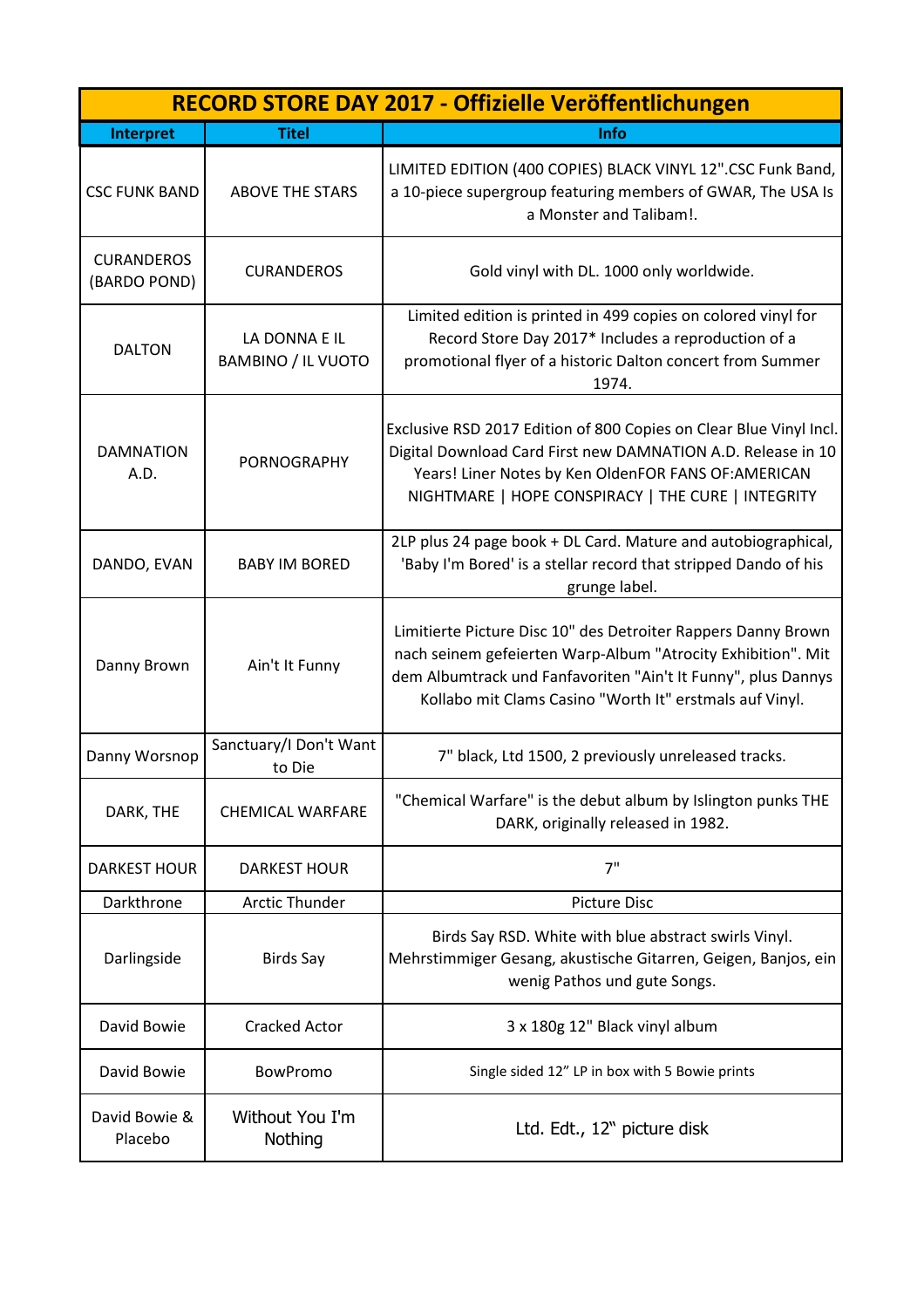|                                                              | RECORD STORE DAY 2017 - Offizielle Veröffentlichungen    |                                                                                                                                                                                                                                                                                                                                                                                                                                                                                                                                                                                                                                                                                                                                                                                                                                                           |  |
|--------------------------------------------------------------|----------------------------------------------------------|-----------------------------------------------------------------------------------------------------------------------------------------------------------------------------------------------------------------------------------------------------------------------------------------------------------------------------------------------------------------------------------------------------------------------------------------------------------------------------------------------------------------------------------------------------------------------------------------------------------------------------------------------------------------------------------------------------------------------------------------------------------------------------------------------------------------------------------------------------------|--|
| Interpret                                                    | <b>Titel</b>                                             | Info                                                                                                                                                                                                                                                                                                                                                                                                                                                                                                                                                                                                                                                                                                                                                                                                                                                      |  |
| DE HARTMANN,<br><b>THOMAS</b>                                | THE MUSIC OF<br><b>GURDJIEFF / DE</b><br><b>HARTMANN</b> | Limited to 1,000 copies* First ever vinyl reissue, includes 7<br>bonus pieces never before on vinyl.Audio restored and<br>remastered from the original analog master tapes                                                                                                                                                                                                                                                                                                                                                                                                                                                                                                                                                                                                                                                                                |  |
| Dead Naked<br>Hippies / Fling /<br>Lamia / The Tiny<br>Minds | 4 on 12" / Volume 5                                      | Split 12" Includes download code                                                                                                                                                                                                                                                                                                                                                                                                                                                                                                                                                                                                                                                                                                                                                                                                                          |  |
| <b>DEAD OR ALIVE</b>                                         | <b>UNBREAKABLE - THE</b><br><b>FRAGILE REMIXES (2LP)</b> | To complement the career-encompassing Dead Or Alive box set<br>'Sophisticated Boom Box MMXVI - The Vinyl LP Collection',<br>Demon<br>Records is pleased to present the debut of the vinyl LP format<br>commercial release of 'Unbreakable - The Fragile Remixes'.<br>'Unbreakable - The Fragile Remixes' was released in 2001 and<br>served as a companion album to 'Fragile', which was released<br>the previous year, containing a selection of remixes from ten of<br>the tracks that appeared on 'Fragile'. 'Unbreakable' made its<br>official UK debut in 2016 as part of 'Sophisticated Boom Box<br>MMXVI', having only ever been released in Japan but this is the<br>first time the album has been made commercially available on<br>vinyl. The 2LP set comes in heavyweight 180gm CLEAR VINYL, in<br>a wide-spine Sleeve and picture inner bags. |  |
| Deee-Lite                                                    | Groove Is In The Heart /<br>What Is Love?                | 12" PINK single - 33 1/3 rpm                                                                                                                                                                                                                                                                                                                                                                                                                                                                                                                                                                                                                                                                                                                                                                                                                              |  |
| Def Leppard                                                  | The Def Leppard E.P.                                     | Ltd. Edt., 12" EP, 180g, schwarz                                                                                                                                                                                                                                                                                                                                                                                                                                                                                                                                                                                                                                                                                                                                                                                                                          |  |
| DELEMARRE,<br><b>CHARL</b>                                   | <b>CHARL</b>                                             | 10 inch EP of singer/songwriter Charl Incl. single "Lichtelijk<br>Verlicht" Special mastered vor vinyl Limited and numbered RSD<br>2017 Editon of 500 copies on yellow vinyl                                                                                                                                                                                                                                                                                                                                                                                                                                                                                                                                                                                                                                                                              |  |
| Diana Ross                                                   | Diana                                                    | Ltd. Edt., 2LP, 180g, pink                                                                                                                                                                                                                                                                                                                                                                                                                                                                                                                                                                                                                                                                                                                                                                                                                                |  |
| Dirty Three                                                  | UFKUKO/RSD Ed.                                           | Dirty Three - UFKKUKO - Lila Vinyl!Die australische Band Dirty<br>Three um Warren Ellis, Jim White und Mick Turner hat in den<br>letzten Jahren einige Alben aus ihrem Backkatalog<br>wiederveröffentlicht, nun folgt exklusiv zum RSD die Debüt-EP<br>"UFKKUKO".                                                                                                                                                                                                                                                                                                                                                                                                                                                                                                                                                                                         |  |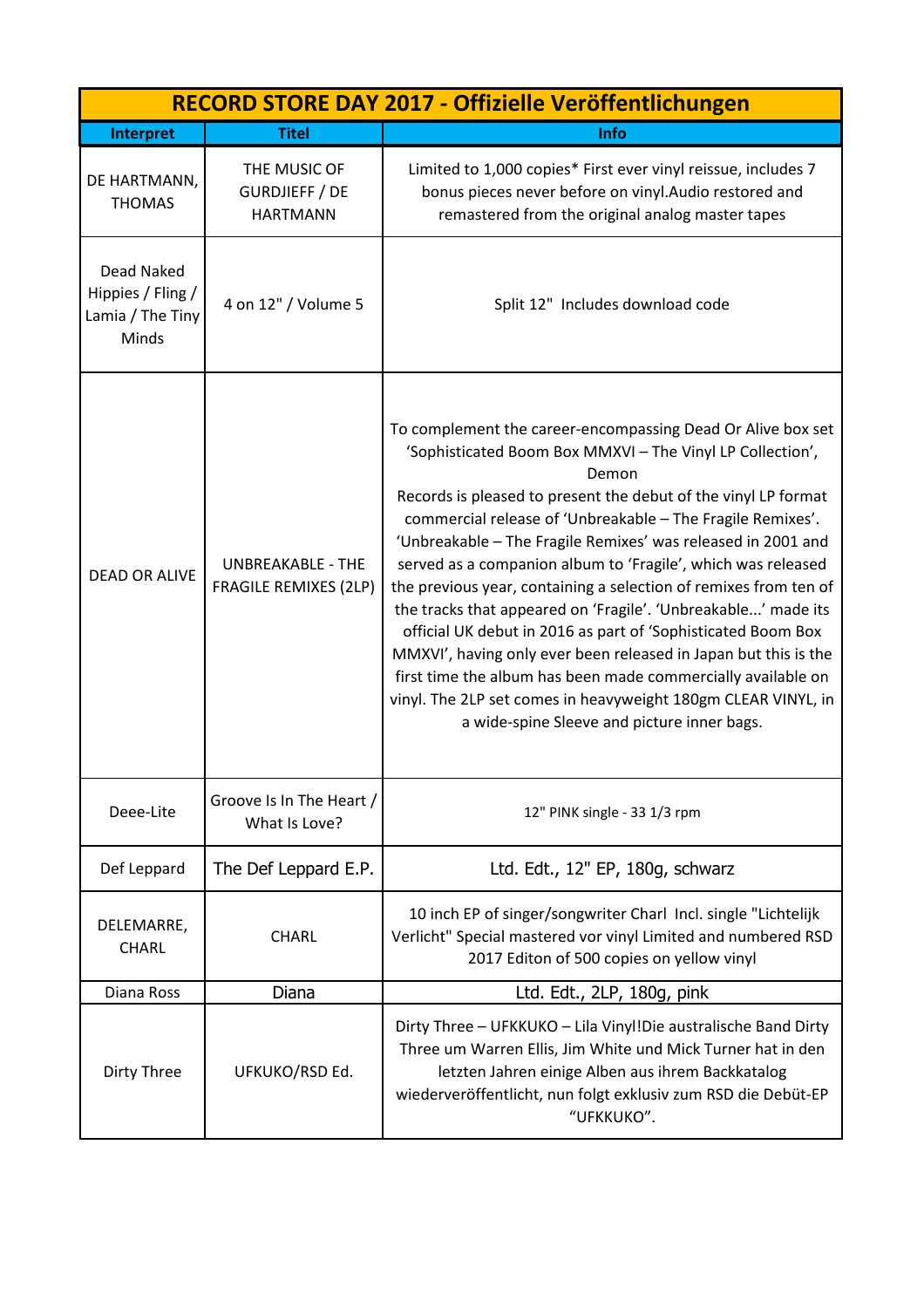|                               | RECORD STORE DAY 2017 - Offizielle Veröffentlichungen |                                                                                                                                                                                                                                                                |  |
|-------------------------------|-------------------------------------------------------|----------------------------------------------------------------------------------------------------------------------------------------------------------------------------------------------------------------------------------------------------------------|--|
| Interpret                     | <b>Titel</b>                                          | Info                                                                                                                                                                                                                                                           |  |
| <b>DISCHARGE</b>              | <b>HEAR NOTHING SEE</b><br>NOTHING SAY NOTHING        | 140g picture vinyl."Hear Nothing, See Nothing, Say Nothing" is<br>the second studio album by English hardcore punk Legends<br>Discharge, originally released in 1982.                                                                                          |  |
| <b>DISCHARGE</b>              | WHY?                                                  | 140g picture disc vinyl. Limited to 1000 copies worldwide.                                                                                                                                                                                                     |  |
| Districts, The                | Ordinary Day / Lover,<br>Lover, Lover                 | Hit-7" für RSD als Teaser fürs neue Album!                                                                                                                                                                                                                     |  |
| DJ Hype                       | <b>Roll The Beats EP</b>                              | Zum 25-jährigen Jubiläum veröffentlicht das legendäre<br>D&B/Jungle-Label Suburban Base eine Serie von 5 Maxis aus den<br>ersten 5 Jahren auf klarem Vinyl exklusiv zum RSD 2017, die seit<br>den 1990'ern nicht mehr auf Vinyl erhältlich waren. Clear Vinyl. |  |
| Don Blackman                  | Don Blackman                                          | Das legendäre, Debütalbum des Keyboard-Virtuosen Don<br>Blackman aus 1982 erscheint erstmals auf 180g Heavyweight<br>Vinyl. Ein Meilenstein der Soul, Jazz-Fusion, Funk und Rare<br>Groove-Geschichte.                                                         |  |
| <b>DOPE</b>                   | <b>MAXI</b>                                           | LIMITED EDITION 1000 COPIES. Two years ago Julian Cope<br>formed Dope - the band you never even knew you needed. And<br>this 35-minute long introductory LP is just the Way-In you might<br>feel obliged to purchase.                                          |  |
| <b>DOYLE (THE</b><br>MISFITS) | <b>ABOMINATOR</b>                                     | Limited to 500. Picture disc from Doyle (Misfits).                                                                                                                                                                                                             |  |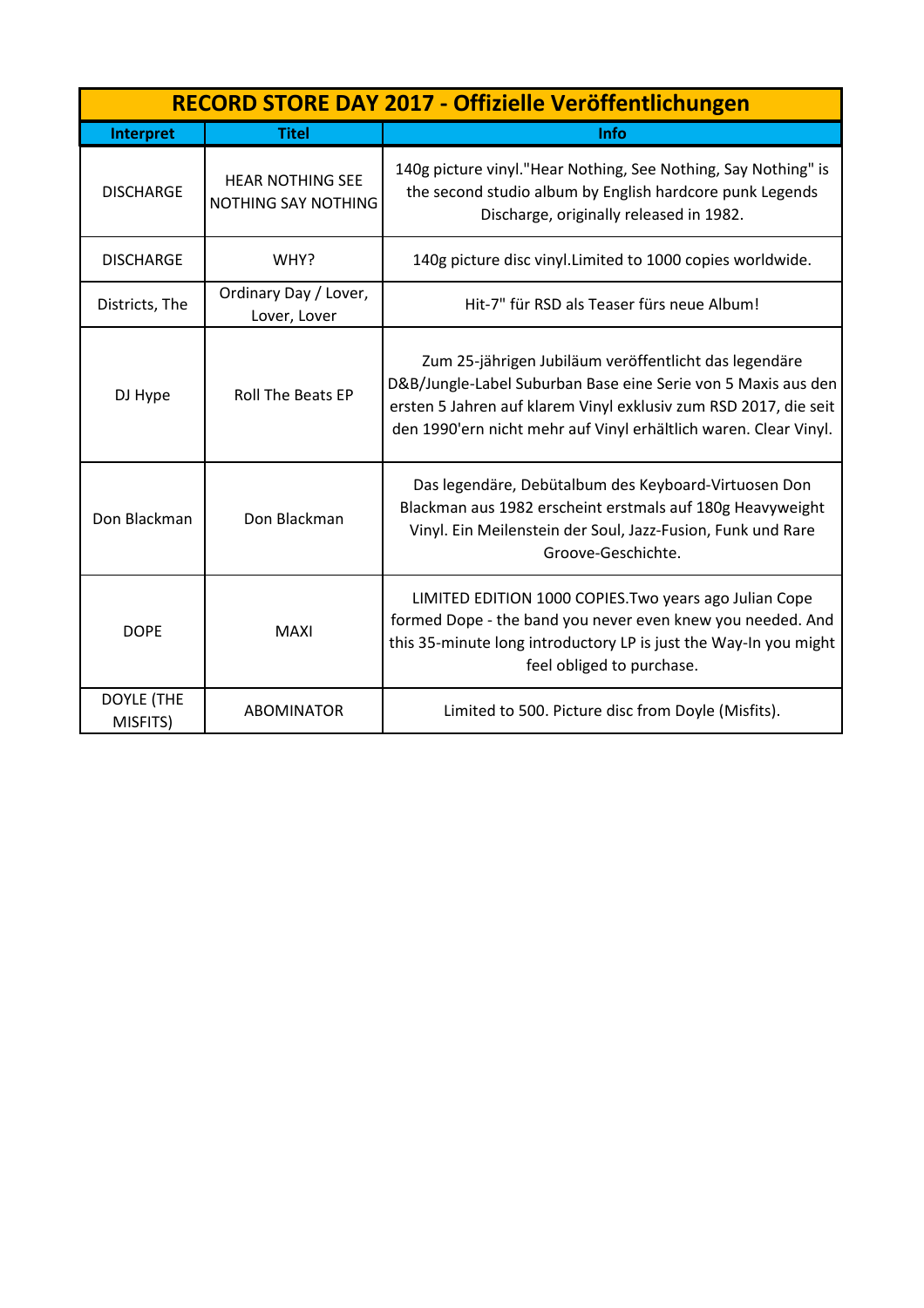| RECORD STORE DAY 2017 - Offizielle Veröffentlichungen |                       |                                                                                                                                                                                                                                                                                                                                                                                                                                                                                                                                                                                                                                                                                                                                                                                                                                                                                                                                                                                                                                                                                                                                                                                                                                                                                                                                                                                                                                                                                                                                                                                                                                                  |
|-------------------------------------------------------|-----------------------|--------------------------------------------------------------------------------------------------------------------------------------------------------------------------------------------------------------------------------------------------------------------------------------------------------------------------------------------------------------------------------------------------------------------------------------------------------------------------------------------------------------------------------------------------------------------------------------------------------------------------------------------------------------------------------------------------------------------------------------------------------------------------------------------------------------------------------------------------------------------------------------------------------------------------------------------------------------------------------------------------------------------------------------------------------------------------------------------------------------------------------------------------------------------------------------------------------------------------------------------------------------------------------------------------------------------------------------------------------------------------------------------------------------------------------------------------------------------------------------------------------------------------------------------------------------------------------------------------------------------------------------------------|
| Interpret                                             | <b>Titel</b>          | Info                                                                                                                                                                                                                                                                                                                                                                                                                                                                                                                                                                                                                                                                                                                                                                                                                                                                                                                                                                                                                                                                                                                                                                                                                                                                                                                                                                                                                                                                                                                                                                                                                                             |
| DR. ROBERT /<br>ARNOLD, P.P.                          | Five In The Afternoon | Soul-Legende P.P. Arnold trifft auf DR. ROBERT (THE BLOW<br>MONKEYS). Soul meets Pop.<br>Feat. Bassist MARCO NELSON (YOUNG DISCIPLES, PAUL WELLER<br>) und Drummer CRISPIN TAYLOR (GALLIANO). Exklusiver,<br>erstmaliger Rerelease des Kultalbums "Five In The Afternoon"<br>(2007) im streng limitierten, rotfarbigen Vinyl-Format (180-<br>Gramm-Pressung / bedruckte Innentasche / 500 Exemplare<br>weltweit) inklusive Download-Code für den bislang<br>unveröffentlichten Titel "Twenty Pence Rd". P.P. ARNOLD<br>startete ihre Karriere Anfang der 60er Jahre als Background-<br>Sängerin für IKE & TINA TURNER (IKETTES), arbeitete danach -<br>begleitet u.a. von THE SMALL FACES und THE NICE - höchst<br>erfolgreich als Solokünstlerin und war später auf Alben von NICK<br>DRAKE, BARRY & ANDY GIBB, STEEL PULSE, PETER GABRIEL, THE<br>KLF oder ROGER WATERS zu hören. In den achtziger Jahren<br>zählte die Soul-Pop-Formation THE BLOW MONKEYS um Sänger,<br>Songschreiber und Multiinstrumentalist BRUCE ROBERT<br>HOWARD aka DR. ROBERT zu den angesagtesten Vertretern der<br>britischen Musikszene. Seit seinem Bandausstieg widmet sich<br>der frühere Mastermind vornehmlich seiner Solokarriere und<br>arbeitete zudem mit hochkarätigen Kollegen wie PAUL WELLER,<br>BETH ORTON TERRY CALLIER und P.P. ARNOLD zusammen, mit<br>der er 2007 das Album "Five In The Afernoon" einspielte.<br>Begleitet wurden die Beiden dabei auf den Songs, die allesamt<br>aus der kompositorischen Feder von DR. ROBERT stammen, von<br>Bassist MARCO NELSON (YOUNG DISCIPLES, PAUL WELLER)<br>sowie Drummer CRISPIN TAYLOR (GALLIANO). |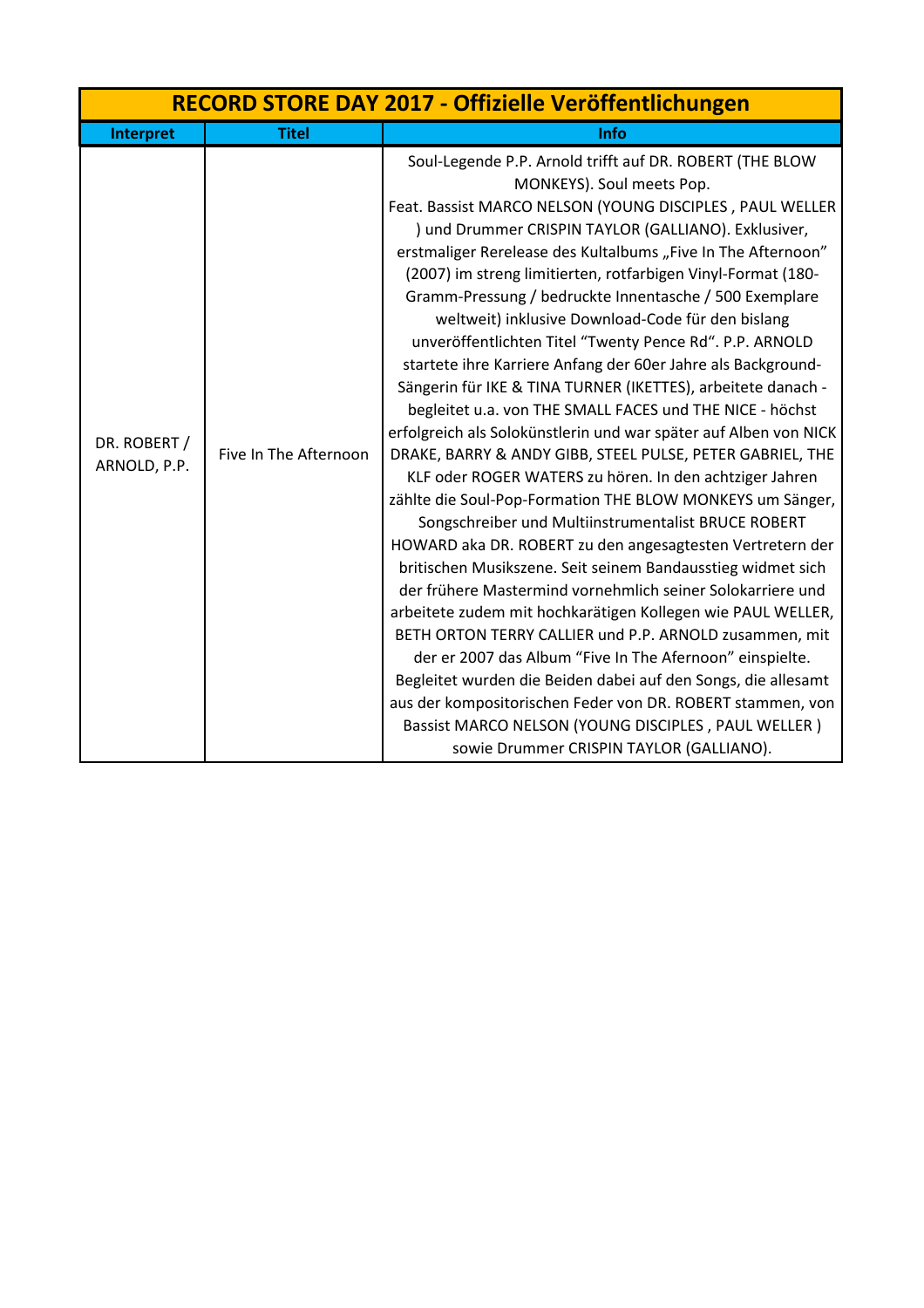| RECORD STORE DAY 2017 - Offizielle Veröffentlichungen |                                                       |                                                                                                                                                                                                                                                                                                                                                                                                                                                                                                                                                                                                                                                                                                                                                                                                                                                                                                                                                                                                                                                                                                                                                                                                                                                                                                                                                                                                                                                                                               |
|-------------------------------------------------------|-------------------------------------------------------|-----------------------------------------------------------------------------------------------------------------------------------------------------------------------------------------------------------------------------------------------------------------------------------------------------------------------------------------------------------------------------------------------------------------------------------------------------------------------------------------------------------------------------------------------------------------------------------------------------------------------------------------------------------------------------------------------------------------------------------------------------------------------------------------------------------------------------------------------------------------------------------------------------------------------------------------------------------------------------------------------------------------------------------------------------------------------------------------------------------------------------------------------------------------------------------------------------------------------------------------------------------------------------------------------------------------------------------------------------------------------------------------------------------------------------------------------------------------------------------------------|
| Interpret                                             | <b>Titel</b>                                          | Info                                                                                                                                                                                                                                                                                                                                                                                                                                                                                                                                                                                                                                                                                                                                                                                                                                                                                                                                                                                                                                                                                                                                                                                                                                                                                                                                                                                                                                                                                          |
| <b>DUBKASM</b>                                        | <b>Brixton Rec</b>                                    | Rare Aufnahmen aus den neunziger Jahren von den britischen Dub-/<br>Reggae-Pionieren DUBKASM feat. ABA SHANTI, TENA STELIN, LIDI<br>XYLON und RAS ADDIS. "Brixton Rec" erscheint als exklusiver RSD-<br>Rerelease im streng limitierten, grünfarbigen 8-Track-Vinyl-Format (500<br>Exemplare weltweit) auf BRISTOL ARCHIVE.<br>Internationale Bekanntheit erlangte das britische Dub- / Reggae-Duo<br>DUBKASM mit seinen Produktionen auf dem künstlereigenen Label<br>SUFFERAH'S CHOICE, das die beiden Masterminds DIGISTEP und DJ<br>STRYDER seit 2003 höchst erfolgreich betreiben.<br>Dass die aus Bristol stammenden Soundspezialisten bereits in den<br>frühen neunziger Jahren zu den kreativsten Protagonisten der UK-Szene<br>zählten, belegt die nun auf BRISTOL ARCHIVE erscheinende Compilation<br>mit bislang unveröffentlichten Frühwerken des Duos, die seit ihrer<br>Einspielung lediglich im Dubplate-Format existierten. Seinerzeit in den<br>"Bristol-Rec"-Studios als exklusive Riddims für das Soundsystem von DJ<br>und Szenegröße ABA SHANTI produziert zeigen diese Aufnahmen, wie<br>zeitlos und visonär ihre soundtechnisch brillanten, hypnotisch<br>groovenden Exkusionen zwischen (Roots-) Reggae und Dub bis heute<br>geblieben sind. So gibt es neben vier Vocal-Tracks auf denen TENA<br>STELIN ("The Soul", "Spiritual Warrior"), LIDI XYLON ("The Order") oder<br>RAS ADDIS ("Jah Bible") das Mikro übernehmen, zudem jeweils eine<br>analoge Dub-Version. |
| Duke Spirit, The                                      | Serenade EP                                           | 180 gr. Robot Pink Vinyl im Gatefolded Cover mit Download-<br>Code                                                                                                                                                                                                                                                                                                                                                                                                                                                                                                                                                                                                                                                                                                                                                                                                                                                                                                                                                                                                                                                                                                                                                                                                                                                                                                                                                                                                                            |
| Emeli Sandé                                           | Live At The Royal<br><b>Albert Hall</b>               | Ltd. Edt., 2LP, 180g, weiß                                                                                                                                                                                                                                                                                                                                                                                                                                                                                                                                                                                                                                                                                                                                                                                                                                                                                                                                                                                                                                                                                                                                                                                                                                                                                                                                                                                                                                                                    |
| Emerson, Lake&P<br>almer                              | <b>Brain Salad Surgery</b>                            | 7", Clear VInyl, Gatefold Die Cut Sleeve                                                                                                                                                                                                                                                                                                                                                                                                                                                                                                                                                                                                                                                                                                                                                                                                                                                                                                                                                                                                                                                                                                                                                                                                                                                                                                                                                                                                                                                      |
| <b>Emmylou Harris</b>                                 | Queen Of The Silver<br>Dollar - Studio Albums<br>1975 | 5 x 140g 12" Black vinyl album (with bonus 7") in rigid slipcase<br>for RSD 2017.                                                                                                                                                                                                                                                                                                                                                                                                                                                                                                                                                                                                                                                                                                                                                                                                                                                                                                                                                                                                                                                                                                                                                                                                                                                                                                                                                                                                             |
| <b>ENSLAVED</b>                                       | <b>ROADBURN LIVE</b>                                  | Limited to 1000 copies. Includes A3 original Enslaved Roadburn<br>Poster. 1st ever official Enslaved live album.                                                                                                                                                                                                                                                                                                                                                                                                                                                                                                                                                                                                                                                                                                                                                                                                                                                                                                                                                                                                                                                                                                                                                                                                                                                                                                                                                                              |
| Enslaved                                              | Roadburn Live                                         | "Roadburn Live" ist das erste offizielle Live-Album von Enslaved<br>und eine gemeinsame Veröffentlichung von Roadburn Records<br>und By Norse Music. Enslaved sind bekannt dafür, eine der<br>besten Live Bands der heutigen Metal-Szene zu sein. Dieses Live-<br>Album wurde bei ihrem Headliner-Auftritt beim weltbekannten<br>Roadburn Festival 2015 aufgenommen, im Rahmen eines<br>Tagesprogramms, das Gitarrist Ivar Bjørnson zusammengestellt<br>hat.                                                                                                                                                                                                                                                                                                                                                                                                                                                                                                                                                                                                                                                                                                                                                                                                                                                                                                                                                                                                                                  |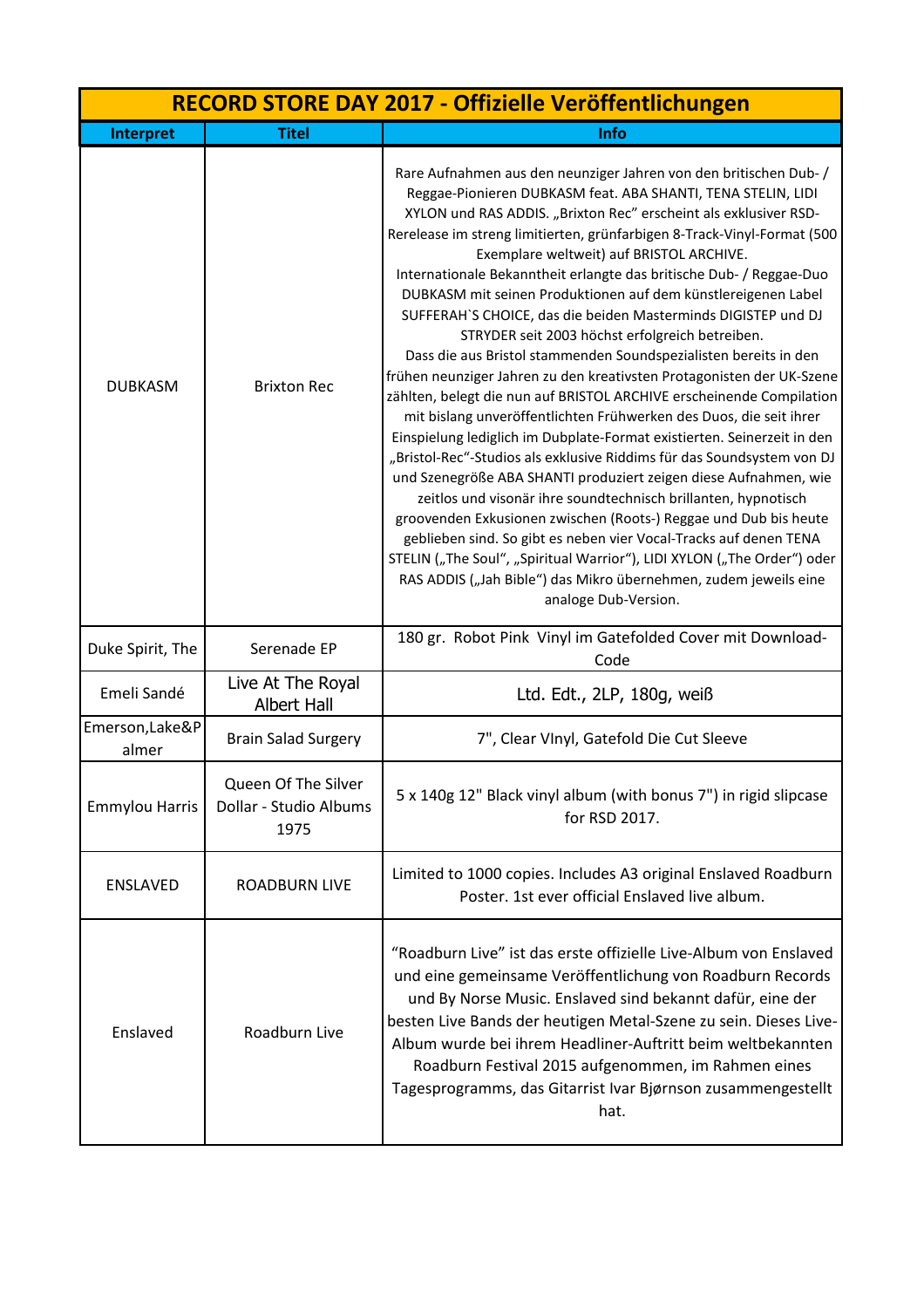|                | RECORD STORE DAY 2017 - Offizielle Veröffentlichungen |                                                                                                                                                                                                                                                                                                                                                                                                                                                                                                                                                                                                                                                                                                                                                                                                                                                                                                                                                                                                                                                                                                                                                                                                                                                                                                                                                                             |  |
|----------------|-------------------------------------------------------|-----------------------------------------------------------------------------------------------------------------------------------------------------------------------------------------------------------------------------------------------------------------------------------------------------------------------------------------------------------------------------------------------------------------------------------------------------------------------------------------------------------------------------------------------------------------------------------------------------------------------------------------------------------------------------------------------------------------------------------------------------------------------------------------------------------------------------------------------------------------------------------------------------------------------------------------------------------------------------------------------------------------------------------------------------------------------------------------------------------------------------------------------------------------------------------------------------------------------------------------------------------------------------------------------------------------------------------------------------------------------------|--|
| Interpret      | <b>Titel</b>                                          | Info                                                                                                                                                                                                                                                                                                                                                                                                                                                                                                                                                                                                                                                                                                                                                                                                                                                                                                                                                                                                                                                                                                                                                                                                                                                                                                                                                                        |  |
| EVANS, BILL    | <b>ANOTHER TIME</b>                                   | 'Another Time: The Hilversum Concert' is a rare, never-before-<br>issued recording of the legendary Bill Evans trio featuring Eddie<br>Gomez on bass and Jack DeJohnette on drums captured live at<br>the NRU (Netherlands Radio Union) Studios in Hilversum on June<br>22, 1968.<br>This is only the third known recording in existence of this<br>particular trio, who only performed together as a trio for a 6-<br>month period in 1968, and was originally recorded and<br>broadcast on the radio program Jazz in Actie by Dutch producer<br>Joop de Roo. For the audiophile, this is possibly the best<br>sounding live recording of Bill Evans found to date, captured<br>with the then state of the art equipment of the NRU, and kept in<br>pristine condition over the years. On the heels of 2016's<br>landmark Evans discovery, Some Other Time: The Lost Session<br>from the Black Forest, which was recorded a mere two days<br>prior to this Hilversum date in 1968, Resonance has struck gold<br>again with yet another unearthed gem from the iconic pianist Bill<br>Evans. This deluxe LP is being officially released in conjunction<br>with the Bill Evans estate and the musicians, and features rare<br>photos, essays by Dutch jazz journalist Bert Vuijsje, producer Zev<br>Feldman, plus interviews with Eddie Gomez, Jack DeJohnette<br>and more! |  |
| <b>EYELIDS</b> | <b>EYELIDS MEET GARY</b><br><b>JARMAN</b>             | RSD - YELLOW VINYL - LIMITED EDITION 500 COPIES. Portland,<br>OR's Eyelids (current and ex-members of Guided By Voices, The<br>Decemberists, Malkmus/Jicks) collaborate with Gary Jarman of<br>The Cribs to make two exclusive tracks!                                                                                                                                                                                                                                                                                                                                                                                                                                                                                                                                                                                                                                                                                                                                                                                                                                                                                                                                                                                                                                                                                                                                      |  |
| Faber          | Bratislava / In Paris<br><b>Brennen Autos</b>         | 'Itd. Edition; Wackelbild als Cover                                                                                                                                                                                                                                                                                                                                                                                                                                                                                                                                                                                                                                                                                                                                                                                                                                                                                                                                                                                                                                                                                                                                                                                                                                                                                                                                         |  |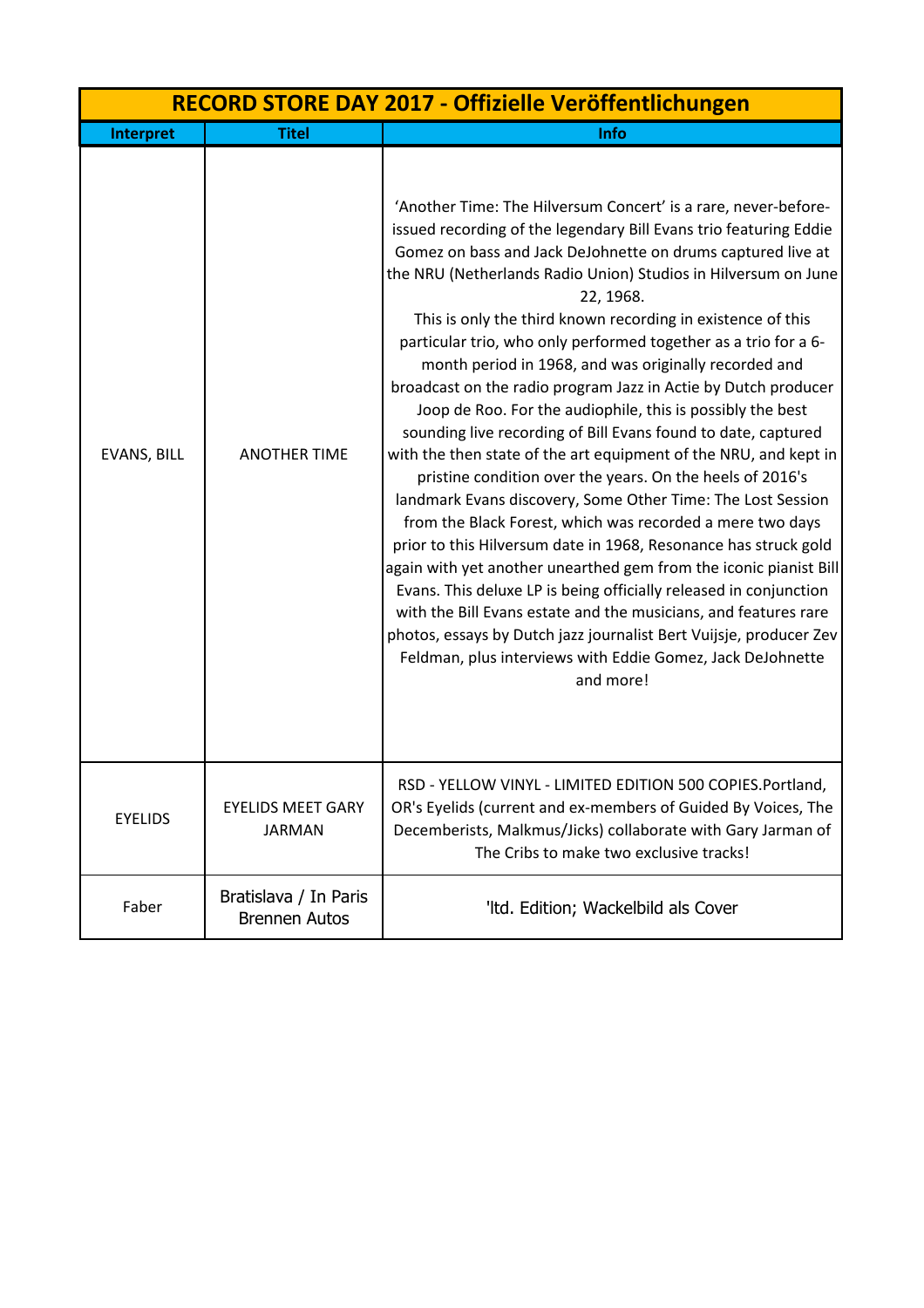|                                    | RECORD STORE DAY 2017 - Offizielle Veröffentlichungen |                                                                                                                                                                                                                                                                                                                                                                                                                                                                                                                                                                                                                                                                                                                                                                                                                                                                             |  |
|------------------------------------|-------------------------------------------------------|-----------------------------------------------------------------------------------------------------------------------------------------------------------------------------------------------------------------------------------------------------------------------------------------------------------------------------------------------------------------------------------------------------------------------------------------------------------------------------------------------------------------------------------------------------------------------------------------------------------------------------------------------------------------------------------------------------------------------------------------------------------------------------------------------------------------------------------------------------------------------------|--|
| Interpret                          | <b>Titel</b>                                          | Info                                                                                                                                                                                                                                                                                                                                                                                                                                                                                                                                                                                                                                                                                                                                                                                                                                                                        |  |
| FAITHFULL, MARI<br><b>ANNE</b>     | RICH KID BLUES (SILVER<br>VINYL)                      | Produced by Mike Leander, who had produced and arranged<br>much of Faithfull's Decca material,<br>"Rich Kid Blues" is an intriguing album of spare, largely acoustic<br>readings of folk / rock songs, including<br>several Bob Dylan covers, as well as songs by Phil Ochs, George<br>Harrison, Cat Stevens, Tim Hardin,<br>James Taylor and Sandy Denny.<br>Marianne Faithfull had this to say about the 1971 recordings:<br>"The record itself is very strange and ghostly.<br>It's the voice of somebody incredibly high, probably on the edge<br>of death. They always sound like that. Johnny<br>Thunders sounds like that. Anybody who heard that record<br>would have said, 'Well that's that. We'll never hear<br>from her again'."<br>Issued on vinyl for the first time since 1985, our Record Store<br>Day 2017 edition is pressed on silver coloured<br>vinyl. |  |
| FALL, THE                          | LIVE IN CLITHEROE 2013                                | RSD - 180g ORANGE VINYL - LIMITED EDITION 1000<br>COPIES.Limited orange 180g vinyl LP. A sell out concert at<br>Clitheroe Grand at the start of The Fall's 2013 tour including the<br>now departed Elena Polou.                                                                                                                                                                                                                                                                                                                                                                                                                                                                                                                                                                                                                                                             |  |
| Fältskog, Agneta                   | Som jag är                                            | Drittes Album der ehemaligen ABBA-Sängerin in schwedischer<br>Sprache, erstmals 1970 veröffentlicht.<br>Erscheint auf 180g schwarzem Vinyl.                                                                                                                                                                                                                                                                                                                                                                                                                                                                                                                                                                                                                                                                                                                                 |  |
| FAME, GEORGIE                      | <b>R&amp;B AT THE RICKY TICK</b><br>65                | LIMITED EDITION 1000 COPIES. Black heavy vinyl. Back in 1965 in<br>Windsor, the only place to be if you were a mod was The Ricky<br>Tick, and on May Day 1965, the Blue Flames were topping the<br>bill.                                                                                                                                                                                                                                                                                                                                                                                                                                                                                                                                                                                                                                                                    |  |
| <b>FAT FREDDY'S</b><br><b>DROP</b> | Hope                                                  | This super limited 12" features a re-mastered version of Hope on<br>the A side and a<br>re-interpretation of the original artwork engraved on the flip.<br>TRACKLISTING:<br>A1. Hope<br>A2. ** ETCHED ARTWORK**                                                                                                                                                                                                                                                                                                                                                                                                                                                                                                                                                                                                                                                             |  |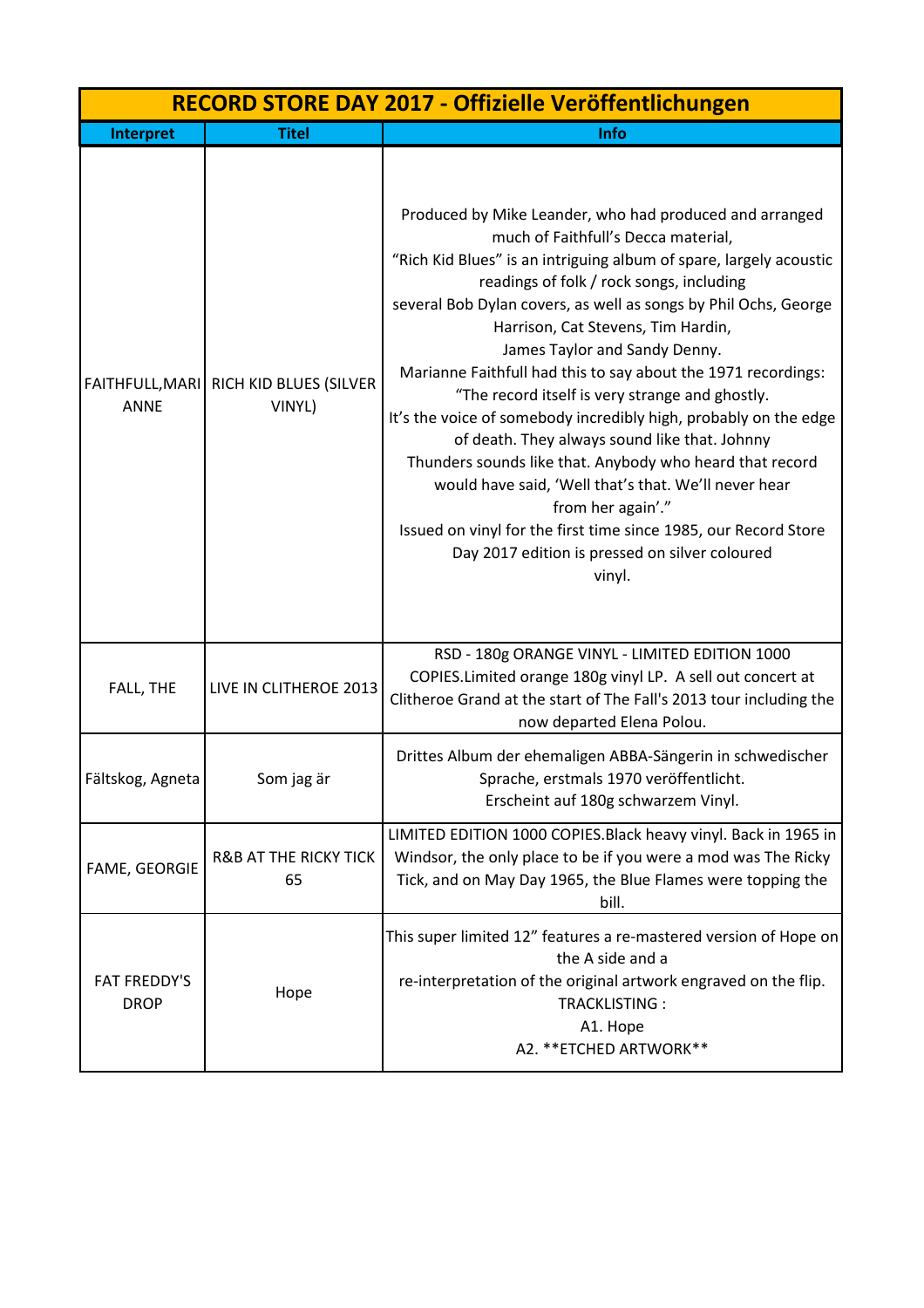| RECORD STORE DAY 2017 - Offizielle Veröffentlichungen |                                        |                                                                                                                                                                                                                                                                                                                                                                                                                                                                                              |
|-------------------------------------------------------|----------------------------------------|----------------------------------------------------------------------------------------------------------------------------------------------------------------------------------------------------------------------------------------------------------------------------------------------------------------------------------------------------------------------------------------------------------------------------------------------------------------------------------------------|
| Interpret                                             | <b>Titel</b>                           | Info                                                                                                                                                                                                                                                                                                                                                                                                                                                                                         |
| FELDMAN,<br><b>COREY</b>                              | GO 4 IT (FEAT. SNOOP<br>DOGG)          | LIMITED TO 1000: 500 blue-white swirl, 500 white-blue swirl* 7"<br>Vinyl Single* Fold-over jacketCorey Feldman, legendary icon of<br>the 1980's (The Goonies, Stand By Me, The Lost Boys), gets<br>'Angelic 2 The Core' with the release of this limited edition 7-<br>inch vinyl single from Detroit's Jett Plastic Recordings!                                                                                                                                                             |
| <b>Fettes Brot</b>                                    | Mitschnacker                           | GEBÄCK IN THE DAYS (1992 - 2000) - Das Brot der frühen Jahre!<br>MITSCHNACKER (1992-1994): Als Deutschrap laufen lernte - die<br>erste Fettes Brot EP wieder auf Vinyl + Bonüsse! Orangefarbenes<br>Vinyl im Gatefold. Remastered.                                                                                                                                                                                                                                                           |
| <b>Fettes Brot</b>                                    | Aussen Top Hits, Innen<br>Geschmack    | GEBÄCK IN THE DAYS (1992 - 2000) - Das Brot der frühen Jahre!<br>AUSSEN TOP HITS, INNEN GESCHMACK (1996-1997): Original<br>Album + Bonus-Tracks. Weiß-transparentes Vinyl im Gatefold.<br>Remastered. Um Fotos und Essays erweitertes Artwork und mit<br>MP3 Downloadcode.                                                                                                                                                                                                                   |
| Flamin' Groovies<br>and Dylan Gar                     | <b>Shake Some Action</b>               | 1 x 42g 7" colour vinyl. SxS.                                                                                                                                                                                                                                                                                                                                                                                                                                                                |
| Fleetwood Mac                                         | Alternate Mirage                       | 1 x 180g 12" Black Vinyl album                                                                                                                                                                                                                                                                                                                                                                                                                                                               |
| Flowdan                                               | <b>Disaster Piece</b>                  | Pressed to wax, exclusively for RSD '17, 'Disaster Piece' is the<br>heavy debut album from one of the founding members of UK<br>grime crew Roll Deep, MC Flowdan. Limited to 500 copies, this<br>LP comes on a slick black & white split vinyl. A standout piece of<br>wax.                                                                                                                                                                                                                  |
| <b>FLOWER</b><br><b>TRAVELLIN'</b><br><b>BAND</b>     | ANYWHERE (LIM. 180<br>GR. WHITE VINYL) | First album from the legendary Japanese rockers fronted by Yuya<br>Utchida. Although an album consisting mainly of cover versions,<br>Anywhere still exhibited many of the musical traits that were to<br>come to the fore on the band's next release, the classic Satori,<br>an album of original material delivered with panache by the<br>increasingly confident Uchida. An album made memorable by its<br>risque cover as well as its ground-breaking approach to Western<br>rock music. |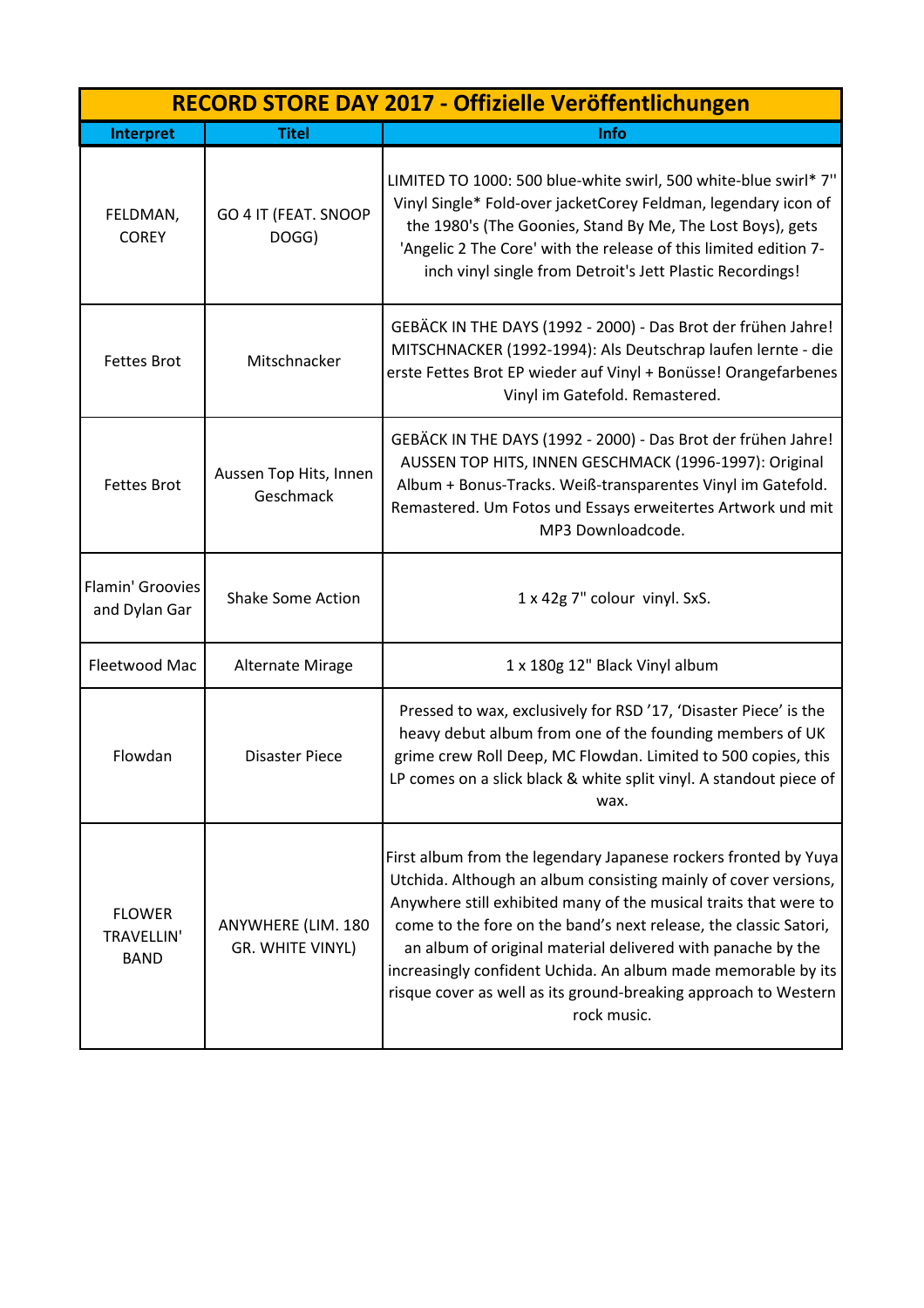| RECORD STORE DAY 2017 - Offizielle Veröffentlichungen |                                                                |                                                                                                                                                                                                                                                                                                                                                                                                                                                                                                                                                                                                                                                                                                                                                                                                                                                                                                                                                                                                                                                                                                                                                                                                                                                                                                                                                                                                                                                                                                                                                                                                                                                                                                                                                                                                                                                                                                                                                                                                                                                                                                                                                                                                 |
|-------------------------------------------------------|----------------------------------------------------------------|-------------------------------------------------------------------------------------------------------------------------------------------------------------------------------------------------------------------------------------------------------------------------------------------------------------------------------------------------------------------------------------------------------------------------------------------------------------------------------------------------------------------------------------------------------------------------------------------------------------------------------------------------------------------------------------------------------------------------------------------------------------------------------------------------------------------------------------------------------------------------------------------------------------------------------------------------------------------------------------------------------------------------------------------------------------------------------------------------------------------------------------------------------------------------------------------------------------------------------------------------------------------------------------------------------------------------------------------------------------------------------------------------------------------------------------------------------------------------------------------------------------------------------------------------------------------------------------------------------------------------------------------------------------------------------------------------------------------------------------------------------------------------------------------------------------------------------------------------------------------------------------------------------------------------------------------------------------------------------------------------------------------------------------------------------------------------------------------------------------------------------------------------------------------------------------------------|
| Interpret                                             | <b>Titel</b>                                                   | Info                                                                                                                                                                                                                                                                                                                                                                                                                                                                                                                                                                                                                                                                                                                                                                                                                                                                                                                                                                                                                                                                                                                                                                                                                                                                                                                                                                                                                                                                                                                                                                                                                                                                                                                                                                                                                                                                                                                                                                                                                                                                                                                                                                                            |
| Folds, Ben                                            | Live In Perth (with West)<br>Australian Symphony<br>Orchestra) | Live in Perth wurde 2005 an zwei Abenden in Australien<br>mitgeschnitten, als Ben Folds die Lieblingsstücke aus seinem<br>Piano-Pop-Oeuvre erstmals mit orchestraler Begleitung<br>präsentierte. Der Gig mit dem West Australian Symphony<br>Orchestra bildete den Auftakt zu einer ganzen Reihe von<br>Konzerten, die Ben mit Unterstützung unterschiedlicher<br>Orchester gab. Bislang war Live in Perth nur auf DVD erhältlich.<br>Nun erscheint der Mitschnitt als Doppel-LP mit zwei bisher<br>unveröffentlichten Live-Tracks.                                                                                                                                                                                                                                                                                                                                                                                                                                                                                                                                                                                                                                                                                                                                                                                                                                                                                                                                                                                                                                                                                                                                                                                                                                                                                                                                                                                                                                                                                                                                                                                                                                                             |
| FOLEY, BLAZE                                          | Sittin' By The Road                                            | Das Album "Sittin' By The Road" vom außergewöhnlichen Folk-Musiker BLAZE<br>FOLEY wird am Record Store Day im streng limitierten 180gr-Vinyl erscheinen.<br>Es beinhaltet die frühesten bekannten Aufnahmen von BLAZE, welche dieser in<br>den späten 70ern auf einem Tonbandgerät aufgenommen hat und zeigt sein<br>authentisches Talent als Songwriter. Die limitierte RSD-Edition beinhaltet<br>ebenfalls detaillierte Liner Notes vom Regisseur des BLAZE FOLEY-<br>Dokumentarfilms, KEVIN TRIPLETT. FOLEY wurde in Arkansas geboren und weit<br>vor seiner Zeit, unter weitgehend unbekannten Umständen erschossen. Als<br>Obdachloser ist er durch die Straßen von Texas gereist und hat seine Musik in<br>Nachtclubs und Bars gespielt. FOLEY, ein enger Freund von TOWNES VAN<br>ZANDT, hat sich stets<br>für die Schwachen stark gemacht, welches ihn letztendlich sein Leben gekostet<br>hat. Nach einem Leben voller Ablehnung und verpasster Gelegenheiten erhält<br>seine Musik nun endlich die Anerkennung, welche sie verdient hat. 2008 wurde<br>seine Biographie "Living In The Woods In A Tree" veröffentlicht, gefolgt von<br>KEVIN TRIPLETT's Dokumentation "Duct Tape Messiah". Das deutsche<br>Independent Label ELITERECORDS wird nun endlich nach der schleppenden<br>Bekanntgabe von FOLEYS unveröffentlichten Aufnahmen diese wunderschön<br>gefertigte limitierte RSD-Edition herausgeben. Die 12 Songs, mit Hits wie "Clay<br>Pigeons" und "If I Could Only Fly" - später gecovert von WILLIE NELSON und<br>MERLE HAGGARD - sind ein perfektes Beispiel für FOLEY's Sound, welcher<br>zwischen klassischem American Country und modernem Folk liegt, und seinen<br>raffinierten politischen Texten, welche beide einen schlagkräftigen sowie<br>emotionalen Ton besitzen. In der heutigen Zeit wird FOLEY nicht nur von<br>führenden amerikanischen Folk-Musikern, wie NELSON, HAGGARD oder PRINE<br>geschätzt, sondern auch von Independent-Musikern wie KINGS OF LEON-Sänger<br>CALEB FOLLOWILL. Letzterer hat, in einem Interview mit den L.A. Times von<br>2010, behauptet, dass BLAZE FOLEY's Songs momentan seine wichtigste<br>musikalische Inspiration sei. |
| <b>FOLLAKZOID</b><br>FEAT. J.<br>SPACEMAN             | <b>LONDON SESSIONS</b>                                         | only 200 copies available via Cargo Limited to 2000 copies<br>worldwide Record Store Day exclusive release Two songs from<br>the Chilean psych band Föllakzoid's III recorded live to tape with<br>J. Spaceman (Spacemen 3, Spiritualized).                                                                                                                                                                                                                                                                                                                                                                                                                                                                                                                                                                                                                                                                                                                                                                                                                                                                                                                                                                                                                                                                                                                                                                                                                                                                                                                                                                                                                                                                                                                                                                                                                                                                                                                                                                                                                                                                                                                                                     |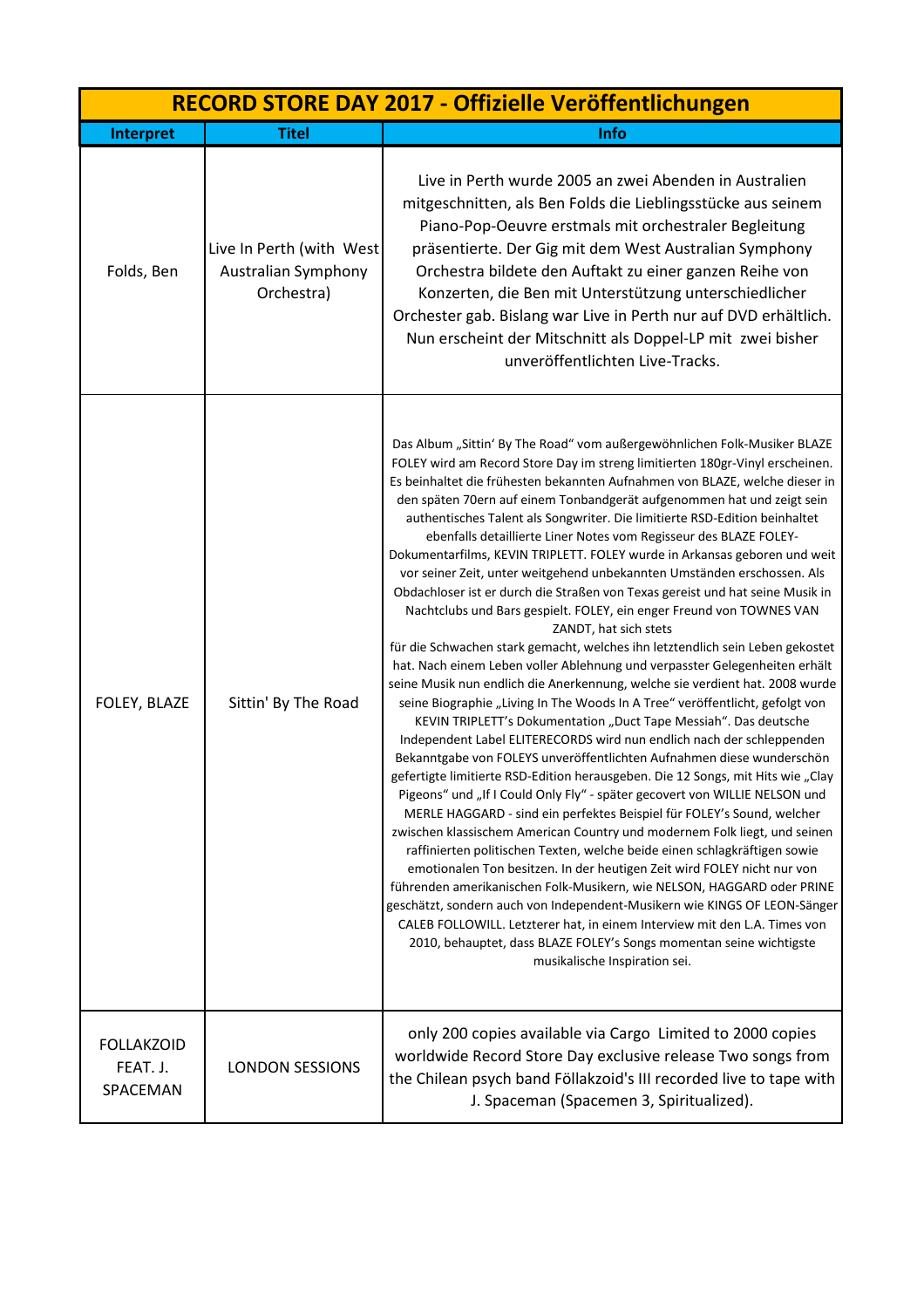| RECORD STORE DAY 2017 - Offizielle Veröffentlichungen |                                                                                           |                                                                                                                                                                                                                                                                                                                                                                                                                                                                                                                                                                                                                                                                                                                                                                                                                                                                                                                                                                                                                                                                                                                                                                                                                |
|-------------------------------------------------------|-------------------------------------------------------------------------------------------|----------------------------------------------------------------------------------------------------------------------------------------------------------------------------------------------------------------------------------------------------------------------------------------------------------------------------------------------------------------------------------------------------------------------------------------------------------------------------------------------------------------------------------------------------------------------------------------------------------------------------------------------------------------------------------------------------------------------------------------------------------------------------------------------------------------------------------------------------------------------------------------------------------------------------------------------------------------------------------------------------------------------------------------------------------------------------------------------------------------------------------------------------------------------------------------------------------------|
| Interpret                                             | <b>Titel</b>                                                                              | Info                                                                                                                                                                                                                                                                                                                                                                                                                                                                                                                                                                                                                                                                                                                                                                                                                                                                                                                                                                                                                                                                                                                                                                                                           |
| <b>FOR THE ORACLE</b>                                 | ALL THE WAY ALIVE                                                                         | 10" WITH INSERT - LIMITED EDITION 500 COPIES.A: side brand<br>new exclusive track. B : Side unreleased live version of material<br>from the debut Kind Child album. Ltd 500 10" - full colour insert.                                                                                                                                                                                                                                                                                                                                                                                                                                                                                                                                                                                                                                                                                                                                                                                                                                                                                                                                                                                                          |
| Frank N Dank &<br>Jay Dee                             | The Jay Dee Tapes                                                                         | Frank nitt and dankery harv - or just frank n dank - knew J. Dilla<br>before you. But don't feel bad, they knew dilla before anyone<br>knew dilla. When dilla was still in detroit, before he was known<br>as J Dilla. Before he'd even stepped foot in LA.                                                                                                                                                                                                                                                                                                                                                                                                                                                                                                                                                                                                                                                                                                                                                                                                                                                                                                                                                    |
| Frank Zappa                                           | Rollo (Rollo/Rollo<br><b>Interior Area/Rollo</b><br>Goes Out) / Portland<br>Improvisation | Ltd. Edt., 10", transparent                                                                                                                                                                                                                                                                                                                                                                                                                                                                                                                                                                                                                                                                                                                                                                                                                                                                                                                                                                                                                                                                                                                                                                                    |
| FRANKLIN,<br><b>ADAM</b>                              | Iron Horse/Thursday's<br>Child                                                            | ADAM FRANKLIN (SWERVEDRIVER) covert DAVID BOWIE und<br>LEMMY KILMISTER / MOTÖRHEAD. Die streng limitierte Doppel-<br>A-Seiten-Single (500 Exemplare weltweit) erscheint als<br>transparent-blaufarbige Edition mit grünen Einsprengseln.<br>Mit seiner 1989 in Oxford gegründeten Band SWERVEDRIVER<br>avancierte Sänger und Gitarrist ADAM FRANKLIN zu einer der<br>angesagtesten Shoegaze / Alternative-Rock-Formationen seiner<br>britischen Heimat. So gelang der bis heute (mit einer<br>Unterbrechung zwischen 1998 und 2008) aktiven Band bereits<br>mit ihrem Albumdebüt "Raise" (1991) ein glänzender Chart-<br>Entry, dem bis dato neben - zahlreichen<br>Singleveröffentlichungen - noch vier weitere Alben nachfolgen<br>sollten. Jetzt wartet der Band-Mastermind zum diesjährigen RSD<br>mit einer Hommage an die beiden letztjährig kurz hintereinander<br>verstorbenen Musiklegenden DAVID BOWIE und LEMMY<br>KILMISTER auf. So findet sich hierauf neben dem MOTÖRHEAD-<br>Klassiker "Iron Horse/Born To Lose" (von deren 77er<br>Albumdebüt) zudem mit "Thursday's Child" (1999) ein relativ<br>später BOWIE-Hit, die beide eine kongeniale Neuinterpretation<br>von ADAM FRANKLIN erhalten. |
| <b>FREUD</b>                                          | <b>DA HOFA</b>                                                                            | Package: 10" with 12" x 12" print: fold out poster Limited to 300.<br>Freud's latest release, Da Hofa" is a cover version of a song,<br>first published in 1971, by famous Austrian singer Wolfgang<br>Ambros.                                                                                                                                                                                                                                                                                                                                                                                                                                                                                                                                                                                                                                                                                                                                                                                                                                                                                                                                                                                                 |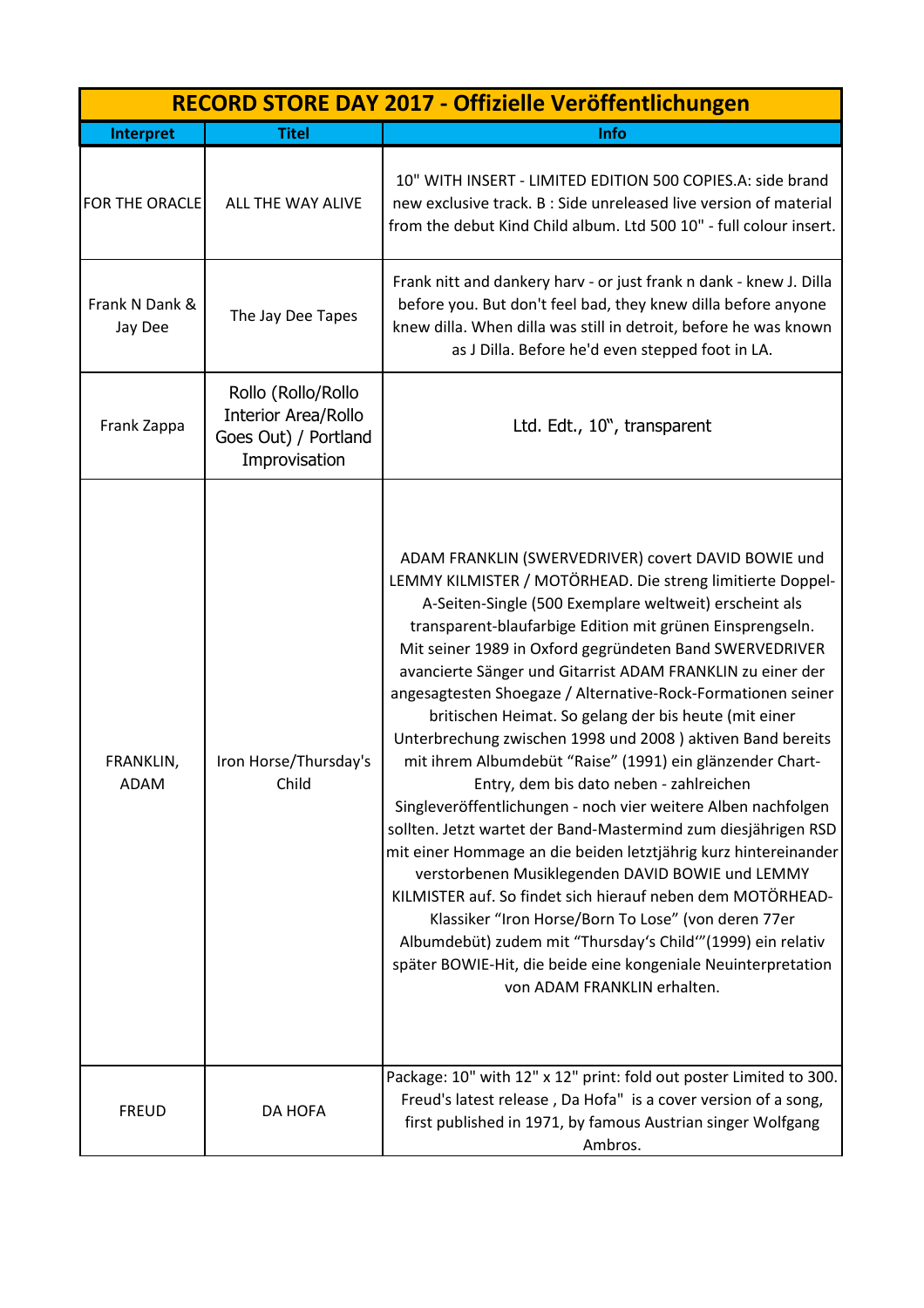| RECORD STORE DAY 2017 - Offizielle Veröffentlichungen |                                                          |                                                                                                                                                                                                                                                                            |
|-------------------------------------------------------|----------------------------------------------------------|----------------------------------------------------------------------------------------------------------------------------------------------------------------------------------------------------------------------------------------------------------------------------|
| Interpret                                             | <b>Titel</b>                                             | Info                                                                                                                                                                                                                                                                       |
| London                                                | Future Sound Of   Archived Environmental<br><b>Views</b> | Limitierte Triple-LP im nummeriertem Triple-Gatefold 180gr. mit<br>meist unveröffentlichtem Material plus neuen Versionen aus<br>den Future Sound Of London Release-Serien "From The<br>Archives", "Environments" und ihrer Piano-Serie "Views".                           |
| <b>FUZZTONES, THE</b>                                 | <b>IN HEAT</b>                                           | RSD - RED VINYL - LIMITED EDITION 500 COPIES. Remastered<br>specifically for vinyl. Limited edition pressing of 500. Produced<br>by the legendary Shel Talmy. 4 bonus tracks.                                                                                              |
| G.B.H.                                                | LEATHER, BRISTLERS,<br><b>STUDS AND ACNE</b>             | 1000 copies.DELUXE PICTURE DISC VINYL EDITION!!!Official<br>picture disc version of the monumental 1981 release "Leather,<br>Bristles, Studs and Acne" by legendary English punks, G.B.H.!                                                                                 |
| Georg Danzer /<br><b>Balis</b>                        | Daham Bleibt Daham /<br>Ljubo Doma, Kdor Ga              | SCHALLTER präsentiert zwei exklusive Split-Singles des großen<br>österreichischen Liedermachers Georg Danzer zum Record Store<br>Day 2017! Streng limitiert auf je 333 Stück. Das Danzer-Original<br>von "Daham Bleibt Daham" auf der A-Seite stammt aus dem Jahr<br>1995. |
| Georg Danzer /<br><b>Brenk Sinatra</b>                | Geh In Oasch / Stich<br>(Geh In Oasch)                   | SCHALLTER präsentiert zwei exklusive Split-Singles des großen<br>österreichischen Liedermachers Georg Danzer zum Record Store<br>Day 2017! Streng limitiert auf je 333 Stück.                                                                                              |
| <b>GERALDINE</b><br>FIBBERS, THE                      | <b>LOST SOMEWHERE</b><br>BETWEEN THE EARTH               | LIMITED EDITION (1000 COPIES) ON 2 X CLEAR VINYL. First time<br>on vinyl reissue of The Geraldine Fibbers debut full length for<br>Virgin. Featuring primary songwriter Carla Bozulich (Evangelista,<br>Scarnella).                                                        |
| Gerard Way                                            | Into the Cave We<br>Wander                               | 1 x 140g 12" picture disc single with comic book and poster from<br><b>DC Comics</b>                                                                                                                                                                                       |
| Glenn Jones &<br>Matthew<br>Azevedo                   | Waterworks                                               | Waterworks is released exclusively for Record Store Day 2017 in<br>an edition of 1,000 copies worldwide. The LP includes an insert<br>with an essay about the performance and free download card.                                                                          |
| <b>GOAT</b>                                           | GOATFUZZ/GOATFIZZ                                        | RSD - SPLATTER VINYL - LIMITED EDITION 2000<br>COPIES. Unreleased edit of the track Goatfuzz and on the b-side<br>is a brand new track, entitled Goatfizz which once again shows<br>another side to the bands take on 'world music'.                                       |
| <b>GOBLIN</b>                                         | <b>NOTTURNO</b>                                          | Limited edition clear acid green vinyl for Record Store Day 2017.                                                                                                                                                                                                          |
| Gold Panda                                            | Kingdom EP                                               | erstmalig auf Vinyl, Clear Vinyl + MP3 Code, Gesamtauflage<br>Welt 750 Units                                                                                                                                                                                               |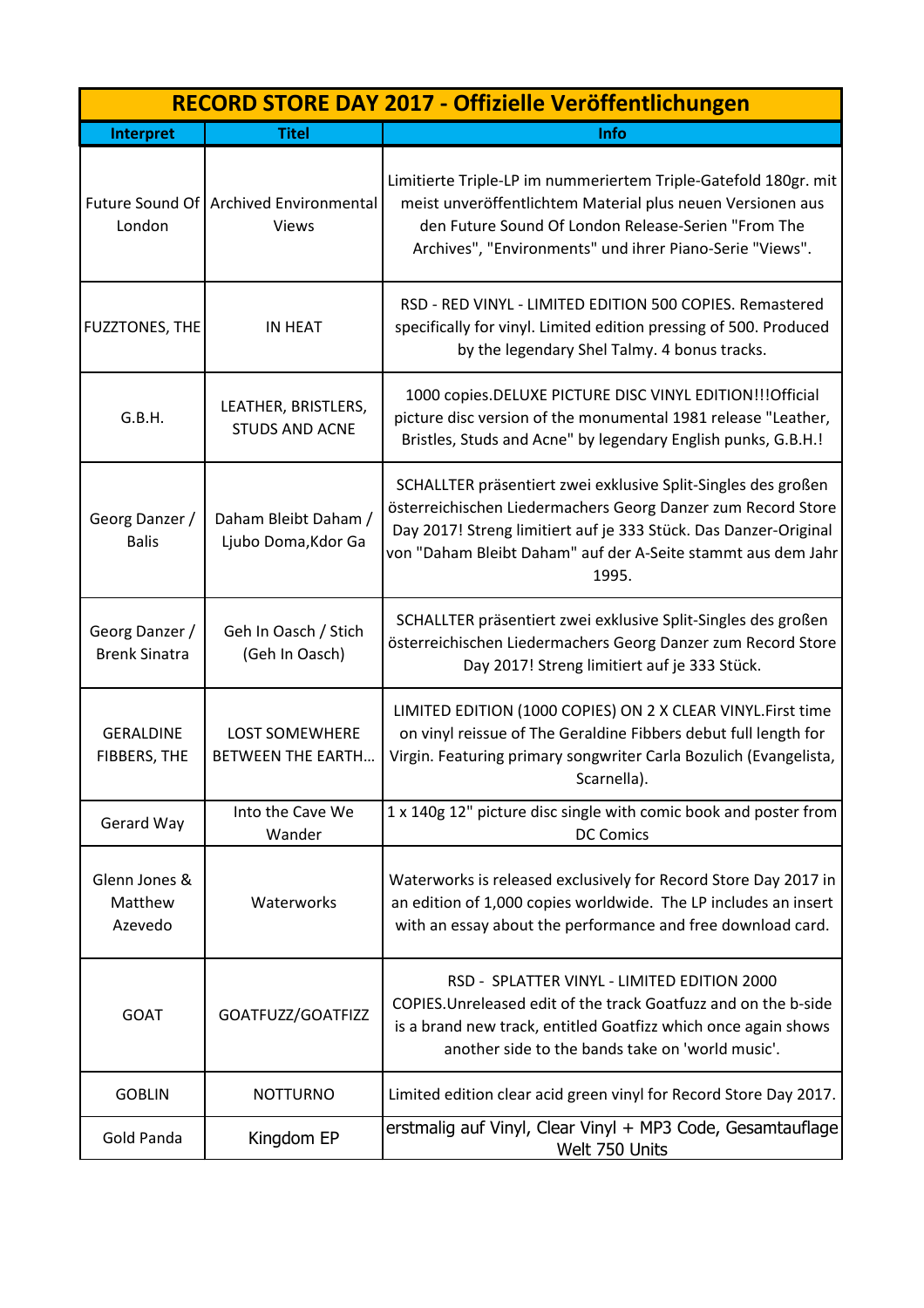| RECORD STORE DAY 2017 - Offizielle Veröffentlichungen |                                                                 |                                                                                                                                                                                                                                                                                                                                                                                                                                                                                                                                                                                                                                                                                                                                                                                                         |
|-------------------------------------------------------|-----------------------------------------------------------------|---------------------------------------------------------------------------------------------------------------------------------------------------------------------------------------------------------------------------------------------------------------------------------------------------------------------------------------------------------------------------------------------------------------------------------------------------------------------------------------------------------------------------------------------------------------------------------------------------------------------------------------------------------------------------------------------------------------------------------------------------------------------------------------------------------|
| <b>Interpret</b>                                      | <b>Titel</b>                                                    | Info                                                                                                                                                                                                                                                                                                                                                                                                                                                                                                                                                                                                                                                                                                                                                                                                    |
| <b>GOLDEN</b><br><b>EARRING</b>                       | <b>BLOODY BUCCANEERS</b>                                        | 180 gram audiophile vinyl includes insert. Featuring the hit<br>singles "Going To The Run" & "Temporary Madness" Exclusive<br>pressing of 1.000 numbered copies on Gold vinyl.                                                                                                                                                                                                                                                                                                                                                                                                                                                                                                                                                                                                                          |
| GORDON,<br><b>DEXTER</b>                              | <b>WALK THE BLUES</b>                                           | 12" 180 gram on clear colored vinyl. Record is first time release<br>on Vinyl.<br>During a two-day period (July 20-21, 1967) tenor-saxophonist<br>Dexter Gordon and his quartet recorded multiple albums worth<br>of material at one of Gordon's favorite venues, the legendary<br>Jazzhus Montmartre in Copenhagen. The results are<br>undoubtedly among his finest European recordings. This record,<br>Walk The Blues, is pulled from the second night of recording,<br>and finds Dexter in an expansive, relaxed mood in front of an<br>appreciative audience. These brilliant recordings will now make<br>their vinyl debut on this 180gram audiophile- grade LP, pressed<br>at Pallas in Germany. This limited edition clear vinyl pressing is<br>available exclusively for Record Store Day 2017 |
| GRAFFIN, GREG                                         | Cold As The Clay                                                | For Record Store Day 2017, Bad Religion frontman Greg Graffin,<br>will release his solo album "Cold As The Clay" (2006) for the first<br>time ever on vinyl. This will be 180 grams gold vinyl, limited to<br>1000 units!                                                                                                                                                                                                                                                                                                                                                                                                                                                                                                                                                                               |
| <b>Grateful Dead</b>                                  | P.N.E. Garden<br>Auditorium, Vancouver                          | 2 x 180g 12" Black vinyl                                                                                                                                                                                                                                                                                                                                                                                                                                                                                                                                                                                                                                                                                                                                                                                |
| <b>GRAVE</b>                                          | AS RAPTURE COMES                                                | Limitiert auf 300 Exemplare, transparent rotes Vinyl. GRAVE<br>sind die Mitbegründer des schwedischen Death Metals wie man<br>ihn noch heute kennt und liebt.                                                                                                                                                                                                                                                                                                                                                                                                                                                                                                                                                                                                                                           |
| <b>GUN CLUB, THE</b>                                  | LIVE AT MANILA CLUB,<br><b>FLORENCE, NOVEMBER</b><br>26TH, 1983 | Numbered limited edition LP in a casewrapped tip-on<br>sleeve.Jeffrey Lee Pierce and The Gun Club toured Europe in the<br>fall/winter of 1983 between their classic second and third<br>albums, Miami and The Birth, The Death, The Ghost, released in<br>1982 and 1984 respectively.                                                                                                                                                                                                                                                                                                                                                                                                                                                                                                                   |
| Gurr                                                  | <b>Furry Dream</b>                                              | 12" EP - eine Seite bespielt - gelbes Vinyl                                                                                                                                                                                                                                                                                                                                                                                                                                                                                                                                                                                                                                                                                                                                                             |
| Guy, Buddy                                            | Sick With Love b/w She<br>Got It Together                       | 10"                                                                                                                                                                                                                                                                                                                                                                                                                                                                                                                                                                                                                                                                                                                                                                                                     |
| Harper, Nick                                          | Riven                                                           | Released as a Limited Edition double 180g disc pressing with disc<br>1 on WHITE vinyl and disc 2 on BLACK for Record Store Day.                                                                                                                                                                                                                                                                                                                                                                                                                                                                                                                                                                                                                                                                         |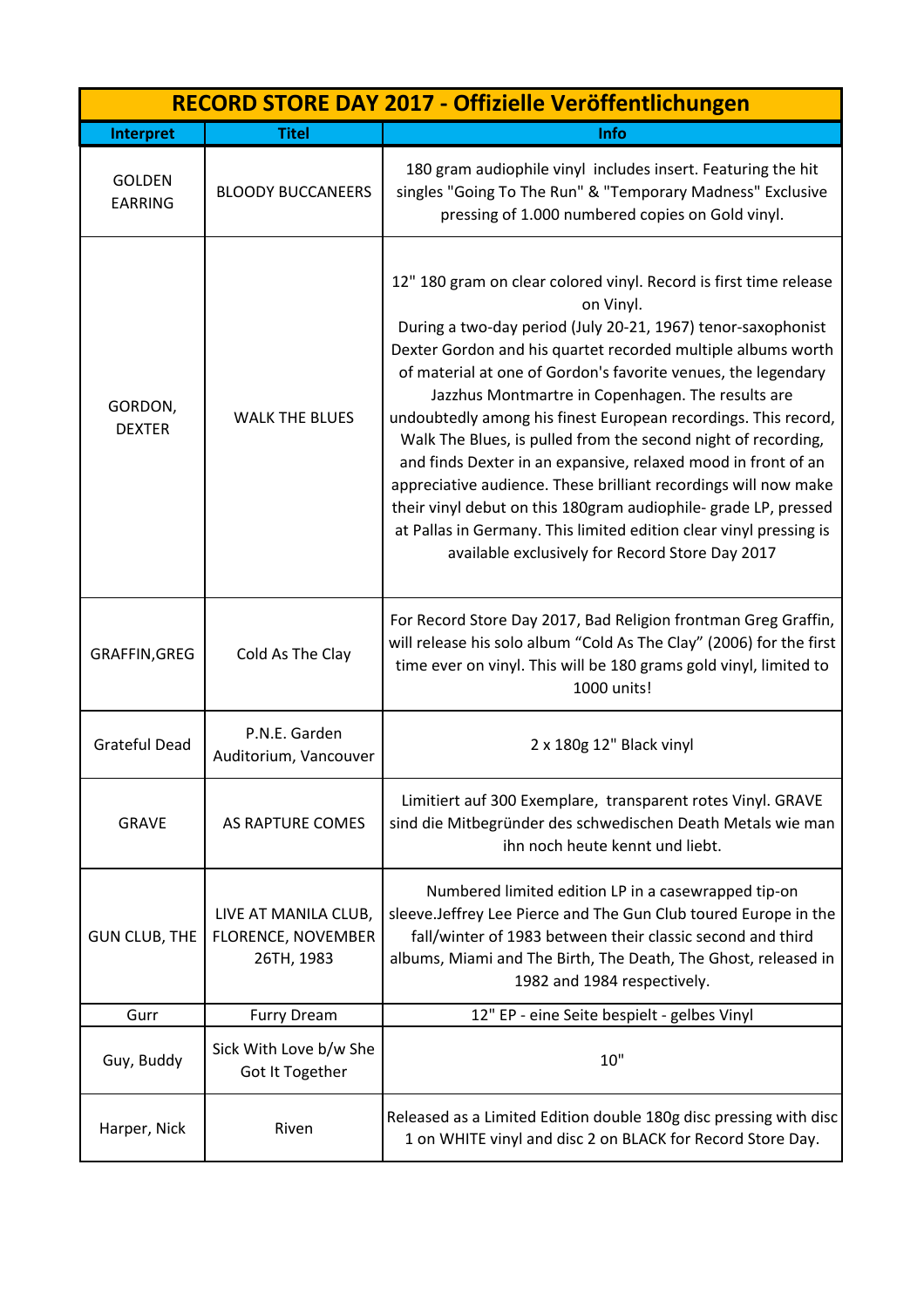|                                       | RECORD STORE DAY 2017 - Offizielle Veröffentlichungen          |                                                                                                                                                                                                                                                                                                                                                                                                                                                                                                                                                   |  |
|---------------------------------------|----------------------------------------------------------------|---------------------------------------------------------------------------------------------------------------------------------------------------------------------------------------------------------------------------------------------------------------------------------------------------------------------------------------------------------------------------------------------------------------------------------------------------------------------------------------------------------------------------------------------------|--|
| Interpret                             | <b>Titel</b>                                                   | Info                                                                                                                                                                                                                                                                                                                                                                                                                                                                                                                                              |  |
| <b>HARRY SOUTH</b><br><b>BIG BAND</b> | <b>SONGBOOK</b>                                                | LIMITED EDITION 1000 COPIES. Black heavy vinyl. Harry South<br>may not be a household name in the UK, but among its jazz<br>world of the 50s to the late 60s, it was held in very high esteem.                                                                                                                                                                                                                                                                                                                                                    |  |
| <b>HAWKLORDS</b>                      | <b>LIVE 1978</b>                                               | 140g, clear vinyl. One of the most confused episodes in the entire<br>Hawkwind story concerns their brief metamorphosis into the<br>Hawklords, a project conceived in 1978 following the final split<br>of anything resembling the original lineup.                                                                                                                                                                                                                                                                                               |  |
| <b>HAWKWIND</b>                       | <b>BEST OF THE UNITED</b><br><b>ARTIST YEARS 1971-</b><br>1974 | Best of United Artists Years: 1971-1974 compiles the some of<br>the best recordings from space-rock pioneers Hawkwind's<br>earliest and, arguably, most compelling material. The record also<br>features some rare and alternate versions of songs from the<br>band's studio albums of that era, like "Silver Machine (Live at<br>Roundhouse 1971)". This limited edition pressing on swirl color<br>vinyl is exclusively available for Record Store Day 2017. The<br>album was pressed at Pallas Group in Germany on audiophile-<br>grade vinyl. |  |
| <b>HAWKWIND</b>                       | <b>KERB CRAWLER/HONKY</b><br><b>DORKY</b>                      | ATOMHENGE is proud to announce for RSD 2017 the release of a<br>limited edition release of the classic 1976 single by HAWKWIND.<br>New picture sleeve design exclusive to RSD 2017.                                                                                                                                                                                                                                                                                                                                                               |  |
| <b>HAYSEED DIXIE</b>                  | <b>FREE YOUR MIND AND</b><br>YOUR GRASS WILL<br><b>FOLLOW</b>  | Transparentes Vinyl, limitiert auf 1000 Stück!Das brandneue<br>Studioalbum von HAYSEED DIXIE.                                                                                                                                                                                                                                                                                                                                                                                                                                                     |  |
| HEAD, JOWE                            | <b>CABINET OF CURIOS</b>                                       | Released for RSD 2017 Member of: Television Personalities,<br>Swell Maps & personal projects Palookas, Househunters.                                                                                                                                                                                                                                                                                                                                                                                                                              |  |
| HEADS, THE                            | <b>RELAXING WITH</b>                                           | 1000 INDIVIDUALLY NUMBERED LPs ON TRANSPARENT BLUE<br>VINYL! DOWNLOAD-CODE INCL. FULL 2CD COMPLEMENT                                                                                                                                                                                                                                                                                                                                                                                                                                              |  |
| Hellsingland<br>Underground           | <b>Understanding Gravity</b>                                   | Limitierte 'Orange-Transparent' Version für den<br>RSD2017!Hellsingland Underground mit ihrem bereits vierten<br>Album "Understanding Gravity" via Wild Kingdom Records: Ein<br>großartiges Album, das melodischen Southern Rock mit leicht<br>folkloristischen Elementen mischt.                                                                                                                                                                                                                                                                 |  |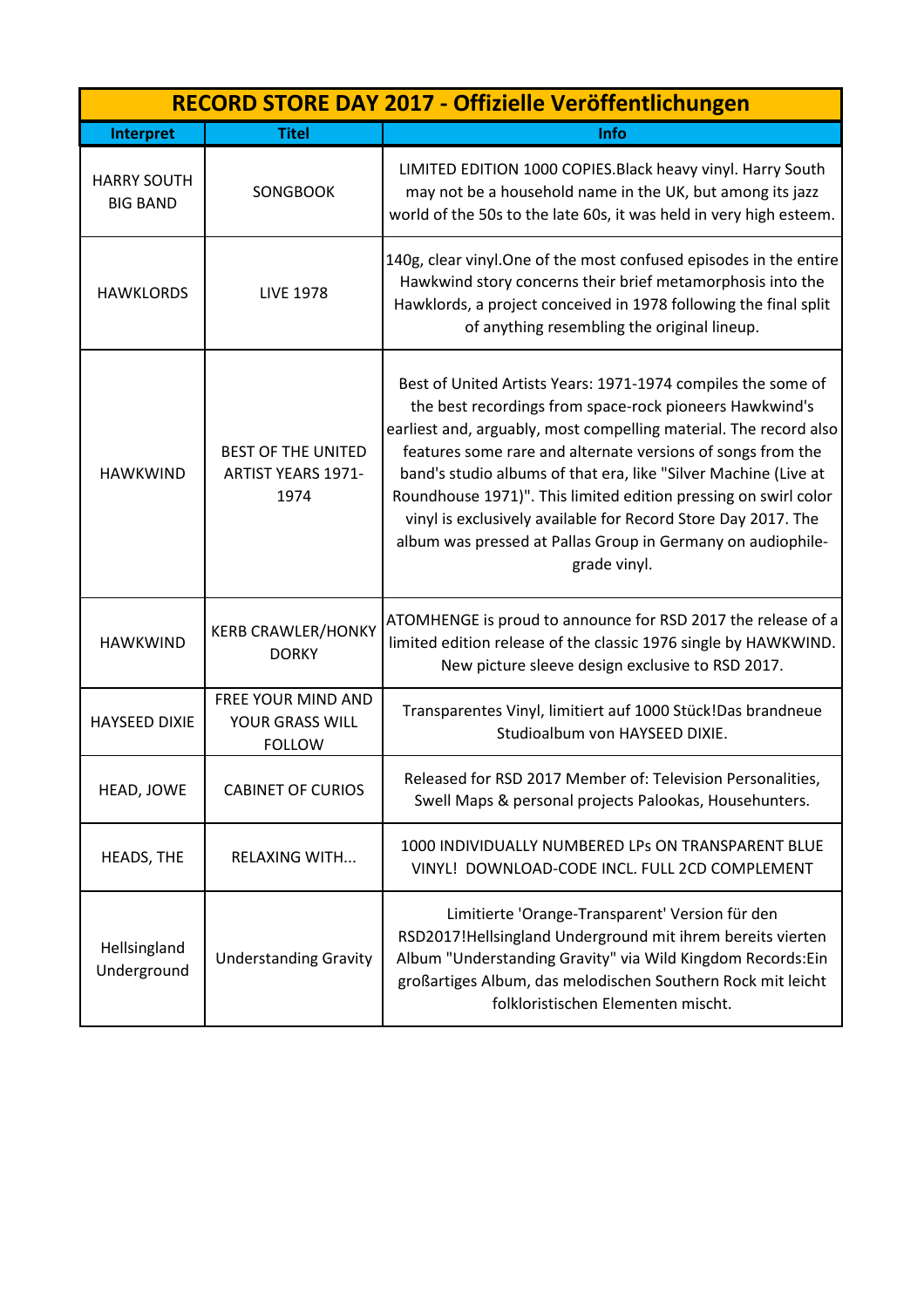|                            | RECORD STORE DAY 2017 - Offizielle Veröffentlichungen         |                                                                                                                                                                                                                                                                                                                                                                                                                                                                                                                                                                                                                                                                                                                                                                                                                                                                                                                                                                                                                                                                                                                                                                                                                                         |  |
|----------------------------|---------------------------------------------------------------|-----------------------------------------------------------------------------------------------------------------------------------------------------------------------------------------------------------------------------------------------------------------------------------------------------------------------------------------------------------------------------------------------------------------------------------------------------------------------------------------------------------------------------------------------------------------------------------------------------------------------------------------------------------------------------------------------------------------------------------------------------------------------------------------------------------------------------------------------------------------------------------------------------------------------------------------------------------------------------------------------------------------------------------------------------------------------------------------------------------------------------------------------------------------------------------------------------------------------------------------|--|
| Interpret                  | <b>Titel</b>                                                  | Info                                                                                                                                                                                                                                                                                                                                                                                                                                                                                                                                                                                                                                                                                                                                                                                                                                                                                                                                                                                                                                                                                                                                                                                                                                    |  |
| Hendrix, Jimi              | Live at George's Club                                         | Live At George's Club 20 versammelt Amateur-Live-Mitschnitte<br>von Jimi Hendrix' Performances, die der unsterbliche Gitarren-<br>Held mit Curtis Knight im Dezember 1965 und im Januar 1966<br>ablieferte.<br>Nur wenige Monate nach Entstehung dieser Aufnahmen wurde<br>Jimi vom Animals-Bassisten Chas Chandler im Greenwich Village<br>entdeckt. Anhand der ungeschliffenen Blues- und Soul-Nummern<br>lässt sich nacherleben, welcher Sound Chandler entgegenschlug,<br>als er Hendrix im Café Wha? zum ersten Mal zu Gesicht bekam.<br>Zwar handelt es sich bei den Songs, die auf Live At George's Club<br>20 zu hören sind (Cover-Versionen von Muddy Waters, Jimmy<br>Reed, Ray Charles u.a.), um frühe Aufnahmen, aber die Fans<br>werden den Gesang und das Gitarrenspiel ihres Idols sofort<br>wiedererkennen. Die Tracks wurden in den USA nie offiziell<br>veröffentlicht. Nun erscheinen die Original-Aufnahmen als<br>Doppel-LP auf Dagger Records, dem offiziellen, von Jimi<br>gegründeten Bootleg-Label. Sie wurden von Eddie Kramer<br>restauriert, der dabei ganz auf Overdubs oder technische<br>Spielereien verzichtete, die bei früheren, nicht genehmigten<br>Veröffentlichungen der Titel zum Einsatz kamen. |  |
| HOLLIES, THE               | <b>SHAKE WITH THE</b><br><b>HOLLIES</b>                       | LIMITED EDITION 1000 COPIES. Black heavy vinyl. We have<br>compiled together on this LP the very best broadcast recordings<br>the Hollies made that have never previously been issued.                                                                                                                                                                                                                                                                                                                                                                                                                                                                                                                                                                                                                                                                                                                                                                                                                                                                                                                                                                                                                                                  |  |
| HOOK, PETER &<br>THE LIGHT | <b>CLOSER - LIVE IN</b><br>MANCHESTER VOL.1                   | white vinyl. limited to 2000 copies worldwide.                                                                                                                                                                                                                                                                                                                                                                                                                                                                                                                                                                                                                                                                                                                                                                                                                                                                                                                                                                                                                                                                                                                                                                                          |  |
| HOOK, PETER &<br>THE LIGHT | <b>CLOSER - LIVE IN</b><br><b>MANCHESTER VOL.2</b>            | grey vinyl. limited to 2000 copies.                                                                                                                                                                                                                                                                                                                                                                                                                                                                                                                                                                                                                                                                                                                                                                                                                                                                                                                                                                                                                                                                                                                                                                                                     |  |
| HOOK, PETER &<br>THE LIGHT | <b>MOVEMENT - LIVE IN</b><br><b>DUBLIN VOL.1</b>              | blue vinyl. limited to 2000 copies worldwide.                                                                                                                                                                                                                                                                                                                                                                                                                                                                                                                                                                                                                                                                                                                                                                                                                                                                                                                                                                                                                                                                                                                                                                                           |  |
| HOOK, PETER &<br>THE LIGHT | <b>MOVEMENT - LIVE IN</b><br><b>DUBLIN VOL.2</b>              | white vinyl. limited to 2000 copies worldwide.                                                                                                                                                                                                                                                                                                                                                                                                                                                                                                                                                                                                                                                                                                                                                                                                                                                                                                                                                                                                                                                                                                                                                                                          |  |
| HOOK, PETER &<br>THE LIGHT | POWER CORRUPTION<br>AND LIES - LIVE IN<br><b>DUBLIN VOL.1</b> | white vinyl, limited to 2000 copies worldwide.                                                                                                                                                                                                                                                                                                                                                                                                                                                                                                                                                                                                                                                                                                                                                                                                                                                                                                                                                                                                                                                                                                                                                                                          |  |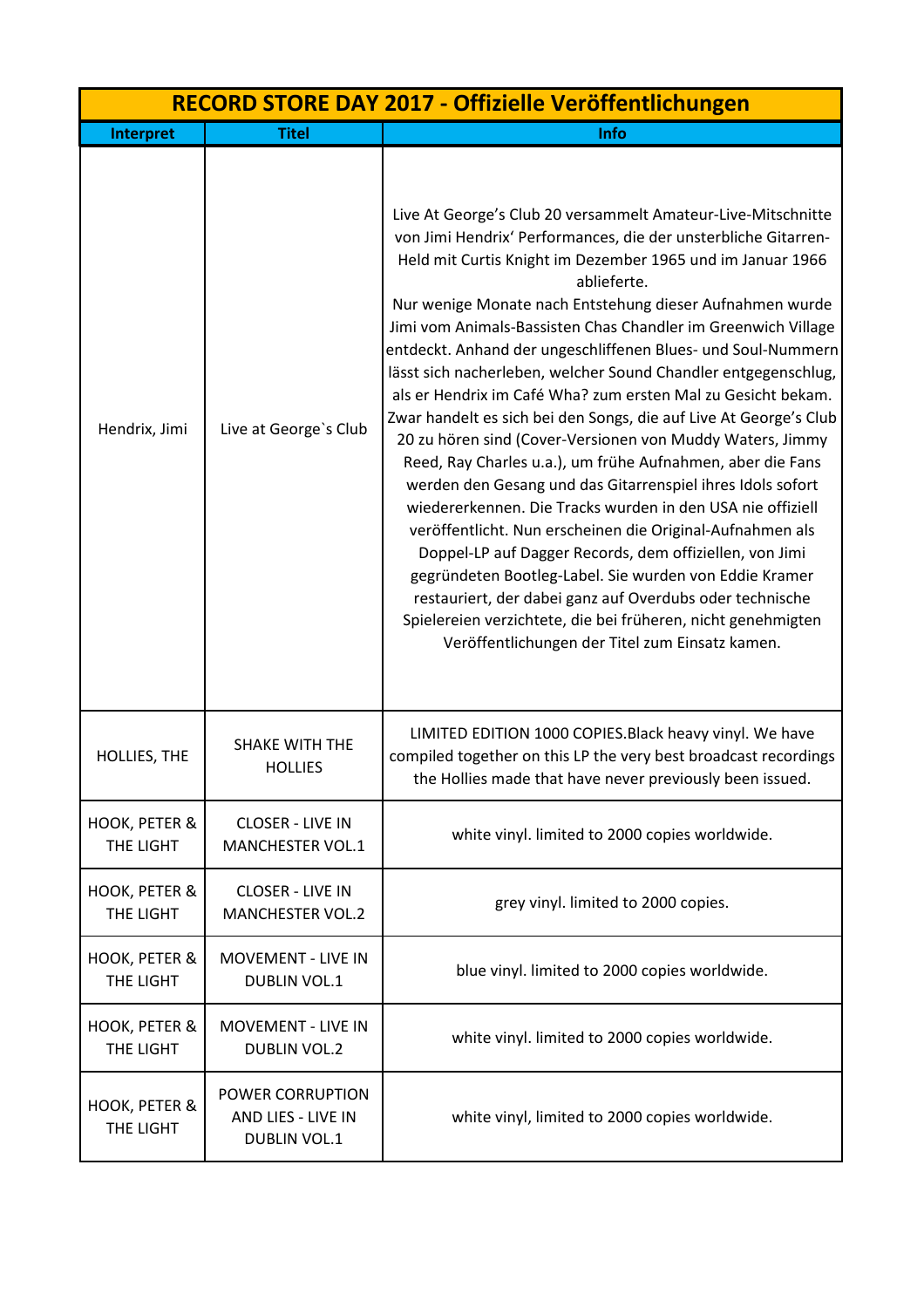| RECORD STORE DAY 2017 - Offizielle Veröffentlichungen |                                                               |                                                                                                                                                                                                                                                                         |
|-------------------------------------------------------|---------------------------------------------------------------|-------------------------------------------------------------------------------------------------------------------------------------------------------------------------------------------------------------------------------------------------------------------------|
| Interpret                                             | <b>Titel</b>                                                  | Info                                                                                                                                                                                                                                                                    |
| HOOK, PETER &<br>THE LIGHT                            | POWER CORRUPTION<br>AND LIES - LIVE IN<br><b>DUBLIN VOL.2</b> | red vinyl. limited to 2000 copies worldwide.                                                                                                                                                                                                                            |
| HOOK, PETER &<br>THE LIGHT                            | <b>UNKNOWN PLEASURES -</b><br>LIVE IN LEEDS VOL.1             | Grey Vinyl. Limited to 2000 copies worldwide.                                                                                                                                                                                                                           |
| HOOK, PETER &<br>THE LIGHT                            | <b>UNKNOWN PLEASURES -</b><br>LIVE IN LEEDS VOL.2             | White vinyl, limited to 2000 copies worldwide.                                                                                                                                                                                                                          |
| HOOK, PETER &<br>THE LIGHT                            | <b>UNKNOWN PLEASURES -</b><br>LIVE IN LEEDS VOL.3             | Clear vinyl. Limited to 2000 copies worldwide.                                                                                                                                                                                                                          |
| HOOVERPHONIC                                          | PRESENTS JACKIE CANE                                          | 180 GRAM AUDIOPHILE VINYL INCLUDES INSERT 15TH<br>ANNIVERSARY EDITION FEATURING THE HIT SINGLES<br>"SOMETIMES", "THE WORLD IS MINE" AND "ONE" EXCLUSIVE<br>PRESSING OF 1.000 NUMBERED COPIES ON RED VINYL                                                               |
| Hopeton Lewis /<br>Vin Gordon &<br>The Supersonics    | There She Goes /<br>Reggay Trombone                           | 7", Ltd 1000                                                                                                                                                                                                                                                            |
| Hudson<br>Mohawke                                     | DedSec - Watch Dogs 2<br>(OST)                                | Hudson Mohawke liefert den Soundtrack für den soeben<br>erschienen 2. Teil der populären Computerspielserie "Watch<br>Dogs". Obwohl eigens für das Spiel geschrieben, steht die Musik<br>für sich selbst und wird alle Hudson Mohawke Fans begeistern.<br>$2LP + MP3$ . |
| Iggy Pop                                              | Post Pop Depression:<br>Live At The Royal<br>Albert Hall      | Triple Gatefold Deluxe + Booklet / TBA                                                                                                                                                                                                                                  |
| <b>Imperial State</b><br>Electric                     | All Through The Night                                         | Limitierte 'white' Edition für den RSD2017!Nicke Andersson (The<br>Hellacopters) und seine großartigen Imperial State Electric mit<br>ihrem neuesten Streich! Mit "All Through The Night" ist den<br>Schweden wieder einmal ganz Großes gelungen.                       |
| <b>INTEGRITY</b>                                      | HUMANITY IS THE DEVIL<br>(REMIX & REMASTER)                   | Limited Hand Numbered RSD 2017 Edition OF 750 COPIES INCL.<br>DIGITAL DOWNLOAD CARD INCL. NEW 36" x 24" POSTER COVER<br>& LAYOUT New narrative track for "Humanity Is The Devil"<br>performed by Dwid Hellion Remixed By Joel Grind (TOXIC<br>HOLOCAUST, POISON IDEA).  |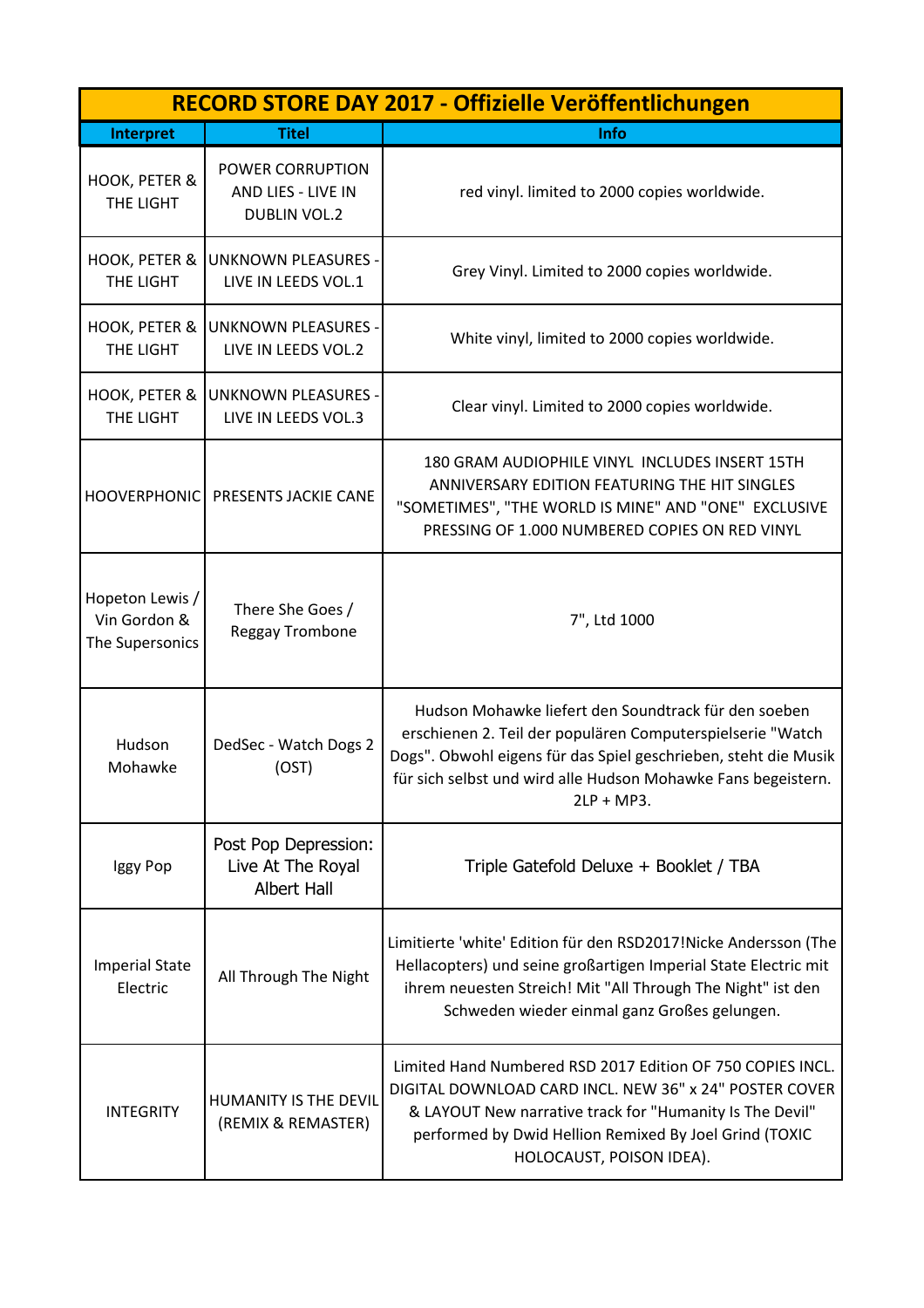| RECORD STORE DAY 2017 - Offizielle Veröffentlichungen |                                                       |                                                                                                                                                                                                                                                                                                                                                                                                                                                                                                                                                                                                                                                                                                            |
|-------------------------------------------------------|-------------------------------------------------------|------------------------------------------------------------------------------------------------------------------------------------------------------------------------------------------------------------------------------------------------------------------------------------------------------------------------------------------------------------------------------------------------------------------------------------------------------------------------------------------------------------------------------------------------------------------------------------------------------------------------------------------------------------------------------------------------------------|
| <b>Interpret</b>                                      | <b>Titel</b>                                          | Info                                                                                                                                                                                                                                                                                                                                                                                                                                                                                                                                                                                                                                                                                                       |
| <b>IRON AND WINE</b>                                  | <b>ARCHIVES SERIES</b><br><b>VOLUME NO. 3</b>         | only 50 copies available via Cargo. 2000 copies worldwide<br>Record Store Day 2017 Exclusive LIMITED EDITION BLUE VINYL<br>Previously unreleased recordings from 2009 between the<br>release of The Shepherd's Dog and the release of KissEach Other<br>Clean.                                                                                                                                                                                                                                                                                                                                                                                                                                             |
| Jamiroquai                                            | Automaton                                             | 10"                                                                                                                                                                                                                                                                                                                                                                                                                                                                                                                                                                                                                                                                                                        |
| JANSCH, BERT                                          | THE BLACK SWAN<br>(SINGLE)                            | 7" + DL. 2000 worldwide. Originally found on Jansch's final<br>album of the same name, 'The Black Swan' is backed with an<br>early demo.                                                                                                                                                                                                                                                                                                                                                                                                                                                                                                                                                                   |
| Jason Isbell and<br>the 400 Unit                      | Live From Welcome to<br>1979                          | 6-Track Vinyl EP, regular Black vinyl, old school tip on<br>sleeves. Tracks are the fan favourite covers from the live<br>shows                                                                                                                                                                                                                                                                                                                                                                                                                                                                                                                                                                            |
| Joe Jackson                                           | Fools in Love / Music To<br>Watch Girls By            | weißes Vinyl                                                                                                                                                                                                                                                                                                                                                                                                                                                                                                                                                                                                                                                                                               |
| <b>JOHN MAYALL'S</b><br><b>BLUESBREAKERS</b>          | <b>BROADCAST 65 EP</b>                                | RSD - LIMITED EDITION 1000 COPIES.In November 1965, Jack<br>Bruce briefly stood in for John McVie on bass in John Mayall's<br>Bluesbreakers, making a lasting impression on Eric Clapton.                                                                                                                                                                                                                                                                                                                                                                                                                                                                                                                  |
| Johnson, Robert                                       | The Centennnial<br>Collcetion<br>(completeRecordings) | In den Jahren 1936 und 1937 sorgte Robert Johnson mit nur zwei<br>Aufnahmesessions dafür, dass sein Delta Blues den Lauf der<br>Rockgeschichte des 20. Jahrhunderts entscheidend beeinflusste.<br>The Complete Recordings: The Centennial Collection<br>dokumentiert diese wegweisenden Sessions und präsentiert<br>erstmals Robert Johnsons Gesamtwerk in einem Vinyl Package<br>auf 3 LPs. Alle 42 bekannten Aufnahmen wurden für die Alben,<br>die in einem Deluxe-Dreifach-Gatefold geliefert werden,<br>liebevoll geremastert. Dazu kommen ausführliche Liner Notes<br>und ein Poster, das die Original-Etiketten von Johnsons 78 RPM<br>Singles abbildet, die vor 80 Jahren bei Vocalion erschienen. |
| JONES, SHARON<br>/ HARRIS, COREY<br>/ MCG             | <b>BUBBLE GIRL</b>                                    | LIMITED EDITION (1000 COPIES) ON BLACK VINYL 12"!Getcha'<br>bubblation creation on with the "Bubble Girl Original Motion<br>Picture Soundtrack" featuring Sharon Jones, Corey Harris and<br>creator Peter McGennis.                                                                                                                                                                                                                                                                                                                                                                                                                                                                                        |
| JONES, TREVOR                                         | THE DARK CRYSTAL: THE<br><b>ORIGINAL SOUNDTRACK</b>   | * 35th Anniversary Vinyl Reissue* 1st time available on vinyl<br>since the original films' release* Richard Amsel designed poster<br>used as vinyl album cover for the 1st time* Pressed on 140 gram<br>"Crystal Clear" vinyl* Upgraded 400gsm thick LP Jacket                                                                                                                                                                                                                                                                                                                                                                                                                                             |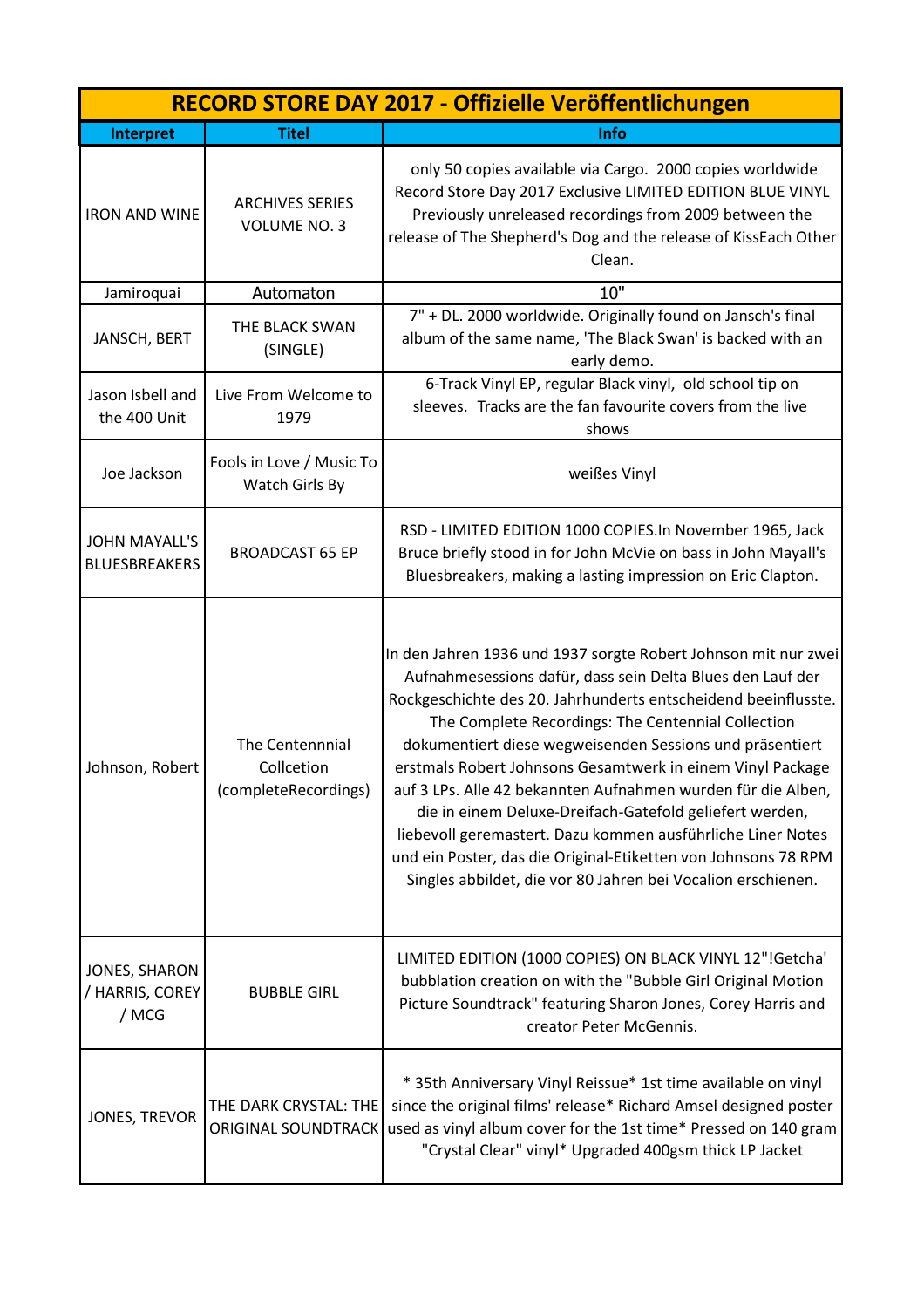| RECORD STORE DAY 2017 - Offizielle Veröffentlichungen |                                                         |                                                                                                                                                                                                                                                                                                      |
|-------------------------------------------------------|---------------------------------------------------------|------------------------------------------------------------------------------------------------------------------------------------------------------------------------------------------------------------------------------------------------------------------------------------------------------|
| Interpret                                             | <b>Titel</b>                                            | <b>Info</b>                                                                                                                                                                                                                                                                                          |
| JOSEPH, JERRY &<br><b>LITTLE WOMEN</b>                | LIFE'S JUST BITCHIN'                                    | LIMITED EDITION (500 COPIES) ON BLACK VINYL. Originally<br>released in 1987 and out of print since 1989. This is the very first<br>studio recording that Jerry Joseph ever made. This is a very<br>desirable cult record in the jam band/reggae community.                                           |
| Katatonia                                             | Proscenium                                              | 10"                                                                                                                                                                                                                                                                                                  |
| Kate Tempest                                          | Let Them Speak<br>Chaos / Let Them<br><b>Beat Chaos</b> | Double Gatefold, black & white Vinyl                                                                                                                                                                                                                                                                 |
| Kathryn Williams                                      | Little Black Numbers                                    | Originally released in 2000 & hasn't been available on vinyl for a<br>long time Mercury nominated and critically acclaimed, 'Little<br>Black Numbers' is the second album from singer songwriter<br>Kathryn Williams, and the pivotal release that achieved her<br>exposure.                         |
| Keane                                                 | Tear Up This Town                                       | Picture Disc single                                                                                                                                                                                                                                                                                  |
| KESEY, KEN                                            | THE ACID TEST                                           | LIMITED EDITION (2000 COPIES) ON BLACK VINYL 12".Ken<br>Kesey's Ultra Rare 1966 studio recording of the Acid Test w/ The<br>Grateful Dead. Legendary documentation of the 1965-66 Bay<br>Area Acid Test scene from 14 hours of the actual trip.                                                      |
| KIRKHAM,<br><b>STEPHANIE</b>                          | EASY AS 1-2-3                                           | PINK VINYL. Limited edition of 500. A Side never been on vinyl B<br>side is unreleased track Produced and co-written by Phil<br>Thornalley (Cure, Pixie Lott, Duffy, Bryan Adams,) Easy As 1-2-3<br>has been used in TV campaigns                                                                    |
| Klaus Dinger &<br>preJapandorf                        | 2000!                                                   | Vorläufer des letzten Klaus Dinger-Albums "Japandorf",<br>aufgenommen um die Jahrtausendwende mit diversen Musikern<br>und Sängern als spontane Session für einen Remix des La<br>Düsseldorf-Albumklassikers "VIVA".                                                                                 |
| Klaus Dinger &<br>preJapandorf                        | 2000!                                                   | Vorläufer des letzten Klaus Dinger-Albums "Japandorf",<br>aufgenommen um die Jahrtausendwende mit diversen Musikern<br>und Sängern als spontane Session für einen Remix des La<br>Düsseldorf-Albumklassikers "VIVA".                                                                                 |
| <b>KLAUS JOHANN</b><br>GROBE / ODD<br><b>COUPLE</b>   | <b>ODD JOHANN + KLAUS</b><br><b>COUPLE</b>              | Klaus Johann Grobe. Odd Couple. Zwei Bands die<br>unterschiedlicher nicht sein könnten. Vereint auf einer<br>spektakulären Cover-Split-EP. Odd Couple spielen Klaus Johann<br>Grobe. Und umgekehrt. Pure Ekstase! Spezielles<br>Schallplattenladentag-Release. 180g, weißes Vinyl, 500<br>Exemplare! |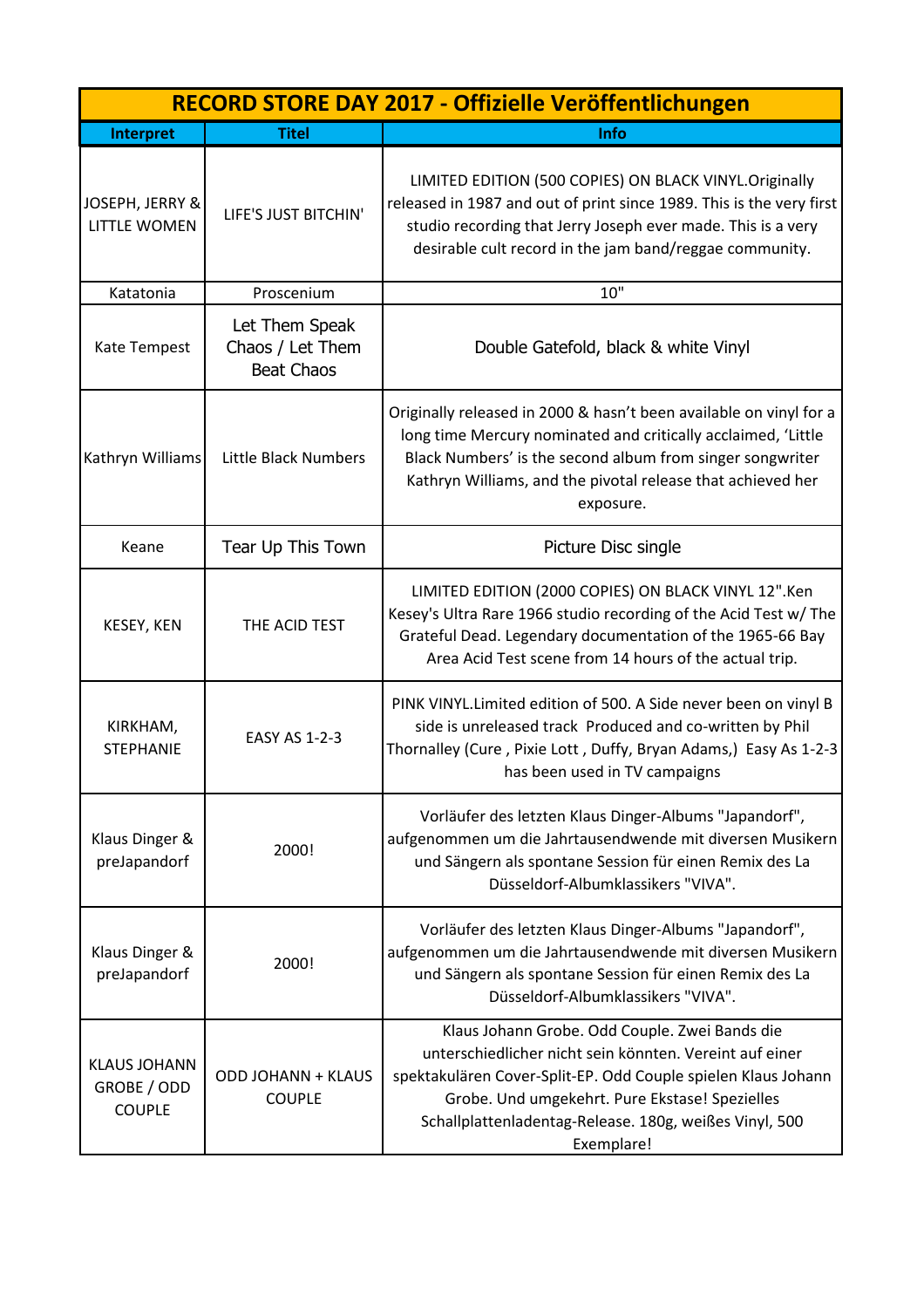|                                                   | RECORD STORE DAY 2017 - Offizielle Veröffentlichungen          |                                                                                                                                                                                                                                                                |  |
|---------------------------------------------------|----------------------------------------------------------------|----------------------------------------------------------------------------------------------------------------------------------------------------------------------------------------------------------------------------------------------------------------|--|
| Interpret                                         | <b>Titel</b>                                                   | Info                                                                                                                                                                                                                                                           |  |
| Koen De Bruyne                                    | Piano Improvisations                                           | Remastered from Original Tapes! Unveröffentlichtes Material<br>aus den Archiven des belgischen Jazz-Funk-Musikers Koen De<br>Bruyne, bekannt für seinen virtuosen, psychedelischen,<br>manchmal experimentellen Sound.                                         |  |
| KOOBAS, THE                                       | <b>LIVE IN GERMANY</b>                                         | LIMITED EDITION 1000 COPIES. Brian Epstein signed the Koobas<br>to a NEMS contract in 1964 and managed to get them a role in<br>the film Ferry Across The Mersey, which unfortunately for them<br>ended up on the cutting floor.                               |  |
| KREBS, PETE                                       | <b>WESTERN ELECTRIC</b>                                        | LIMITED EDITION (500 COPIES) ON BLACK VINYL. This record has<br>never before been on vinyl. Released in 1997 and one of the few<br>records that Elliott Smith produced! Elliott Smith plays on two of<br>the tracks.                                           |  |
| Krome & Time                                      | This Sound Is For The<br>Underground                           | Zum 25-jährigen Jubiläum veröffentlicht das legendäre<br>D&B/Jungle-Label Suburban Base eine Serie von 5 Maxis aus den<br>ersten 5 Jahren auf klarem Vinyl exklusiv zum RSD 2017, die seit<br>den 1990'ern nicht mehr auf Vinyl erhältlich waren. Clear Vinyl. |  |
| KUT, THE                                          | THE KUT EP                                                     | RSD - PICTURE DISC - LIMITED EDITION 500 COPIES. Limited to<br>500 copies on picture disc. Four tracks from the band's two<br>previous, sold out EPs, 'Rock Paper Scissors' and 'Wake Up'.                                                                     |  |
| <b>KYLESA</b>                                     | LIVE AT MAIDA VALE<br><b>STUDIOS (A BBC</b><br>RECORDING, 10") | 10"                                                                                                                                                                                                                                                            |  |
| La Düsseldorf                                     | The Singles                                                    | 1 x 110g 10" Black vinyl                                                                                                                                                                                                                                       |  |
| <b>Laura Marling</b>                              | Live From York<br>Minster                                      | Ltd. Edt., 2LP, 180g, transparent                                                                                                                                                                                                                              |  |
| LEE,<br><b>CHRISTOPHER</b>                        | <b>METAL KNIGHT</b>                                            | RSD - 10" PICTURE DISC - LIMITED EDITION 500 COPIES.Limited<br>to 500 / Picture disc.                                                                                                                                                                          |  |
| Leroy<br>Smart/Dillinger/<br>Ken<br>Boothe/Delroy | White Man At<br>Hammersmith Palais EP                          | Limited edition collectors piece commemorating the 40th<br>anniversary of the Hammersmith Palais show that inspired The<br>Clash's song "(White Man) In Hammersmith Palais".                                                                                   |  |
| Lonely The Brave                                  | Diamond Days                                                   | Diamond Days (Ltd. 'Mint' 12" EP)                                                                                                                                                                                                                              |  |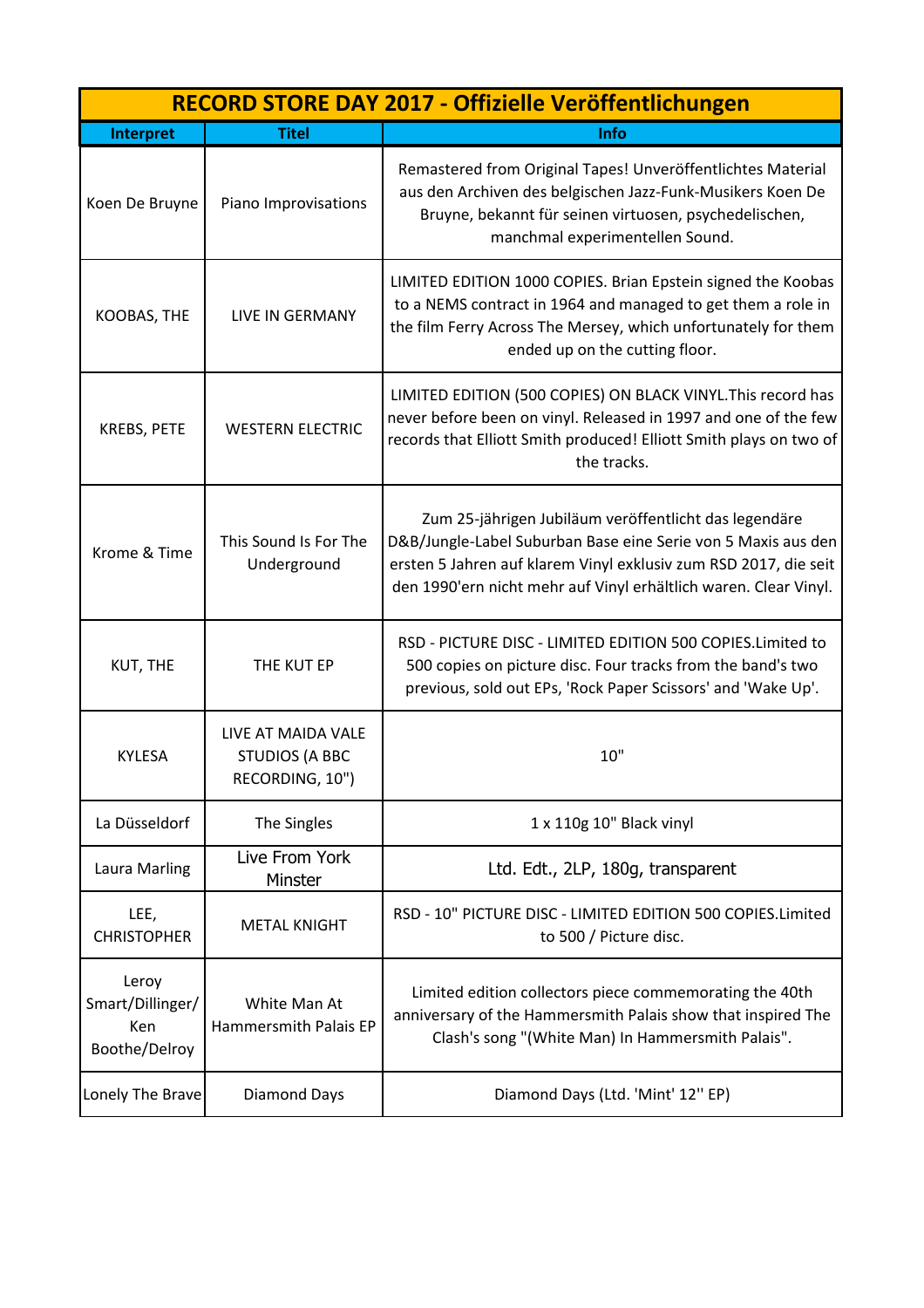| RECORD STORE DAY 2017 - Offizielle Veröffentlichungen |                                            |                                                                                                                                                                                                                                                       |
|-------------------------------------------------------|--------------------------------------------|-------------------------------------------------------------------------------------------------------------------------------------------------------------------------------------------------------------------------------------------------------|
| <b>Interpret</b>                                      | <b>Titel</b>                               | Info                                                                                                                                                                                                                                                  |
| <b>LOOP</b>                                           | <b>WOLF FLOW</b>                           | RSD 2017 DOUBLE VINYL EDITION! LIMITED TO 1.300 COPIES<br>ON BLACK VINYL! ANOTHER STRICTLY LIMITED EDITION OF 350<br>COPIES ON TRANSPARENT BLUE MIXED INTO BLACK VINYL WILL<br>BE DELIVERED RANDOMLY MIXED BETWEEN THE BLACK VINYL<br><b>EDITION!</b> |
| Lou Reed                                              | Perfect Night: Live In<br>London           | 2 x 180g 12" Black vinyl album                                                                                                                                                                                                                        |
| LOVO, ALFONSO<br><b>NOEL</b>                          | <b>TERREMOTO RICHTER</b><br>6:25 - MANAGUA | Exclusive Limited Edition of 500 LPs on 180g Vinyl for RSD 2017!<br>First reissue of this obscure gem from 1973.                                                                                                                                      |
| <b>LXNNY KRXVXTZ</b>                                  | Brxxth (Jxzzxnxvx<br>Rxmxx)                | In 2006 the German producer collective Jxzzxnxvx were asked to<br>remix the US superstar Lxnny Krxvxtz. It was never released<br>officially. Now we have a repress on 10inch including the<br>instrumental remix on the B side.                       |
| <b>LYDIA E GLI</b><br><b>HELLUA XENIUM</b>            | GUAI A VOI! /<br><b>INVOCAZIONE</b>        | * Limited edition solid red vinyl* Special edition of 500 copies for<br>Record Store Day 2017.                                                                                                                                                        |
| <b>MAD PARADE</b>                                     | <b>GANGSTERS</b>                           | Limited pressing of 500 copies available on red or gold vinyl. If<br>there was ever a hall of fame for unsung punk rock heroes, Mad<br>Parade would be the first inductee.                                                                            |
| <b>MADNESS</b>                                        | DRIP FED FRED /<br><b>JOHNNY THE HORSE</b> | Limited to 1000 copies worldwide. Madness return with another<br>RECORD STORE DAY RELEASE! - this time it's a 7" AA black vinyl<br>with double-sided A3 poster.                                                                                       |
| Madonna                                               | Dance Mix                                  | 1 x 12" Black vinyl 4 track EP.                                                                                                                                                                                                                       |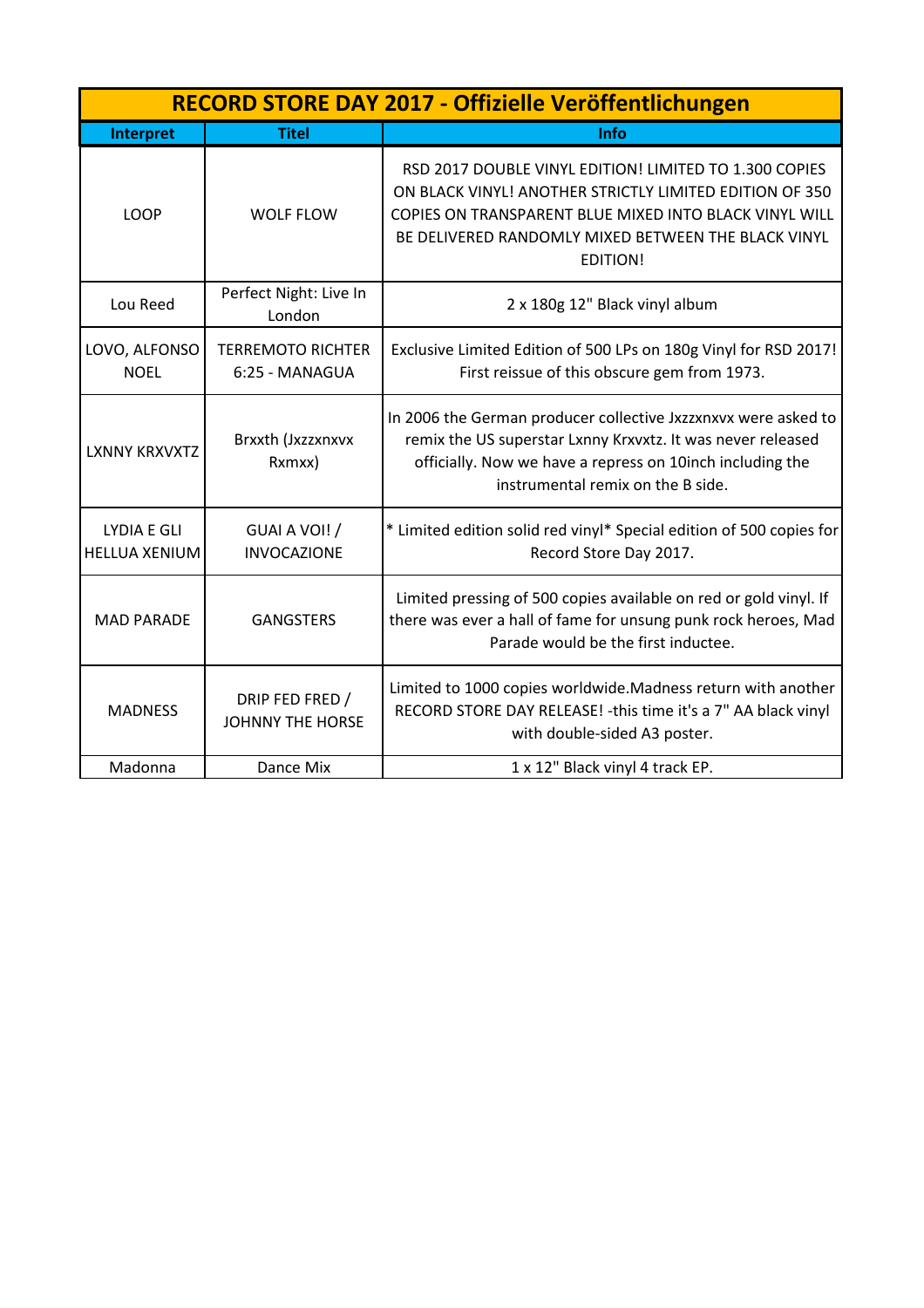| RECORD STORE DAY 2017 - Offizielle Veröffentlichungen |                                                          |                                                                                                                                                                                                                                                                                                                                                                                                                                                                                                                                                                                                                                                                                                                                                                                                                                                                                                                                                                                                                                                                                                                                                                                                                                                                                                                                                                       |
|-------------------------------------------------------|----------------------------------------------------------|-----------------------------------------------------------------------------------------------------------------------------------------------------------------------------------------------------------------------------------------------------------------------------------------------------------------------------------------------------------------------------------------------------------------------------------------------------------------------------------------------------------------------------------------------------------------------------------------------------------------------------------------------------------------------------------------------------------------------------------------------------------------------------------------------------------------------------------------------------------------------------------------------------------------------------------------------------------------------------------------------------------------------------------------------------------------------------------------------------------------------------------------------------------------------------------------------------------------------------------------------------------------------------------------------------------------------------------------------------------------------|
| <b>Interpret</b>                                      | <b>Titel</b>                                             | Info                                                                                                                                                                                                                                                                                                                                                                                                                                                                                                                                                                                                                                                                                                                                                                                                                                                                                                                                                                                                                                                                                                                                                                                                                                                                                                                                                                  |
| <b>MADRIGAL</b>                                       | Madrigal                                                 | Legendäres Release einer fast vergessenen Band, welches in<br>Insiderkreisen Höchstpreise erzielt. "Madrigal" ist endlich wieder<br>erhältlich via SUBLIMINAL SOUNDS.<br>Das schwedische Label SUBLIMINAL SOUNDS ist ein Garant,<br>wenn es um großartige aktuelle Psychedelic Bands (z.B.<br>DUNGEN) geht, immer wieder präsentiert das Label aber auch<br>alte, lange vergriffene Alben als Neuauflagen. So auch hier:<br>MADRIGAL waren eine Legende im New Yorker Underground der<br>frühen 70er Jahre. Das Duo nahm dieses Album wahrscheinlich<br>in einer Art Heizungsraum in besten DIY-Manier auf.<br>Ausgestattet mit nur<br>einer Drummachine, einer E-Gitarre, einem Bass und<br>verschiedenen Oszillatoren,<br>erschaffen die zwei Künstler hier eine dichte, fast bedrohlich<br>wirkende Atmosphäre.<br>Die insgesamt acht Songs bewegen sich zwischen dröhnenden<br>Psychedelica und düsterem Folk-Rock. MADRIGAL galten damals<br>als Pioniere, und es werden immer wieder Parallelen<br>zu SUICIDE (mit ALAN VEGA), den PATRON SAINTS oder auch in<br>Ansätzen zu THE VELVET UNDERGROUND gezogen. Originale<br>dieses Releases werden in Liebhaberkreisen in hohen<br>vierstelligen Beträgen gehandelt. Diese Version enthält eine 12-<br>seitige Bookletbeigabe mit vielen unveröffentlichten Bildern<br>sowie einem tollen Interview mit der Band. |
| Madsen                                                | Goodbye Logik                                            | 180g, 12" weiß, DL-Card                                                                                                                                                                                                                                                                                                                                                                                                                                                                                                                                                                                                                                                                                                                                                                                                                                                                                                                                                                                                                                                                                                                                                                                                                                                                                                                                               |
| <b>MAGAZINE</b>                                       | OLD WORLD CHARM                                          | Limited to 1000 / Download card . Following on from last year's<br>'Once @ The Academy' RSD 12" vinyl release, Magazine issue a<br>sister release for RSD 2017.                                                                                                                                                                                                                                                                                                                                                                                                                                                                                                                                                                                                                                                                                                                                                                                                                                                                                                                                                                                                                                                                                                                                                                                                       |
| <b>Manic Street</b><br>Preachers                      | Your Love Alone Is Not<br>Enough (feat. Nina<br>Persson) | numbered 12"                                                                                                                                                                                                                                                                                                                                                                                                                                                                                                                                                                                                                                                                                                                                                                                                                                                                                                                                                                                                                                                                                                                                                                                                                                                                                                                                                          |
| Marillion                                             | $F***$<br>Everyone And Run<br>(F E A R)                  | <b>Goldenes Vinyl</b>                                                                                                                                                                                                                                                                                                                                                                                                                                                                                                                                                                                                                                                                                                                                                                                                                                                                                                                                                                                                                                                                                                                                                                                                                                                                                                                                                 |
| Matata                                                | Air Fiesta                                               | Limitiert auf 500 Stück. Exklusive Wiederveröffentlichung der<br>70er Jahre Afro-Funk-Formation Matata. Passend zum<br>diesjährigen Record Store Day erscheint jetzt eine Limited-Vinyl-<br>Edition des Debütalbums "Air Fiesta", welches ursprünglich 1972<br>veröffentlicht wurde.                                                                                                                                                                                                                                                                                                                                                                                                                                                                                                                                                                                                                                                                                                                                                                                                                                                                                                                                                                                                                                                                                  |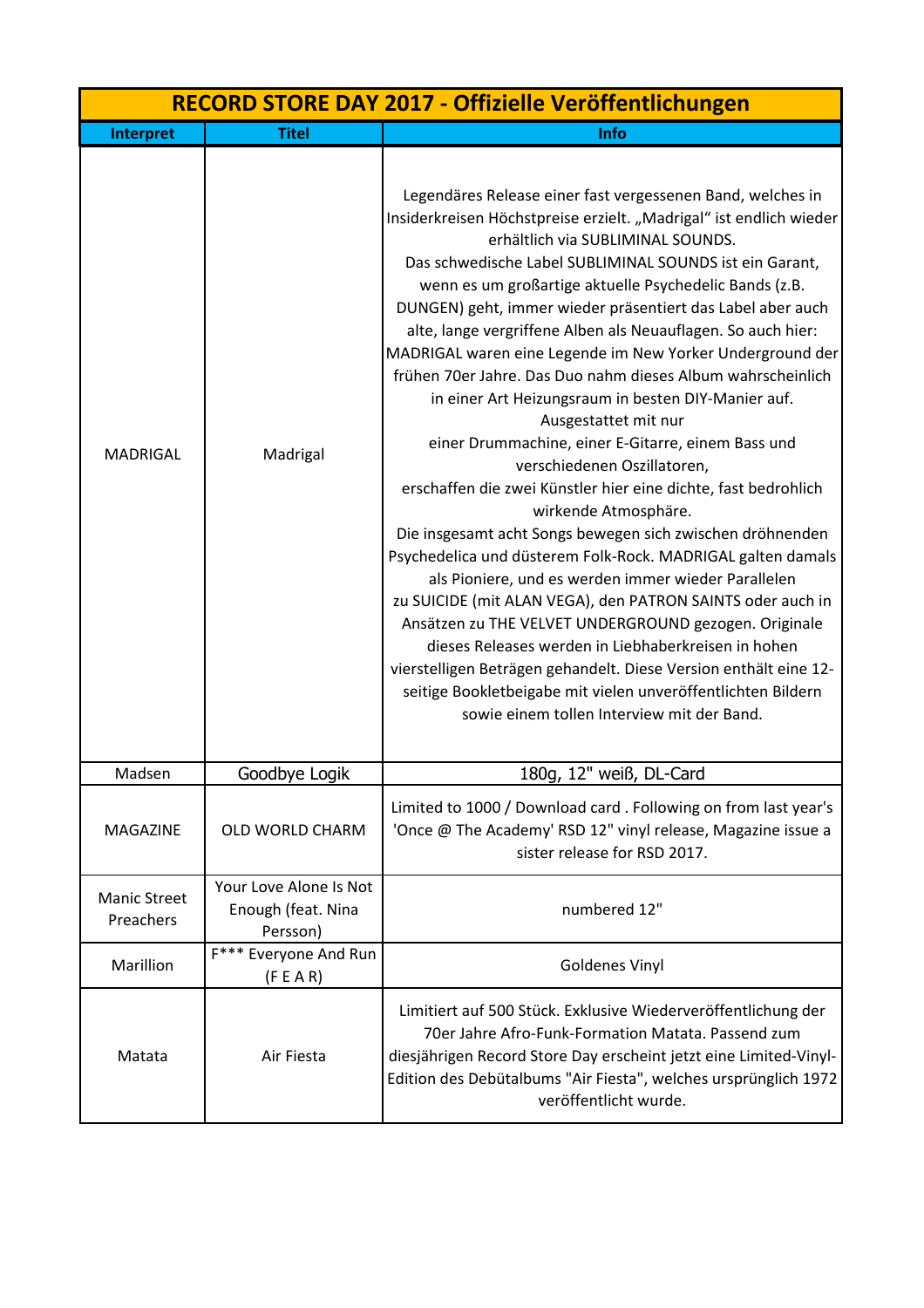|                  | RECORD STORE DAY 2017 - Offizielle Veröffentlichungen             |                                                                                                                                                                                                                                               |  |
|------------------|-------------------------------------------------------------------|-----------------------------------------------------------------------------------------------------------------------------------------------------------------------------------------------------------------------------------------------|--|
| Interpret        | <b>Titel</b>                                                      | <b>Info</b>                                                                                                                                                                                                                                   |  |
| Max Berlin       | Elle Et Moi                                                       | Der belgische Kultstore Music Mania präsentiert den Re-Release<br>des New-Beat-Klassikers "Elle Et Moi" (1987) von Max Berlin,<br>einem sexy Song mit Serge Gainsbourg/Jane Birkin-artigen<br>Liebesbekundungen auf Französisch. White vinyl. |  |
| <b>MAXOPHONE</b> | L'ISOLA                                                           | * Limited edition solid silver vinyl for Record Store Day 2017                                                                                                                                                                                |  |
| <b>MAYHEM</b>    | DE MYSTERIIS DOM<br><b>SATHANAS</b>                               | "De Mysteriis Dom Sathanas" is the first full-length studio album<br>by the Norwegian black metal band Mayhem. Picture disc.                                                                                                                  |  |
| <b>MAYHEM</b>    | <b>DEATHCRUSH</b>                                                 | 140g picture disc, limited to 1000 copies. Deathcrush is an EP by<br>the Norwegian black metal band Mayhem. It was originally<br>released on 16 August 1987.                                                                                  |  |
| MC5              | I CAN ONLY GIVE YOU<br><b>EVERYTHING / ONE OF</b><br>THE GUYS     | Coming out of the Detroit suburb of Lincoln Park, the MC5 are<br>arguably the most influential garage and proto-punk band of all-<br>time.                                                                                                    |  |
| MEEK, JOE        | <b>I Hear A New World</b>                                         | white vinyl // #4 in Uncut's "Wierdest Albums Of All Time" -<br>March 2017 issue // A classic of incredibly strange music,<br>electronica, pre Beatles Britpop                                                                                |  |
| <b>METAVARI</b>  | <b>METROPOLIS (AN</b><br><b>ORIGINAL RE-SCORE BY</b><br>METAVARI) | An Original Re-Score for Fritz Lang's 1927 cinematic classic.<br>Deluxe Double LP set with GOLD FOILED JACKET & DL CARD.                                                                                                                      |  |
| <b>MEW</b>       | <b>FRENGERS</b>                                                   | 180 gram audiophile vinyl includes 4 page booklet printed<br>innersleeve Featuring the singles "156", "Am I Wry? No" &<br>"Comforting Sounds" Exclusive pressing of 1500 numbered<br>copies on transparent vinyl                              |  |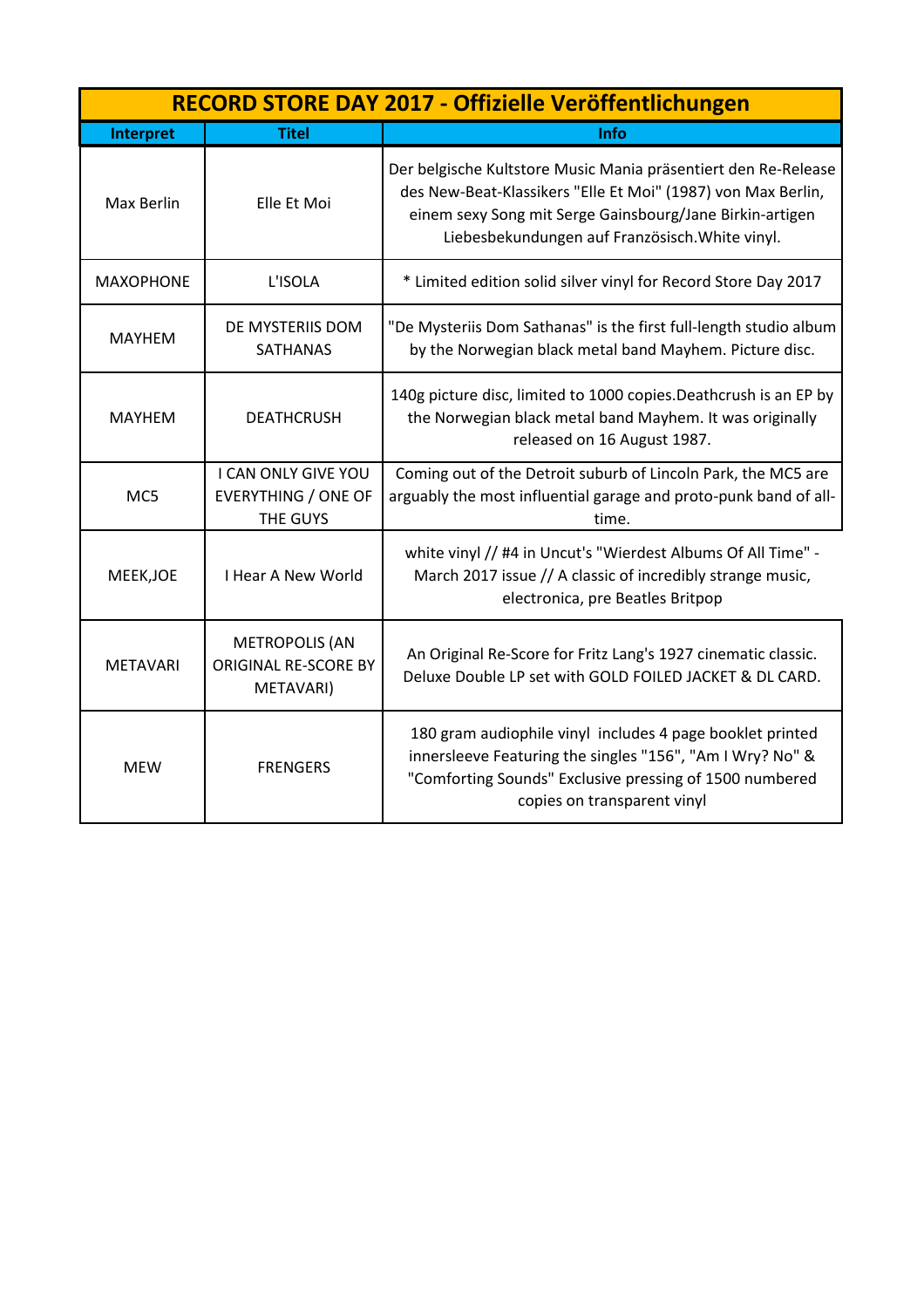| RECORD STORE DAY 2017 - Offizielle Veröffentlichungen |                                   |                                                                                                                                                                                                                                                                                                                                                                                                                                                                                                                                                                                                                                                                                                                                                                                                                                                                                                                                                                                                                                                                                                                                                                                                                                                                                                                                                                                                                                                                                                                                                                                                                                                                                                                                                                                                                                                                                                        |
|-------------------------------------------------------|-----------------------------------|--------------------------------------------------------------------------------------------------------------------------------------------------------------------------------------------------------------------------------------------------------------------------------------------------------------------------------------------------------------------------------------------------------------------------------------------------------------------------------------------------------------------------------------------------------------------------------------------------------------------------------------------------------------------------------------------------------------------------------------------------------------------------------------------------------------------------------------------------------------------------------------------------------------------------------------------------------------------------------------------------------------------------------------------------------------------------------------------------------------------------------------------------------------------------------------------------------------------------------------------------------------------------------------------------------------------------------------------------------------------------------------------------------------------------------------------------------------------------------------------------------------------------------------------------------------------------------------------------------------------------------------------------------------------------------------------------------------------------------------------------------------------------------------------------------------------------------------------------------------------------------------------------------|
| Interpret                                             | <b>Titel</b>                      | <b>Info</b>                                                                                                                                                                                                                                                                                                                                                                                                                                                                                                                                                                                                                                                                                                                                                                                                                                                                                                                                                                                                                                                                                                                                                                                                                                                                                                                                                                                                                                                                                                                                                                                                                                                                                                                                                                                                                                                                                            |
| MEYVANT,<br><b>JUNIUS</b>                             | <b>Floating Harmonies</b>         | EXKIUSIVE RSD-Deluxe-Edition des großartigen Albumdebuts des<br>isländischen Shootingstars JUNIUS MEYVANT mit einem fulminanten<br>Mix aus Pop, Soul und Folk. "Floating Harmonies" streng limitierte,<br>goldfarbene Doppel-Vinyl-Edition inklusive zwei bislang<br>unveröffentlichter Bonustracks (500 Exemplare weltweit) auf RECORD<br>RECORDS.<br>Bereits mit seiner großartigen im Sommer 2014 erschienenen Single<br>"Color Decay" gelang es dem aus dem isländischen Reykjavík<br>stammenden Singer / Songwriter JUNIUS MEYVANT (aka UNNAR GISLI<br>SIGURMUNDSSON), sich aus dem Stand an die Spitze der heimatlichen<br>Charts zu katapultieren. Damit nicht genug, erhielt der charismatische<br>Musiker, der 2015 (s)eine gleichnamige EP nachfolgen ließ, bei den<br>Iceland Music Awards (I.M.A.) eine Auszeichnung als bester Newcomer<br>(und Sänger) sowie für den besten Song. Seitdem tourte der<br>vielbeschäftigte Künstler fast ununterbrochen (und höchst erfolgreich)<br>durch ganz Europa und arbeitete an seinem neuen Songmaterial. Mit<br>seinem jetzt exklusiv für den RSD 2017 neuaufgelegten Albumdebüt<br>gelang<br>dem charismatischen Musiker nichts weniger als der große<br>künstlerische Wurf, der sich zudem<br>auf erfrischende Weise von den gängigen Produktionen seiner<br>isländischen Heimat abhebt.<br>Hier regieren keine von Naturgewalten, Dunkelheit, Melancholie und<br>geheimnisvollen Wesen inspirierten Klänge. Vielmehr schöpfte der<br>begnadete Komponist und Sänger dabei seine Inspiration aus dem<br>reichhaltigen Fundus der amerikanischen Popmusik der 60er und 70er-<br>Jahre.<br>So überzeugt er auf "Floating Harmonies" mit interpretatorischer<br>Leidenschaft, raffiniert ausgefeilten Streicher- und Bläser Arrangements<br>sowie einem untrügliches Gespür für samtig anschmiegsame<br>Harmonien zwischen Indie Don Folk und Soul |
| Midlake                                               | Bamnan & Slivercork               | Midlake - Bamnan and Slivercork - Gelbes Vinyl!                                                                                                                                                                                                                                                                                                                                                                                                                                                                                                                                                                                                                                                                                                                                                                                                                                                                                                                                                                                                                                                                                                                                                                                                                                                                                                                                                                                                                                                                                                                                                                                                                                                                                                                                                                                                                                                        |
| MILLENCOLIN                                           | For Monkeys+Bonus<br><b>Track</b> | For Record Store Day 2017, Millencolin will be releasing their<br>classic album "For Monkeys" on 180 grams vinyl with a bonus<br>track. This to celebrate the 20th anniversary of this album.<br>Includes album poster.                                                                                                                                                                                                                                                                                                                                                                                                                                                                                                                                                                                                                                                                                                                                                                                                                                                                                                                                                                                                                                                                                                                                                                                                                                                                                                                                                                                                                                                                                                                                                                                                                                                                                |
| <b>Mind Gamers</b>                                    | Power Of Power                    | Erste 7" der neuen elektronischen Supergroup Mind Gamers,<br>bestehend aus Daniel Stricker (Midnight Juggernauts, Siberia<br>Records), John Kirby (Blood Orange, Norah Jones, Cypress Hill)<br>und Sebastien Tellier.                                                                                                                                                                                                                                                                                                                                                                                                                                                                                                                                                                                                                                                                                                                                                                                                                                                                                                                                                                                                                                                                                                                                                                                                                                                                                                                                                                                                                                                                                                                                                                                                                                                                                  |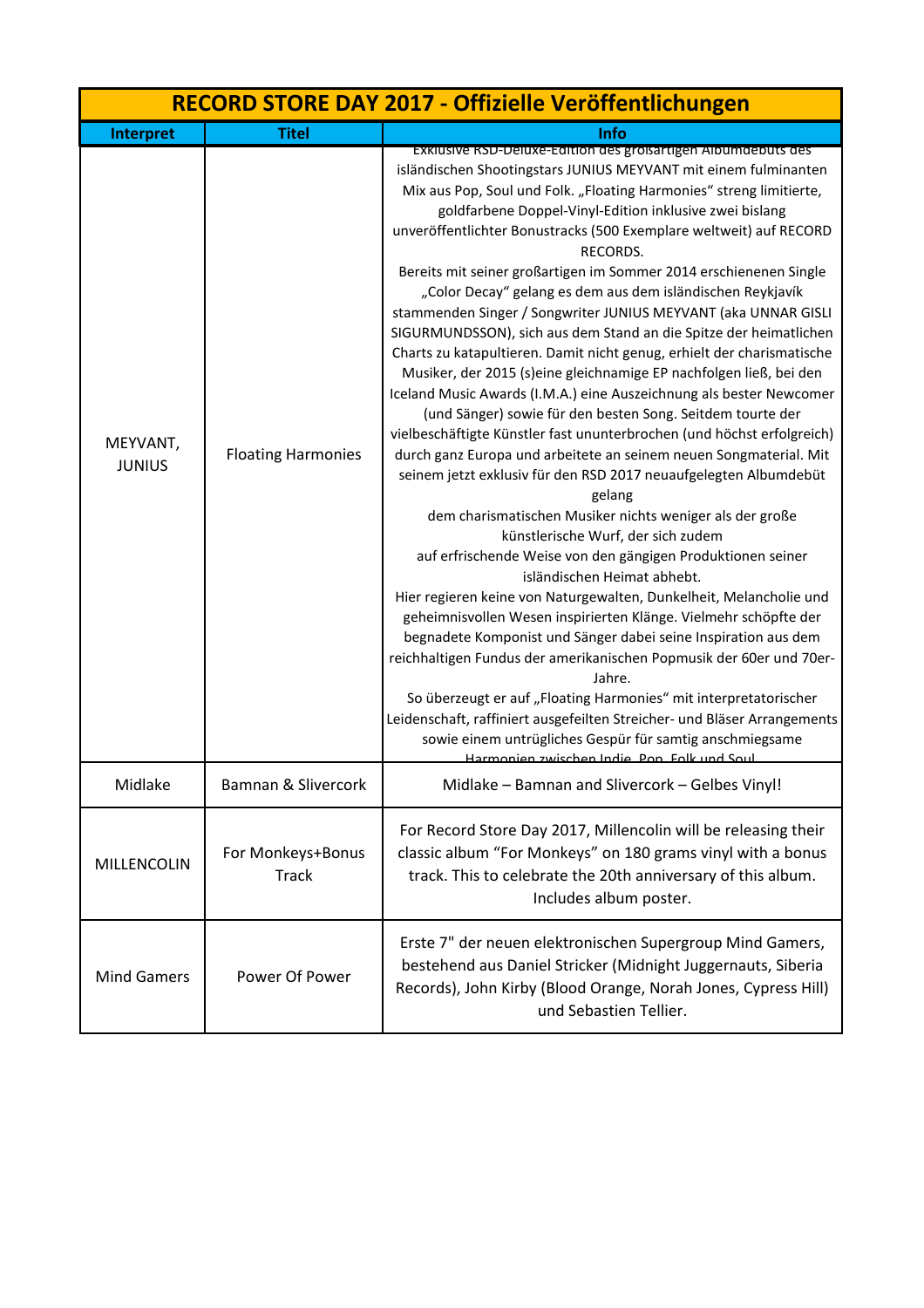| RECORD STORE DAY 2017 - Offizielle Veröffentlichungen |                                                               |                                                                                                                                                                                                                                                                                                                                                                                                                                                                                                                                                                                                                                                                                                                                                                                                                                                                                                                                                                                                                                                                                         |
|-------------------------------------------------------|---------------------------------------------------------------|-----------------------------------------------------------------------------------------------------------------------------------------------------------------------------------------------------------------------------------------------------------------------------------------------------------------------------------------------------------------------------------------------------------------------------------------------------------------------------------------------------------------------------------------------------------------------------------------------------------------------------------------------------------------------------------------------------------------------------------------------------------------------------------------------------------------------------------------------------------------------------------------------------------------------------------------------------------------------------------------------------------------------------------------------------------------------------------------|
| Interpret                                             | <b>Titel</b>                                                  | Info                                                                                                                                                                                                                                                                                                                                                                                                                                                                                                                                                                                                                                                                                                                                                                                                                                                                                                                                                                                                                                                                                    |
| MONTGOMERY,<br><b>WES</b>                             | <b>SMOKIN' IN SEATTLE:</b><br>LIVE AT THE<br>PENTHOUSE (1966) | 'Smokin' in Seattle: Live at the Penthouse (1966)' presents<br>previously unreleased live sets by jazz guitar icon Wes<br>Montgomery with the irrepressibly swinging pianist Wynton<br>Kelly and his trio captured live at the Penthouse in Seattle, WA<br>on April 14 and 21, 1966.<br>Recorded less than a year after Wes and Wynton's classic 1965<br>live album Smokin' at the Half Note, which guitarist Pet Metheny<br>calls "the absolute greatest jazz guitar album ever made,"<br>Smokin' in Seattle finds the dynamic duo joined by the solid<br>rhythm section of bassist Ron McClure (Charles Lloyd, Joe<br>Henderson) and legendary drummer Jimmy Cobb. The limited<br>edition deluxe LP include extensive liner note books featuring<br>rare photos by Lee Tanner, Chuck Stewart, Tom Copi, Joe Alpert<br>and others; essays by guitar icon Pat Metheny, Seattle Times<br>writer Paul de Barros, producer Zev Feldman, original recording<br>engineer and Seattle Radio DJ Jim Wilke; and an interviews with<br>Ron McClure, Jimmy Cobb and NEA Jazz Master Kenny Barron. |
| MOODY, M &                                            | THE NIGHT THE                                                 | Record Store Day exclusive edition limited to 500 copies - A                                                                                                                                                                                                                                                                                                                                                                                                                                                                                                                                                                                                                                                                                                                                                                                                                                                                                                                                                                                                                            |
| MARSDEN,<br>Moondog                                   | <b>GUITARS CAME TO PLAY</b><br>S/T                            | collector's dream.<br>Er wurde als Louis Hardin geboren, aber in der Musikwelt<br>verewigte er sich als Moondog. Seine avantgardistischen<br>Kompositionen beeinflussten eine ganze Generation von<br>Komponisten der Minimal Music wie Philip Glass oder Steve<br>Reich. Jetzt wird Moondog, das Album des "blinden Wikingers<br>von Manhattan", das er 1969 unter der Ägide des Produzenten<br>James William Guercio einspielte, auf weißem Vinyl neu<br>veröffentlicht. Es ist die erste Pressung der LP seit über einem<br>Jahrzehnt und featuret alle Titel des Originals. Inspiriert von<br>klassischer Musik, entstanden hier atemberaubende<br>symphonische Miniaturen (manche davon Charlie Parker und<br>Benny Goodman gewidmet), die man gehört haben muss, um an<br>ihre Existenz zu glauben.                                                                                                                                                                                                                                                                               |
| MORBY, KEVIN                                          | <b>BEAUTIFUL STRANGERS</b><br>/ NO PLACE TO FALL              | only 50 copies available via Cargo!                                                                                                                                                                                                                                                                                                                                                                                                                                                                                                                                                                                                                                                                                                                                                                                                                                                                                                                                                                                                                                                     |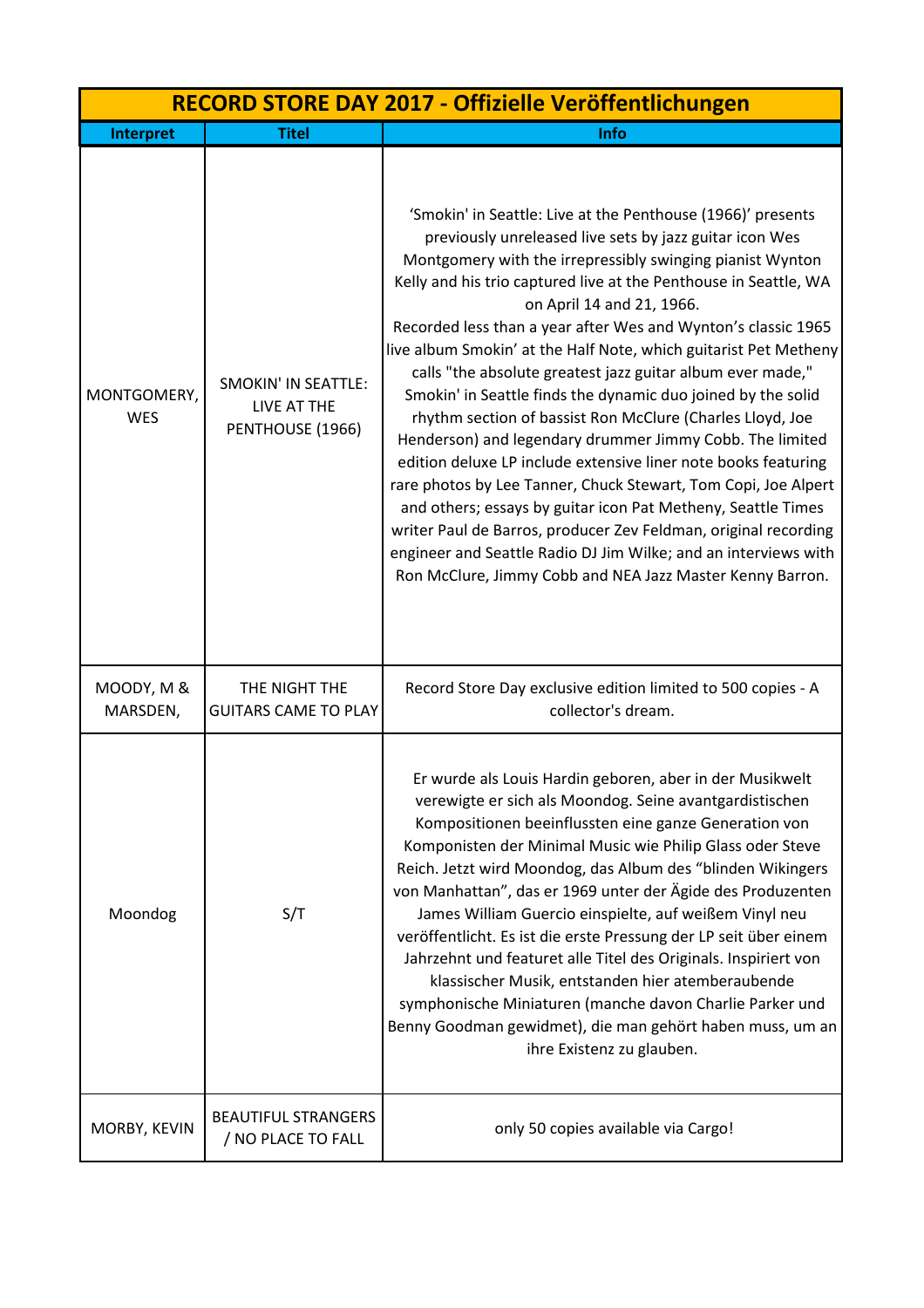|                                                     |                                                              | RECORD STORE DAY 2017 - Offizielle Veröffentlichungen                                                                                                                                                                                                                                                                                                                                                                                                                                                                                                                                                                                                                                                                                                                                                        |
|-----------------------------------------------------|--------------------------------------------------------------|--------------------------------------------------------------------------------------------------------------------------------------------------------------------------------------------------------------------------------------------------------------------------------------------------------------------------------------------------------------------------------------------------------------------------------------------------------------------------------------------------------------------------------------------------------------------------------------------------------------------------------------------------------------------------------------------------------------------------------------------------------------------------------------------------------------|
| Interpret                                           | <b>Titel</b>                                                 | Info                                                                                                                                                                                                                                                                                                                                                                                                                                                                                                                                                                                                                                                                                                                                                                                                         |
| MORE, BENY                                          | EL BARBARO DEL RITMO<br>(MEXICO & CUBA<br><b>RECORDINGS)</b> | Special edition for Record Store Day 2017! 140g Black Double<br>Vinyl 350g Cardboard, Reverse Side Print. Mexico & Cuba<br>Recordings 1947-196.2 Some tracks have been remastered and<br>restored and some are presented on vinyl after many years!                                                                                                                                                                                                                                                                                                                                                                                                                                                                                                                                                          |
| MORRICONE,<br><b>ENNIO</b>                          | THE LEGEND OF 1900<br>(O.S.T.)                               | German Title: "Die Legende vom Ozeanpianisten". 180 gram<br>audiophile vinyl includes insert PVC sleeve limited edition of<br>1.000 copies on transparent vinyl individually numbered.                                                                                                                                                                                                                                                                                                                                                                                                                                                                                                                                                                                                                       |
| MORRICONE,<br><b>ENNIO</b>                          | Blubeard / Barbablu<br>(Original Soundtrack)                 | Der Original-Soundtrack aus dem Kult-Klassiker "Barbablu" von<br>1972 mit RICHARD BURTON. Der Film von EDWARD DMYTRYK<br>und LUCIANO SACRIPANTI basiert auf dem traditionellen<br>Märchen "Blue Beard" und wurde in Weimar gedreht. BURTON<br>spielt den Barbablu, welcher der Nazi-Baron Vo Sepper ist. Die<br>weibliche Besetzung besteht aus VIRNA LISI, RACQUEL WELCH<br>(Miss Universe) und KARIN SCHUBERT (zukünftiger Pornostar!).<br>MORRICONE's Soundtrack erfasst mit seinen unheimlichen<br>Orgeln, eindringlichen Streichern und einem unverkennbaren<br>60's Vibe in perfekter Weise die dramatischen und<br>unbeständigen Stimmungen dieses erotischen Psycho-Thrillers.<br>Tipp: am besten im Dunkeln hören! Remastered Version mit<br>Bonus- und unveröffentlichten Tracks, im blauen Vinyl. |
| MORRISSEY,<br><b>DICK</b>                           | <b>JAZZ FOR MODERNS</b><br>1962                              | RSD - LIMITED EDITION 1000 COPIES. Not since the days of the<br>teenaged Tubby Hayes had the UK jazz scene witnessed a young<br>musician with so frighteningly advanced a talent as Dick<br>Morrissey.                                                                                                                                                                                                                                                                                                                                                                                                                                                                                                                                                                                                       |
| Mortimer                                            | On Our Way Home                                              | Mortimer waren ein US-amerikanisches Rock-/ Pop-Trio, das von<br>1967 bis 1969 aktiv war. Passend zum diesjährigen Record Store<br>Day erscheint jetzt eine Limited-Vinyl-Edition des zweiten<br>Mortimer Longplayers "On Our Way Home".                                                                                                                                                                                                                                                                                                                                                                                                                                                                                                                                                                     |
| <b>MOTHERS</b><br><b>EARTH</b><br><b>EXPERIMENT</b> | COOL DOWN MAMA                                               | RSD - LIMITED EDITION 500 COPIES. The Mothers Earth<br>Experiment is a six piece contemporary progressive outfit from<br>the UK.                                                                                                                                                                                                                                                                                                                                                                                                                                                                                                                                                                                                                                                                             |
| <b>MOTÖRHEAD</b>                                    | <b>MOTÖRHEAD</b>                                             | "Mot÷rhead" is the self-titled debut studio album by Mot÷rhead,<br>originally released on 21 August 1977, on Chiswick Records, one<br>of the first for the label. It is considered the band's first album.<br>Picture Disc.                                                                                                                                                                                                                                                                                                                                                                                                                                                                                                                                                                                  |
| MOTÖRHEAD                                           | <b>WHAT'S WORDS</b><br>WORTH?                                | limited to 1000 copies. 140g picture disc vinyl.                                                                                                                                                                                                                                                                                                                                                                                                                                                                                                                                                                                                                                                                                                                                                             |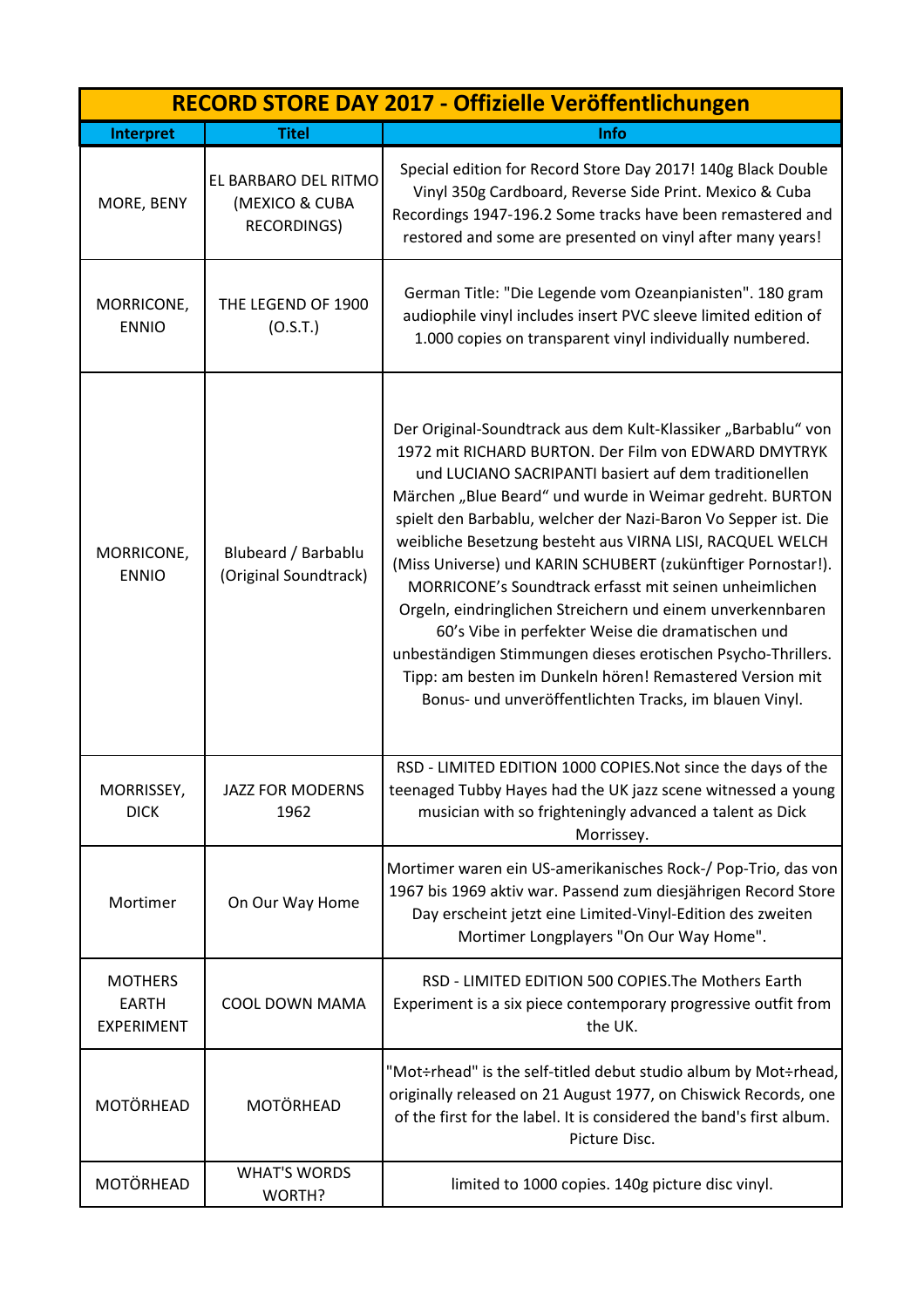| RECORD STORE DAY 2017 - Offizielle Veröffentlichungen              |                                                     |                                                                                                                                                                                                                                                                                                           |
|--------------------------------------------------------------------|-----------------------------------------------------|-----------------------------------------------------------------------------------------------------------------------------------------------------------------------------------------------------------------------------------------------------------------------------------------------------------|
| Interpret                                                          | <b>Titel</b>                                        | <b>Info</b>                                                                                                                                                                                                                                                                                               |
| <b>MOTÖRHEAD</b>                                                   | MOTÖRHEAD (3LP BOX,<br><b>EXCLUSIVE GOLD VINYL)</b> | DELUXE TRIPLE LP BOX SET EDITION!!!<br>Introducing the classic self titled debut album by Motorhead<br>(1977), plus the blistering live album "What's words<br>worth?"(1983) and extra bonus tracks thrown in for good<br>measure! All rolled into one deluxe triple LP box set pressed on<br>gold vinyl. |
| Motörhead                                                          | Clean Your Clock-Picture<br><b>Disc</b>             | 2xPicture Disc in Gatefold Sleeve                                                                                                                                                                                                                                                                         |
| Możdżer -<br>Rantala - Wollny                                      | Jazz at Berlin<br>Philharmonic VII: Piano<br>Night  | 12" single sleeve                                                                                                                                                                                                                                                                                         |
| MULCAHY,<br><b>MARK</b>                                            | THE POSSUM IN THE<br><b>DRIVEWAY</b>                | RSD - GOLD VINYL - LIMITED EDITION 500 COPIES. Mark<br>Mulcahy's brand new album on limited edition vinyl. 11 songs of<br>all new material on limited edition gold vinyl. Produced by Scott<br>Amore.                                                                                                     |
| MUNGO'S HI-FI<br><b>FEAT JOHNNY</b><br><b>CLARKE</b>               | <b>RAIN KEEPS FALLING</b>                           | RSD - LIMITED EDITION 500 COPIES.70s roots reggae legend and<br>forefather of dancehall singing, Johnny Clarke rides a completely<br>original riddim featuring the 'flying cymbals' drum pattern that<br>brought him to prominence.                                                                       |
| Ned Doheny                                                         | Labor Of Love (Kenny<br>Dickenson RMX)              | London/LA producer Kenny Dickenson crafted his stunning remix<br>of Ned Doheny's "Labor Of Love" to mark the Be With Ned tour<br>in March 2015. The gentle disco re-rub was leaked by influential<br>blogs.                                                                                               |
| Neil Young                                                         | Decade (DeLuxe)                                     | Three 12" 140 gram Black vinyl records, incl. 2 exclusive 'art<br>prints'                                                                                                                                                                                                                                 |
| <b>NEW COOL</b><br><b>COLLECTIVE BIG</b><br><b>BAND &amp; THIE</b> | YASSA/MYSTER TIER                                   | 7 inch in discosleeve. brand new single from their upcoming<br>album Limited edition of 500 numbered copies on Transparent<br>Red vinyl. New Cool Collective met Thierno Koitü (Orchestra<br>Baobab, Le Sahel) during a trip through Africa in 2013.                                                      |
| <b>Nick</b><br>Waterhouse                                          | LA Turnaround / I Cry                               | As Mother Jones recently put it: "Nick Waterhouse embodies<br>effortless hipster cool. On this vibrant third album, the California<br>soul shouter does his usual thing with grand flair, drawing<br>heavily from early-'60s R&B, among other groovy sources.                                             |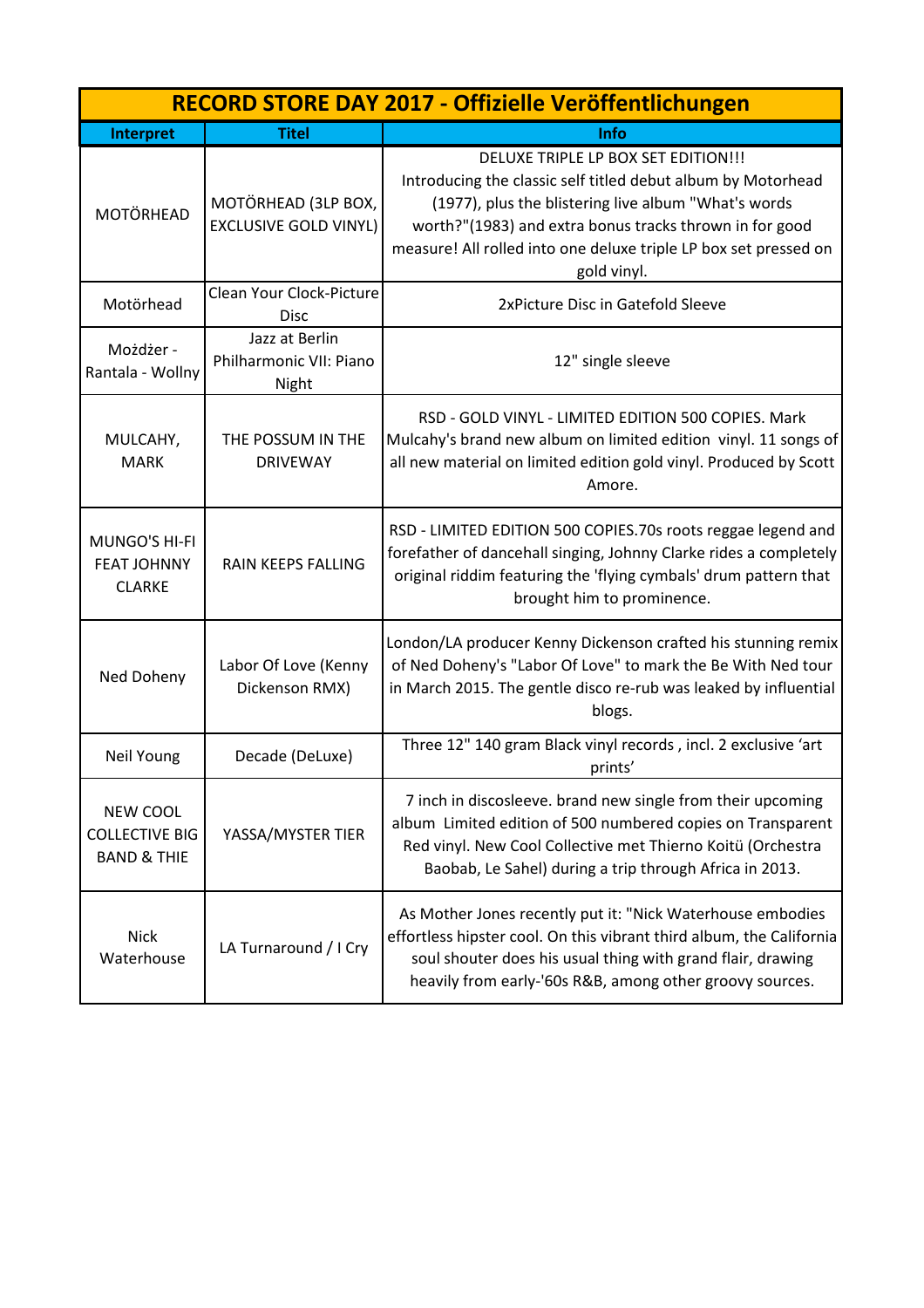| RECORD STORE DAY 2017 - Offizielle Veröffentlichungen |                                                         |                                                                                                                                                                                                                                                                                                                                                                                                                                                                                                                                                                                                                                                          |
|-------------------------------------------------------|---------------------------------------------------------|----------------------------------------------------------------------------------------------------------------------------------------------------------------------------------------------------------------------------------------------------------------------------------------------------------------------------------------------------------------------------------------------------------------------------------------------------------------------------------------------------------------------------------------------------------------------------------------------------------------------------------------------------------|
| <b>Interpret</b>                                      | <b>Titel</b>                                            | Info                                                                                                                                                                                                                                                                                                                                                                                                                                                                                                                                                                                                                                                     |
| <b>NICO</b>                                           | Janitor Of Lunacy                                       | "Janitory Of Lunacy" (nach einem Song aus "Desertshore"<br>benannt) wurde erstmals im September 1996 auf VISIONARY<br>RECORDS veröffentlicht und ist ein Live-Mitschnitt aus einem<br>NICO-Konzert im Library Theatre in Manchester von 1983, wo sie<br>zu der Zeit gelebt hat. Der Live-Mitschnitt transportiert die tolle<br>Atmosphäre des Konzertes perfekt auf den heimischen<br>Plattenspieler.<br>NICO liefert in dieser Performance eine starke Auswahl an Songs<br>von vier ihrer insgesamt sechs Alben ab. Sie singt außerdem die<br>VELVET UNDERGROUND-Klassiker "Femme Fatale" und "All<br>Tomorrow's Parties", sowie DAVID BOWIEs "Heroes". |
| NICO & THE<br><b>FACTION</b>                          | <b>FATA MORGANA</b>                                     | * First ever release outside of Europe* Exclusive Record Store<br>Day 2017 Release* Strictly limited to 2000 copies worldwide &<br>only available in participating stores* Deluxe Double LP set with<br>insert containing extensive liner notes.                                                                                                                                                                                                                                                                                                                                                                                                         |
| <b>NO. 2</b>                                          | <b>WHAT DOES GOOD</b><br><b>LUCK BRING?</b>             | LIMITED EDITION (500 COPIES) ON 180G ORANGE VINYL. The<br>second record from former Heatmiser co-frontman Neil Gust.<br>Remastered for vinyl (first time available) with 2 bonus tracks,<br>the last of which features Elliott Smith recording and playing.                                                                                                                                                                                                                                                                                                                                                                                              |
| Noise Addict                                          | 10.000 Kids With<br>Guitars                             | What does teen spirit smell like, anyway? It might smell<br>something like Noise Addict. Like the real life stars of some sort<br>of choose-your-own-adventure book about pursuing rock<br>stardom, few bands ever led a more charmed existence.                                                                                                                                                                                                                                                                                                                                                                                                         |
| Nothington                                            | Cobblestones                                            | Nothington's "Cobblestones" is the focus track and single from<br>their first new album in five years, "In The End". The song<br>originally premiered back in November of 2016 by the exquisite<br>tastemakers at Vice/Noisey.                                                                                                                                                                                                                                                                                                                                                                                                                           |
| <b>NRBQ</b>                                           | High Noon: Highlights &<br>Rarities From 50 Years       | 2LP, black                                                                                                                                                                                                                                                                                                                                                                                                                                                                                                                                                                                                                                               |
| NULL / GT                                             | LIVE AT SEASICK<br><b>RECORDS</b>                       | LIMITED EDITION (500 COPIES) ON BLACK VINYL 12" BENEFITING<br>GIRLS ROCK BHAM. Recorded live at Seasick Records in<br>Birmingham, AL.                                                                                                                                                                                                                                                                                                                                                                                                                                                                                                                    |
| $O + S$                                               | YOU WERE ONCE THE<br>SUN, NOW YOU'RE THE<br><b>MOON</b> | Sophomore album from O+S. O+S is Orenda Fink (Azure Ray,<br>High Up) & Cedric LeMoyne (Remy Zero). Record Store Day<br>exclusive limited to 500 copies. Pressed on colored vinyl.                                                                                                                                                                                                                                                                                                                                                                                                                                                                        |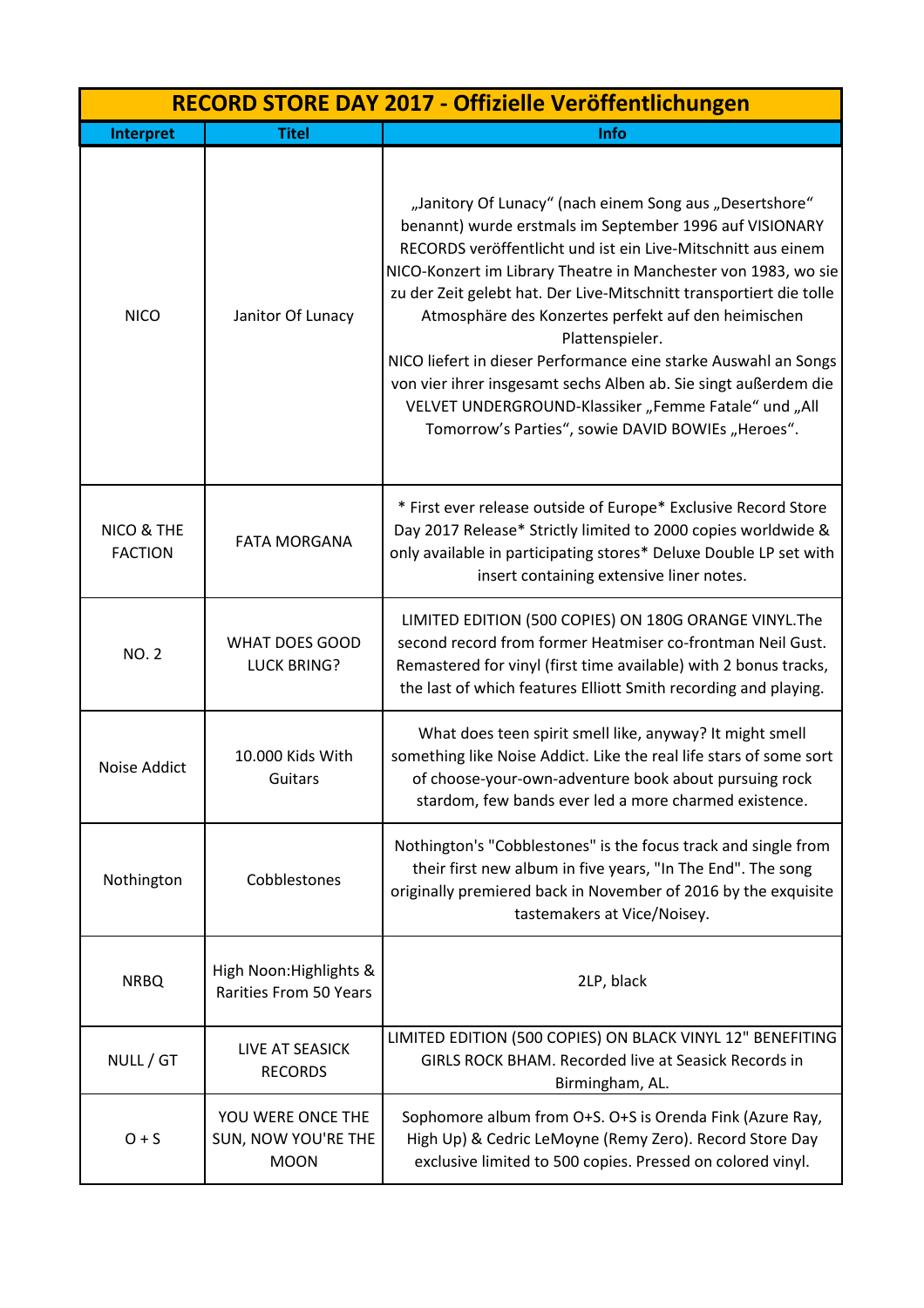|                                      | RECORD STORE DAY 2017 - Offizielle Veröffentlichungen     |                                                                                                                                                                                                                                           |  |
|--------------------------------------|-----------------------------------------------------------|-------------------------------------------------------------------------------------------------------------------------------------------------------------------------------------------------------------------------------------------|--|
| Interpret                            | <b>Titel</b>                                              | Info                                                                                                                                                                                                                                      |  |
| O.S.T.                               | <b>BLACULA</b>                                            | 180 gram audiophile vinyl. 45th Anniversary Edition of Cult<br>Horror OST by Gene Page. PVC protective sleeve. Special spot-<br>varnish on jacket. Exclusive pressing of 1.500 numbered copies<br>on red vinyl.                           |  |
| O.S.T.                               | THE ANDROMEDA<br>STRAIN (GIL MELLÉ)                       | Exclusive German Title: Andromeda - Tödlicher Staub aus Dem<br>All! Limited to 1.500 Copies. Silver foil die-cut cover. Hexagon<br>shaped viny. ILP From the original stereo analog masters.                                              |  |
| O.S.T. / CARY,<br><b>TRISTRAM</b>    | <b>QUATERMASS AND THE</b><br>PIT (SCORE)                  | 10" EP on Luminous Vinyl. First time on vinyl.                                                                                                                                                                                            |  |
| O.S.T. / CARY,<br><b>TRISTRAM</b>    | <b>QUATERMASS AND THE</b><br><b>PIT - ELECTRONIC CUES</b> | 12" LP with Printed Inner Sleeve and Insert300 Transparent<br>Red/300 Transparent Green/300 Transparent Blue/300<br>Transparent Yellow50th anniversary of the release of the film<br>(1967.) Expanded Vinyl Edition. First time on vinyl. |  |
| 0.5.T. /<br>DONAGGIO,<br><b>PINO</b> | <b>DON'T LOOK NOW</b><br>(ORIGINAL FILM<br>SOUNDTRACK)    | 7" Single - Transparent Red. 1000 Numbered Limited Edition.                                                                                                                                                                               |  |
| O.S.T. / VARIOUS                     | DON (ORIGINAL FILM<br>SOUNDTRACK)                         | 12" EP - Marigold Yellow Vinyl. 500 Numbered Copies. 40th<br>Anniversary of the Film (1977)                                                                                                                                               |  |
| <b>ODGERS, PHIL</b>                  | <b>ROLL TO THE LEFT</b>                                   | RSD - LIMITED EDITION 500 COPIES.Phil 'Swill' Odgers is well<br>known as one half of the legendary joint vocal strike force of The<br>Men They Couldn't Hang.                                                                             |  |
| <b>OFRIN</b>                         | Remixes                                                   | 10" single vinyl // Berlin based artist OFRIN from Israel with<br>three tracks incl. Deadbeat RMX                                                                                                                                         |  |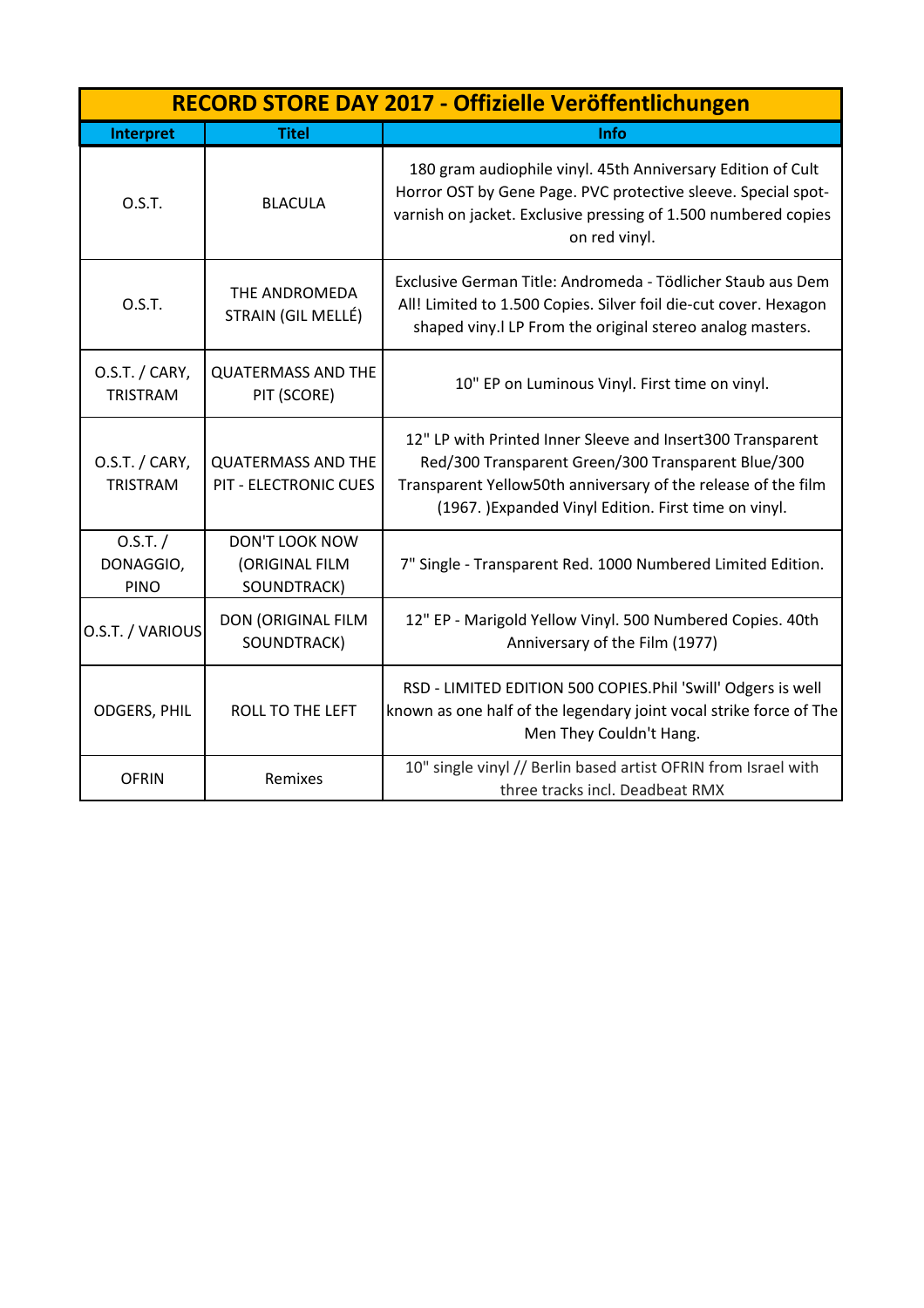| RECORD STORE DAY 2017 - Offizielle Veröffentlichungen |                     |                                                                                                                                                                                                                                                                                                                                                                                                                                                                                                                                                                                                                                                                                                                                                                                                                                                                                                                                                                                                                                                                                                                                                                                                                                                                                                                                                                                                                                                                                                                                                                                                                                                                                                                                                                                                                                                                                                                                                                                                                                                                         |
|-------------------------------------------------------|---------------------|-------------------------------------------------------------------------------------------------------------------------------------------------------------------------------------------------------------------------------------------------------------------------------------------------------------------------------------------------------------------------------------------------------------------------------------------------------------------------------------------------------------------------------------------------------------------------------------------------------------------------------------------------------------------------------------------------------------------------------------------------------------------------------------------------------------------------------------------------------------------------------------------------------------------------------------------------------------------------------------------------------------------------------------------------------------------------------------------------------------------------------------------------------------------------------------------------------------------------------------------------------------------------------------------------------------------------------------------------------------------------------------------------------------------------------------------------------------------------------------------------------------------------------------------------------------------------------------------------------------------------------------------------------------------------------------------------------------------------------------------------------------------------------------------------------------------------------------------------------------------------------------------------------------------------------------------------------------------------------------------------------------------------------------------------------------------------|
| Interpret                                             | <b>Titel</b>        | Info                                                                                                                                                                                                                                                                                                                                                                                                                                                                                                                                                                                                                                                                                                                                                                                                                                                                                                                                                                                                                                                                                                                                                                                                                                                                                                                                                                                                                                                                                                                                                                                                                                                                                                                                                                                                                                                                                                                                                                                                                                                                    |
| OLLI SCHULZ &<br><b>DER HUND</b><br><b>MARIE</b>      | Ausflug Mit Razzia  | Clear-Vinyl-Nachpressung der lange ausverkauften und gesuchten 4-<br>Song-7"-EP von OLLI SCHULZ & DER HUND MARIE mit vier<br>Coverversionen der Hamburger Punklegende RAZZIA (2008) auf<br>AUDIOLITH.<br>Lange bevor OLLI SCHULZ als sympathischer und vor allem<br>unkonventioneller TV-Entertainer einem Massenpublikum bekannt<br>wurde, ist er schon als Musiker aktiv, das erste seiner bislang sechs<br>Studioalben erschien bereits 2003, in der Bandbesetzung OLLI SCHULZ<br>& DER HUND MARIE mit den TOMTE-Musikern MAX SCHRÖDER<br>(Schlagzeug) und DENNIS BECKER (Bass) gehörte er zum Künstlerstamm<br>von GRAND HOTEL VAN CLEEF, bevor seine weiteren Soloalben bei EMI,<br>COLUMBIA und TROCADERO erschienen. Zwischen Singer-Songwriter<br>und Indie Rock wusste SCHULZ Fans und Kritiker gleichermaßen zu<br>begeistern, insbesondere sein großes Talent als charmanter<br>Alleinunterhalter und der oftmals durchscheinende Bezug zu seinen<br>Punkrock-Wurzeln wurden zum Markenzeichen. Die original im März<br>2008 erschienene EP "Ausflug Mit Razzia" ist eine zärtliche Hommage<br>an eine der besten und eigenwilligsten deutschen Punkbands<br>überhaupt, OS & DHM präsentieren die Songs "Kaiserwetter",<br>"Sentimentaler Zusammenbruch", "Als Haus Wärst Du `Ne Hütte" und<br>"Nacht Im Ghetto" im lakonisch-akustischen Indie / Folk / Country-<br>Gewand. Erstaunlich, wie die düstere Grundstimmung der RAZZIA-<br>Klassiker dabei gekonnt weiterentwickelt wird. Produziert von NIKOLAI<br>POTTHOFF (MUFF POTTER, TOMTE). 7"-Single (Clear Vinyl) im farbigen<br>Kartoncover, limitiert auf 400 Exemplare weltweit.<br>Razzia waren eine Punkband aus Hamburg. Irgendwann haben wir<br>festgestellt, dass wir unabhängig voneinander mit ihren Platten<br>aufgewachsen sind. Ihre Texte und ihre Musik haben sich etwas<br>Geheimnisvolles bewahrt und stehen bis heute ziemlich alleine in einer<br>seltsamen Ecke der Musikgeschichte. Das hier sind unsere<br><u> Internretationen von vier Liedern dieser besonderen Rand, Gute</u> |
| ONSLAUGHT                                             | IN SEARCH OF SANITY | Clear Vinyl."In Search of Sanity" is the third studio album by<br>thrash metal legends ONSLAUGHT, originally released in 1989.                                                                                                                                                                                                                                                                                                                                                                                                                                                                                                                                                                                                                                                                                                                                                                                                                                                                                                                                                                                                                                                                                                                                                                                                                                                                                                                                                                                                                                                                                                                                                                                                                                                                                                                                                                                                                                                                                                                                          |
| OST                                                   | PINEAPPLE EXPRESS   | First time on vinyl !!<br>Starring James Franco and Seth Rogen. From creators Seth<br>Rogen and Judd Apatow (Superbad, Knocked Up, The 40-Year-<br>Old-Virgin, The Wedding Singer and Talladega Nights: The Ballad<br>of Ricky Bobby). Features music from the film including Cypress<br>Hill, Humble Pie, Public Enemy and Huey Lewis. Original score by<br>Graeme Revell (Street Kings, Sin City, The Crow)                                                                                                                                                                                                                                                                                                                                                                                                                                                                                                                                                                                                                                                                                                                                                                                                                                                                                                                                                                                                                                                                                                                                                                                                                                                                                                                                                                                                                                                                                                                                                                                                                                                           |
| OST / Vangelis                                        | <b>Blade Runner</b> | 1 x 140g 12" picture disc                                                                                                                                                                                                                                                                                                                                                                                                                                                                                                                                                                                                                                                                                                                                                                                                                                                                                                                                                                                                                                                                                                                                                                                                                                                                                                                                                                                                                                                                                                                                                                                                                                                                                                                                                                                                                                                                                                                                                                                                                                               |
| O'SULLIVAN,<br><b>GILBERT</b>                         | <b>HIMSELF</b>      | LP                                                                                                                                                                                                                                                                                                                                                                                                                                                                                                                                                                                                                                                                                                                                                                                                                                                                                                                                                                                                                                                                                                                                                                                                                                                                                                                                                                                                                                                                                                                                                                                                                                                                                                                                                                                                                                                                                                                                                                                                                                                                      |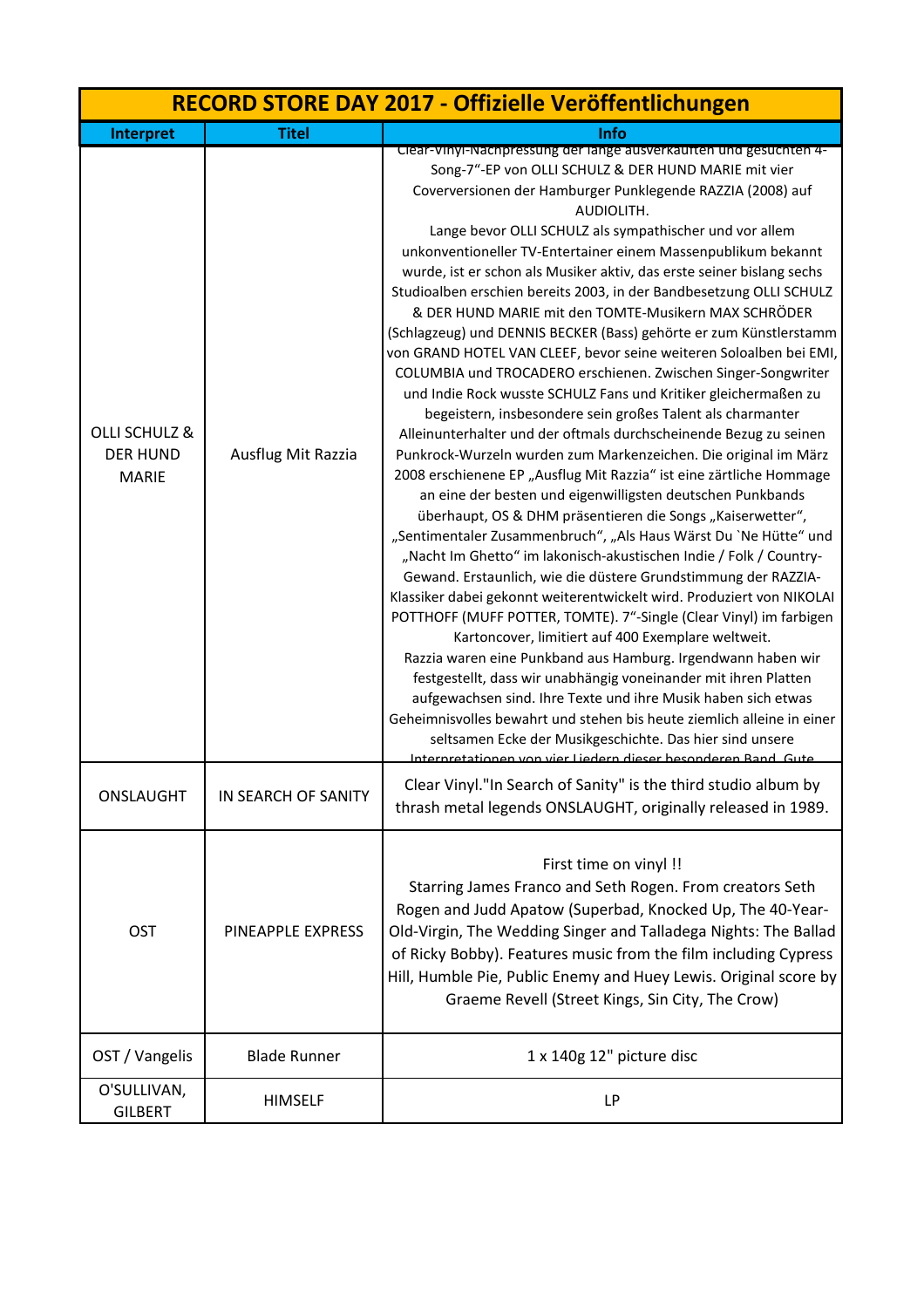| RECORD STORE DAY 2017 - Offizielle Veröffentlichungen |                                                                             |                                                                                                                                                                                                                                                                                                                                                                                                                                                                                                                                                                                                                                                                                                                                                                                                              |
|-------------------------------------------------------|-----------------------------------------------------------------------------|--------------------------------------------------------------------------------------------------------------------------------------------------------------------------------------------------------------------------------------------------------------------------------------------------------------------------------------------------------------------------------------------------------------------------------------------------------------------------------------------------------------------------------------------------------------------------------------------------------------------------------------------------------------------------------------------------------------------------------------------------------------------------------------------------------------|
| Interpret                                             | <b>Titel</b>                                                                | Info                                                                                                                                                                                                                                                                                                                                                                                                                                                                                                                                                                                                                                                                                                                                                                                                         |
| <b>OVERKILL</b>                                       | I Hear Black                                                                | OVERKILL, eine der Kultbands in Sachen (Thrash-)Metal<br>schlechthin, haben in ihrer jahrzehntelangen Karriere so einige<br>Stile abgedeckt: Hauptsache hart, rau und direkt. Besonders live<br>ist die Band seit jeher ein Garant für gute Shows gewesen.<br>Charismat, Rampensau und Sänger BOBBY BLITZ ist auf der<br>Bühne geradezu ein Rock'n'Roll-Übermensch, und auch der Rest<br>der Band lässt sich in Sachen scharfer Riffs<br>nicht lumpen. Auch auf Platte konnten sie oft genug überzeugen<br>und veröffentlichten<br>bis 2017 insgesamt 19 Alben (!).<br>"I Hear Black" war ihr sechstes Album und ist 1993 erschienen.<br>Bis auf eine koreanische Vinylauflage war das Album bisher nur<br>auf CD erhältlich. Nun erscheint das Kultalbum auf orangem<br>Vinyl mit schwarzem "Rauch"-Effekt. |
| <b>OVERKILL</b>                                       | W.F.O.                                                                      | OVERKILL, eine der Kultbands in Sachen (Thrash-)Metal<br>schlechthin, haben in ihrer jahrzehntelangen Karriere so einige<br>Stile abgedeckt: Hauptsache hart, rau und direkt. Besonders live<br>ist die Band seit jeher ein Garant für gute Shows gewesen.<br>Charismat, Rampensau und Sänger BOBBY BLITZ ist auf der<br>Bühne geradezu ein Rock'n'Roll-Übermensch, und auch der Rest<br>der Band lässt sich in Sachen scharfer Riffs nicht<br>lumpen. Auch auf Platte konnten sie oft genug überzeugen und<br>veröffentlichten bis<br>2017 insgesamt 19 Alben (!).<br>"W.F.O." war ihr siebtes Album und ist 1994 erstmals<br>veröffentlich worden. Das Album gab es bisher nur als CD und<br>dies ist die erste Vinylpressung. Erscheint auf grünem Vinyl mit<br>schwarzem "Rauch"-Effekt.                 |
| Page, Jimmy &<br>The Black<br>Crowes                  | Live At Jones Beach                                                         | Finally available! Live recordings of the classic tracks 'Misty<br>Mountain Top,' 'Bring It On Home,' and 'In The Light,'<br>recorded on 10th July 2000 at Jones Beach Theatre in<br>Wantagh, NY. Newly re-mastered and pressed on limited<br>edition marbled black and white 10" vinyl. Limited edition<br>pressing of 3,000                                                                                                                                                                                                                                                                                                                                                                                                                                                                                |
| <b>PALMER PERRY</b><br><b>KELLIE</b>                  | <b>TALL STORIES OF THE</b><br><b>ONLY ONES WITH</b><br><b>ROBERT PALMER</b> | RSD - LIMITED EDITION 500 COPIES.                                                                                                                                                                                                                                                                                                                                                                                                                                                                                                                                                                                                                                                                                                                                                                            |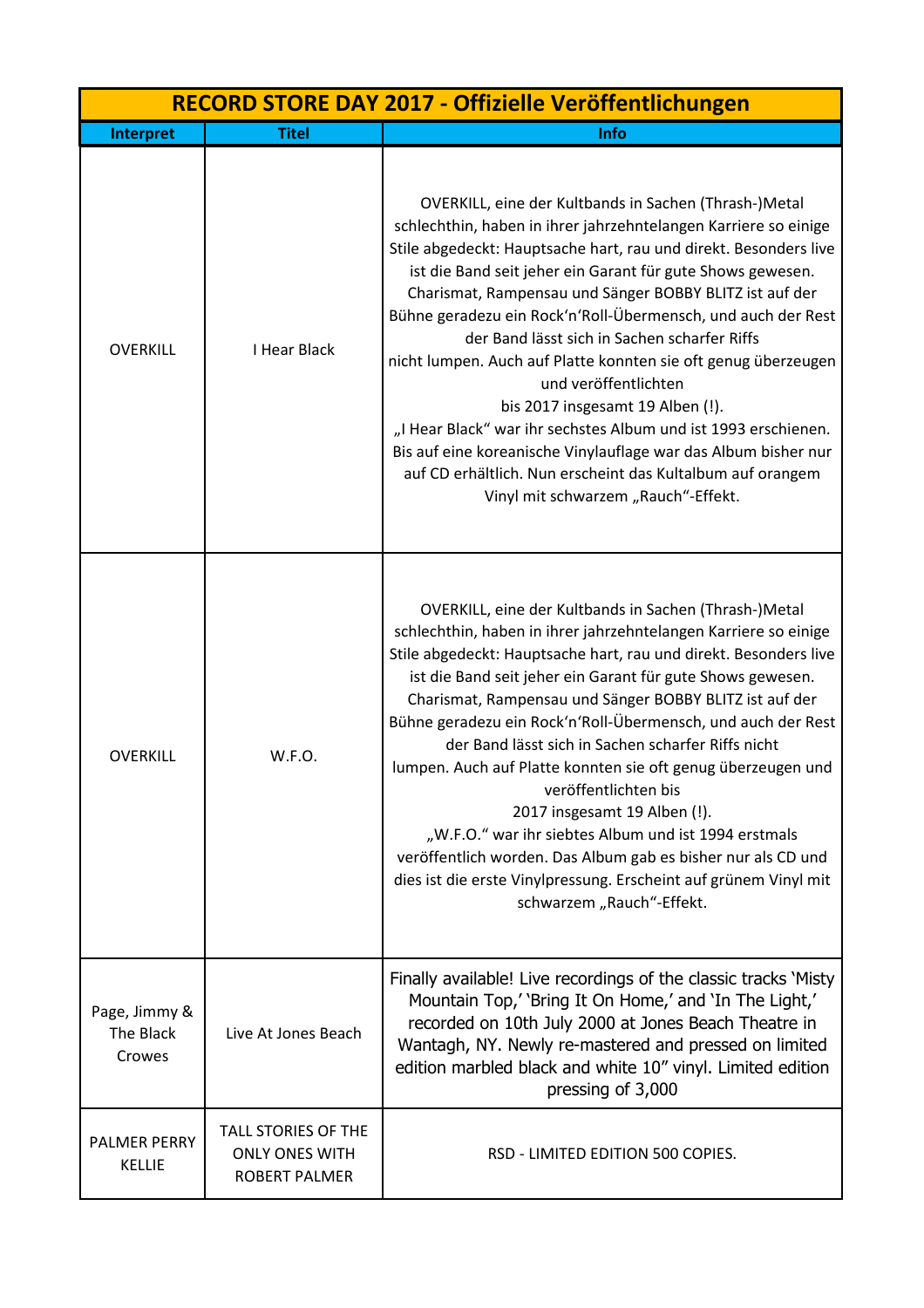| RECORD STORE DAY 2017 - Offizielle Veröffentlichungen |                                     |                                                                                                                                                                                                                                                                                                                                                                                                                                                                                                                                                                                                                                                                                                                                                                                                                                                                                                                                                                                                                                                                                                                                                                                                                                                                                                                                                                                                                                                                                                                                                                                                                                                                                                                                                                                                                                                                                                                                                                                                                                                                                                                                                                                                                                                                                                                                                                                                                                                                                                                                                                                                                                                                                                                                                                                                                                                                                                                                                                                                                                                                                                                          |
|-------------------------------------------------------|-------------------------------------|--------------------------------------------------------------------------------------------------------------------------------------------------------------------------------------------------------------------------------------------------------------------------------------------------------------------------------------------------------------------------------------------------------------------------------------------------------------------------------------------------------------------------------------------------------------------------------------------------------------------------------------------------------------------------------------------------------------------------------------------------------------------------------------------------------------------------------------------------------------------------------------------------------------------------------------------------------------------------------------------------------------------------------------------------------------------------------------------------------------------------------------------------------------------------------------------------------------------------------------------------------------------------------------------------------------------------------------------------------------------------------------------------------------------------------------------------------------------------------------------------------------------------------------------------------------------------------------------------------------------------------------------------------------------------------------------------------------------------------------------------------------------------------------------------------------------------------------------------------------------------------------------------------------------------------------------------------------------------------------------------------------------------------------------------------------------------------------------------------------------------------------------------------------------------------------------------------------------------------------------------------------------------------------------------------------------------------------------------------------------------------------------------------------------------------------------------------------------------------------------------------------------------------------------------------------------------------------------------------------------------------------------------------------------------------------------------------------------------------------------------------------------------------------------------------------------------------------------------------------------------------------------------------------------------------------------------------------------------------------------------------------------------------------------------------------------------------------------------------------------------|
| Interpret                                             | <b>Titel</b>                        | Info                                                                                                                                                                                                                                                                                                                                                                                                                                                                                                                                                                                                                                                                                                                                                                                                                                                                                                                                                                                                                                                                                                                                                                                                                                                                                                                                                                                                                                                                                                                                                                                                                                                                                                                                                                                                                                                                                                                                                                                                                                                                                                                                                                                                                                                                                                                                                                                                                                                                                                                                                                                                                                                                                                                                                                                                                                                                                                                                                                                                                                                                                                                     |
| PARKER,<br><b>GRAHAM &amp; THE</b><br><b>RUMOUR</b>   | LIVE IN BREMEN                      | 140g, grey vinyl                                                                                                                                                                                                                                                                                                                                                                                                                                                                                                                                                                                                                                                                                                                                                                                                                                                                                                                                                                                                                                                                                                                                                                                                                                                                                                                                                                                                                                                                                                                                                                                                                                                                                                                                                                                                                                                                                                                                                                                                                                                                                                                                                                                                                                                                                                                                                                                                                                                                                                                                                                                                                                                                                                                                                                                                                                                                                                                                                                                                                                                                                                         |
| PARKER,<br><b>GRAHAM &amp; THE</b><br><b>RUMOUR</b>   | LIVE IN NEW YORK                    | 140g vinyl. This Graham Parker and The Rumour deluxe vinyl<br>release features a rarely heard live broadcast recorded at the<br>Palladium in New York City, May 11 1979.                                                                                                                                                                                                                                                                                                                                                                                                                                                                                                                                                                                                                                                                                                                                                                                                                                                                                                                                                                                                                                                                                                                                                                                                                                                                                                                                                                                                                                                                                                                                                                                                                                                                                                                                                                                                                                                                                                                                                                                                                                                                                                                                                                                                                                                                                                                                                                                                                                                                                                                                                                                                                                                                                                                                                                                                                                                                                                                                                 |
| PASTORIUS,<br><b>JACO</b>                             | TRUTH, LIBERTY & SOUL               | Resonance Records presents another previously unreleased gem in association with NPR<br>Music, following 2016's critically acclaimed Sarah Vaughan release Live at Rosy's. Truth,<br>Liberty & Soul - Live in NYC: The Complete 1982 NPR Jazz Alive!<br>Recording captures the iconic bass innovator Jaco Pastorius leading a 22-piece big band<br>on June 27, 1982 at Avery Fisher Hall in New York City as part of George Wein's Kool Jazz<br>Festival. Featuring a congregation of the top jazz musicians on the New York scene at the<br>time such as Peter Erskine, Bob Mintzer, Randy Brecker, Jon Faddis, Frank Wess, Lew<br>Soloff, Howard Johnson and others, along with the legendary harmonicist Toots<br>Thielemans as a special guest, Truth, Liberty & Soul showcases Jaco's brilliant<br>compositions for large ensembles with electrifying energy of a live performance.<br>A portion of the concert was previously broadcast on the NPR program Jazz Alive! in 1982,<br>and has been available as unofficial bootlegs, but this is the first official release authorized<br>by the Jaco Pastorius estate, Warner Music Group and NPR Music and contains an<br>additional 40 minutes which never aired. Culled from the original 24-track tape reels, this<br>is the complete concert from start-to-finish, with the sound meticulously restored for<br>release and mastered by the original recording engineer from the broadcast, and multi-<br>Grammy award winner, Paul Blakemore.<br>Truth, Liberty & Soul will be available as a deluxe 3LP boxed set exclusively for Record<br>Store Day (April 22, 2017) and includes an extensive liner notes insert featuring rare<br>photos by Tom Copi, Don Hunstein, Rene Perez and Donna Ranieri, essays by acclaimed<br>jazz writer Bill Milkowski (author of Jaco: The Extraordinary and Tragic Life of Jaco<br>Pastorius) and producer Zev Feldman, the original recording engineer Paul Blakemore, as<br>well as interviews with Metallica bassist Robert Trujillo, who produced the award-winning<br>documentary JACO (2014), and musicians - drummer Peter Erskine, saxophonist Bob<br>Mintzer, trumpeter Randy Brecker, bassist Victor Wooten and more!<br>Resonance Records presents another previously unreleased gem in association with NPR<br>Music, following 2016's critically acclaimed Sarah Vaughan release Live at Rosy's. Truth,<br>Liberty & Soul - Live in NYC: The Complete 1982 NPR Jazz Alive!<br>Recording captures the iconic bass innovator Jaco Pastorius leading a 22-piece big band<br>on June 27, 1982 at Avery Fisher Hall in New York City as part of George Wein's Kool Jazz<br>Festival. Featuring a congregation of the top jazz musicians on the New York scene at the<br>time such as Peter Erskine, Bob Mintzer, Randy Brecker, Jon Faddis, Frank Wess, Lew<br>Soloff, Howard Johnson and others, along with the legendary harmonicist Toots<br>Thielemans as a special guest, Truth, Liberty & Soul showcases Jaco's brilliant<br>compositions for large ensembles with electrifying energy of a live performance. |
| Pat Appleton                                          | A Higher Desire                     | A portion of the concert was previously broadcast on the NPR program Jazz Alive! in 1982,<br>$12" + 7"$                                                                                                                                                                                                                                                                                                                                                                                                                                                                                                                                                                                                                                                                                                                                                                                                                                                                                                                                                                                                                                                                                                                                                                                                                                                                                                                                                                                                                                                                                                                                                                                                                                                                                                                                                                                                                                                                                                                                                                                                                                                                                                                                                                                                                                                                                                                                                                                                                                                                                                                                                                                                                                                                                                                                                                                                                                                                                                                                                                                                                  |
| Patti Smith                                           | Hey Joe (Version) / Piss<br>Factory | 1 x 40g 7" Black vinyl                                                                                                                                                                                                                                                                                                                                                                                                                                                                                                                                                                                                                                                                                                                                                                                                                                                                                                                                                                                                                                                                                                                                                                                                                                                                                                                                                                                                                                                                                                                                                                                                                                                                                                                                                                                                                                                                                                                                                                                                                                                                                                                                                                                                                                                                                                                                                                                                                                                                                                                                                                                                                                                                                                                                                                                                                                                                                                                                                                                                                                                                                                   |
| Paul McCartney                                        | Cassette Demos                      | <b>Tape</b>                                                                                                                                                                                                                                                                                                                                                                                                                                                                                                                                                                                                                                                                                                                                                                                                                                                                                                                                                                                                                                                                                                                                                                                                                                                                                                                                                                                                                                                                                                                                                                                                                                                                                                                                                                                                                                                                                                                                                                                                                                                                                                                                                                                                                                                                                                                                                                                                                                                                                                                                                                                                                                                                                                                                                                                                                                                                                                                                                                                                                                                                                                              |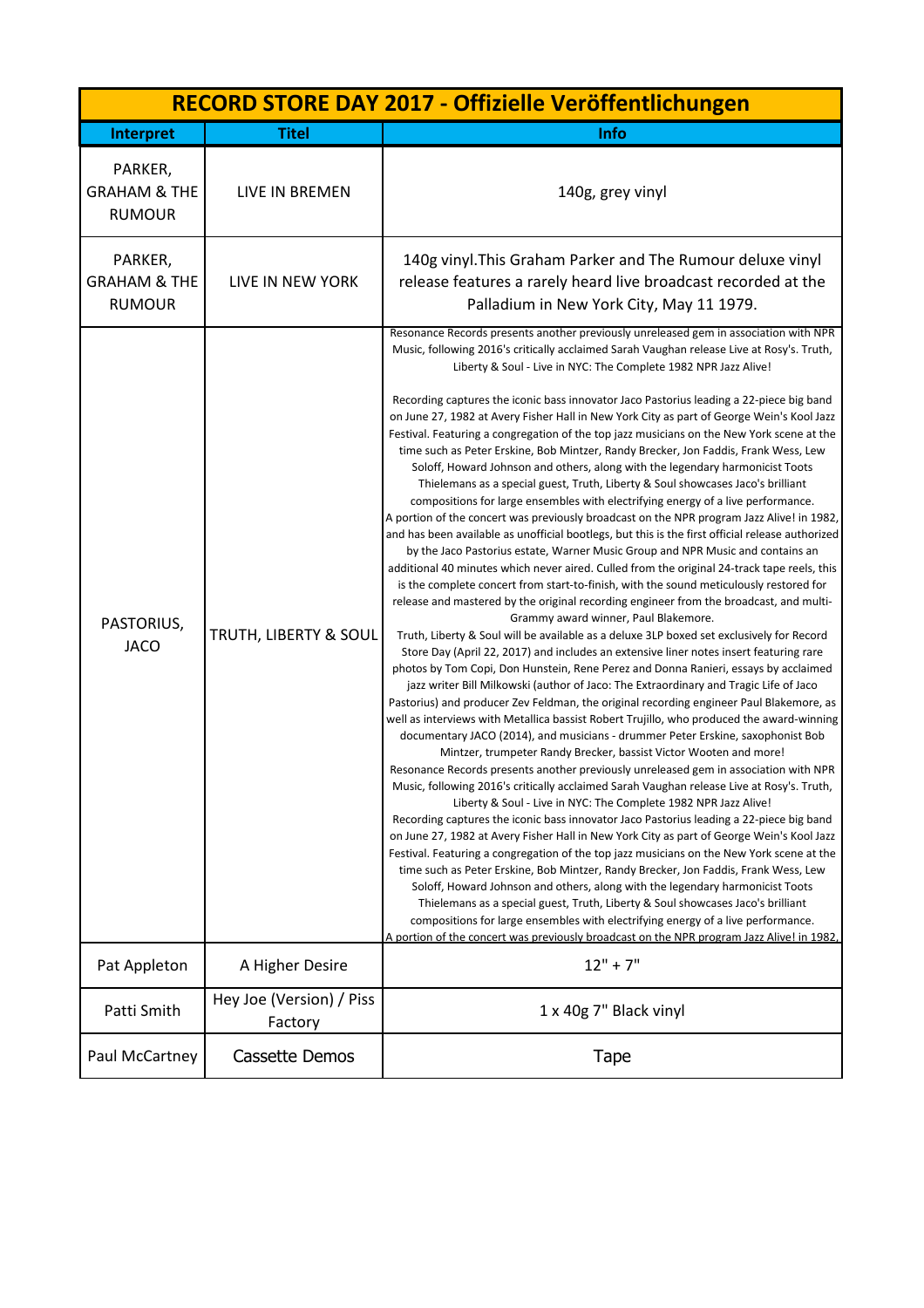| RECORD STORE DAY 2017 - Offizielle Veröffentlichungen |                                                      |                                                                                                                                                                                                                                                                                                                                                                                                                                                                                                                                                                                                                                                                                                                |
|-------------------------------------------------------|------------------------------------------------------|----------------------------------------------------------------------------------------------------------------------------------------------------------------------------------------------------------------------------------------------------------------------------------------------------------------------------------------------------------------------------------------------------------------------------------------------------------------------------------------------------------------------------------------------------------------------------------------------------------------------------------------------------------------------------------------------------------------|
| Interpret                                             | <b>Titel</b>                                         | Info                                                                                                                                                                                                                                                                                                                                                                                                                                                                                                                                                                                                                                                                                                           |
| Pearl Jam                                             | State of Love and Trust /<br><b>Breath</b>           | Pearl Jams "State of Love and Trust" und "Breath" waren zum<br>ersten Mal vor 25 Jahren in Cameron Crowes Film "Singles" zu<br>hören. Nun erscheinen die Tracks erstmals zusammen - auf einer<br>45 RPM-Single! Der mit Doppel-Platin ausgezeichnete<br>Soundtrack zu "Singles" machte das Mainstream-Publikum mit<br>der Grunge-Szene Seattles und deren Vertretern wie Pearl Jam,<br>Alice in Chains, Soundgarden oder Mudhoney bekannt. Im Mai<br>wird das Album zum Film als Singles: Original Motion Picture<br>Soundtrack - Deluxe Edition neu veröffentlicht. Die Neuauflage<br>wird eine Bonus-Disc mit seltenem und unveröffentlichtem<br>Material von Chris Cornell, Paul Westerberg u.a. enthalten. |
| <b>PENGUIN CAFE</b><br>& CORNELIUS                    | Umbrella EP                                          | Limitiert auf 1000 Stück weltweit, formen die schmeichelnden<br>Klavier- und Streicherklänge von Penguin Cafe zusammen mit<br>den elektronischen Klangflächen von Cornelius, diesen<br>besonderen auf Erased Tapes erscheinenden Record Store Day<br>Release (inkl Download Code)                                                                                                                                                                                                                                                                                                                                                                                                                              |
| Pentangle                                             | Finale an evening with                               | This Limited Edition three 180g disc set for Record Store Day,<br>comes in two deluxe gatefold sleeves, the second sleeve holding<br>the third disc and a original copy of the programme from the<br>historic 2008 tour.                                                                                                                                                                                                                                                                                                                                                                                                                                                                                       |
| <b>Peter Schilling</b>                                | Major Tom                                            | 1 x 42g 7" picture disc                                                                                                                                                                                                                                                                                                                                                                                                                                                                                                                                                                                                                                                                                        |
| PICKIN' ON<br><b>SERIES</b>                           | NIRVANA BLUEGRASS<br>TRIBUTE W/ IRON<br><b>HORSE</b> | LIMITED EDITION (1200 COPIES) ON 180G BLACK VINYL 12"<br>WITH DOWNLOAD CARD! This is an all-new tribute to the music<br>of Nirvana, whose impact on music is immeasurable.                                                                                                                                                                                                                                                                                                                                                                                                                                                                                                                                     |
| Pink Floyd                                            | London 1966/1967                                     | <b>Picture Disc</b>                                                                                                                                                                                                                                                                                                                                                                                                                                                                                                                                                                                                                                                                                            |
| Pink Floyd                                            | <b>Interstellar Overdrive</b>                        | 1 x 180g 12" Black vinyl                                                                                                                                                                                                                                                                                                                                                                                                                                                                                                                                                                                                                                                                                       |
| Popa Chubby                                           | The Catfish                                          | <b>Picture Disc</b>                                                                                                                                                                                                                                                                                                                                                                                                                                                                                                                                                                                                                                                                                            |
| POPOL VUH                                             | <b>COBRA VERDE</b><br>(ORIGINAL 1987<br>SOUNDTRACK)  | * Out of print since 1987 & first ever vinyl release outside of<br>Europe* Exclusive Record Store Day 2017 Release, only available<br>in participating stores* On Green cobra Verde' vinyl* Comes<br>with insert & extensive liner notes.* Strictly limited to 1000                                                                                                                                                                                                                                                                                                                                                                                                                                            |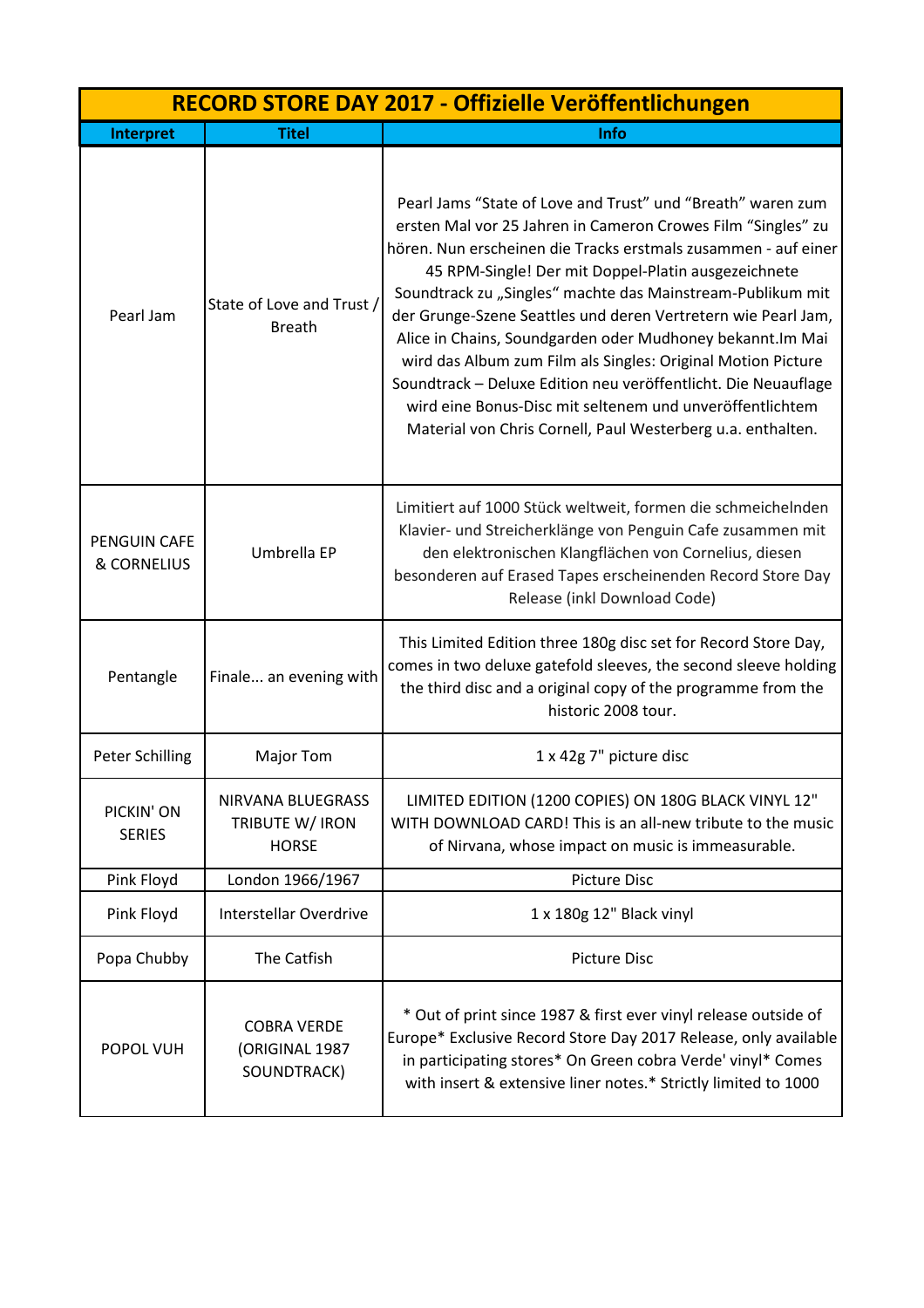| RECORD STORE DAY 2017 - Offizielle Veröffentlichungen |                                         |                                                                                                                                                                                                                                                                                                                                                                                                                                                                                                                                         |
|-------------------------------------------------------|-----------------------------------------|-----------------------------------------------------------------------------------------------------------------------------------------------------------------------------------------------------------------------------------------------------------------------------------------------------------------------------------------------------------------------------------------------------------------------------------------------------------------------------------------------------------------------------------------|
| Interpret                                             | <b>Titel</b>                            | <b>Info</b>                                                                                                                                                                                                                                                                                                                                                                                                                                                                                                                             |
| <b>PRECIOUS</b>                                       | <b>UNRAVELINGS</b>                      | Limited RSD 2017 Edition! Includes free digital download<br>Available as 350 on clear blue and 350 on white vinyl randomly<br>packedFOR FANS OF: ADAMANTIUM   SNAPCASE   THREADBARE<br>UNBROKEND                                                                                                                                                                                                                                                                                                                                        |
| PRESLEY, ELVIS                                        | <b>ELVIS ON TELEVISION</b><br>1956-1960 | This LIMITED EDITION 180 gram 2LP set contains for the first<br>time ever, the complete archival sound recordings of all of Elvis<br>Presley's television appearances from 1956 - 1960.                                                                                                                                                                                                                                                                                                                                                 |
| <b>PRIESTS</b>                                        | <b>EARLY RECORDINGS</b>                 | LP vinyl (opaque white) 1000 copies. Priests' Early Recordings<br>combines the band's first two cassette-only tape releases,<br>originally recorded in 2011 and 2013.                                                                                                                                                                                                                                                                                                                                                                   |
| PRIMAL SCREAM                                         | Mixamatosis-5 Track<br><b>Remix EP</b>  | Two different coloured sleeves (red & green).<br>Tracklisting:<br>A1. Golden Rope ( Lynchmob Remix ) Remix by Brendan Lynch<br>04:24<br>A2. 100% Or Nothing (Anton's Big Belly Nothing Bobby Selassie<br>Primal Jah Mix) Remix by Anton Newcombe & Ryan Van Kriedt.<br>Engineer Andrea Wright 09:35<br>B1. (Feeling Like A) Demon Again (Wrangler Remix)<br>04:15<br>B2. Golden Rope (Lynchmob Instrumental Remix)<br>04:24<br>B3. Where The Light Gets In (U-Bahn Zum Hansaplatz Remix)<br>Remix by Jagz Kooner and Andrew Innes 08:59 |
| Prince                                                | I Wish U Heaven                         | 1 x 140g 12" Black vinyl single                                                                                                                                                                                                                                                                                                                                                                                                                                                                                                         |
| Prince                                                | <b>Batdance</b>                         | 1 x 140g 12" Black vinyl single                                                                                                                                                                                                                                                                                                                                                                                                                                                                                                         |
| Prince                                                | Sign 'O' The Times                      | 1 x 140g 12" Black vinyl single                                                                                                                                                                                                                                                                                                                                                                                                                                                                                                         |
| Prince                                                | I Could Never Take the<br>Place o       | 1 x 140g 12" Black vinyl single                                                                                                                                                                                                                                                                                                                                                                                                                                                                                                         |
| Prince                                                | Partyman                                | 1 x 140g 12" Black vinyl single                                                                                                                                                                                                                                                                                                                                                                                                                                                                                                         |
| Prince and The<br>Revolution                          | Pop Life                                | 1 x 140g 12" Black vinyl single                                                                                                                                                                                                                                                                                                                                                                                                                                                                                                         |
| <b>PROPER</b><br>ORNAMENTS,<br><b>THE</b>             | <b>WAITING FOR THE</b><br><b>SUMMER</b> | LP (transparent yellow vinyl). On vinyl for the first time The<br>Proper Ornaments debut LP Waiting for the Summer: a<br>compilation of their first 10 songs, originally released on CD in<br>2013.                                                                                                                                                                                                                                                                                                                                     |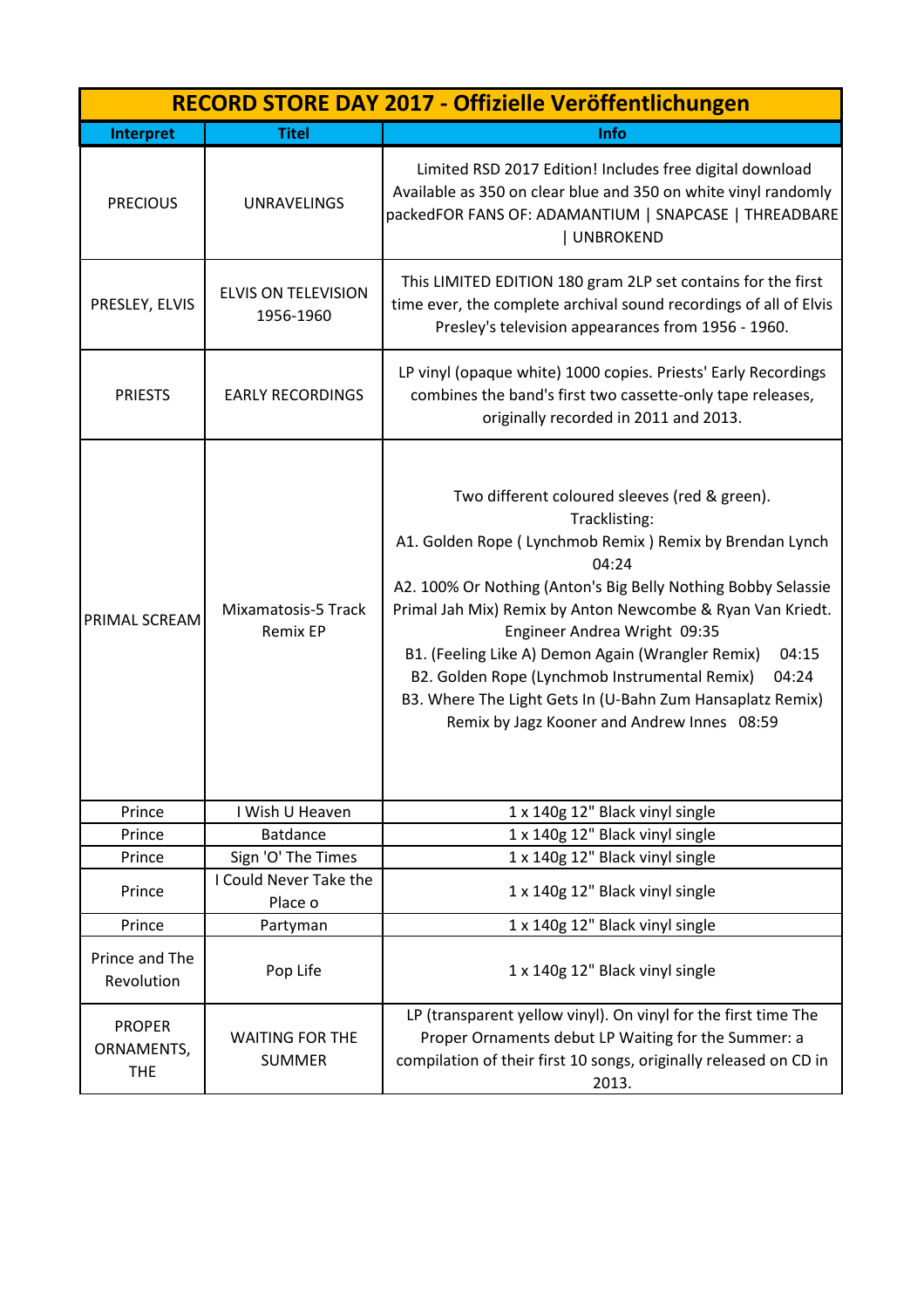|                                           | RECORD STORE DAY 2017 - Offizielle Veröffentlichungen           |                                                                                                                                                                                                                                                                                                                                         |  |
|-------------------------------------------|-----------------------------------------------------------------|-----------------------------------------------------------------------------------------------------------------------------------------------------------------------------------------------------------------------------------------------------------------------------------------------------------------------------------------|--|
| Interpret                                 | <b>Titel</b>                                                    | Info                                                                                                                                                                                                                                                                                                                                    |  |
| <b>PROPER</b><br>ORNAMENTS,<br><b>THE</b> | <b>WOODEN HEAD</b>                                              | RSD 2017 - YELLOW VINYL - LIMITED EDITION 1000 COPIES.THE<br>PROPER ORNAMENTS betätigen sich als Prospektoren in den<br>Minen von THE VELVET UNDERGROUND und THE BEACH BOYS<br>und versammeln auf ihrem Debütalbum, Wooden Head" 14<br>aufregend unter Spannung stehe, melodische Popsongs mit<br>einer tiefen, düsteren Unterströmung. |  |
| <b>PSYCHIC TV</b>                         | FISHSCALES FALLING - A<br>SMORGASBORD OF<br><b>DELIGHTS - M</b> | Limited to 1000 / Blue-Green Splatter vinyl. Psychic TV bring you<br>the second instalment in their "mixtape" series: a further<br>exploration into current-day PTVs archives.                                                                                                                                                          |  |
| RAINCOATS, THE                            | <b>FAIRYTALE IN THE</b><br><b>SUPERMARKET EP</b>                | RSD - LIMITED EDITION 1000 COPIES. The Raincoats' legendary<br>first 7" E.P originally released on Rough Trade in April 1979, and<br>commercially unavailable since.                                                                                                                                                                    |  |
| Ramones                                   | Ramones Singles Box                                             | 10 x 43g 7" Black vinyl singles box                                                                                                                                                                                                                                                                                                     |  |
| Randy Newman                              | Lonely At The Top -<br>Studio Albums 1968-<br>1977              | 5x 140g 12" Black vinyl album (with bonus 7") in rigid slipcase<br>for RSD 2017.                                                                                                                                                                                                                                                        |  |
| RAVENS, THE                               | THE PRE-KINKS REGENT<br><b>STUDIOS DEMOS EP</b>                 | RSD - LIMITED EDITION 1000 COPIES. Before the Kinks were the<br>Kinks, they were the Ravens. Larry Page took them into Regent<br>Studios in Soho's Denmark Street late in 1963 to cut a few<br>demos so that he could take them to Pye Record.                                                                                          |  |
| <b>RED CORDS</b>                          | <b>GONNA FIND MY BABY</b>                                       | RSD - LIMITED EDITION 500 COPIES. Brand new label debut vinyl<br>release. Both tracks are exclusive new tracks. Nerve Centre has<br>built up a good name worldwide with its associations with other<br>DIY labels such as Girlsville with its tape releases.                                                                            |  |
| Red Hot Chili<br>Peppers                  | Go Robot / Dreams of a<br>Samurai                               | 1 x 140g 12" picture disc                                                                                                                                                                                                                                                                                                               |  |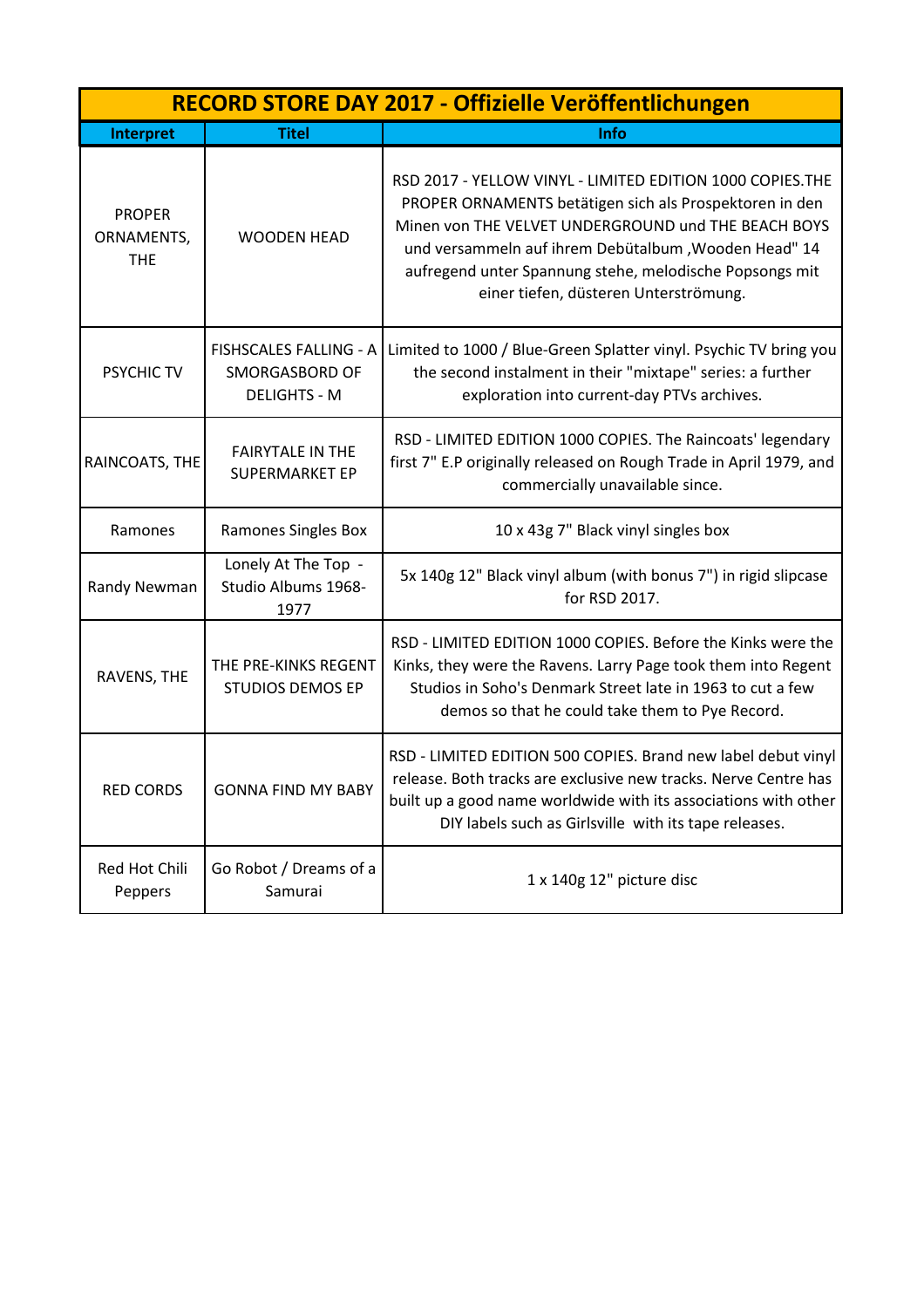| RECORD STORE DAY 2017 - Offizielle Veröffentlichungen |                                            |                                                                                                                                                                                                                                                                                                                                                                                                                                                                                                                                                                                                                                                                                                                                                                                                                                                                                                                                                                                                                                                                                                                                                                                                                                                                                           |
|-------------------------------------------------------|--------------------------------------------|-------------------------------------------------------------------------------------------------------------------------------------------------------------------------------------------------------------------------------------------------------------------------------------------------------------------------------------------------------------------------------------------------------------------------------------------------------------------------------------------------------------------------------------------------------------------------------------------------------------------------------------------------------------------------------------------------------------------------------------------------------------------------------------------------------------------------------------------------------------------------------------------------------------------------------------------------------------------------------------------------------------------------------------------------------------------------------------------------------------------------------------------------------------------------------------------------------------------------------------------------------------------------------------------|
| Interpret                                             | <b>Titel</b>                               | Info                                                                                                                                                                                                                                                                                                                                                                                                                                                                                                                                                                                                                                                                                                                                                                                                                                                                                                                                                                                                                                                                                                                                                                                                                                                                                      |
| REIKO, IKE                                            | YOU, BABY (LIM. 180<br>GR. GREEN VINYL)    | Although Ike Reiko was a mere 17 years of age when she<br>recorded Kokotsu no Sekai, she was already a star in the world<br>of Japanese erotic movies. Despite the tough-gal image, the<br>music is pretty darn life-affirming, so don't think for a second<br>you're getting an easy listening album here - this is about as<br>sexual as music can get. Throw 'French Kiss' out of the window<br>and kiss goodbye to your Serge Gainsbourg records goodbye, Ike<br>Reiko is more sizzling than a branding iron as it makes it's mark<br>on the farmer's herd. The sex is literally dripping from every note<br>on this record - I'm told that the style is 'Iroke Kayôkyoku' or<br>erotic kayôkyoku (kayôkyoku being a style of Japanese pop) but<br>the sort of naïve jazz and pseudo spy theme movie music is all<br>draped in a shroud of sexual shouts, screams and coos from the<br>clearly excited Reiko. One must assume that she was in some<br>kind of state of euphoria in the recording studio from the<br>evidence on offer here, either that or she's a pretty realistic<br>faker - it's a smouldering collision and that's about all that needs<br>to be said. 'Kôkotsu no Sekai' has to be one of the finest gifts for<br>the music fan in search of that killer oddity. |
| Remarc                                                | R.I.P./Ice Cream & Syrup                   | Zum 25-jährigen Jubiläum veröffentlicht das legendäre<br>D&B/Jungle-Label Suburban Base eine Serie von 5 Maxis aus den<br>ersten 5 Jahren auf klarem Vinyl exklusiv zum RSD 2017, die seit<br>den 1990'ern nicht mehr auf Vinyl erhältlich waren. Clear Vinyl.                                                                                                                                                                                                                                                                                                                                                                                                                                                                                                                                                                                                                                                                                                                                                                                                                                                                                                                                                                                                                            |
| RESIDENTS, THE                                        | DISKOMO/GOOSEBUMP<br>EP (EXPANDED EDITION) | 180 gram audiophile vinyl Expanded Edition featuring 3 bonus<br>tracks ; "Diskomo 1992", "Diskomo 2000" & "Twinkle 2000"<br>Limited edition of 1000 numbered copies on Transparant Red.<br>This year's traditional MOV/Residents RSD release is the<br>expanded edition of the Diskomo / Goosebump E.P. !                                                                                                                                                                                                                                                                                                                                                                                                                                                                                                                                                                                                                                                                                                                                                                                                                                                                                                                                                                                 |
| Revolutionaries                                       | Green Bay Dub                              | "Green Bay Dub" is a great dub album produced by Linval<br>Thompson, originally released in 1979 and now re-issued as<br>180gram LP-Vinyl. It was recorded at Channel One and mixed at<br>King Tubby's Studio.                                                                                                                                                                                                                                                                                                                                                                                                                                                                                                                                                                                                                                                                                                                                                                                                                                                                                                                                                                                                                                                                            |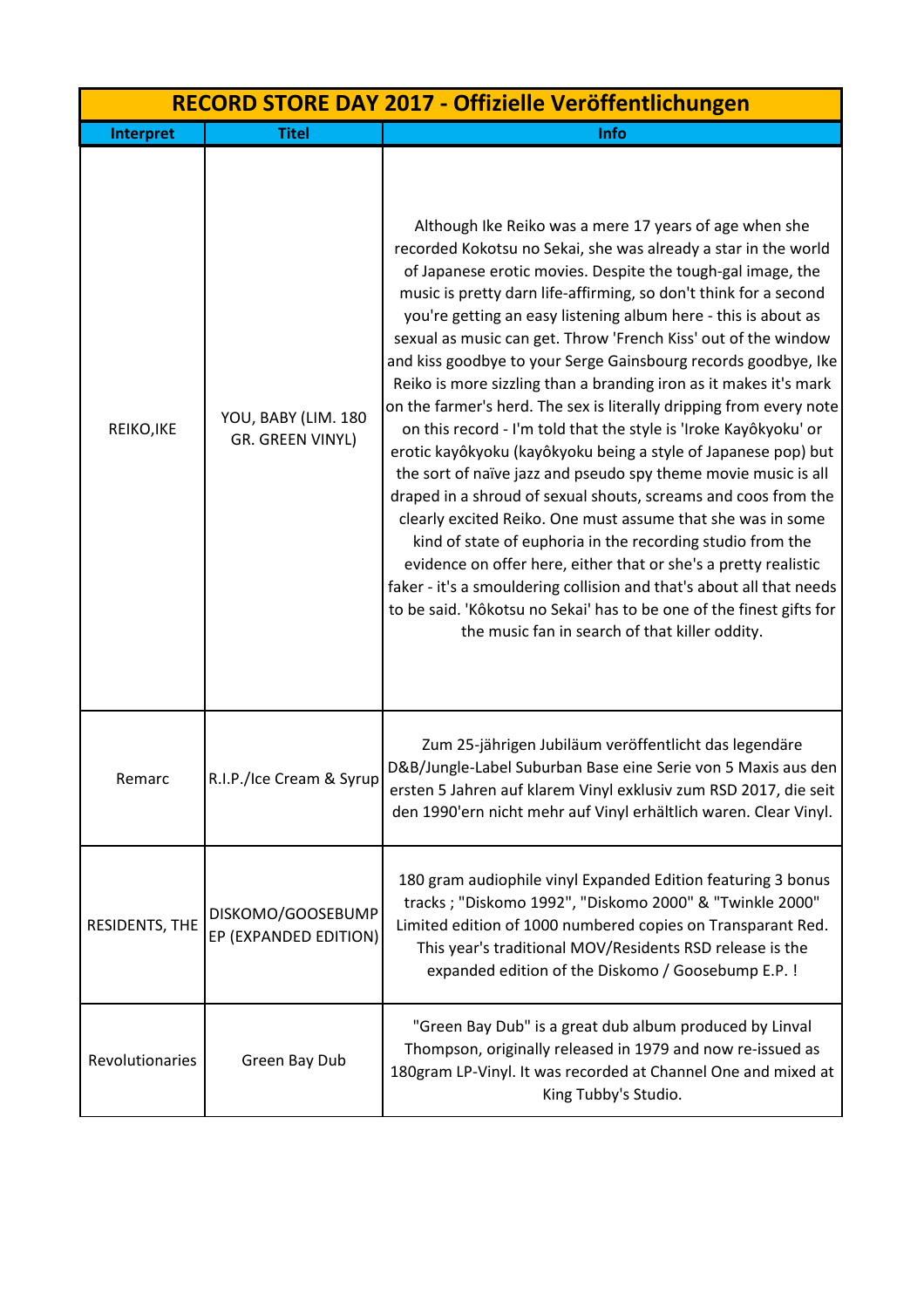| RECORD STORE DAY 2017 - Offizielle Veröffentlichungen |                                                                           |                                                                                                                                                                                                                                                                                                                                                                                                                                                                                                                                                                                                                                                  |
|-------------------------------------------------------|---------------------------------------------------------------------------|--------------------------------------------------------------------------------------------------------------------------------------------------------------------------------------------------------------------------------------------------------------------------------------------------------------------------------------------------------------------------------------------------------------------------------------------------------------------------------------------------------------------------------------------------------------------------------------------------------------------------------------------------|
| Interpret                                             | <b>Titel</b>                                                              | Info                                                                                                                                                                                                                                                                                                                                                                                                                                                                                                                                                                                                                                             |
| REYNOLDS,<br><b>MALVINA</b>                           | <b>LITTLE BOXES &amp; MAGIC</b><br>PENNIES: CHILDREN'S<br>SONGS           | * Reissued for the first time on LP direct from the master<br>tapes!* Features guest appearances from members of The Byrds<br>and other '60s/'70s west coast pop alumni!* Limited Edition<br>(500) gatefold LP                                                                                                                                                                                                                                                                                                                                                                                                                                   |
| <b>ROCKABYE</b><br>BABY!                              | <b>LULLABY RENDITIONS</b><br>OF THE DOORS                                 | LIMITED EDITION (2000 COPIES) ON BLACK VINYL 12"<br><b>INCLUDING POSTER! Rock and Roll Hall of Fame inductees The</b><br>Doors were the first American band to accumulate eight<br>consecutive gold LP's.                                                                                                                                                                                                                                                                                                                                                                                                                                        |
| ROUND, CARINA                                         | <b>SLOW MOTION ADDICT</b><br>$(X) - (10TH)$<br><b>ANNIVERSARY EDITION</b> | Limited Edition - 500 x 3 LP + DVD. 10th anniversary release of<br>her third studio album, the critically acclaimed - "Slow Motion<br>Addict".                                                                                                                                                                                                                                                                                                                                                                                                                                                                                                   |
| Rush                                                  | Cygnus X-1                                                                | <b>LP</b>                                                                                                                                                                                                                                                                                                                                                                                                                                                                                                                                                                                                                                        |
| Sam Gopal                                             | Escalator                                                                 | RECORD STORE DAY RELEASE - 180 gram Vinyl, Gatefold Sleeve<br>reissue of the classic 1969 album featuring Motorhead's Lemmy.<br>Packaged with their previously unreleased 7" single 'Horse/Back<br>Door Man' as listed in Record Collector, Plus a free Download<br>Code.                                                                                                                                                                                                                                                                                                                                                                        |
| SANDS, EVIE                                           | SHINE FOR ME                                                              | Numbered limited edition of 1000, six-song 45rpm. Evie Sands,<br>Brill Building ingenue and Northern Soul legend.                                                                                                                                                                                                                                                                                                                                                                                                                                                                                                                                |
| Santana                                               | Live at The Woodstock<br>Music & Art Fair, August<br>16, 1969             | Als Santana am 16. August 1969 beim Woodstock Music & Art<br>Fair die Bühne betrat, war die Band außerhalb der Bay Area<br>nahezu unbekannt. Nach ihrem triumphalen Woodstock-Auftritt<br>hatte sich ihr Status schlagartig geändert. Der mitreißende Mix<br>aus Latin-Rock und Blues, den sie dem Publikum vorsetzten,<br>ebnete den Weg für eine außergewöhnliche Karriere und<br>natürlich für das Santana-Debütalbum, das ein paar Wochen<br>später erschien und Platin-Status erreichte. Nun erscheint der<br>bahnbrechende Auftritt unter dem Titel Santana Live At The<br>Woodstock Music & Art Fair, August 16, 1969 erstmals auf Vinyl. |
| SAXON                                                 | <b>INTO THE LABYRINTH</b><br>(PICTURE VINYL)                              | Released in 2009, "Into The Labyrinth" features the classics<br>"Valley Of The Kings" and "Come Rock Of Ages".<br>Issued as beautiful picture disc for Record Store Day 2017, the A-<br>side features the original cover paining by Saxon's<br>artist-in-residence Paul Gregory and the B-side features a<br>painting by Kai Swillus.                                                                                                                                                                                                                                                                                                            |
| Sex Pistols                                           | <b>God Save Sex Pistols</b>                                               | Ltd. Edt., 180g, schwarz                                                                                                                                                                                                                                                                                                                                                                                                                                                                                                                                                                                                                         |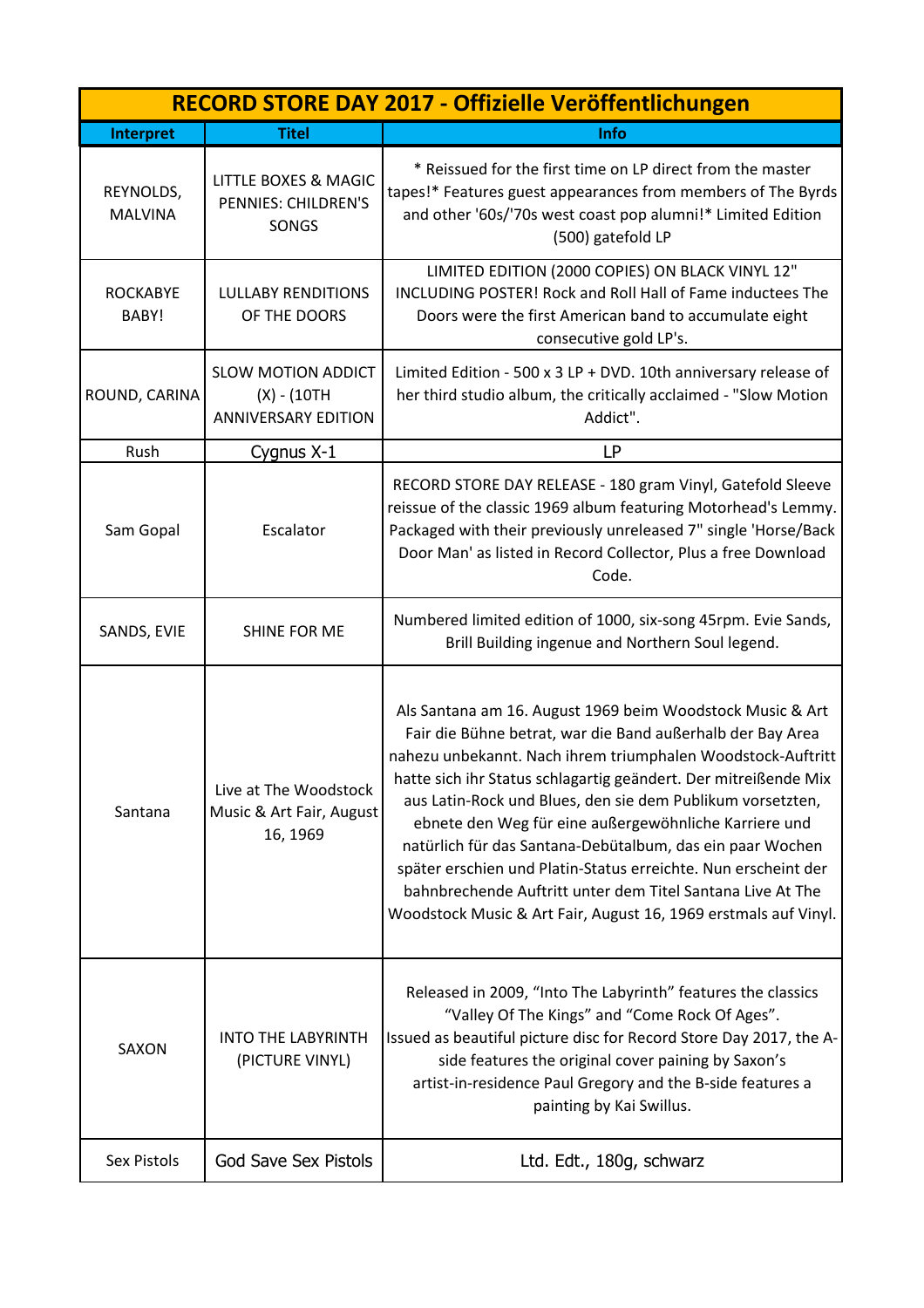|                                         | RECORD STORE DAY 2017 - Offizielle Veröffentlichungen                |                                                                                                                                                                                                                                                                                                                                                                                                                                                                                                                                                                                                                                                                                                                                                                                                                                           |  |
|-----------------------------------------|----------------------------------------------------------------------|-------------------------------------------------------------------------------------------------------------------------------------------------------------------------------------------------------------------------------------------------------------------------------------------------------------------------------------------------------------------------------------------------------------------------------------------------------------------------------------------------------------------------------------------------------------------------------------------------------------------------------------------------------------------------------------------------------------------------------------------------------------------------------------------------------------------------------------------|--|
| Interpret                               | <b>Titel</b>                                                         | <b>Info</b>                                                                                                                                                                                                                                                                                                                                                                                                                                                                                                                                                                                                                                                                                                                                                                                                                               |  |
| Sharon Jones &<br>The Gospel<br>Wonders | Heaven Bound / Key To<br>The Kingdom                                 | 7"                                                                                                                                                                                                                                                                                                                                                                                                                                                                                                                                                                                                                                                                                                                                                                                                                                        |  |
| <b>SHOCKING BLUE</b>                    | AT HOME +4                                                           | 180 gram audiophile vinyl. Gatefold sleeve. Includes 4 bonus<br>tracks. Featuring the hit singles "Venus" and "Love buzz". First<br>ever coloured vinyl edition. Limited pressing of 2.500 numbered<br>copies on "Shocking Blue" coloured vinyl.                                                                                                                                                                                                                                                                                                                                                                                                                                                                                                                                                                                          |  |
| Sia                                     | <b>Spotify Sessions</b>                                              | LP                                                                                                                                                                                                                                                                                                                                                                                                                                                                                                                                                                                                                                                                                                                                                                                                                                        |  |
| SINCLAIR, JOHN                          | <b>MOBILE HOMELAND</b>                                               | LP, 600 White Vinyl/600 Red Vinyl, download                                                                                                                                                                                                                                                                                                                                                                                                                                                                                                                                                                                                                                                                                                                                                                                               |  |
| <b>SLAUGHTER &amp;</b><br>THE DOGS      | <b>CRANKED UP REALLY</b><br>HIGH (LIM. 180 GR.<br><b>BLUE VINYL)</b> | Slaughter & the Dogs were one of the first punk rock bands on<br>the English scene in 1976, hailing from the notoriously tough<br>Manchester suburb of Wythenshawe (once the skinhead capital<br>of the North). Although never fully embraced by the punk<br>fashionistas down in London, The Dogs embodied the British<br>sound more than anyone knew it. Hauled around London by<br>Malcolm McLaren, they personified the true urban instincts of<br>rock 'n' roll with a homage to Mick Ronson, The Sweet, New<br>York Dolls and Lou Reed in venues such as The Roxy, Nashville<br>and The Vortex.<br>Interference proudly presents the cutting edge of British punk<br>with what is arguably, the first ever punk rock recordings made<br>in England in 1976. Coupled with outtakes, demos, live tracks<br>and their rare 1977 debut. |  |
| Slaves                                  | <b>Take Control</b>                                                  | 12" coloured vinyl                                                                                                                                                                                                                                                                                                                                                                                                                                                                                                                                                                                                                                                                                                                                                                                                                        |  |
| <b>Slick Rick</b>                       | <b>Great Adventures of</b>                                           | Storytelling has been a part of the hip-hop lexicon since the<br>artform's earliest days. And in all those decades, there has never<br>been a tale-weaver likeSlick Rick. Even masters who came along<br>in Rick's wake - ranging from Will Smith to Ghostface Killah.                                                                                                                                                                                                                                                                                                                                                                                                                                                                                                                                                                    |  |
| <b>SMALL FACES</b>                      | <b>BROADCAST 66 EP</b>                                               | 1000 COPIES. Beat ! Beat ! Beat ! was a German rock music<br>show that ran from 1966 to 1969. The Small Faces show was<br>broadcast in September 1966 from the Stadthalle in Offenbach.                                                                                                                                                                                                                                                                                                                                                                                                                                                                                                                                                                                                                                                   |  |
| <b>SMALL FACES</b>                      | <b>ITCHYCOO PARK</b>                                                 | RSD - LIMITED 10" PICTURE DISC! To celebrate Record Store Day<br>2017 and the 50th Anniversary of the Summer Of Love, Charly<br>Records in conjunction with BMG are proud to release an<br>exclusive 10-inch picture disc edition of Itchycoo Park.                                                                                                                                                                                                                                                                                                                                                                                                                                                                                                                                                                                       |  |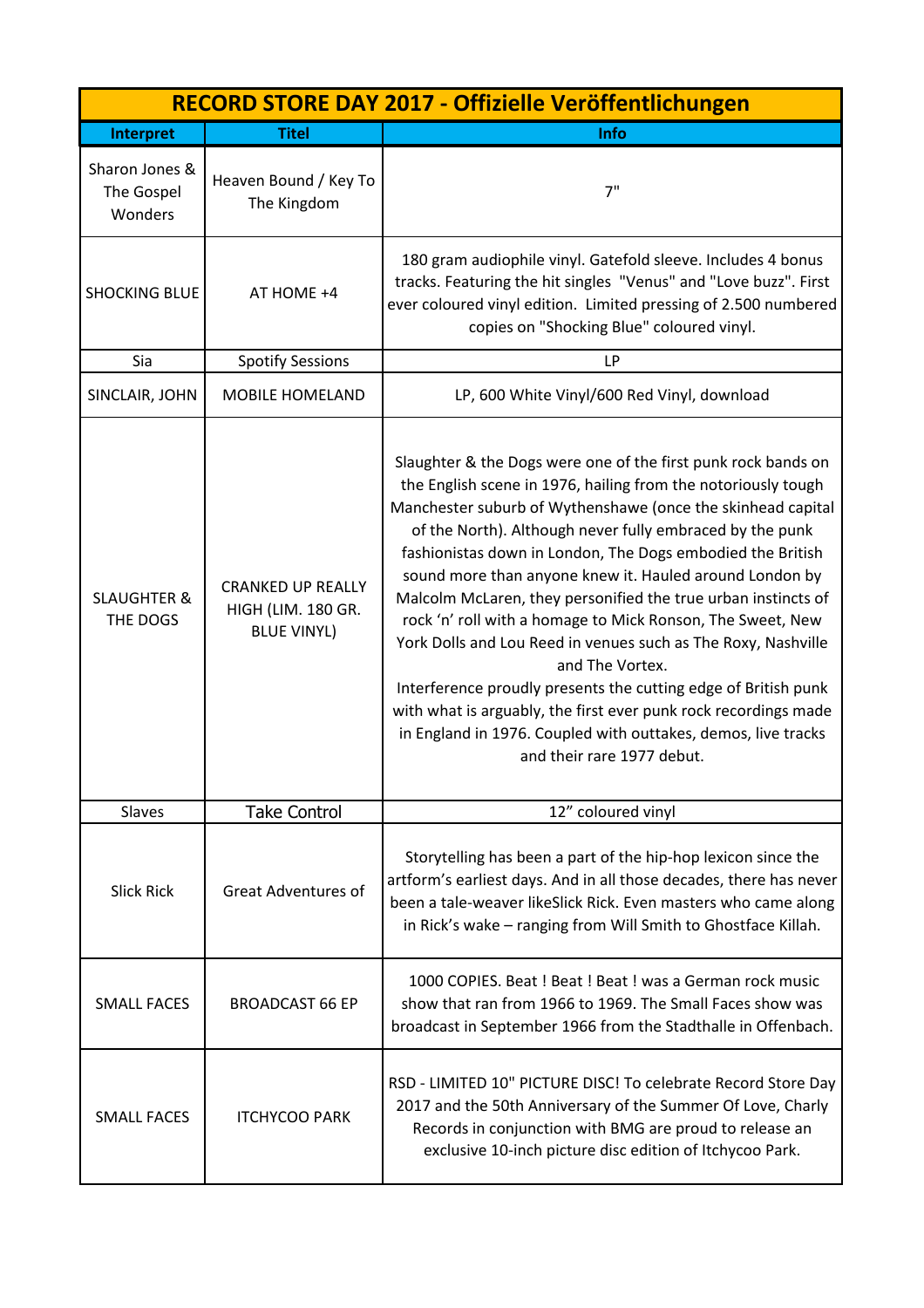|                                                            |                                  | RECORD STORE DAY 2017 - Offizielle Veröffentlichungen                                                                                                                                                                                                                                                                                                                                                                                                                                                  |
|------------------------------------------------------------|----------------------------------|--------------------------------------------------------------------------------------------------------------------------------------------------------------------------------------------------------------------------------------------------------------------------------------------------------------------------------------------------------------------------------------------------------------------------------------------------------------------------------------------------------|
| Interpret                                                  | <b>Titel</b>                     | Info                                                                                                                                                                                                                                                                                                                                                                                                                                                                                                   |
| <b>Small Faces</b>                                         | In Session At The BBC<br>1965-66 | Ltd. Edt., 180g, schwarz                                                                                                                                                                                                                                                                                                                                                                                                                                                                               |
| SNAPCASE                                                   | Lookinglasself                   | Snapcase have sold over 250,000 albums to date. This is the first<br>time Lookinglasself will be in print in over 10 years.<br>Lookinglasself has never before released on colored vinyl.<br>Includes MP3 download of Lookinglasself. Snapcase have toured<br>with Deftones, Quicksand, NOFX, Atreyu, Bad Religion, Sick Of It<br>All,<br>and many more.                                                                                                                                               |
| <b>SOLITUDE</b><br><b>AETURNUS</b>                         | <b>ADAGIO</b>                    | 140g, grey vinyl.                                                                                                                                                                                                                                                                                                                                                                                                                                                                                      |
| <b>SOLITUDE</b><br><b>AETURNUS</b>                         | <b>ALONE</b>                     | 140g, clear vinyl."Alone" is the sixth album by the US doom<br>metal band Solitude Aeturnus originally released in 2006.                                                                                                                                                                                                                                                                                                                                                                               |
| <b>SOLITUDE</b><br><b>AETURNUS</b>                         | IN TIMES OF SOLITUDE             | 140g, white vinyl.                                                                                                                                                                                                                                                                                                                                                                                                                                                                                     |
| Son'z Of A Loop<br>Da Loop Era                             | Far Out                          | Zum 25-jährigen Jubiläum veröffentlicht das legendäre<br>D&B/Jungle-Label Suburban Base eine Serie von 5 Maxis aus den<br>ersten 5 Jahren auf klarem Vinyl exklusiv zum RSD 2017, die seit<br>den 1990'ern nicht mehr auf Vinyl erhältlich waren. Clear Vinyl.                                                                                                                                                                                                                                         |
| SORROWS, THE                                               | <b>GERMANY 65 EP</b>             | RSD - LIMITED EDITION 1000 COPIES. Legendary Coventry<br>freakbeat band the Sorrows were a tough, post-mod outfit.<br>These recordings come from December 1965 when they were<br>captured on film for a German TV show.                                                                                                                                                                                                                                                                                |
| Soul Assassins                                             | Muggs presents  Vol.1            | Mit The Soul Assassins Chapter 1 legte DJ Muggs ein<br>spektakuläres Album vor. Muggs' Beats, kombiniert mit den<br>Rhymes von Hip-Hop-Größen wie Cypress Hill, Dr. Dre, RZA, GZA,<br>Goodie Mob, KRS-One, Mobb Deep oder Wyclef Jean machten<br>die LP zu einem Meilenstein des Genres. Die<br>Erstveröffentlichung jährt sich 2017 zum 20. Mal und aus diesem<br>Anlass erscheint The Soul Assassins Chapter 1 als 12" Picture<br>Disc. Als Motiv wurde das Coverartwork des Originals<br>verwendet. |
| <b>SOUL JAZZ</b><br><b>RECORDS</b><br>PRESENTS/VARI<br>OUS | Studio One Hi-Fi Special         | 5 x 7" Vinyl Box Set // Five separate singles featuring ten killer<br>rare collectors tracks from Studio One Records, featuring Ska,<br>Roots, Rocksteady, Dub & more from the greatest reggae label<br>of all time.                                                                                                                                                                                                                                                                                   |
| SOUL JAZZ<br><b>RECORDS</b><br>PRESENTS/VARI<br>OUS        | Soul 70                          | 5 x 7" Vinyl Box Set // Five fantastic 70s soul seven-inch singles<br>reproduced here in exact replica bespoke label artwork and all<br>digitally re-mastered.                                                                                                                                                                                                                                                                                                                                         |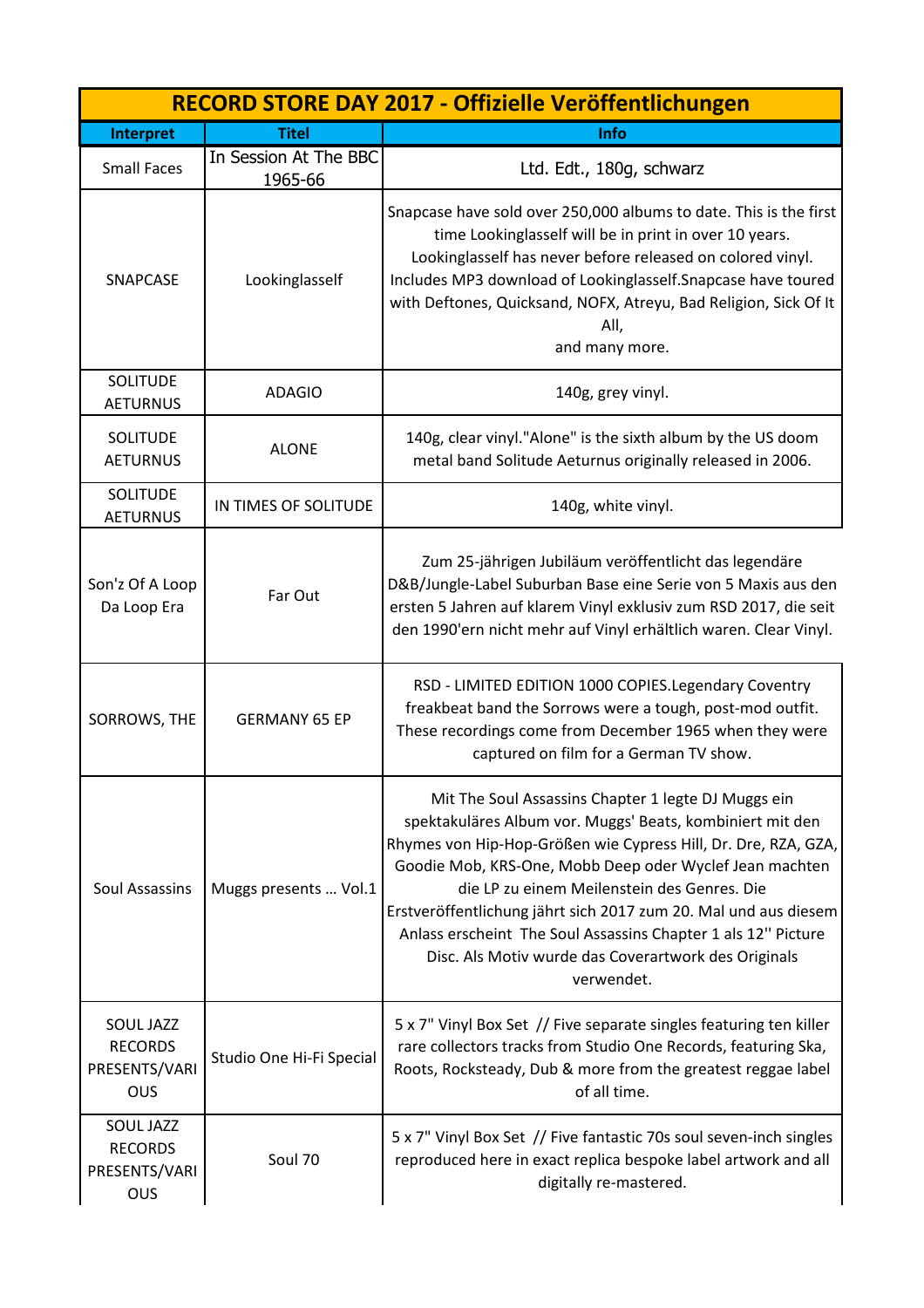|                                                                   |                                          | RECORD STORE DAY 2017 - Offizielle Veröffentlichungen                                                                                                                                                                                                                                                                                                                                                                                                                                                                                                                                                                                        |
|-------------------------------------------------------------------|------------------------------------------|----------------------------------------------------------------------------------------------------------------------------------------------------------------------------------------------------------------------------------------------------------------------------------------------------------------------------------------------------------------------------------------------------------------------------------------------------------------------------------------------------------------------------------------------------------------------------------------------------------------------------------------------|
| Interpret                                                         | <b>Titel</b>                             | Info                                                                                                                                                                                                                                                                                                                                                                                                                                                                                                                                                                                                                                         |
| <b>SOUL JAZZ</b><br><b>RECORDS</b><br>PRESENTS/VARI<br><b>OUS</b> | Nigeria Soul Power 70                    | 5 x 7" Vinyl Box Set // Five heavyweight 70s Afro-Funk, Afro-<br>Disco & Afro-Rock seven-inch singles, all with unique bespoke<br>label artwork and all digitally remastered.                                                                                                                                                                                                                                                                                                                                                                                                                                                                |
| SOUTHSIDE<br><b>JOHNNY &amp; THE</b><br><b>ASBURY JUKES</b>       | LIVE FROM E STREET                       | Southside Johnny and the Jukes take on four Bruce Springsteen<br>covers on this live vinyl EP. Recorded at at private party in<br>Asbury Park, NJ in the winter of 2015.                                                                                                                                                                                                                                                                                                                                                                                                                                                                     |
| <b>SPACEMEN 3</b>                                                 | FOR ALL THE FUCKED UP<br><b>CHILDREN</b> | RSD - 180g LP WHITE VINYL - LIMITED EDITION 1000 COPIES.<br>First official limited edition vinyl release of the which was first<br>released as a bootleg record in 1995. The record consists of<br>Spacemen 3's first ever recording session from 1984.                                                                                                                                                                                                                                                                                                                                                                                      |
| <b>SPACEMEN 3</b>                                                 | <b>PLAYING WITH FIRE</b>                 | RSD - 180g LP ORANGE VINYL - LIMITED EDITION 1000 COPIES.<br>Originally released in 1989 and out of print on vinyl for nearly 20<br>years. Their third and penultimate studio album "Playing with<br>Fire". Presented in a shrink-wrapped limited edition (1000) on<br>180gr.                                                                                                                                                                                                                                                                                                                                                                |
| <b>SPACEMEN 3</b>                                                 | <b>RECURRING</b>                         | LP RED VINYL - LIMITED EDITION 1000 COPIES. Their fourth and<br>final album.                                                                                                                                                                                                                                                                                                                                                                                                                                                                                                                                                                 |
| <b>SPENCER DAVIS</b><br><b>GROUP, THE</b>                         | <b>RAMBLING ROSE EP</b>                  | RSD - LIMITED EDITION 1000 COPIES. This E.P. contains four<br>Spencer Davis tracks broadcast in 1965 and 1966. "My Baby"<br>features the vocals of Spencer Davis himself, whereas the other<br>three tracks are sung by Stevie Winwood.                                                                                                                                                                                                                                                                                                                                                                                                      |
| <b>SPIRITS</b><br><b>BURNING &amp;</b><br><b>DAEVID ALLEN</b>     | THE ROADMAP IN YOUR<br><b>HEARD</b>      | Daevid Allen contributed to 13 Spirits Burning albums. This single<br>celebrates the memory of that work, and the guidance that<br>Daevid offered over the years.                                                                                                                                                                                                                                                                                                                                                                                                                                                                            |
| Springsteen,<br><b>Bruce</b>                                      | Live at Hamersmith<br>Odeon              | Am 18. Novembr 1975 traten Bruce Springsteen und die E Street<br>Band im Londoner Hammersmith Odeon auf. Es war der erste<br>Auftritt der Band außerhalb der USA. Drei Monate zuvor war das<br>Album Born To Run erschienen, Bruce Springsteens Konterfei<br>prangte drei Wochen vor dem Hammersmith-Gig auf den<br>Titelseiten von Newsweek und Time. Aber war der Rest der Welt<br>bereit für den US-Star?<br>40 Jahre nach dem legendären Auftritt beantwortet<br>Hammersmith Odeon London '75 die Frage mit einem klaren<br>"JA!" und die Fans können - zum ersten Mal auf Vinyl - die<br>Magie jener unvergesslichen Nacht nacherleben. |
| St Germain                                                        | How Dare You                             | 1 x 140g 12" Black vinyl single                                                                                                                                                                                                                                                                                                                                                                                                                                                                                                                                                                                                              |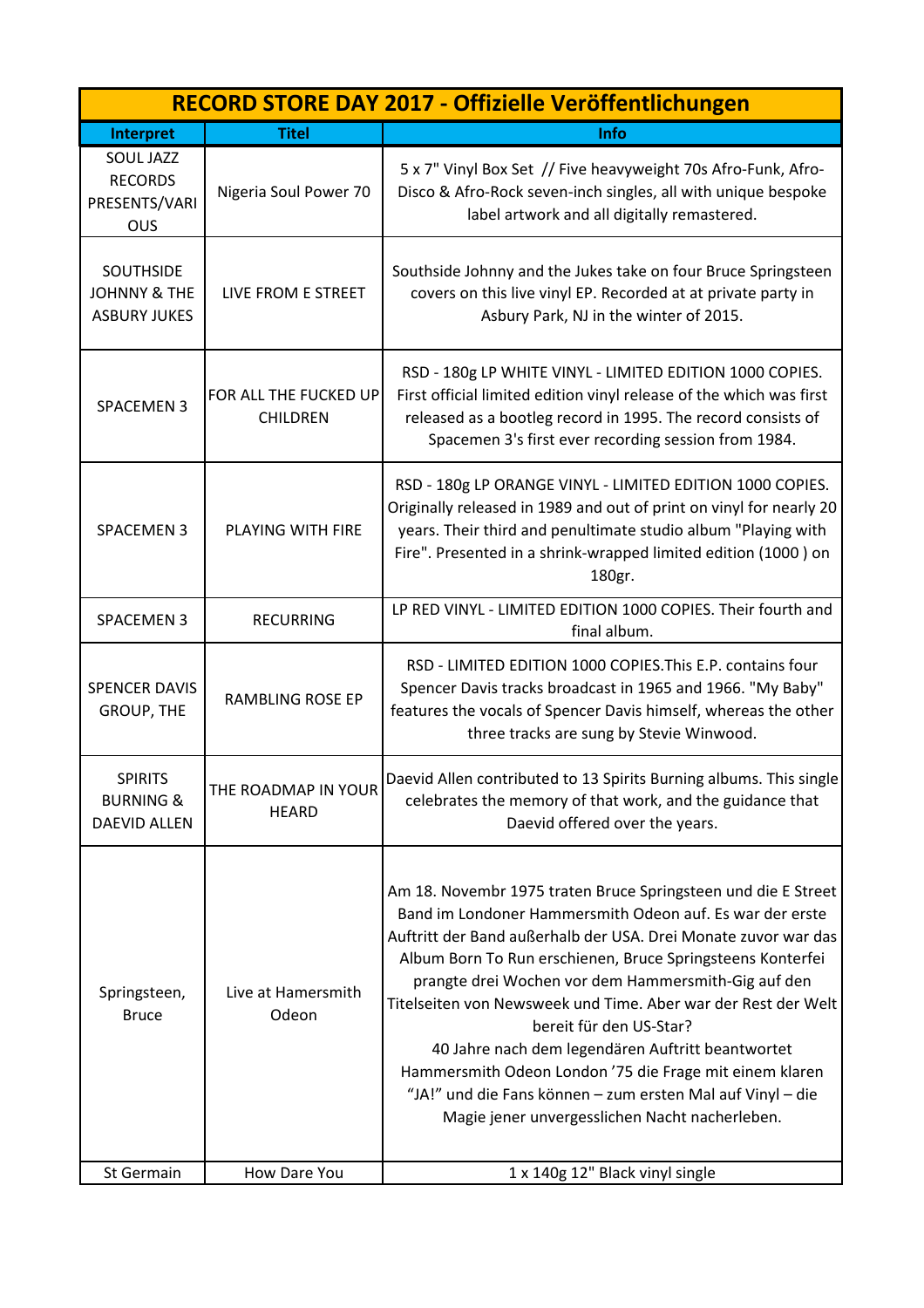| RECORD STORE DAY 2017 - Offizielle Veröffentlichungen |                                                                            |                                                                                                                                                                                                                                                                                                                                                                                                                                                                                                                                                                                                                                                |
|-------------------------------------------------------|----------------------------------------------------------------------------|------------------------------------------------------------------------------------------------------------------------------------------------------------------------------------------------------------------------------------------------------------------------------------------------------------------------------------------------------------------------------------------------------------------------------------------------------------------------------------------------------------------------------------------------------------------------------------------------------------------------------------------------|
| Interpret                                             | <b>Titel</b>                                                               | Info                                                                                                                                                                                                                                                                                                                                                                                                                                                                                                                                                                                                                                           |
| Steve Earle and<br>the Dukes                          | A. "Fixin' To Die" / B.<br>"Are You Sure Hank<br>Done It This Way"         | One 7 inch black vinyl disc                                                                                                                                                                                                                                                                                                                                                                                                                                                                                                                                                                                                                    |
| <b>Stevie Nicks</b>                                   | Rarities 12"                                                               | 1 x 10" Black vinyl 3 track EP.                                                                                                                                                                                                                                                                                                                                                                                                                                                                                                                                                                                                                |
| <b>Sting</b>                                          | Live At The Bataclan                                                       | Live From Bataclan EP / 1 disc, Black standard weight,<br>single gatefold jacket and 11.5" square insert, printing on<br>recycled stock                                                                                                                                                                                                                                                                                                                                                                                                                                                                                                        |
| <b>STOOGES</b>                                        | <b>HEAVY LIQUID</b>                                                        | 2000 COPIES.Limited edition. Sleeve printed on special silver<br>mirrorboard, printed inner sleeves .Remastered tracks from pre<br>& post Raw Power recordings.                                                                                                                                                                                                                                                                                                                                                                                                                                                                                |
| Sublime                                               | <b>Badfish</b>                                                             | 12" EP                                                                                                                                                                                                                                                                                                                                                                                                                                                                                                                                                                                                                                         |
| SUDDEN, NIKKI<br>& KUSWORTH,<br><b>DAVE</b>           | <b>SHAME FOR THE</b><br><b>ANGELS E.P</b>                                  | Limited edition of 500 copies. Originally issued in 1984 and has<br>been out of print since 1986.                                                                                                                                                                                                                                                                                                                                                                                                                                                                                                                                              |
| <b>SUGAR</b>                                          | <b>COPPER BLUE (25TH</b><br><b>ANNIV. TRIPLE</b><br><b>COLOURED VINYL)</b> | Demon Records proudly presents Sugar - Copper Blue (25th<br>Anniversary Edition) exclusively for Record Store Day 2017. This<br>exclusive to RSD release brings together the band's seminal<br>debut album alongside their raucous live performance at the<br>Cabaret Metro in Chicago on 22nd July 1992. To mark the 25th<br>anniversary of Copper Blue the recordings are spread across 3 x<br>heavyweight coloured LPs in Silver, Gold & Blue complimenting<br>the original album artwork. Contains the singles "A Good Idea",<br>"Changes" and "If You Can't Change Your Mind". Copper Blue<br>was voted Album of the Year in 1992 by NME. |
| <b>SUN PALACE</b>                                     | Rude Movements (Part I<br>& II)                                            | Iconic 80's UK jazz-funk cut. highly collectible 7" pressing of BBE                                                                                                                                                                                                                                                                                                                                                                                                                                                                                                                                                                            |
| <b>SUN RA</b>                                         | <b>JANUS</b>                                                               | 12" Swirl Color Vinyl, pressed on audiophile-grade vinyl, first<br>time ever released on Vinyl.<br>Janus is a compilation of rare material from the Sun Ra Arkestra,<br>drawing from tapes recorded between 1963 and 1970, taken<br>from both live and studio performances. The space-age jazz<br>shaman conjures up a variety of styles and moods along the way.<br>The album is finally making its vinyl debut with this limited<br>edition, psychedelic swirl color vinyl for Record Store Day 2017.<br>The tracks have been remastered, and pressed on audiophile-<br>grade vinyl at Pallas in Germany.                                    |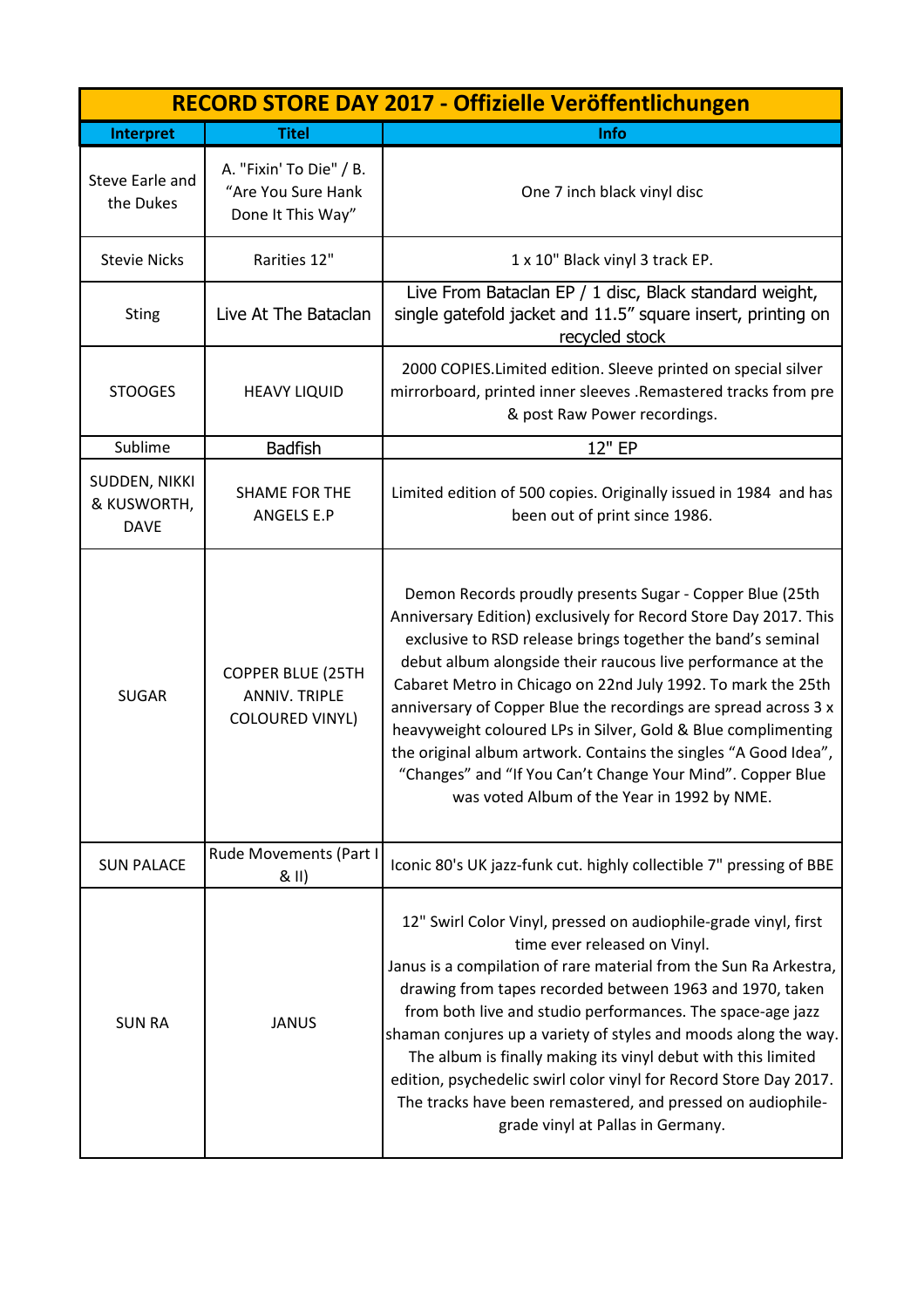| RECORD STORE DAY 2017 - Offizielle Veröffentlichungen |                                           |                                                                                                                                                                                                                                                                 |
|-------------------------------------------------------|-------------------------------------------|-----------------------------------------------------------------------------------------------------------------------------------------------------------------------------------------------------------------------------------------------------------------|
| Interpret                                             | <b>Titel</b>                              | Info                                                                                                                                                                                                                                                            |
| <b>SUN RA</b>                                         | Discipline 27-II                          | First ever official reissue of Sun Ra's revered Discipline 27-II LP<br>from 1972. new package features all original artwork and new<br>sleeve note by Francis Gooding                                                                                           |
| Sunny Day Real<br>Estate                              | The Rising Tide                           | Ltd. Green Vinyl                                                                                                                                                                                                                                                |
| <b>SUPER</b><br><b>HEROINES</b>                       | <b>CRY FOR HELP</b>                       | LA death rock originators Super Heroines may not be a<br>household name now, but they were on the cutting edge of a<br>variety of different scenes in the early 1980s.                                                                                          |
| <b>SUPER</b><br><b>HEROINES</b>                       | <b>SOULS THAT SAVE</b>                    | <b>LP</b>                                                                                                                                                                                                                                                       |
| <b>SUPERCHUNK</b>                                     | <b>CUP OF SAND (REISSUE)</b>              | only 100 copies available via Cargo                                                                                                                                                                                                                             |
| <b>Susan Phillips</b>                                 | Soft Sexy Soul                            | Reissue eines Heiligen Grals des Soul: das ultrarare Susan Philips-<br>Album "Soft Sexy Soul" im klassischen Früh-70'er New-Jersey-<br>Orchester-Soul-Sound, erschienen 1971 in kleiner Auflage auf<br>Sylvia Robinsons All Platinum-Label.                     |
| <b>SUUNS</b>                                          | <b>HOLD/STILL REMIX</b>                   | only 200 copies available via Cargo                                                                                                                                                                                                                             |
| Suzan Köcher                                          | <b>Blood Red Wine EP</b>                  | Zusammen mit Blackberries- und Palace Fever-Kopf Julian Müller<br>hat sie ihre erste Platte aufgenommen, die im kommenden<br>Herbst veröffentlicht wird.                                                                                                        |
| <b>Swet Shop Boys</b>                                 | Sufi La                                   | Nachdem sie mit ihrem Debütalbum "Cashmere" den Soundtrack<br>zum Dissens ablieferten, setzen die New Yorker Swet Shop Boys<br>nun mit einer exklusiven EP nach, die jegliche Politik aussen vor<br>lässt und sich auf's Partymachen konzentriert. White vinyl. |
| T. Rex                                                | <b>Electric Warrior</b>                   | Ltd. Edt., 1LP, 180g, gold                                                                                                                                                                                                                                      |
| T.I.                                                  | I'm Serious                               | T.I's debut album "I'm Serious" gets its first vinyl reissue release<br>since its original release backin October 2001, via Omerta Inc for<br>RSD 2017.2LP 180 gm heavyweight split red and white coloured<br>vinyl                                             |
| T.REX                                                 | <b>ROCK N ROLL E.P</b>                    | Remastered studio versions of these two, classic rock n roll<br>tracks. Limited edition of 750 copies in 50's style pic cover.                                                                                                                                  |
| Teho Teardo &<br><b>Blixa Bargeld</b>                 | Fall $(E.P.)$                             | LP                                                                                                                                                                                                                                                              |
| <b>TELEVISION</b><br>PERSONALITIES                    | AND DON'T THE KIDS<br><b>JUST LOVE IT</b> | Black on white marbled vinyl, DL card, 1000 only. Their<br>influential debut album released in 1981 features 'I Know<br>WhereSyd Barrett Lives'.                                                                                                                |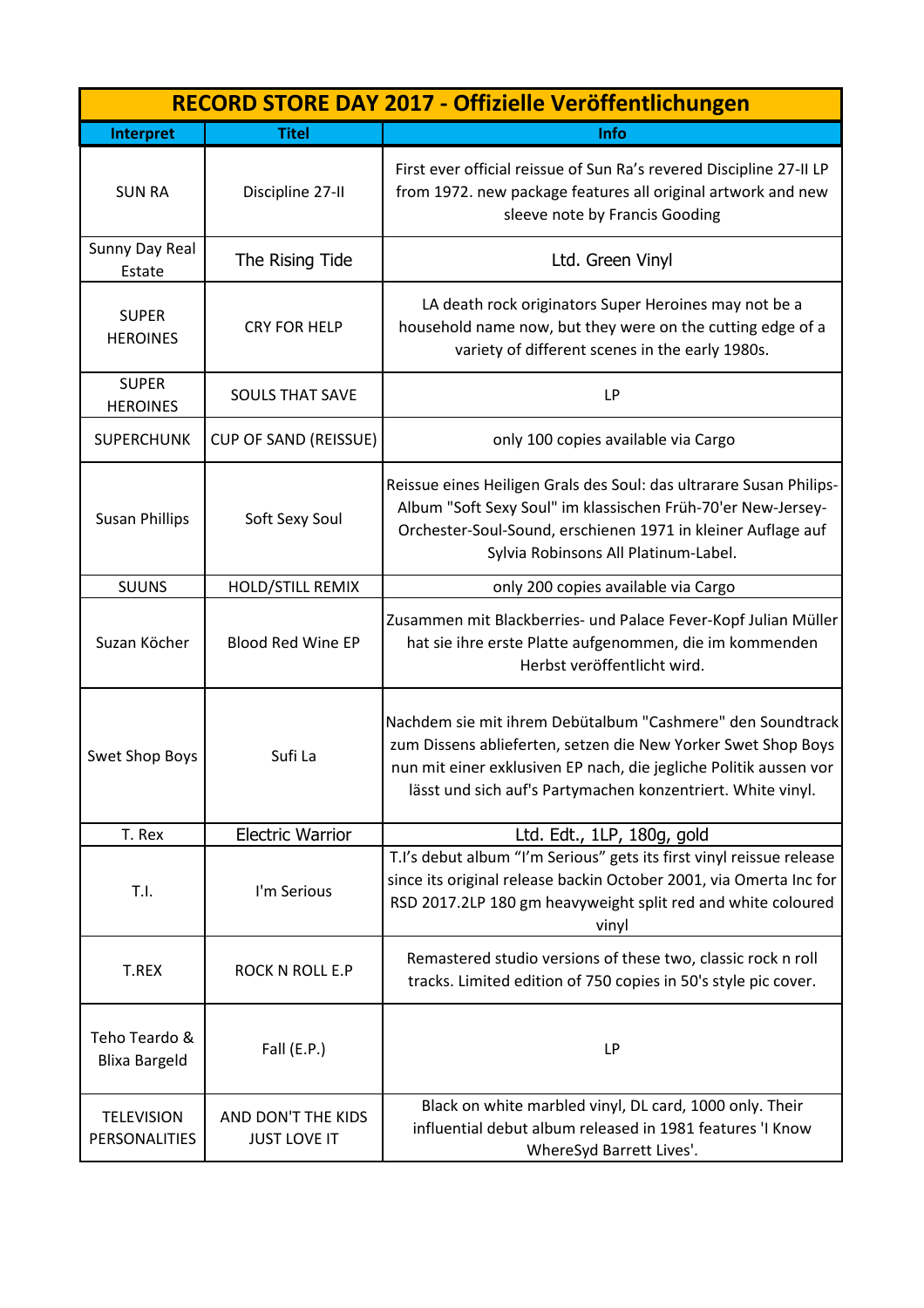|                                           |                                                                  | RECORD STORE DAY 2017 - Offizielle Veröffentlichungen                                                                                                                                                                                                                                                                                                                                                                                                                                                                                                       |
|-------------------------------------------|------------------------------------------------------------------|-------------------------------------------------------------------------------------------------------------------------------------------------------------------------------------------------------------------------------------------------------------------------------------------------------------------------------------------------------------------------------------------------------------------------------------------------------------------------------------------------------------------------------------------------------------|
| Interpret                                 | <b>Titel</b>                                                     | <b>Info</b>                                                                                                                                                                                                                                                                                                                                                                                                                                                                                                                                                 |
| <b>TELEVISION</b><br><b>PERSONALITIES</b> | MUMMY YOU'RE NOT<br><b>WATCHING ME</b>                           | Black on white marbled vinyl, DL card, 1000 only. Returning with<br>psychedelic dark masterpiece, Television Personalities'<br>transitional second record 'Mummy Your Not Watching Me' was<br>released in 1982.                                                                                                                                                                                                                                                                                                                                             |
| <b>TELEVISION</b><br><b>PERSONALITIES</b> | THE PAINTED WORD                                                 | Black on white marbled vinyl +DL card, 1000 only. Released in<br>1984, The Painted Word is TVP's fourth studio album is "one of<br>the most wanton and willful cases of self-immolation you're ever<br>likely to hear.                                                                                                                                                                                                                                                                                                                                      |
| <b>TELEVISION</b><br><b>PERSONALITIES</b> | THEY COULD HAVE<br><b>BEEN BIGGER THAN THE</b><br><b>BEATLES</b> | Black on white marbled vinyl + DL card, 1000 only. Originally<br>released in 1982, 'They Could Have Been Bigger Than The<br>Beatles' was the influential band's third album.                                                                                                                                                                                                                                                                                                                                                                                |
| Temperance<br>Movement                    | Ziggy Stardust<br>(live)/White Bear (live)                       | 7" black, Ltd 1200                                                                                                                                                                                                                                                                                                                                                                                                                                                                                                                                          |
| The Black Angels                          | Death Song                                                       | Diese Edition enthält eine schwarzlicht-fähiges Cover, das Vinyl<br>leuchtet im Dunkeln, zudem sind ein Poster und ein Sticker<br>hinzugefügt.                                                                                                                                                                                                                                                                                                                                                                                                              |
| The Buggles                               | Video Killed The Radio<br><b>Star</b>                            | Ltd. Edt., 12" picture disc                                                                                                                                                                                                                                                                                                                                                                                                                                                                                                                                 |
| The Cadillac<br>Three                     | The Cadillac Three<br>Live At Abbey Road                         | Im legendären Abbey Road Studio in London spielten die<br>Southern Rocker The Cadillac Three fünf ihrer größten Hits<br>(u.a. "The South", "White Lightning") für die limitierte<br>Record Store Day 10" Vinyl The Cadillac Three: Live at<br>Abbey Road ein.                                                                                                                                                                                                                                                                                               |
| The Cars                                  | Live At The Agora, 1978                                          | 2 x 12" Black vinyl. Side 4 etched.                                                                                                                                                                                                                                                                                                                                                                                                                                                                                                                         |
| The Chemical<br><b>Brothers</b>           | C-h-e-m-i-c-a-l                                                  | Itd. 12" Vinyl / Matt finish (uncoated sleeve), black disco<br>bag inner. Art is same as the digital. Track listing is just C-h<br>e-m-i-c-a-l. With an etching on the B side                                                                                                                                                                                                                                                                                                                                                                               |
| THE COMET IS<br><b>COMING</b>             | Death To The Planet                                              | Brand new 4-track EP, the follow-up to the Mercury Prize<br>nominated Channel The Spirits. Darkness and light. The party to<br>end all parties. The ghosts of 70s Harlem, via the warehouses of<br>Chicago and Manchester, presided over by Sun Ra. The sound of<br>total planetary destruction, produced with laser-guided accuracy<br>and aimed directly at the dancefloor. Digital release of the four<br>songs will follow. For now, this is the only way to hear it. Death<br>To The Planet! Long live the planet! Orange vinyl, incl.<br>downloadcode |
| The Cure                                  | <b>Acoustic Hits</b>                                             | Ltd. Edt., 2LP, 180g picture disc                                                                                                                                                                                                                                                                                                                                                                                                                                                                                                                           |
| The Cure                                  | <b>Greatest Hits</b><br>(Remastered)                             | Ltd. Edt., 2LP, 180g, picture disc                                                                                                                                                                                                                                                                                                                                                                                                                                                                                                                          |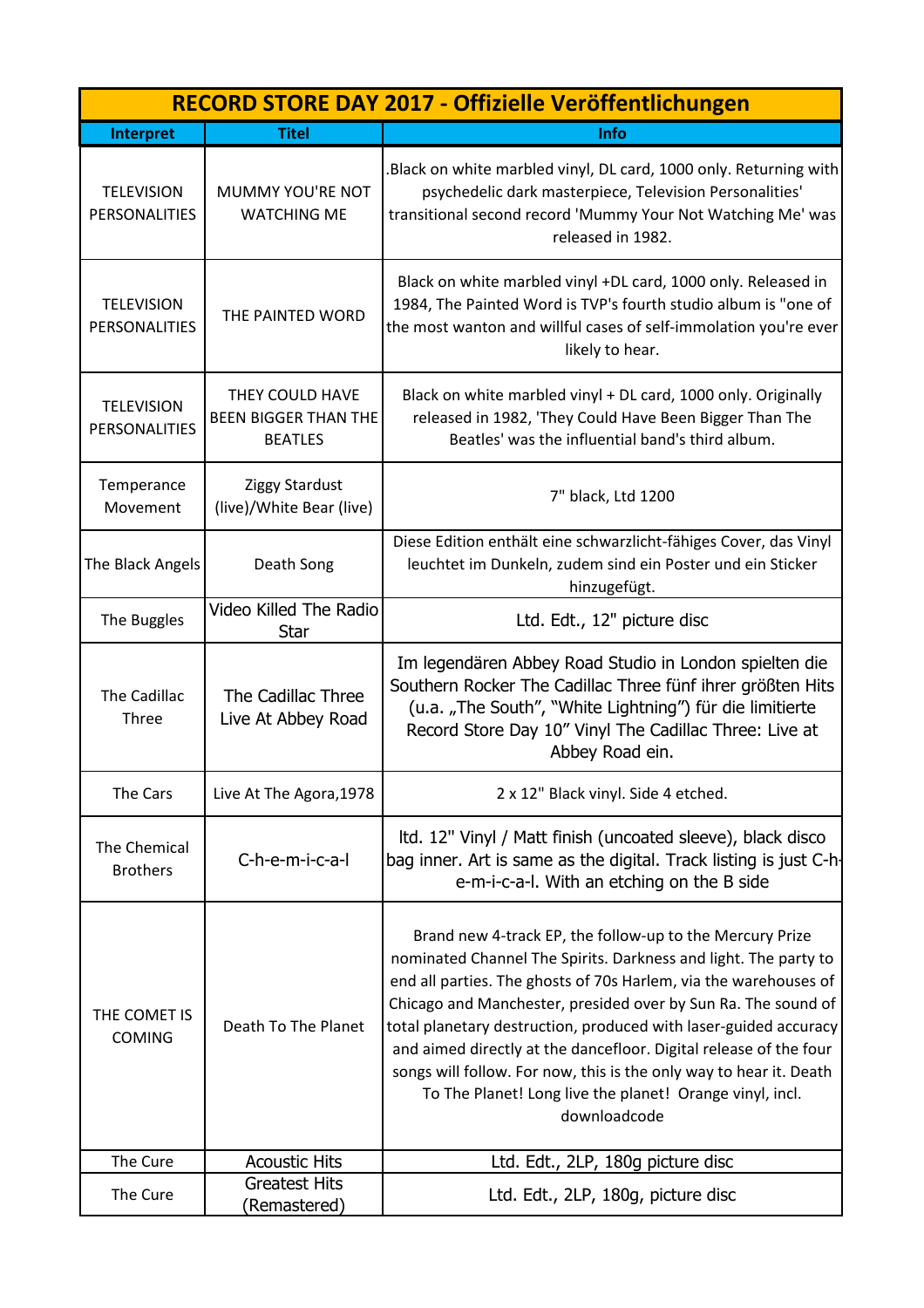| RECORD STORE DAY 2017 - Offizielle Veröffentlichungen |                                                       |                                                                                                                                                                                                                                                                  |
|-------------------------------------------------------|-------------------------------------------------------|------------------------------------------------------------------------------------------------------------------------------------------------------------------------------------------------------------------------------------------------------------------|
| Interpret                                             | <b>Titel</b>                                          | Info                                                                                                                                                                                                                                                             |
| The Distillers                                        | <b>Coral Fang</b>                                     | 1 x Red 12" vinyl album                                                                                                                                                                                                                                          |
| The Doors                                             | Live At the Matrix '67                                | 1 x 180g 12" Black vinyl album. Numbered.                                                                                                                                                                                                                        |
| The Fall                                              | Masquerade -<br>Single+PWL Mixes                      | Pünktlich zum diesjährigen Record Store Day erscheint jetzt eine<br>exklusive Wiederveröffentlichung der englischen Avantgarde-<br>Rock-Formation The Fall, die 1976 auf dem Höhepunkt der Punk-<br>Explosion in Manchester gegründet wurde. Ltd.-Edition-45rpm. |
| The Flaming Lips                                      | Onboard The<br><b>International Space</b><br>Station  | The Flaming Lips Onboard the International Space Station<br>Concert for Peace - rotes Vinyl! The Flaming Lips begeisterten<br>gerade mit ihrem neuen Album "Oczy Mlody".                                                                                         |
| The Goo Goo<br><b>Dolls</b>                           | Pick Pockets, Petty<br>Thieves, and Tiny<br>Victories | 5 x 140g 12" Black vinyl in rigid slipcase                                                                                                                                                                                                                       |
| The Head and<br>the Heart                             | <b>Stinson Beach Sessions</b>                         | 1 x 140g 12" Black vinyl                                                                                                                                                                                                                                         |
| The<br>Headhunters                                    | God Make Me Funky                                     | Erster offizieller Release der "Disco Mix" Version des 1975'er<br>Disco/Funk-Klassikers "God Make Me Funky" der Headhunters<br>featuring The Pointer Sisters on vocals, einer der<br>meistgesampleten Tracks ever. Handnummerierte 7".                           |
| The Lumineers                                         | Seeds 1: Angela and<br>Long Way From Home             | 10"                                                                                                                                                                                                                                                              |
| The Moons                                             | Fly / Invisible Friends                               | Limited Edition (500 world-wide) 7" pink and red marbled vinyl<br>in a clear plastic sleeve with sticker                                                                                                                                                         |
| The Music<br>Machine                                  | (Turn On) The Music<br>Machine                        | Mono                                                                                                                                                                                                                                                             |
| The Notorious<br><b>B.I.G.</b>                        | <b>Born Again</b>                                     | 2 x 140g 12" Gold / Black vinyl album                                                                                                                                                                                                                            |
| The Offspring                                         | The Offspring                                         | Ltd. Edt., blue translucent vinyl                                                                                                                                                                                                                                |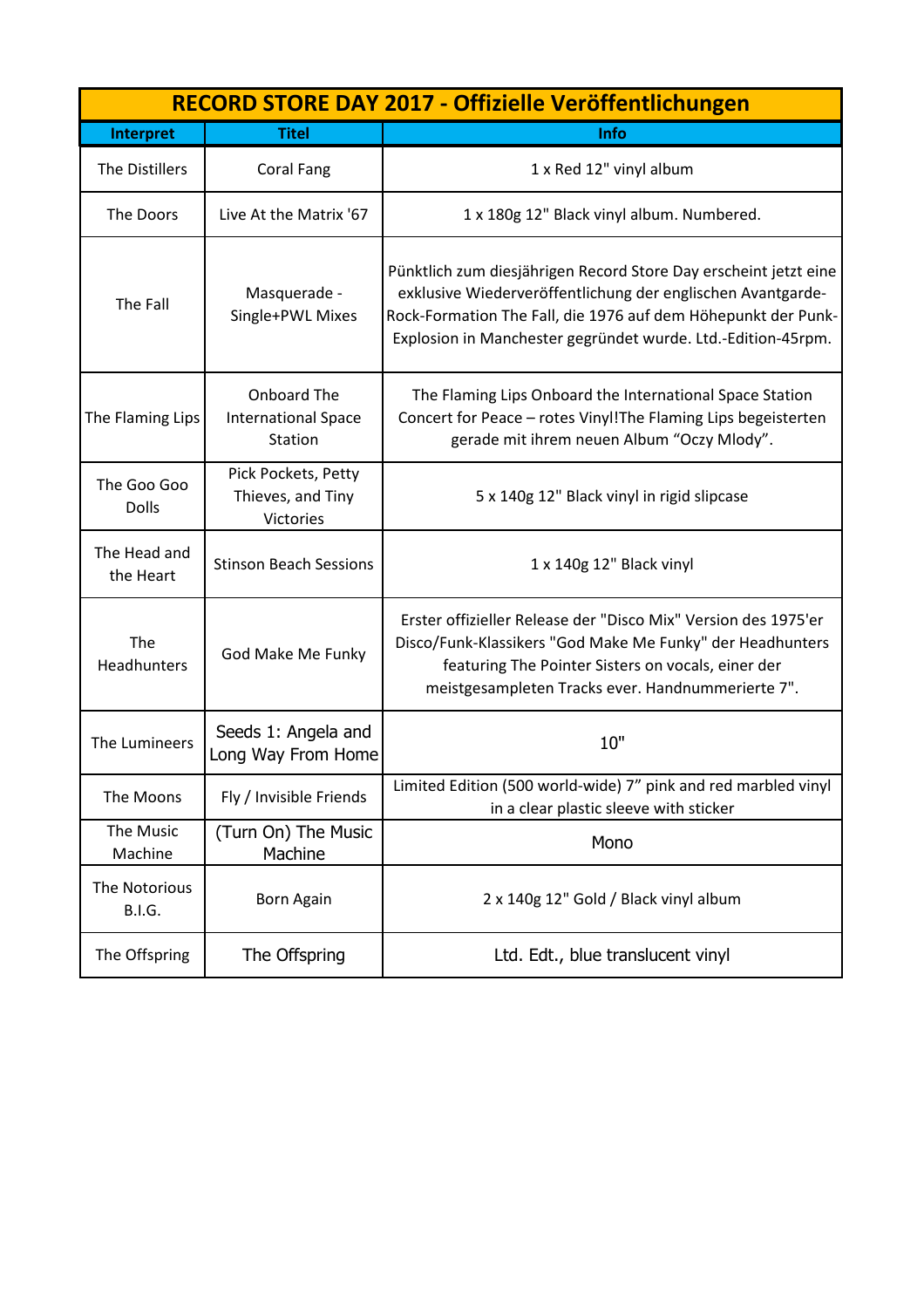|                                                                                                           |                                                                                                                                                   | RECORD STORE DAY 2017 - Offizielle Veröffentlichungen                                                                                                                                                                                                                                                                                                                                                                                                                                                                                                                                                                                                                                                                                                                                                                                                                                                                                                                                                                                                                                                                                                                                                                                                                                                                                                                                                                                                                                                                                                                                                                                                                                          |
|-----------------------------------------------------------------------------------------------------------|---------------------------------------------------------------------------------------------------------------------------------------------------|------------------------------------------------------------------------------------------------------------------------------------------------------------------------------------------------------------------------------------------------------------------------------------------------------------------------------------------------------------------------------------------------------------------------------------------------------------------------------------------------------------------------------------------------------------------------------------------------------------------------------------------------------------------------------------------------------------------------------------------------------------------------------------------------------------------------------------------------------------------------------------------------------------------------------------------------------------------------------------------------------------------------------------------------------------------------------------------------------------------------------------------------------------------------------------------------------------------------------------------------------------------------------------------------------------------------------------------------------------------------------------------------------------------------------------------------------------------------------------------------------------------------------------------------------------------------------------------------------------------------------------------------------------------------------------------------|
| Interpret                                                                                                 | <b>Titel</b>                                                                                                                                      | Info                                                                                                                                                                                                                                                                                                                                                                                                                                                                                                                                                                                                                                                                                                                                                                                                                                                                                                                                                                                                                                                                                                                                                                                                                                                                                                                                                                                                                                                                                                                                                                                                                                                                                           |
| The Orchestra of<br><b>Syrian Musicians</b><br>(feat. Damon<br>Albarn, Paul<br>Weller and many<br>others) | Africa Express<br>presents The<br>Orchestra of Syrian<br><b>Musicians &amp; Guests</b><br>(feat. Damon Albarn,<br>Paul Weller and many<br>others) | Anknüpfend an eine hochgelobte Tour durch Europa und<br>UK im Sommer diesen Jahres, freut sich Africa Express,<br>die Veröffentlichung des Albums Africa Express Presents<br>The Orchestra of Syrian Musicians & Guests ankündigen<br>können, welches am 09.12.2016 bei Transgressive<br>Records erscheinen wird. Die Aufnahmen hierzu entstanden im<br>Juni, als das<br>Orchestra of Syrian Musicians, bestehend aus derzeitigen<br>und ehemaligen Mitgliedern des Syrian National Orchestra<br>for Arabic Music, das erste Mal seit Beginn des Konfliktes<br>in Syrien zusammen kamen. Unterstützt wurde das<br>Orchester von Künstlern aus Großbritannien, Syrien,<br>Algerien, Libanon, Mali, Mauretanien, Senegal, Türkei,<br>Tunesien und den Vereinigten Staaten, unter anderem<br>Bashy, Bassekou Kouyaté, Bu Kolthoum, Damon Albarn,<br>Eslam Jawaad, Faia Younan, Julia Holter, Malikah, Mounir<br>Troudi, Noura Mint Seymali, Paul Weller, Rachid Taha und<br>Seckou Keita.<br>Das positive und lebensbejahende Album zeigt syrische<br>und arabische Musik von ihrer besten Seite, kombiniert<br>mit einzigartigen Interpretationen legendärer, westlicher<br>Songs. Enthalten sind Songs, live aufgenommen in der<br>Southbank Royal Festival Hall - die durch den Evening<br>Standard hoch gelobt wurde und als "epische Lobrede<br>an ihr verlorenes Heimatland" bezeichnet wurde - sowie<br>Aufnahmen von ihrem Opening Slot auf der Glastonbury<br>Pyramid Stage, dem Holland Festival in Amsterdam,<br>dem Istanbul Jazz Festival und dem Roskilde Festival in<br>Dänemark.<br>Alle Einnahmen dieses Albums gehen an die 50 Mitglieder<br>des Orchestra of Syrian Musicians. |
| The Pretty<br><b>Things</b>                                                                               | The French EPs 1964-69                                                                                                                            | 5x7" Single Boxset                                                                                                                                                                                                                                                                                                                                                                                                                                                                                                                                                                                                                                                                                                                                                                                                                                                                                                                                                                                                                                                                                                                                                                                                                                                                                                                                                                                                                                                                                                                                                                                                                                                                             |
| The Smiths                                                                                                | The Boy With The Thorn<br>In His                                                                                                                  | 1 x 43g 7" Black vinyl (dinked)                                                                                                                                                                                                                                                                                                                                                                                                                                                                                                                                                                                                                                                                                                                                                                                                                                                                                                                                                                                                                                                                                                                                                                                                                                                                                                                                                                                                                                                                                                                                                                                                                                                                |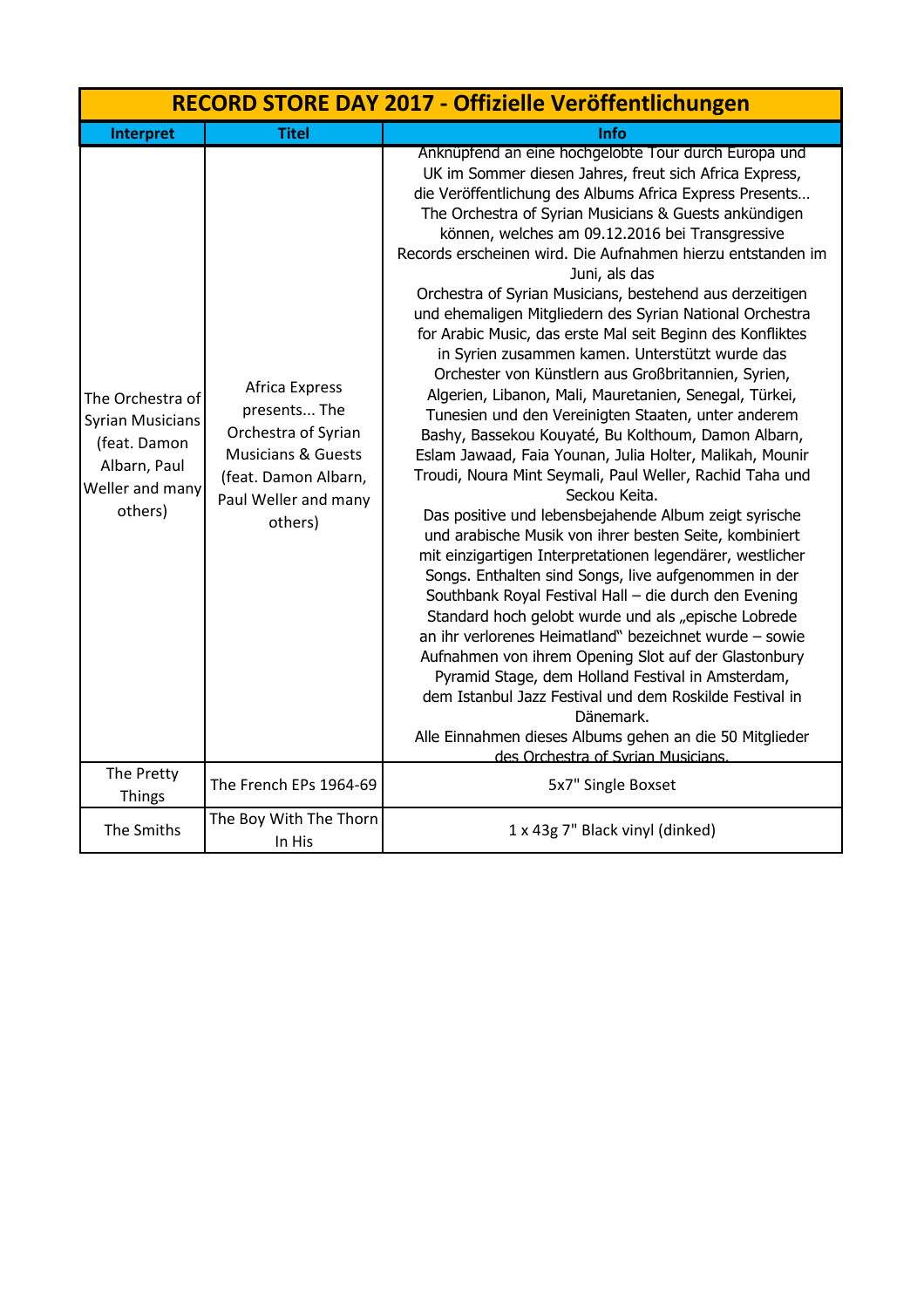| RECORD STORE DAY 2017 - Offizielle Veröffentlichungen |                                                         |                                                                                                                                                                                                                                                                                                                                                                                                                                                                                                                                                                                                                                                                                                                                                                                                                                                                                                                                                                                                                                                                                                                                                                                                                                                                                                                                                                                                                                                                                                                                                                                                                                      |
|-------------------------------------------------------|---------------------------------------------------------|--------------------------------------------------------------------------------------------------------------------------------------------------------------------------------------------------------------------------------------------------------------------------------------------------------------------------------------------------------------------------------------------------------------------------------------------------------------------------------------------------------------------------------------------------------------------------------------------------------------------------------------------------------------------------------------------------------------------------------------------------------------------------------------------------------------------------------------------------------------------------------------------------------------------------------------------------------------------------------------------------------------------------------------------------------------------------------------------------------------------------------------------------------------------------------------------------------------------------------------------------------------------------------------------------------------------------------------------------------------------------------------------------------------------------------------------------------------------------------------------------------------------------------------------------------------------------------------------------------------------------------------|
| Interpret                                             | <b>Titel</b>                                            | Info                                                                                                                                                                                                                                                                                                                                                                                                                                                                                                                                                                                                                                                                                                                                                                                                                                                                                                                                                                                                                                                                                                                                                                                                                                                                                                                                                                                                                                                                                                                                                                                                                                 |
| The Sweet                                             | Fox on the Run                                          | Ein Phänomen wie dieses gibt es nur sehr selten. Meistens bleibt ein<br>Song, wenn er zum Hit wird in der Generation, die auch seine<br>Erstveröffentlichung, den Aufstieg und schließlich auch den Fall aus den<br>Hitlisten miterlebt hat und wird von diesen dann streng behütet im<br>Herzen getragen, aber in der kleinen Ecke mit dem Schild "Nostalgie"<br>abgelegt, die keine andere Generation je betreten darf. Nur wenige<br>Songs, klar, jeder kennt sie, einige von Künstlern wie den Rolling Stones,<br>Beatles, Queen oder David Bowie wiedersetzen sich dieser Nostalgie<br>und sind über Generationen hinweg beliebt. Wahrscheinlich sind es nur<br>so wenige, weil es einfach uncool ist, dieselbe Musik zu mögen, die<br>schon die Eltern geliebt haben.<br>"Fox On The Run" ist allerdings einer dieser wenigen Diamanten. Es ist<br>einfach egal ob der Song älter oder grad frisch rausgekommen ist. Ein<br>großartiger Song in jedem Fall und alle Generationen, die den Song<br>hören scheinen da gleich zu fühlen. Kein Wunder, der "der Fuchs" sich<br>grad wieder anschickt die Charts erneut zu erobern, wo er von<br>Hollywood wiederentdeckt wurde. Der 1975er Super-Hit der Band<br>Sweet wurde jüngst im Trailer zum 2017 kommenden Kino-Hit<br>"Guardians Of The Galaxy 2" integriert und millionenfach geklickt.<br>Unzählige Action-Fantasy-Fans die bisher nie von einer Band namens<br>Sweet gehört haben, durchsuchen plötzlich das Internet nach dem irren<br>Sound aus dem Trailer.<br>Jungs & Mädchen, darf ich vorstellen: "Fox On The Run" in voller<br>Lautstärke. Ihr werdet es lieben! |
| The The                                               | You Can't Stop What's<br>Coming                         | One Sided Etched 7" Single. THE THE release their first single in<br>15 years. Featuring Matt Johnson's distinctive vocals, plus long-<br>time friend and collaborator Johnny Marr on guitar!!                                                                                                                                                                                                                                                                                                                                                                                                                                                                                                                                                                                                                                                                                                                                                                                                                                                                                                                                                                                                                                                                                                                                                                                                                                                                                                                                                                                                                                       |
| The Time                                              | What Time Is It?                                        | 1 x 140g 12" Green vinyl album                                                                                                                                                                                                                                                                                                                                                                                                                                                                                                                                                                                                                                                                                                                                                                                                                                                                                                                                                                                                                                                                                                                                                                                                                                                                                                                                                                                                                                                                                                                                                                                                       |
| The War On<br><b>Drugs</b>                            | Thinking Of A Place                                     | 12" single                                                                                                                                                                                                                                                                                                                                                                                                                                                                                                                                                                                                                                                                                                                                                                                                                                                                                                                                                                                                                                                                                                                                                                                                                                                                                                                                                                                                                                                                                                                                                                                                                           |
| The Who                                               | Quadrophenia<br>(Original Motion<br>Picture Soundtrack) | Ltd. Edt., 2LP, 180g, olivgrün                                                                                                                                                                                                                                                                                                                                                                                                                                                                                                                                                                                                                                                                                                                                                                                                                                                                                                                                                                                                                                                                                                                                                                                                                                                                                                                                                                                                                                                                                                                                                                                                       |
| The Zombies                                           | I Want You Back Again                                   | 7"                                                                                                                                                                                                                                                                                                                                                                                                                                                                                                                                                                                                                                                                                                                                                                                                                                                                                                                                                                                                                                                                                                                                                                                                                                                                                                                                                                                                                                                                                                                                                                                                                                   |
| Thelonious<br>Monk                                    | Les Liaisons<br>Dangereuses 1960                        | "Gefährliche Liebschaften" ist eine italienisch-französische<br>Verfilmung des gleichnamigen Briefromans von Choderlos de<br>Laclos mit Jeanne Moreau und Gérard Philipe in den<br>Hauptrollen. Regie führte Roger Vadim.                                                                                                                                                                                                                                                                                                                                                                                                                                                                                                                                                                                                                                                                                                                                                                                                                                                                                                                                                                                                                                                                                                                                                                                                                                                                                                                                                                                                            |
| Thrice                                                | Sea Change                                              | 7"                                                                                                                                                                                                                                                                                                                                                                                                                                                                                                                                                                                                                                                                                                                                                                                                                                                                                                                                                                                                                                                                                                                                                                                                                                                                                                                                                                                                                                                                                                                                                                                                                                   |
| Thunder                                               | 29 Minutes Later                                        | 12" Maxi                                                                                                                                                                                                                                                                                                                                                                                                                                                                                                                                                                                                                                                                                                                                                                                                                                                                                                                                                                                                                                                                                                                                                                                                                                                                                                                                                                                                                                                                                                                                                                                                                             |
| <b>TIGER LOU</b>                                      | Every Battle Alike                                      | Record Store Day Warm Up Night Artist                                                                                                                                                                                                                                                                                                                                                                                                                                                                                                                                                                                                                                                                                                                                                                                                                                                                                                                                                                                                                                                                                                                                                                                                                                                                                                                                                                                                                                                                                                                                                                                                |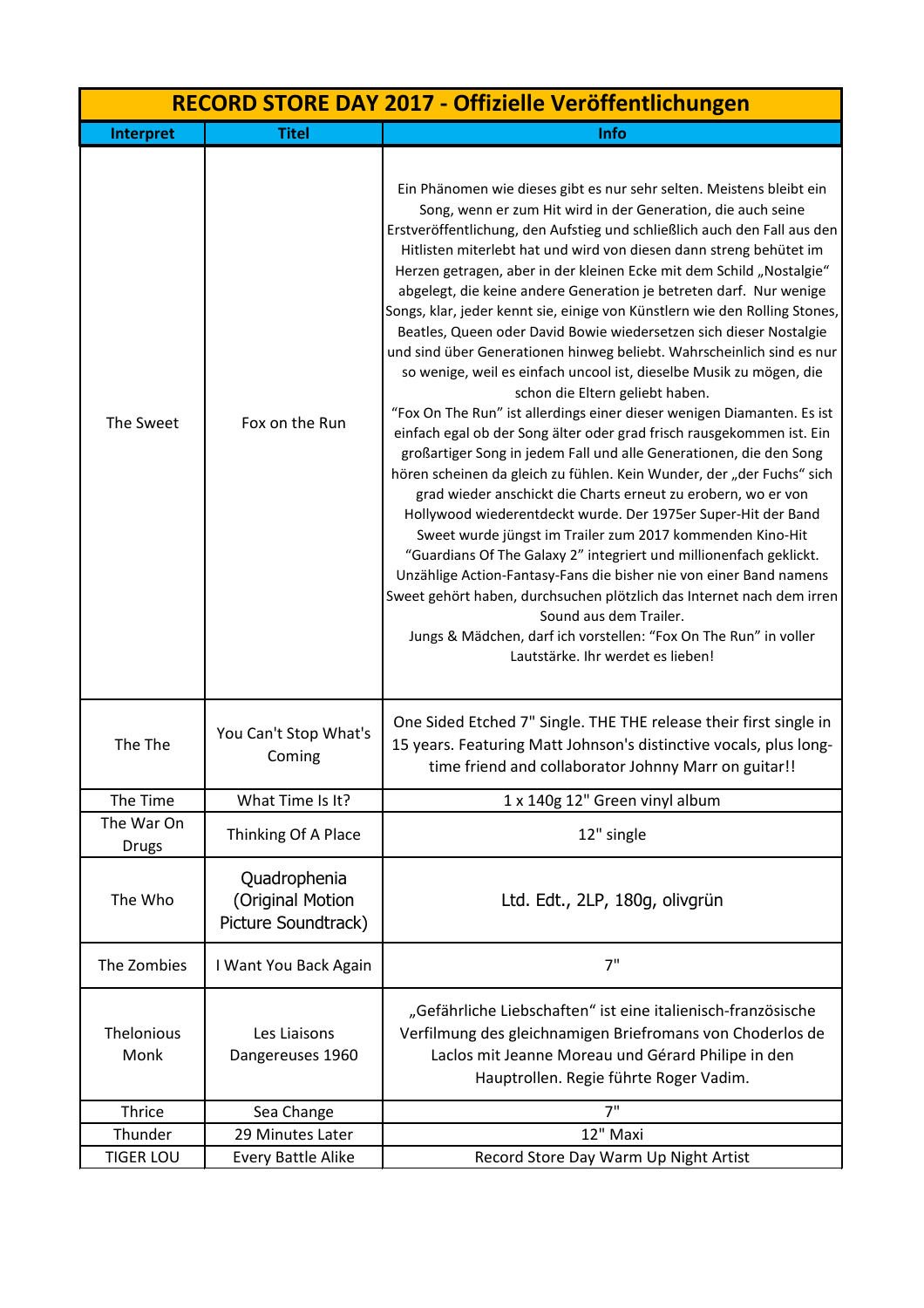|                                                            | RECORD STORE DAY 2017 - Offizielle Veröffentlichungen                |                                                                                                                                                                                                                                                                                                                                                                                                                                                                                                                                                                                                                                                                                                                                                            |  |
|------------------------------------------------------------|----------------------------------------------------------------------|------------------------------------------------------------------------------------------------------------------------------------------------------------------------------------------------------------------------------------------------------------------------------------------------------------------------------------------------------------------------------------------------------------------------------------------------------------------------------------------------------------------------------------------------------------------------------------------------------------------------------------------------------------------------------------------------------------------------------------------------------------|--|
| Interpret                                                  | <b>Titel</b>                                                         | Info                                                                                                                                                                                                                                                                                                                                                                                                                                                                                                                                                                                                                                                                                                                                                       |  |
| <b>Tim Vantol</b>                                          | <b>Burning Desires</b>                                               | Der Rock-Troubadour aus Amsterdam begeistert sein stetig<br>wachsendes Publikum schon seit Jahren mit der Art von Musik,<br>die dazu einlädt, Platz auf dem Sozius zu nehmen, den Sturzhelm<br>ins Gebüsch zu werfen und sich mal wieder so richtig lebendig zu<br>fühlen.                                                                                                                                                                                                                                                                                                                                                                                                                                                                                 |  |
| <b>TIME ZONE</b><br>FEAT. AFRIKA<br><b>BAMBAATAA &amp;</b> | <b>WORLD DESTRUCTION -</b><br>THE COMPLETE<br><b>CELLULOID MIXES</b> | The Complete Celluloid Mixes For the first time, Bill Laswell's<br>rare and highly-collectable mixes of his classic orld Destruction'<br>are gathered together on one 12-inch single.                                                                                                                                                                                                                                                                                                                                                                                                                                                                                                                                                                      |  |
| Toto                                                       | Africa                                                               | Zwei der größten Toto-Hits - der Chartstürmer "Africa" und der<br>Grammy-prämierte Superhit "Rosanna" sind endlich wieder auf<br>Vinyl erhältlich. Exklusiv für den RSD wird eine Picture Disc aus<br>dem Jahr 1982, die damals in limitierter Auflage erschien, neu<br>aufgelegt. Wie damals wurde das Vinyl in Form des afrikanischen<br>Kontinents gestanzt, außerdem zeigen die beiden Seiten der EP<br>unterschiedliche Motive: Auf der A-Seite ist eine Landkarte<br>Afrikas zu sehen, die B-Seite ziert ein Bild der Schauspielerin<br>Rosanna Arquette. Die EP ist der erste Release im Rahmen der<br>Feierlichkeiten des 40-jährigen Bandbestehens von Toto, einer<br>der kommerziell erfolgreichsten und virtuosesten Rockbands<br>aller Zeiten. |  |
| <b>Trans Am</b>                                            | California Hotel                                                     | For Record Store Day 2017 Trans Am deliver a brand new vinyl-<br>only album featuring their first new material since 2014's<br>Volume X. California Hotel is released in a limited edition of<br>1,000 copies worldwide. The LP is pressed on gold vinyl with a<br>free download code.                                                                                                                                                                                                                                                                                                                                                                                                                                                                     |  |
| TRIBU BAHARU                                               | <b>VINYL CHAMPETA (RSD)</b>                                          | LIMITED EDITION (400 COPIES) ON BLACK VINYL 7"Electric<br>Cowbell Records offer an exclusive Record Store Day limited-<br>edition release 7" 45RPM from Tribu Baharu, a Champeta criolla<br>and World music band from Bogota, Colombia.                                                                                                                                                                                                                                                                                                                                                                                                                                                                                                                    |  |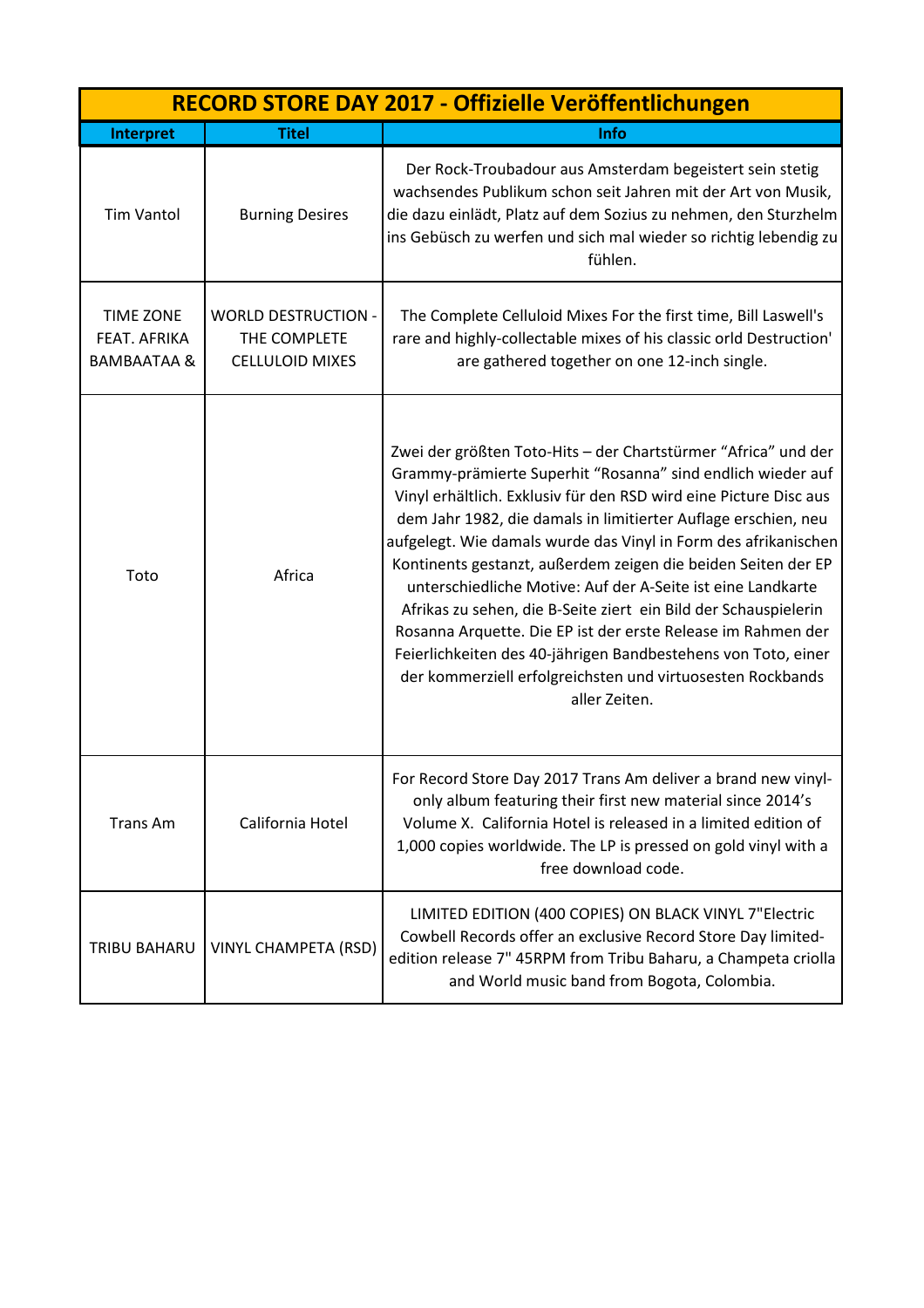| RECORD STORE DAY 2017 - Offizielle Veröffentlichungen |                                                   |                                                                                                                                                                                                                                                                                                                                                                                                                                                                                                                                                                                                                                                                                                                                                                                                                                                                                                                                                                                                                                                                                                                                                                                                                                                                                                                                                                                                                                                                                                                                                                                                                                                                                                                                                                                                                                                                           |
|-------------------------------------------------------|---------------------------------------------------|---------------------------------------------------------------------------------------------------------------------------------------------------------------------------------------------------------------------------------------------------------------------------------------------------------------------------------------------------------------------------------------------------------------------------------------------------------------------------------------------------------------------------------------------------------------------------------------------------------------------------------------------------------------------------------------------------------------------------------------------------------------------------------------------------------------------------------------------------------------------------------------------------------------------------------------------------------------------------------------------------------------------------------------------------------------------------------------------------------------------------------------------------------------------------------------------------------------------------------------------------------------------------------------------------------------------------------------------------------------------------------------------------------------------------------------------------------------------------------------------------------------------------------------------------------------------------------------------------------------------------------------------------------------------------------------------------------------------------------------------------------------------------------------------------------------------------------------------------------------------------|
| Interpret                                             | <b>Titel</b>                                      | Info                                                                                                                                                                                                                                                                                                                                                                                                                                                                                                                                                                                                                                                                                                                                                                                                                                                                                                                                                                                                                                                                                                                                                                                                                                                                                                                                                                                                                                                                                                                                                                                                                                                                                                                                                                                                                                                                      |
| <b>TURTLES, THE</b>                                   | THE ALBUMS<br><b>COLLECTION (6LP BOX-</b><br>SET) | The Turtles enjoyed eighteen US hit singles between 1965 and 1970, three of<br>which ("Happy Together", "She'd Rather<br>Be With Me" and "Elenore") were also huge hits in the UK.<br>Demon Records is proud to present the band's six albums in their original<br>sleeves (including two gatefolds), in a rigid<br>slipcase. With sources newly re-mastered by Bill Inglot in LA, this is the first time<br>these classic albums have been issued<br>on vinyl since 1983! As well as the above three songs, the early hits include "It<br>Ain't Me Babe", "Let Me Be", "You Baby", "Can I Get To<br>Know You Better?", "You Know What I Mean", "She's My Girl", "Sound Asleep"<br>and "The Story Of Rock And Roll".<br>Produced by the Monkees' producer Chip Douglas, 'The Battle Of The Bands'<br>(1968) features "Elenore" and saw the<br>band assume a different musical persona for each track (or band, to use the<br>American term). The gatefold sleeve, issued<br>for the first time in the UK, features photos of the different bands. The album<br>also features Turtles' hit cover of the<br>Roger McGuinn/Gene Clark song "You Showed Me", sampled by U2 and De La<br>Soul, and sampled and covered by the<br>Lightning Seeds in 1997. "I'm Chief Kamanawanalea (We're The Royal<br>Macadamia Nuts)" has been sampled over sixty<br>times. 'Turtle Soup' (1969) was produced by Ray Davies, the only production job<br>outside The Kinks and solo work that he<br>ever undertook. Following the dissolution of the band, Mark Volman and<br>Howard Kaylan re-named themselves Flo & Eddie, and joined<br>Frank Zappa's Mothers Of Invention for five albums, as well as recording five Flo<br>& Eddie albums. They also found time<br>to contribute the distinctive falsetto background vocals to the T. Rex albums<br>"Electric Warrior" and "The Slider". |
| U.K. SUBS                                             | LIVE 'N' LOUD 89 (LIM.<br>180 GR. RED VINYL)      | While U.K. SUBS were perhaps regarded by some to be in the<br>shadow of The Clash, The Damned and other global brands,<br>there was never any doubting their onstage power and the<br>formidable presence of Harper in full flight. They remain one of<br>Britain's best-loved punk bands among ordinary fans and have<br>long outlasted most of their punk peers. In 2010, they won<br>6Music's audience-voted "punk rock FA Cup", comfortably<br>seeing off the Sex Pistols, the Clash, the Buzzcocks, the Ramones<br>and the Damned.<br>Interference proudly presents the U.K. SUBS live, loud and in<br>your face from Paris. Fully re-mastered original sound recordings<br>with expansive liners, rare interviews and photos. The filth and<br>the fury is all theirs.                                                                                                                                                                                                                                                                                                                                                                                                                                                                                                                                                                                                                                                                                                                                                                                                                                                                                                                                                                                                                                                                                              |
| U <sub>2</sub>                                        | Red Hill Mining Town                              | 12" picture disc                                                                                                                                                                                                                                                                                                                                                                                                                                                                                                                                                                                                                                                                                                                                                                                                                                                                                                                                                                                                                                                                                                                                                                                                                                                                                                                                                                                                                                                                                                                                                                                                                                                                                                                                                                                                                                                          |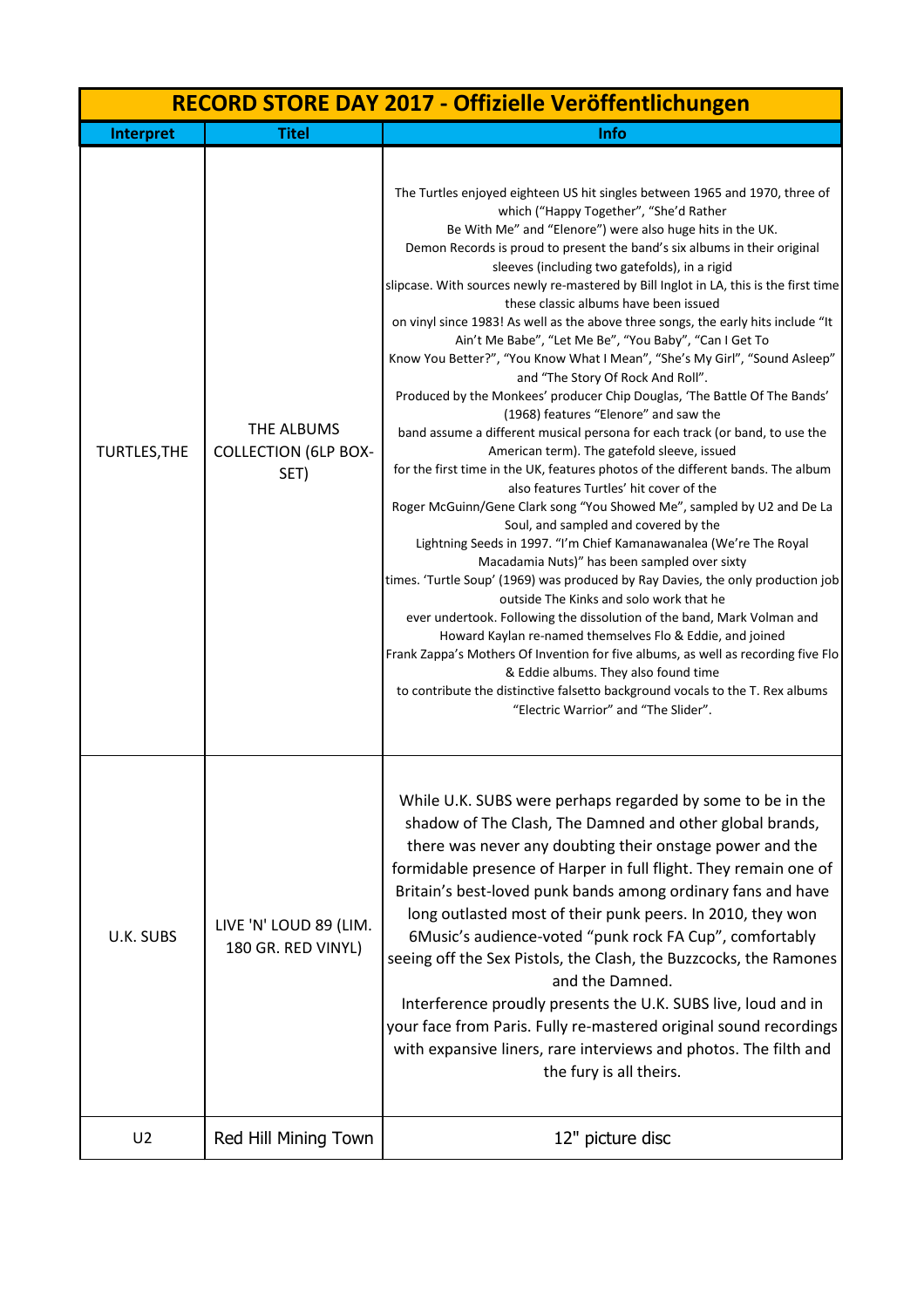|                             |                                                | RECORD STORE DAY 2017 - Offizielle Veröffentlichungen                                                                                                                                                                                                                                                                                                                                                                                                                                                                                                                                                                                                                 |
|-----------------------------|------------------------------------------------|-----------------------------------------------------------------------------------------------------------------------------------------------------------------------------------------------------------------------------------------------------------------------------------------------------------------------------------------------------------------------------------------------------------------------------------------------------------------------------------------------------------------------------------------------------------------------------------------------------------------------------------------------------------------------|
| Interpret                   | <b>Titel</b>                                   | <b>Info</b>                                                                                                                                                                                                                                                                                                                                                                                                                                                                                                                                                                                                                                                           |
| <b>ULCEROUS</b><br>PHLEGM   | PHLEGM AS A LAST<br>CONSEQUENCE<br>(+BONUS LP) | STRICTLY LIMITED TO 99 HAND NUMBERED COPIES RSD 2017<br>EDITION AS DOUBLE VINYL ON CLEAR GREEN AND SMOKEY<br>VINYL INCL. FULL COLOR PRINTED INNERSLEEVE AND A COLORED<br>UNCOATED COVER SLEEVE.                                                                                                                                                                                                                                                                                                                                                                                                                                                                       |
| UNLEASHED                   | <b>HELL'S UNLEASHED</b>                        | Record Store Day exklusiv, transparent-rotes<br>Vinyl.Handnummeriert, limitiert auf 300 Exemplare.180g Vinyl,<br>schweres 350g Cover UNLEASHED sind wohl eine der<br>beständigsten Bands des Planeten.                                                                                                                                                                                                                                                                                                                                                                                                                                                                |
| UNLEASHED                   | <b>WARRIOR</b><br>(TRANSPARENT CLEAR)          | Record Store Day exklusiv. Limitiert auf 300 Exemplare. 180g<br>Vinyl., My warriors scream for me." - welcher Metal-Head hat die<br>Antwort, Death Metal Victory" nicht schon mindestens ein Mal<br>in seinem Leben lauthals rausgebrüllt?                                                                                                                                                                                                                                                                                                                                                                                                                            |
| <b>URBAN DANCE</b><br>SQUAD | <b>BEOGRAD (LIVE)</b>                          | 180 GRAM AUDIOPHILE VINYL. GATEFOLD SLEEVE INCL.<br>PRINTED INNERSLEEVES WITH EXCLUSIVE PICTURES.<br>COMPLETELY REMASTERED AUDIO. 20TH ANNIVERSARY<br>EDITION. FIRST TIME ON VINYL. EXCLUSIVE PRESSING OF 750<br>NUMBERED COPIES ON TRANSPARENT VINYL.                                                                                                                                                                                                                                                                                                                                                                                                                |
| Uriah Heep                  | Live                                           | 2LP - remastered, 180g, splattered Vinyl, Gatefold                                                                                                                                                                                                                                                                                                                                                                                                                                                                                                                                                                                                                    |
| U-Roy                       | Dread In A Babylon                             | U-Roy was a true reggae pioneer, dubbed The Originator for<br>good reason. Bursting onto the Jamaican scene in the earliest<br>1970s, he pioneered the vocal approach called "toasting," which<br>in addition to branching out Jamaican music into a new era.                                                                                                                                                                                                                                                                                                                                                                                                         |
| V/A                         | <b>VOCAL JAZZ</b>                              | THE VERY BEST OF JAZZ VOCAL WITH ELLA FITZGERALD,<br>SARAH VAUGHAN, FRANK SINATRA, DINAH WASHINGTON<br>IN 180 GRAM COLORED BLUE VINYL + CD                                                                                                                                                                                                                                                                                                                                                                                                                                                                                                                            |
| V/A                         | <b>BALKANS-PEDRO FOUR-</b><br><b>WAY</b>       | 7" Black Vinyl. Features four never before released recordings.<br>Mike Watt is at it again with more international co-conspirators,<br>this time from the Baltics. This one-of-a kind release brings<br>together four bands from four countries, all covering each others<br>songs. The bands hail from Zagreb, Skopje, Belgrade, and of<br>course Watt's own San Pedro, CA. They all share a common<br>ethos and a deep connection to the punk rock and post-punk<br>tradition of their respecitive countries. The limited edition 7"<br>vinyl release features four never-before heard recordings, and<br>will be available exclusively for Record Store Day 2017. |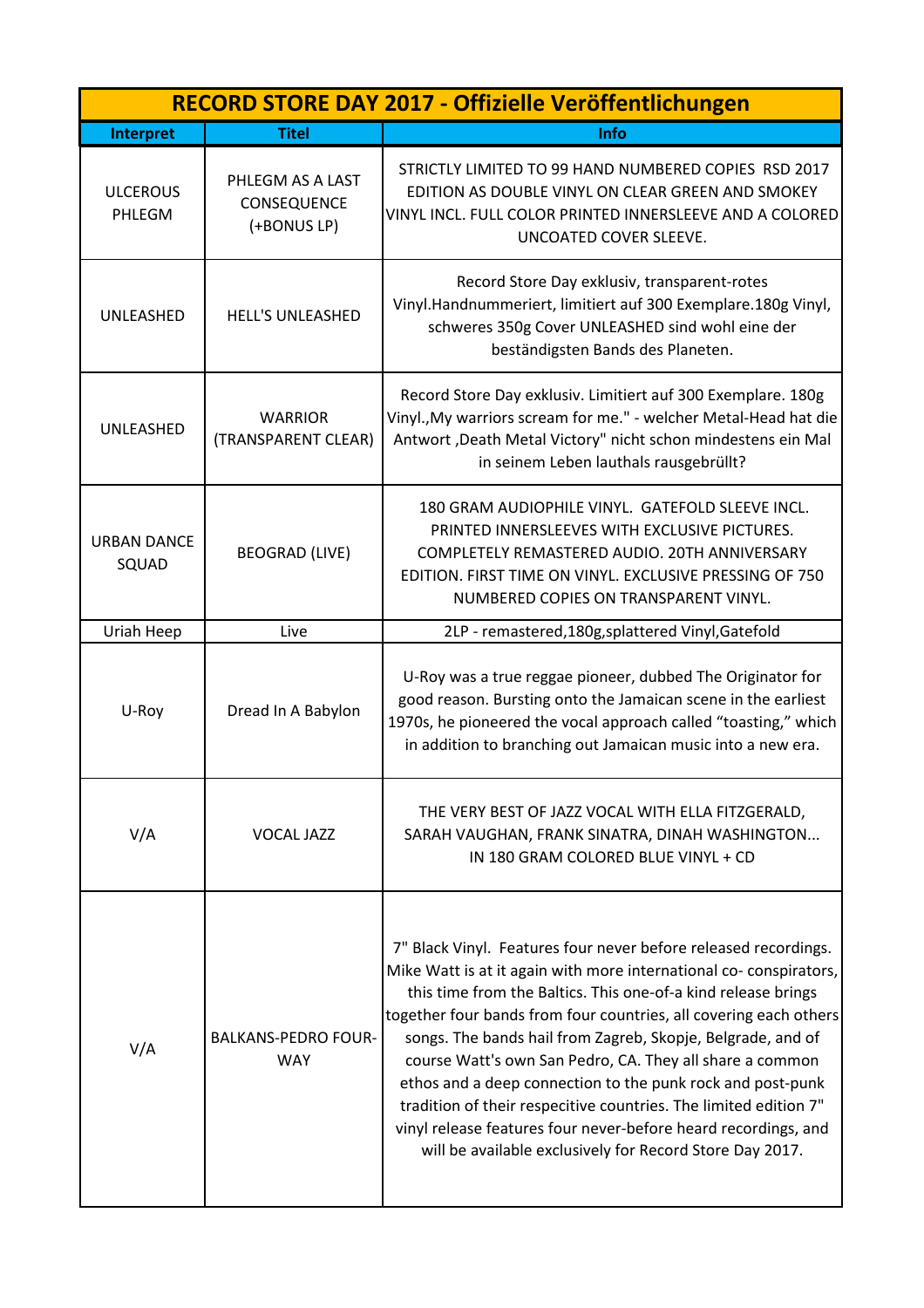|                          |                                                                 | RECORD STORE DAY 2017 - Offizielle Veröffentlichungen                                                                                                                                                                                                                                                                                                                                                                                                                                                                                                                                                                                            |
|--------------------------|-----------------------------------------------------------------|--------------------------------------------------------------------------------------------------------------------------------------------------------------------------------------------------------------------------------------------------------------------------------------------------------------------------------------------------------------------------------------------------------------------------------------------------------------------------------------------------------------------------------------------------------------------------------------------------------------------------------------------------|
| Interpret                | <b>Titel</b>                                                    | <b>Info</b>                                                                                                                                                                                                                                                                                                                                                                                                                                                                                                                                                                                                                                      |
| V/A                      | <b>REALLY ROCK EM RIGHT</b>                                     | 12" Black Vinyl, 150 gram. This is the fourth installment of Sun<br>Records RSD series.<br>This limited edition compilation LP was curated from the classic<br>Sun Record Company catalog by participating RSD stores, and<br>marks the fourth installment of the 'Sun Records Curated by<br>Record Store Day' series. The track list was carefully curated by<br>the hardworking people in record stores themselves. This Record<br>Store Day 2017 exclusive release is limited to 4,000 copies<br>worldwide and features songs from artists like Howlin' Wolf,<br>Jerry Lee Lewis, and Johnny Cash, just to name a few.                        |
| VALLE, MARCOS            | <b>VONTADE DE REVER</b><br><b>VOCE</b>                          | Exclusive Limited Edition of 500 LPs on 180g Vinyl for RSD 2017!<br>First vinyl reissue of this fantastic 1981 album by Marcos Valle,<br>one of the essential artists of Brazilian music.                                                                                                                                                                                                                                                                                                                                                                                                                                                        |
| Van Zandt,<br>Townes     | Live At Austin City Limits                                      | Townes Van Zandt's live Austin City Limits performance from<br>1976 Black vinyl, 150 gram, download card                                                                                                                                                                                                                                                                                                                                                                                                                                                                                                                                         |
| VANISHING<br><b>TWIN</b> | Dream By Numbers EP                                             | Vanishing Twin present a limited edition 10" EP of oblique<br>psychedelia invoking strange visions and surreal states. Built<br>around a series of improvisations, each piece soundtracks your<br>adventures in dreamland. Recorded by Syd Kemp at RIP Studios.<br>Co-produced with and mixed by Malcolm Catto<br>Limited Edition pressing<br>• Individually numbered sleeves<br>• Red vinyl<br>. 5 brand new tracks and 1 album track that didn't make the LP<br>Tracklisting:<br>A1. Million Dollar Mermaid<br>A2. Vota Ubu<br>A3. Rhythmus 21<br><b>B1. Dream By Numbers</b><br><b>B2. Oblique Smile</b><br>B3. It Sends My Heart Into A Spin |
| Various                  | Let The Children Techno                                         | The Classic "Let The Children" Techno Compilation for the 1st<br>time Available as deluxe 2LP-Edition! Limited to 2000<br>worldwide!                                                                                                                                                                                                                                                                                                                                                                                                                                                                                                             |
| <b>VARIOUS</b>           | CIAO! MANHATTAN<br><b>ORIGINAL MOTION</b><br>PICTURE SOUNDTRACK | Limited to 3,000 copies on "Angel Shock" color wax*. Never<br>before released in any format* Audio restored and remastered<br>from original film transfers* LP housed in a deluxe gatefold<br>Stoughton tip-on jacket*                                                                                                                                                                                                                                                                                                                                                                                                                           |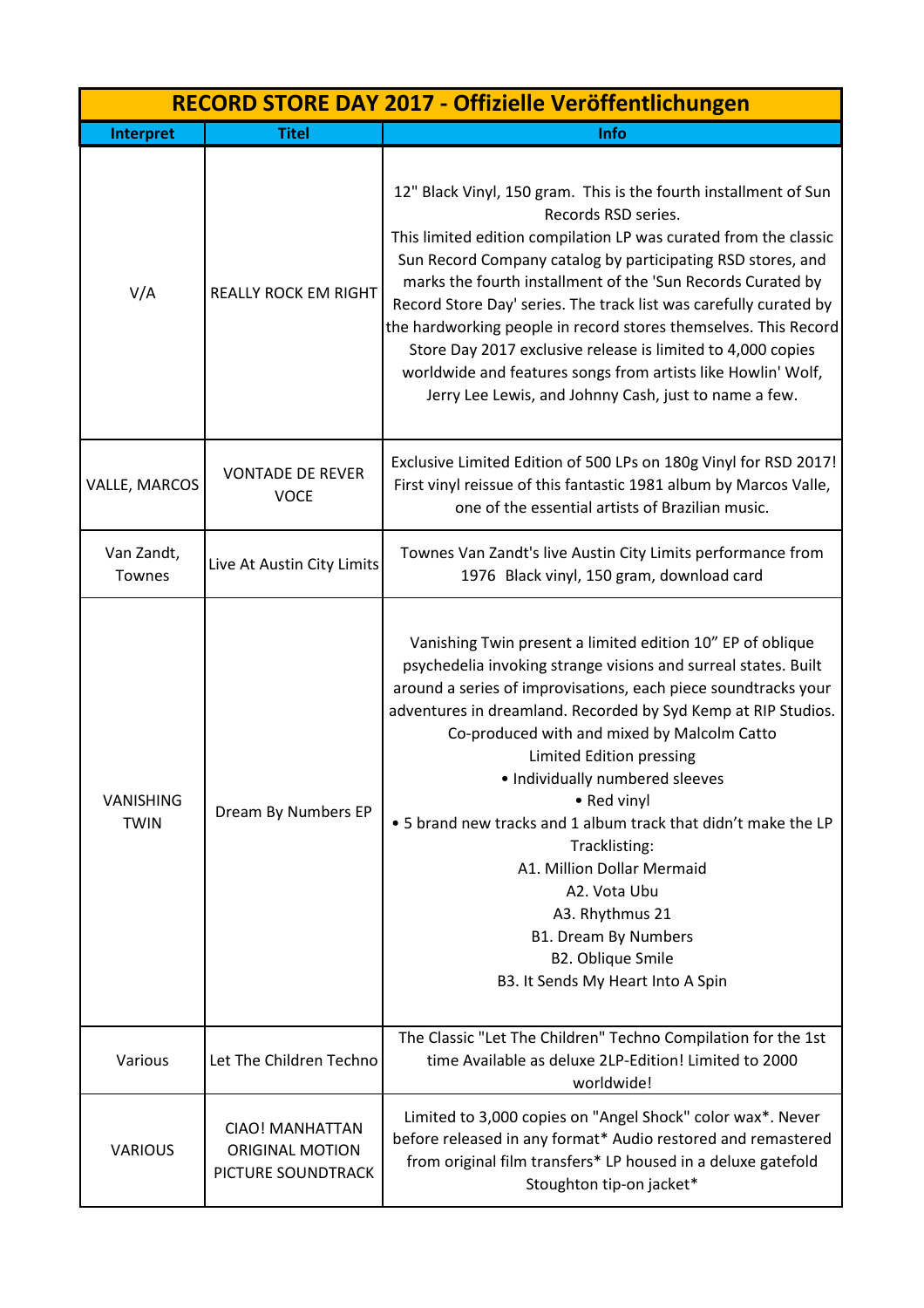| RECORD STORE DAY 2017 - Offizielle Veröffentlichungen |                                                                    |                                                                                                                                                                                                                                                                             |
|-------------------------------------------------------|--------------------------------------------------------------------|-----------------------------------------------------------------------------------------------------------------------------------------------------------------------------------------------------------------------------------------------------------------------------|
| Interpret                                             | <b>Titel</b>                                                       | Info                                                                                                                                                                                                                                                                        |
| <b>VARIOUS</b>                                        | MIGHTY R&B<br><b>INSTRUMENTALS TWO-</b><br><b>PARTERS</b>          | LIMITED EDITION 1000 COPIES. Here for the first time are a<br>bunch of fab instrumental records heard in all their unfettered<br>glory, just as the musicians played them in the studio but never<br>previously heard on record.                                            |
| <b>VARIOUS</b>                                        | NEW ORLEANS SOUL 66                                                | LIMITED EDITION 1000 COPIES.                                                                                                                                                                                                                                                |
| <b>VARIOUS</b>                                        | <b>NEW YORK SOUL 66</b>                                            | LIMITED EDITION 1000 COPIES.                                                                                                                                                                                                                                                |
| <b>VARIOUS</b>                                        | <b>PSYCHIC MIGRATIONS</b><br><b>ORIGINAL SOUNDTRACK</b>            | Limited to 1,000 copies on "Pitted" pink wax* First ever release*<br>LP housed in a deluxe gatefold jacket* Includes insert sleeves<br>with stills from the film.                                                                                                           |
| <b>VARIOUS</b>                                        | <b>RECUTTING THE CRAP</b><br><b>VOL. 1</b>                         | LIMITED TO 1000: Green Colored Vinyl 300, Black Colored Vinyl<br>700* Includes authorized Joe Strummer interview segments*<br>Includes download* Manufactured by: United Record PressingIn<br>1984-85                                                                       |
| <b>VARIOUS</b>                                        | SOHO SCENE 61 JAZZ<br><b>GOES MOD</b>                              | LIMITED EDITION 1000 COPIES.Soho 1961, you are an<br>Internationalist! Of course there's the American music.<br>Transatlantic baby!                                                                                                                                         |
| <b>VARIOUS</b>                                        | SOHO SCENE 65 JAZZ<br><b>GOES MOD</b>                              | <b>LIMITED EDITION 1000 COPIES</b>                                                                                                                                                                                                                                          |
| <b>VARIOUS</b>                                        | <b>SOUL TRANSFUSION</b>                                            | LIMITED EDITION 1000 COPIES                                                                                                                                                                                                                                                 |
| <b>VARIOUS</b>                                        | <b>TEXAS SOUL 66</b>                                               | LIMITED EDITION 1000 COPIES. This is the third LP in our highly<br>regarded series of Texas soul albums, with the timeframe<br>moving onto 1966.                                                                                                                            |
| <b>VARIOUS</b>                                        | <b>WISCONSIN VINYL</b><br><b>COLLECTIVE - VOLUME</b><br><b>ONE</b> | Black Vinyl 12" Wisconsin Vinyl Collective - Volume One is<br>limited run (1000 qty) vinyl-exclusive collection of previously<br>unreleased songs from artists with strong Wisconsin<br>connections.                                                                        |
| Various                                               | Max's Kansas City 1976<br>& Beyond                                 | Limited Edition double-album in RED vinyl and gatefold with<br>extensive notes. The historical 1976 LP from the pioneering NYC<br>club plus 16 extra tracks, including many rare, exclusive and<br>collectable tracks from the birth of punk!Features WAYNE<br>COUNTY.      |
| Various                                               | Close To The Noise Floor-<br><b>UK Electronica</b>                 | Auf Cherry Red Records erscheint jetzt eine exklusive, limitierte<br>Doppel-Vinyl mit dem Titel "Close To The Noise Floor - Formative<br>UK Electronica 1975-1983" Die 22-Tracks umfassende<br>Zusammenstellung vereint die wichtigsten UK-Electronica-<br>Sounds der 70er. |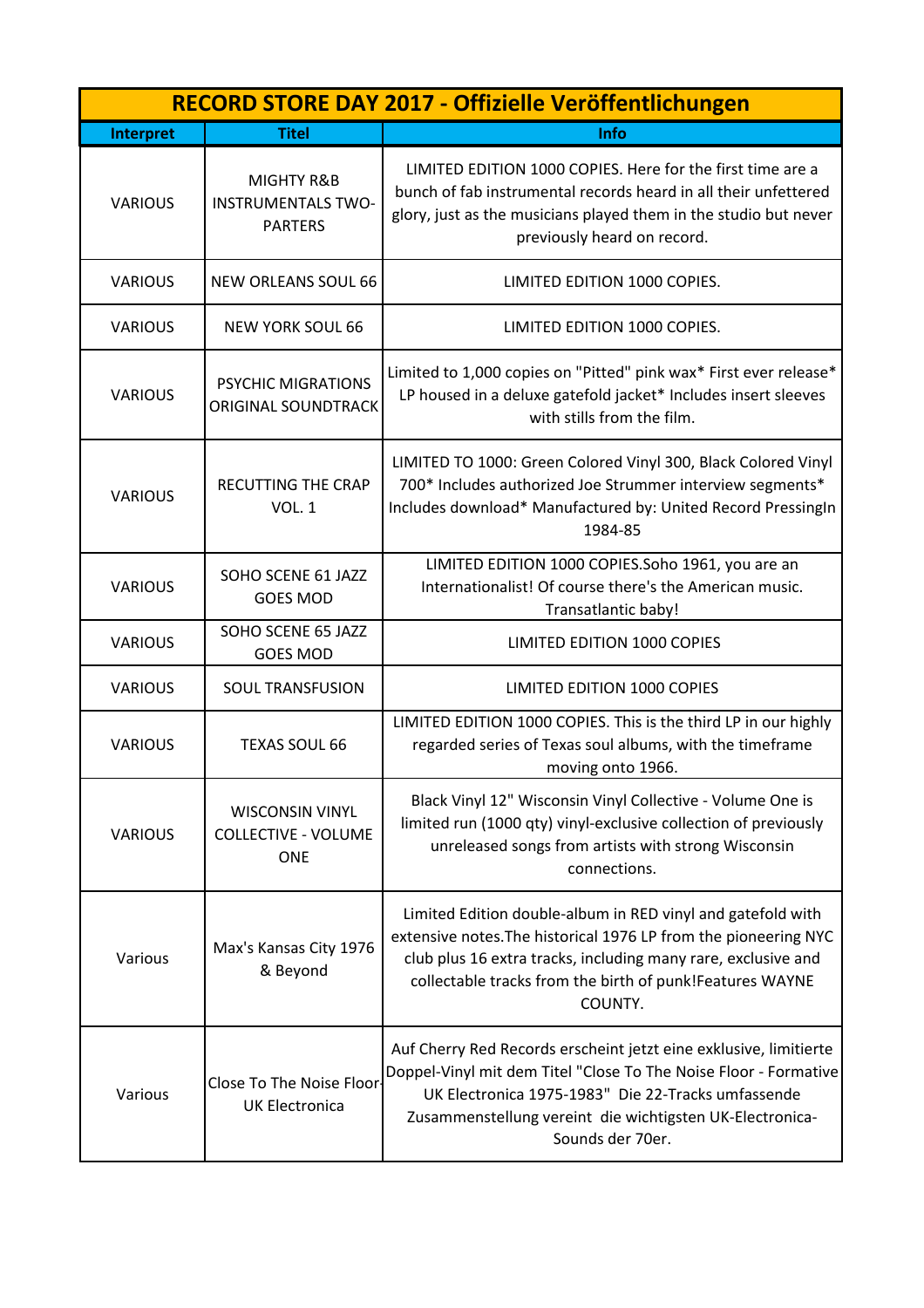|                             | RECORD STORE DAY 2017 - Offizielle Veröffentlichungen |                                                                                                                                                                                                                                                                           |  |
|-----------------------------|-------------------------------------------------------|---------------------------------------------------------------------------------------------------------------------------------------------------------------------------------------------------------------------------------------------------------------------------|--|
| Interpret                   | <b>Titel</b>                                          | <b>Info</b>                                                                                                                                                                                                                                                               |  |
| Various                     | <b>Scared To Get Happy</b>                            | Auf Cherry Red Records erscheint jetzt eine exklusive, limitierte<br>Doppel-Vinyl mit dem Titel "Scared To Get Happy". Die 28-Tracks<br>umfassende Zusammenstellung vereint einige der wichtigsten<br>Indie-Pop-Bands der 1980er Jahre auf einer Doppel-LP.               |  |
| Various                     | Southwest Side Story                                  | There are hundreds of bootlegs out there to sate the ravenous<br>soulero set, and so often they incorporate songs in the vast<br>Numero catalog. Rather than beat them, Numero joins them<br>with our answer to the iconic East Side Story series.                        |  |
| Various                     | Here Comes The Night<br>Owl                           | 16 Klassiker des legendären Northern Soul-Labels Cameo-<br>Parkway aus Philadelphia, das als einziger Standort in den<br>1950'/1960'ern Detroit Konkurrenz machen konnte. Mit Chubby<br>Checker, Christine Cooper, Bunny Sigler, Dee Dee Sharp, Bobby<br>Paris u.v.a.     |  |
| Various                     | <b>Function Underground</b>                           | 14 tracks by Jimi Macon, Black Maffia, Blacklites and more, many<br>reissued for the first time. Includes a 16 page booklet with<br>extensive notes on an overlooked and important portion of rock<br>n' roll's history & a Download card to WAV files of the full album. |  |
| Various                     | Like Nashville In<br>Naija: Nigeria's Romanc          | Country music is big in Africa. Yes, we realize how absurd that<br>probably sounds to most ears, but it's really true: American<br>country & western records have been tremendously popular and<br>deeply beloved across the continent for almost a century.              |  |
| Various                     | Soul Slabs Vol.1                                      | A selection of 22 tracks from pulled from the 7-inch catalog<br>ofColemine Records, a label steeped in modern groups<br>recordingdeep funk and soul music, similar to Daptone Records.<br>Many of these tracks are presented here on an LP for the first<br>time.         |  |
| Various /<br><b>Nuggets</b> | Come To The Sunshine:<br>Soft Pop                     | 2 x 180g 12" colourvinyl album                                                                                                                                                                                                                                            |  |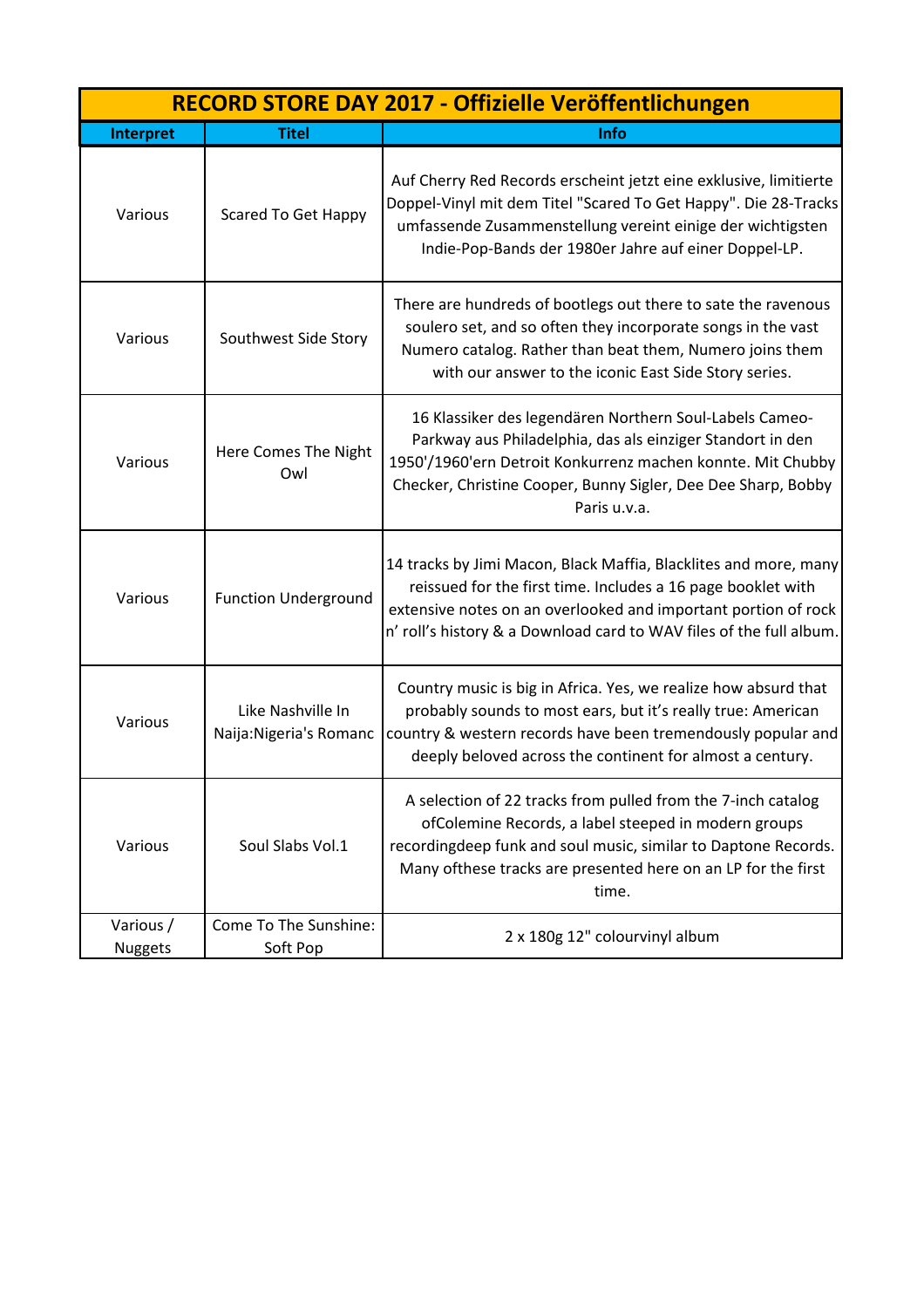| RECORD STORE DAY 2017 - Offizielle Veröffentlichungen |                                                                         |                                                                                                                                                                                                                                                                                                                                                                                                                                                                                                                                                                                                                                                                                                                                                                                                                                                                    |
|-------------------------------------------------------|-------------------------------------------------------------------------|--------------------------------------------------------------------------------------------------------------------------------------------------------------------------------------------------------------------------------------------------------------------------------------------------------------------------------------------------------------------------------------------------------------------------------------------------------------------------------------------------------------------------------------------------------------------------------------------------------------------------------------------------------------------------------------------------------------------------------------------------------------------------------------------------------------------------------------------------------------------|
| Interpret                                             | <b>Titel</b>                                                            | Info                                                                                                                                                                                                                                                                                                                                                                                                                                                                                                                                                                                                                                                                                                                                                                                                                                                               |
| <b>VARIOUS</b><br><b>ARTISTS</b>                      | <b>GIRLS IN THE GARAGE-</b><br><b>GROOVY GALLIC GALS!</b><br>(180 GR. O | Over a quarter of a century ago, these "Groovy Gallic Girls"<br>came to global attention and subsequently inspired a new breed<br>of affection and influence. The tremors of the 1960s French Ye-<br>Ye explosion could be felt briefly, but have since disappeared<br>back into obscurity. Now you have the chance to top up your<br>glass and get drunk on vintage garage etiquette.<br>Past and Present invites you into the exotic and sometimes,<br>bizarre boudoir with 17 sonic blasts of Freakbeat Chic Featuring<br>obscure artists from France, Quebec, Belgium and Montreal with<br>expansive liners, a wealth of rare, archival photos and<br>professional re-mastering.                                                                                                                                                                               |
| <b>VARIOUS</b><br><b>ARTISTS</b>                      | <b>GIRLS IN THE GARAGE-</b><br>ORIENTAL SPECIAL (180<br>GR. RED         | With the eventual rise of bands such as Dara Puspita and an<br>overall excitement and impatience to form a band, the Asian<br>continent stirred with the sound of rock and roll thanks to the<br>arrival of The Beatles and the Rolling Stones. Assisted by<br>Rediffusion and various other British colonial networks, the<br>sound and the fury were being absorbed by a new generation.<br>Where else will you hear a Mandarin Nancy Sinatra chewing on<br>Sugar Town? Or an indescribably baffling masterpiece of Chinese<br>Bubble-gum? Toss away your potential pop prejudice and absorb<br>the hidden treasures of life in an esteemed selection of<br>forgotten 45s from the Far East.<br>Past and Present presents an Oriental twist on pop with<br>professionally re-mastered original audio, expanded liners and a<br>plethora of rare archival photos. |
| <b>VARIOUS</b><br><b>ARTISTS</b>                      | <b>FAWLTY TOWERS</b><br>(PICTURE VINYL)                                 | Demon Records are proud to present this limited edition Fawlty<br>Towers picture disc, featuring 2 of the most highly rated<br>episodes ever. The classic 'Mrs Richards' backed with 'Hotel<br>Inspectors'.<br>Created by John Cleese and Connie Booth, Fawlty Towers is a<br>classic BBC programme from the 70s. In 2000 the British Film<br>Institute ranked it number 1 in the 100 Greatest British<br>Television Programmes list.                                                                                                                                                                                                                                                                                                                                                                                                                              |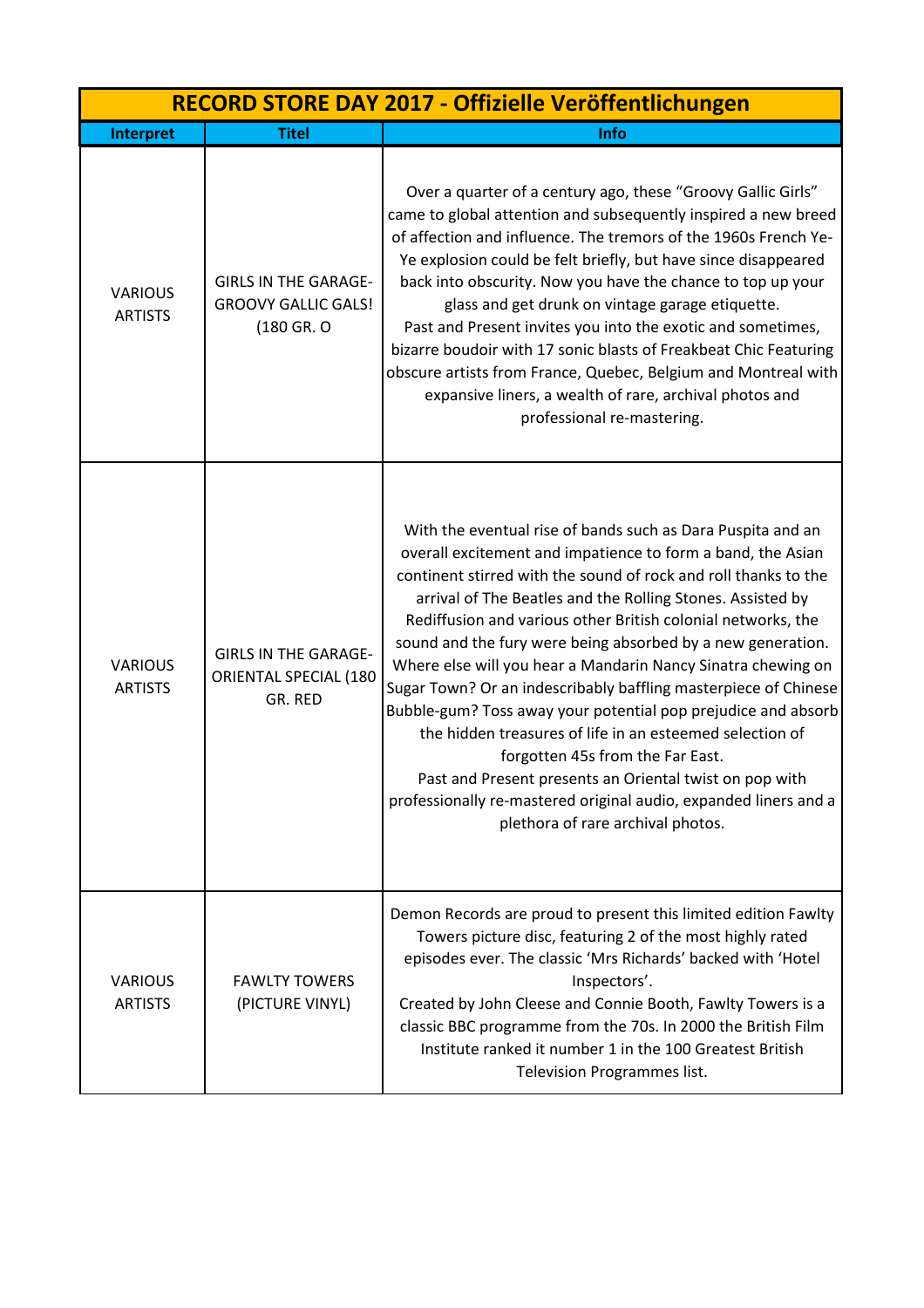| RECORD STORE DAY 2017 - Offizielle Veröffentlichungen |                                                        |                                                                                                                                                                                                                                                                                                                                                                                                                                                                                                                                                                                                                                                                                                                                                                                                                                                                                                                                                                                                                                                                                                                                                                                                                                                                                                                                                                     |
|-------------------------------------------------------|--------------------------------------------------------|---------------------------------------------------------------------------------------------------------------------------------------------------------------------------------------------------------------------------------------------------------------------------------------------------------------------------------------------------------------------------------------------------------------------------------------------------------------------------------------------------------------------------------------------------------------------------------------------------------------------------------------------------------------------------------------------------------------------------------------------------------------------------------------------------------------------------------------------------------------------------------------------------------------------------------------------------------------------------------------------------------------------------------------------------------------------------------------------------------------------------------------------------------------------------------------------------------------------------------------------------------------------------------------------------------------------------------------------------------------------|
| Interpret                                             | <b>Titel</b>                                           | Info                                                                                                                                                                                                                                                                                                                                                                                                                                                                                                                                                                                                                                                                                                                                                                                                                                                                                                                                                                                                                                                                                                                                                                                                                                                                                                                                                                |
| <b>VARIOUS</b><br><b>ARTISTS</b>                      | DOCTOR WHO AND THE<br>PESCATONS (GTF.<br>COLOURED 2LP) | After the success of last year's Record Store Day Exclusive,<br>Genesis Of The Daleks<br>Demon Records are proud to present the 2017 Vinyl Reissue of<br>Doctor Who & The Pescatons on 180g<br>heavy weight Pescaton Green coloured vinyl. As an added bonus<br>the gatefold release comes backed with Doctor Who Sound<br>Effects on Orange vinyl. With the original artwork for each<br>release back to back this is a must for any Doctor Who fan.                                                                                                                                                                                                                                                                                                                                                                                                                                                                                                                                                                                                                                                                                                                                                                                                                                                                                                               |
| <b>VARIOUS</b><br><b>ARTISTS</b>                      | THE MAGIC CUBE (LIM.<br>LILAC 10 INCH VINYL)           | One of the earliest psychedelic compilations and probably the<br>strangest is The Magic Cube, which appeared inexplicably in<br>1982 in hip record emporiums around the world. A limited<br>edition 9" flexi disc housed in a card envelope. When it was<br>opened it unleashed a pop up psychedelic cardboard cube<br>emerged to mystify and confuse. Purportedly the product of the<br>same deranged collector mind who gave the world the first Acid<br>Dreams compilation, Magic Cube certainly contained some killer<br>US 60s garage psych punk, not least the stupendously rare<br>Children of the Mushroom's You Can't Erase a Mirror and The<br>Bedlam Four's crazed 'Hydrogen Atom' as well as The Front Page<br>News fuzz fest 'Thoughts' and six other US '60s acid punk psych<br>diadems.<br>Now reissued in the original but improved packaging and<br>pressed on 10" soft lilac vinyl the Magic Cube awaits once again<br>to pop up and plunge into your fragile eggshell mind. Taste the<br>cube this coming record store day<br>"By 1984, I was awash with these compilations and had racked<br>up eighty-five of the suckers before I screamed 'Enuff! 'The<br>weirdest was definitely the 10" flexi called THE MAGIC CUBE,<br>whose free-standing 3D cardboard sugar cube I stupidly<br>constructed one stoned afternoon in '85."<br>Julian Cope |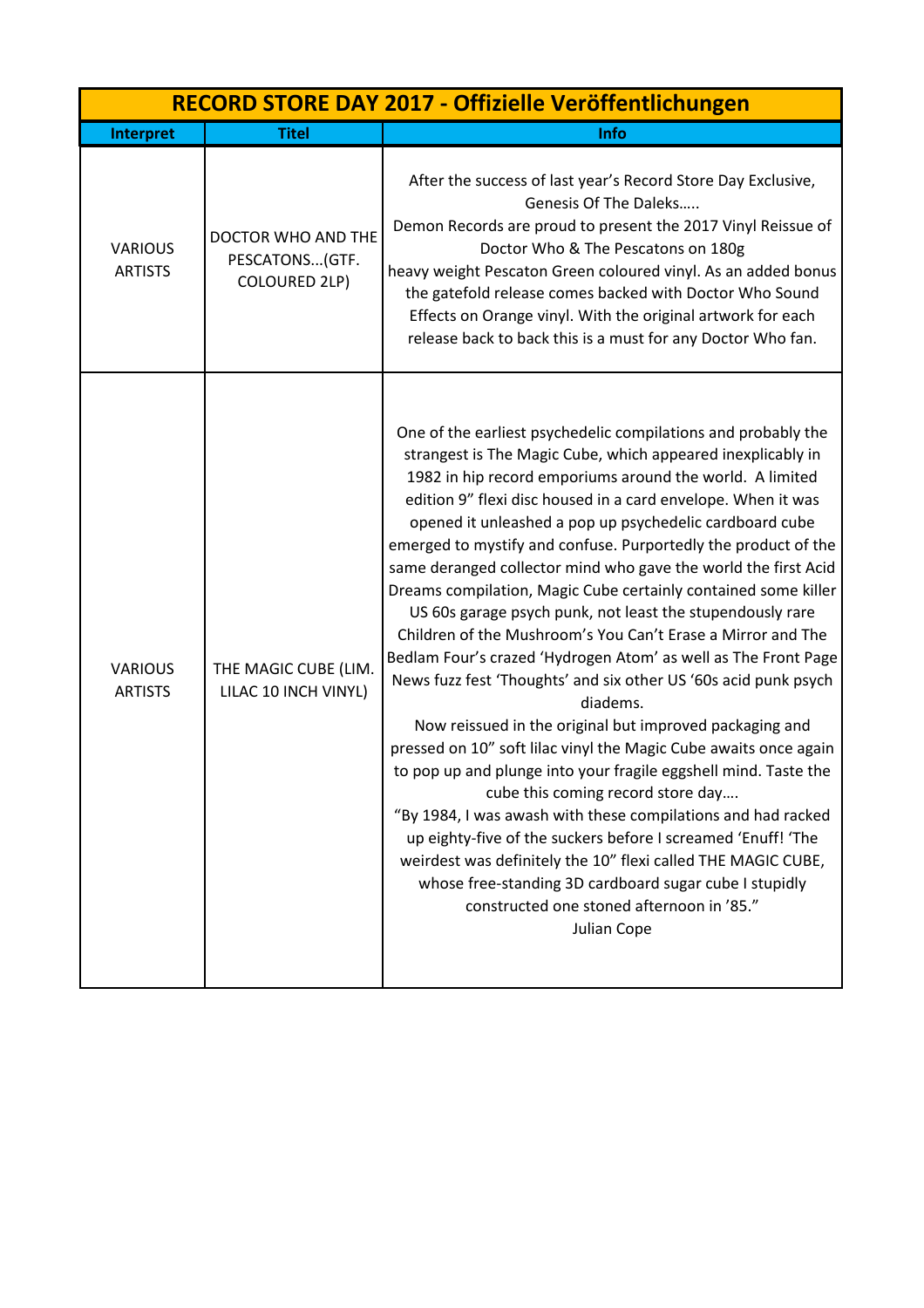| RECORD STORE DAY 2017 - Offizielle Veröffentlichungen |                              |                                                                                                                                                                                                                                                                                                                                                                                                                                                                                                                                                                                                                                                                                                                                                                                                                                       |
|-------------------------------------------------------|------------------------------|---------------------------------------------------------------------------------------------------------------------------------------------------------------------------------------------------------------------------------------------------------------------------------------------------------------------------------------------------------------------------------------------------------------------------------------------------------------------------------------------------------------------------------------------------------------------------------------------------------------------------------------------------------------------------------------------------------------------------------------------------------------------------------------------------------------------------------------|
| <b>Interpret</b>                                      | <b>Titel</b>                 | Info                                                                                                                                                                                                                                                                                                                                                                                                                                                                                                                                                                                                                                                                                                                                                                                                                                  |
| <b>VARIOUS</b><br><b>ARTISTS</b>                      | 70S ROCK - CLASSIC 45S       | Rock with a capital 'R' really ruled the charts before the advent<br>of Punk and New Wave. Guitar anthems and riff and a<br>big sound, big hair, leather and denim. And the Rock Hits of the<br>1970s don't come much bigger than this. The ten specially<br>selected double AA side 7" singles in this box pull together<br>twenty of the biggest and most icon tracks<br>of the golden era of ROCK. Forty years later it is inevitably<br>impossible to find mint copies of these great songs on vinyl.<br>Includes Boston, Blue Oyster Cult, Heart, Cheap Track and Lou<br>Reed. Housed in hard slipcase, the ten 7" singles are 'dinked' as<br>juke-box singles and the box includes a 'spider' centre for play.                                                                                                                  |
| <b>VARIOUS</b><br><b>ARTISTS</b>                      | <b>COUNTRY - CLASSIC 45S</b> | Country music is a bigger worldwide phenomenon now than<br>ever before, but the true superstars of Country Music made<br>their own<br>huge impression outside of the USA through the late 1960 to the<br>1980s.<br>Superstar artists don't get much bigger than this, and these in<br>particular are quite rightly commonly referred to as 'legends' -<br>Johnny<br>Cash, Dolly Parton, Tammy Wynette, George Jones, Willie<br>Nelson<br>The ten specially selected double AA side 7" singles in this box<br>present some of the best known classic hits by these ten artists.<br>Between 57 and 35 years later it is inevitably impossible to find<br>mint copies of these great songs on vinyl. Housed in hard<br>slipcase, the ten 7" singles are 'dinked' as juke-box singles and<br>the box includes a 'spider' centre for play. |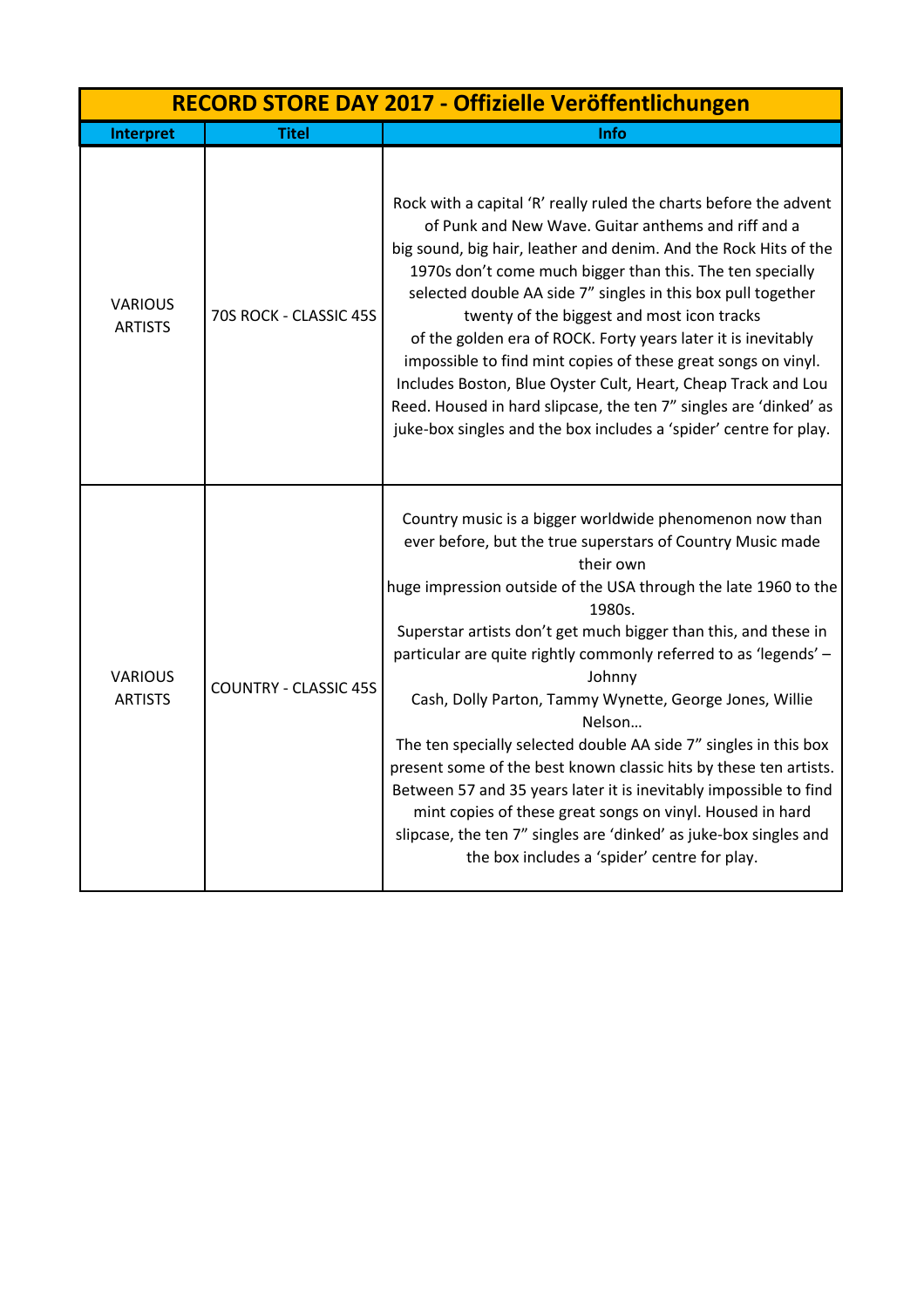| RECORD STORE DAY 2017 - Offizielle Veröffentlichungen |                                                                                                       |                                                                                                                                                                                                                                                                                                                                                                                                                                                                                                                                                                                                                                                                                                                                                     |
|-------------------------------------------------------|-------------------------------------------------------------------------------------------------------|-----------------------------------------------------------------------------------------------------------------------------------------------------------------------------------------------------------------------------------------------------------------------------------------------------------------------------------------------------------------------------------------------------------------------------------------------------------------------------------------------------------------------------------------------------------------------------------------------------------------------------------------------------------------------------------------------------------------------------------------------------|
| Interpret                                             | <b>Titel</b>                                                                                          | Info                                                                                                                                                                                                                                                                                                                                                                                                                                                                                                                                                                                                                                                                                                                                                |
| <b>VARIOUS</b><br><b>ARTISTS</b>                      | PEACE & LOVE - CLASSIC<br>45S                                                                         | The mid to late sixties was the era of the Peace & Love<br>Generation, and 1967, fifty years ago was The Summer Of Love.<br>Essentially<br>a hippy movement in the USA the influence on the music of the<br>era was huge across the world<br>The ten specially selected double AA side 7" singles in this box<br>pull together twenty of the most iconic tracks of the Peace &<br>Love<br>generation. Fifty years later it is inevitably impossible to find<br>mint copies of these great songs on vinyl.<br>Includes The Byrds, Jefferson Airplane, Janis Joplin, Fleetwood<br>Mac, Procol Harum and The Move<br>Housed in hard slipcase, the ten 7" singles are 'dinked' as juke-<br>box singles and the box includes a 'spider' centre for play. |
| <b>Various Artists</b>                                | Insane Times - 21 British<br>Psychedelic Artyfacts<br>From Parlophone And<br><b>Associated Labels</b> | 2 LPs, splattered psych vinyl widespine, notes on printed inners.                                                                                                                                                                                                                                                                                                                                                                                                                                                                                                                                                                                                                                                                                   |
| <b>Various Artists</b>                                | Tighten Up Vol.2                                                                                      | <b>Picture Disc</b>                                                                                                                                                                                                                                                                                                                                                                                                                                                                                                                                                                                                                                                                                                                                 |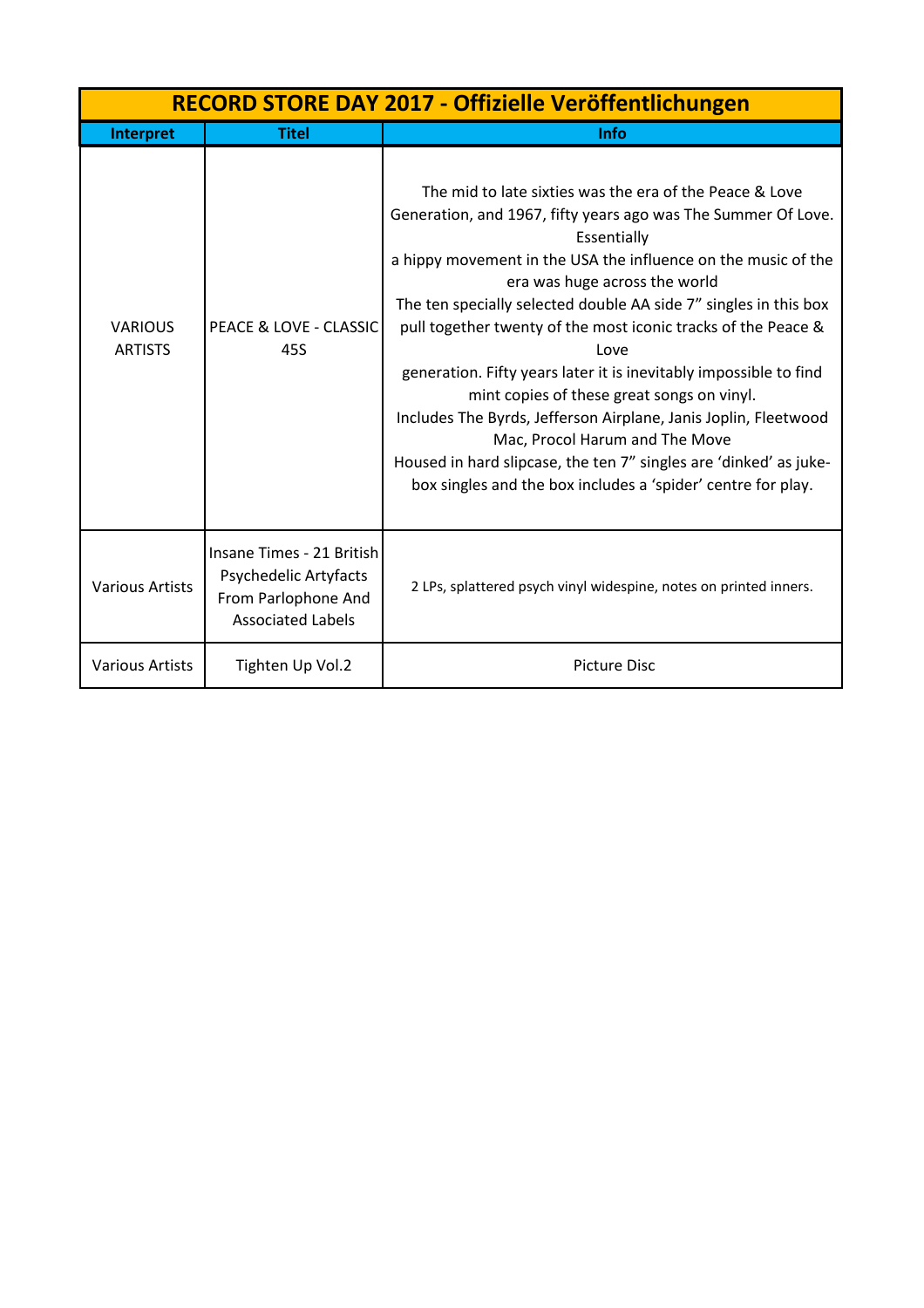| RECORD STORE DAY 2017 - Offizielle Veröffentlichungen |                        |                                                                                                                                                                                                                                                                                                                                                                                                                                                                                                                                                                                                                                                                                                                                                                                                                                                                                                                                                                                                                                |
|-------------------------------------------------------|------------------------|--------------------------------------------------------------------------------------------------------------------------------------------------------------------------------------------------------------------------------------------------------------------------------------------------------------------------------------------------------------------------------------------------------------------------------------------------------------------------------------------------------------------------------------------------------------------------------------------------------------------------------------------------------------------------------------------------------------------------------------------------------------------------------------------------------------------------------------------------------------------------------------------------------------------------------------------------------------------------------------------------------------------------------|
| Interpret                                             | <b>Titel</b>           | Info                                                                                                                                                                                                                                                                                                                                                                                                                                                                                                                                                                                                                                                                                                                                                                                                                                                                                                                                                                                                                           |
| <b>VARIOUS</b><br><b>ARTISTS</b>                      | <b>Ethiopiques Box</b> | HEAVENLY SWEETNESS präsentiert ein Boxset mit sechs neu<br>aufgelegten originalen äthiopischen 7"-Singles (jede mit dem<br>originalen Artwork) feat. MULATU ASTATKE, GETATCHEW<br>MEKURIA, GIRMA BEYENE, MAHAMOUD AHMED, ALEMAYEHU<br><b>ESHETE und TILAHUN GESSESSE.</b><br>Die Box beinhaltet ein 32-Seiten Heft mit Linernotes von<br>FRANCIS FALCETO (BUDA MUSIQUE, "Ethiopiques"<br>Seriengründer). Nahezu alle 12 Songs wurden bis jetzt noch nicht<br>auf Vinyl wiederveröffentlicht. 2.000 Stück weltweit.<br>1A Antchi Hoye (GETATCHEW MEKURIA)<br>1B Shilela (GETATCHEW MEKURIA)<br>2A Yebekagnale (GIRMA BEYENE / MULATU ASTATKE)<br>2B Yegele Tezeta (GIRMA BEYENE / MULATU ASTATKE)<br>3A Afer Yemegnshale (ALEMAYEHU ESHETE)<br>3B Chiro Adarie Negne (ALEMAYEHU ESHETE)<br>4A Mar Teb Yilal Kafesh (MAHAMOUD AHMED)<br>4B Aynoche Terabu (MAHAMOUD AHMED)<br>5A Sew Manen Yimeslal (TILAHUN GESSESSE)<br>5B Sima (TILAHUN GESSESSE)<br>6A Awash (ALI MOHAMED BIRRA)<br>6B Sinhanbisin Werri (ALI MOHAMED BIRRA) |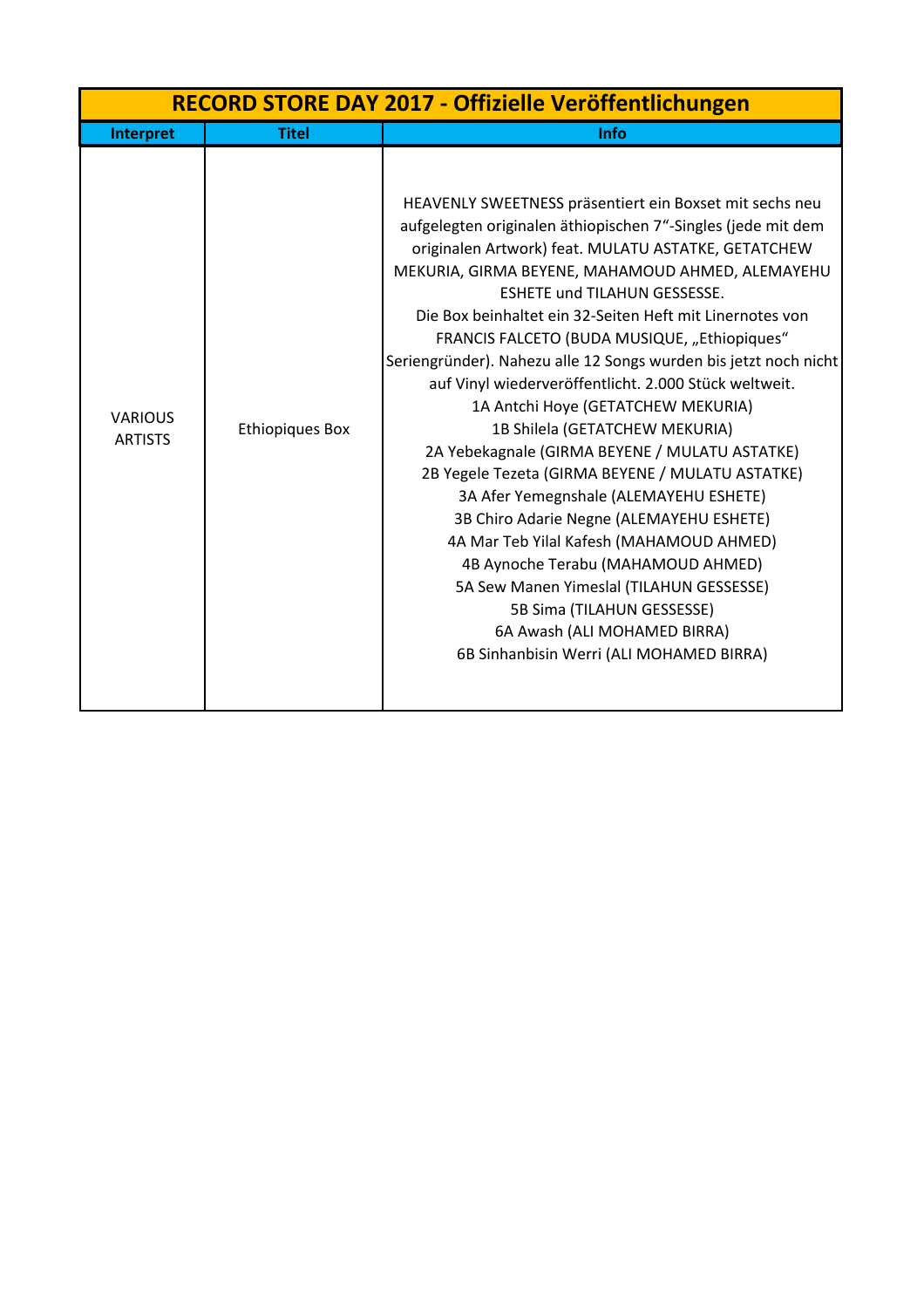|                                  |                                                               | RECORD STORE DAY 2017 - Offizielle Veröffentlichungen                                                                                                                                                                                                                                                                                                                                                                                                                                                                                                                                                                                                                                                                                                                                                                                                                                                                                    |
|----------------------------------|---------------------------------------------------------------|------------------------------------------------------------------------------------------------------------------------------------------------------------------------------------------------------------------------------------------------------------------------------------------------------------------------------------------------------------------------------------------------------------------------------------------------------------------------------------------------------------------------------------------------------------------------------------------------------------------------------------------------------------------------------------------------------------------------------------------------------------------------------------------------------------------------------------------------------------------------------------------------------------------------------------------|
| Interpret                        | <b>Titel</b>                                                  | Info                                                                                                                                                                                                                                                                                                                                                                                                                                                                                                                                                                                                                                                                                                                                                                                                                                                                                                                                     |
| <b>VARIOUS</b><br><b>ARTISTS</b> | A Postcard                                                    | Tolle Compilation mit jeweils fünf Coverversionen und fünf<br>eigenen Kompositionen von internationalen Singer /<br>Songwritern, die anlässlich des 25 jährigen Jubiläums von EDGAR<br>FREECARDS veröffentlicht wird. Erscheint auf silbernem Vinyl.<br>Tracklist:<br>A1) RIDDLE & THE STARS - The Letter (originally wittten by THE<br><b>BOX TOPS)</b><br>A2) JOHNNY PARRY - Rock Me Amadeus (originally wittten by<br>FALCO)<br>My Baby Just Wrote Me A3) RIVERS OF ENGLAND - Always On My Mind (originally wittten<br>by WILLIE NELSON)<br>A4) KAURNA CRONIN - It's A Heartache (originally wittten by<br><b>BONNIE TYLOR)</b><br>A5) DAISY CHAPMAN - Tango The Night Away (originally wittten<br>by FALCO)<br>B1) KAURNA CRONIN - Passion Parade<br>B2) RIVERS OF ENGLAND - In The Barley<br>B3) DAISY CHAPMAN - Homefires<br>B4) RIDDLE & THE STARS - Running Back To You<br>B5) JOHNNY PARRY - Movements VI - Romantic Statements |
| <b>Various Artists</b>           | Northern Soul: 20<br><b>Original Classics</b>                 | Ltd. Edt., 2LP, 180g, rot transparent                                                                                                                                                                                                                                                                                                                                                                                                                                                                                                                                                                                                                                                                                                                                                                                                                                                                                                    |
| <b>VARIOUS</b><br><b>ARTISTS</b> | The Soul of Disco Vol.2<br>compiled by Joey Negro<br>& Sean P | A longing look at the more R&B influenced end of DISCO from<br>the late '70s and early '80s.                                                                                                                                                                                                                                                                                                                                                                                                                                                                                                                                                                                                                                                                                                                                                                                                                                             |
| <b>VELVET HANDS</b>              | <b>SICK OF LIVING</b>                                         | RSD - RED VINYL - LIMITED EDITION 500 COPIES.500 copies. 3rd<br>single from Cornwall's youngsters ahead of debut album. "we<br>could be witnessing the emergence of another great British<br>band. Jaw droppingly good". Gigslutz.co.uk                                                                                                                                                                                                                                                                                                                                                                                                                                                                                                                                                                                                                                                                                                  |
| <b>VENOM</b>                     | AT WAR WITH SATAN                                             | <b>Picture Disc</b>                                                                                                                                                                                                                                                                                                                                                                                                                                                                                                                                                                                                                                                                                                                                                                                                                                                                                                                      |
| <b>VENOM</b>                     | <b>BLACK METAL</b>                                            | 140g picture disc. Limited to 1000 copies.                                                                                                                                                                                                                                                                                                                                                                                                                                                                                                                                                                                                                                                                                                                                                                                                                                                                                               |
| <b>VENOM</b>                     | <b>WELCOME TO HELL</b>                                        | 140g picture disc. Limited to 1000 copies.                                                                                                                                                                                                                                                                                                                                                                                                                                                                                                                                                                                                                                                                                                                                                                                                                                                                                               |
| VIEW, THE                        | <b>HATS OFF TO THE</b><br><b>BUSKERS (COLOURED</b><br>VINYL)  | Demon Records proudly present The View - Hats Off To the<br>Buskers (10th Anniversary Edition) exclusively for Record Store<br>Day 2017. This is a limited edition press on transparent 180g<br>heavyweight vinyl with a dark inversed tilt on the original iconic<br>artwork. This classic from the indie explosion of the 2000's<br>features the huge single 'Same Jeans' as well as indie disco<br>staples 'Superstar Tradesman' and 'Wasted Little DJs'.                                                                                                                                                                                                                                                                                                                                                                                                                                                                             |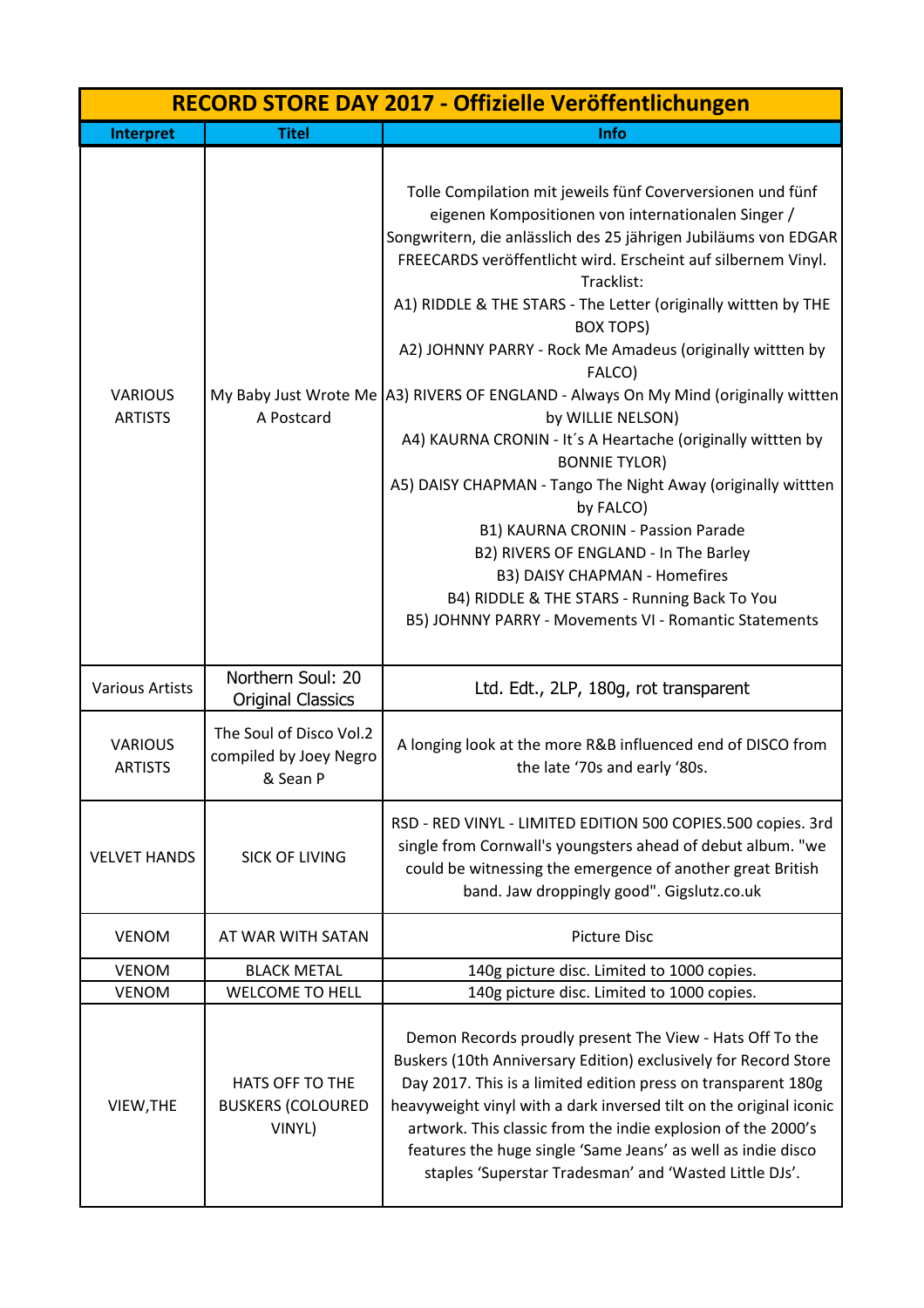|                                         |                                                          | RECORD STORE DAY 2017 - Offizielle Veröffentlichungen                                                                                                                                                                                                                                                                                                                                                                                                                                                                                             |
|-----------------------------------------|----------------------------------------------------------|---------------------------------------------------------------------------------------------------------------------------------------------------------------------------------------------------------------------------------------------------------------------------------------------------------------------------------------------------------------------------------------------------------------------------------------------------------------------------------------------------------------------------------------------------|
| Interpret                               | <b>Titel</b>                                             | Info                                                                                                                                                                                                                                                                                                                                                                                                                                                                                                                                              |
| <b>VITAMIN STRING</b><br><b>QUARTET</b> | <b>VSQ PERFORMS KANYE</b><br><b>WEST</b>                 | LIMITED EDITION (1200COPIES) ON 180G BLACK VINYL. Pressed<br>on black, 180 gram vinyl. Features download card & full color<br>sleeve.                                                                                                                                                                                                                                                                                                                                                                                                             |
| White Buffalo                           | I Got You / Don't You<br>Want It                         | 7" black, Ltd 1000, previously unheard acoustic versions                                                                                                                                                                                                                                                                                                                                                                                                                                                                                          |
| White Zombie<br>(Black Vinyl)           | Gods On Voodoo Moon                                      | Recorded in two hours as the cheapest studio in the phone<br>book, White Zombie's sophomore single Gods On Voodoo Moon<br>is back in print on 45 (Black or Zombie Blood vinyl).                                                                                                                                                                                                                                                                                                                                                                   |
| White Zombie<br>(Zombie Blood<br>Vinyl) | Gods On Voodoo Moon                                      | Recorded in two hours as the cheapest studio in the phone<br>book, White Zombie's sophomore single Gods On Voodoo Moon<br>is back in print on 45 (Black or Zombie Blood vinyl).                                                                                                                                                                                                                                                                                                                                                                   |
| WHO, THE                                | <b>READY STEADY WHO</b><br><b>THREE EP</b>               | LIMITED EDITION 1000 COPIES. Our boys are in sparkling form<br>here on rockin' versions of recent chart hits Substitute and My<br>Generation, backed by a lively take on Dancing In The Street.                                                                                                                                                                                                                                                                                                                                                   |
| WILDHEART,<br><b>GINGER</b>             | <b>CLOUT EP</b>                                          | Limited to 1000 / White vinyl with 5 prints.                                                                                                                                                                                                                                                                                                                                                                                                                                                                                                      |
| WILLIAMS,<br><b>VICTORIA</b>            | VICTORIA WILLIAMS &<br>THE LOOSE BAND<br>'TOWN HALL 1995 | 500 only. With DL. Features Lou Reed.                                                                                                                                                                                                                                                                                                                                                                                                                                                                                                             |
| Wilson, Dennis                          | <b>Bambu</b>                                             | Bambu (The Caribou Sessions) versammelt die Highlights der<br>Aufnahmesessions für das geplante zweite Album von Beach Boy<br>Dennis Wilson. Die Songs wurden 1978 als Nachfolger für<br>Wilsons Klassiker Pacific Ocean Blue eingespielt, allerdings erst<br>im Jahr 2008, also 25 Jahre nach dem Tod des Künstlers<br>veröffentlicht. Jetzt endlich ist das verlorene Meisterstück auf<br>einer neu gestalteten Doppel-LP wieder zu entdecken. Bambu<br>wurde auf farbiges Vinyl gepresst und erscheint mit neuen Liner<br>Notes von Ken Sharp. |
| WIPERS, THE                             | <b>BETTER OFF DEAD</b>                                   | LIMITED EDITION (2000 COPIES) ON BLACK VINYL 7". Official<br>Record Store Day 2017 Exclusive! Debut 7" recordings by The<br>Wipers, originally released in 1978.                                                                                                                                                                                                                                                                                                                                                                                  |
| <b>WISHBONE ASH</b>                     | <b>ILLUMINATIONS</b>                                     | Whishbone Ash's classic 1990 studio album for the first time on<br>LP. Pressed only for RSD 2017.                                                                                                                                                                                                                                                                                                                                                                                                                                                 |
| <b>WITCHFINDER</b><br><b>GENERAL</b>    | <b>DEATH PENALTY</b>                                     | 140g, picture disc. Limited to 1000 copies.                                                                                                                                                                                                                                                                                                                                                                                                                                                                                                       |
| <b>WITCHFINDER</b><br><b>GENERAL</b>    | <b>FRIENDS OF HELL</b>                                   | 140g, picture disc. Limited to 1000 copies.                                                                                                                                                                                                                                                                                                                                                                                                                                                                                                       |